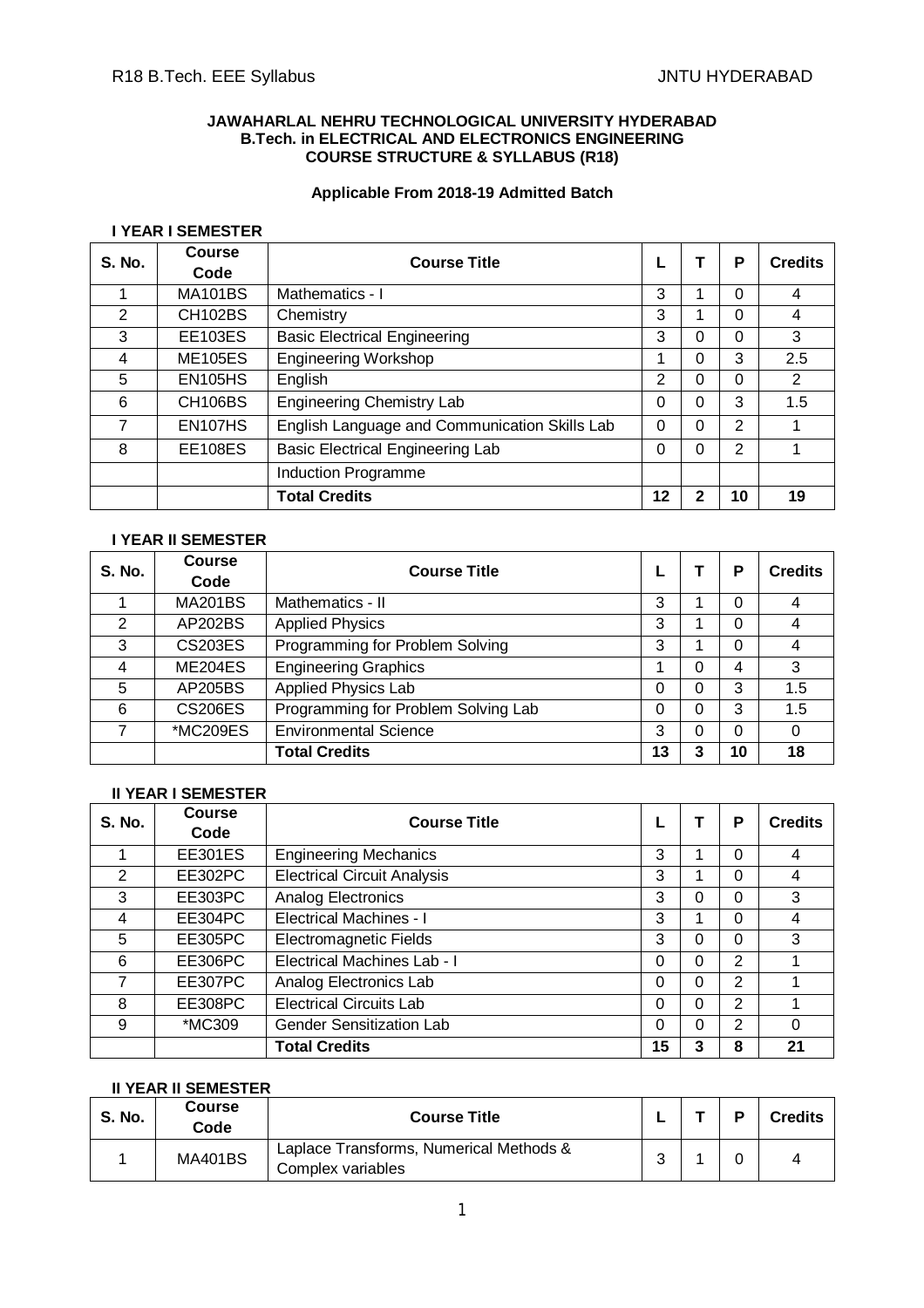# R18 B.Tech. EEE Syllabus **All and Syllabus** JNTU HYDERABAD

|   | EE402PC        | Electrical Machines - II       | 3        |   | 0 |    |
|---|----------------|--------------------------------|----------|---|---|----|
| 3 | EE403PC        | <b>Digital Electronics</b>     | 3        | O | 0 | 3  |
|   | EE404PC        | <b>Control Systems</b>         | 3        |   | 0 |    |
| 5 | <b>EE405PC</b> | Power System - I               | 3        |   | 0 | 3  |
| 6 | EE406PC        | <b>Digital Electronics Lab</b> | 0        | 0 | 2 |    |
|   | EE407PC        | Electrical Machines Lab - II   | 0        | 0 | 2 |    |
| 8 | EE408PC        | Control Systems Lab            | $\Omega$ | 0 | 2 |    |
| 9 | *MC409         | Constitution of India          | 3        |   | 0 |    |
|   |                | <b>Total Credits</b>           | 18       | 3 | 6 | 21 |

# **III YEAR I SEMESTER**

| <b>S. No.</b> | <b>Course</b>  | <b>Course Title</b>                              |    |   | P             | <b>Credits</b> |
|---------------|----------------|--------------------------------------------------|----|---|---------------|----------------|
|               | Code           |                                                  |    |   |               |                |
|               | <b>EE501PE</b> | <b>Power Electronics</b>                         | 3  |   | 0             | 4              |
| 2             | <b>EE502PE</b> | Power System-II                                  | 3  |   | 0             | 4              |
| 3             | <b>EE503PE</b> | Measurements and Instrumentation                 | 3  |   | 0             | 4              |
| 4             |                | <b>Professional Elective-I</b>                   | 3  | 0 | $\Omega$      | 3              |
| 5             | <b>SM504MS</b> | <b>Business Economics and Financial Analysis</b> | 3  | 0 | 0             | 3              |
| 6             | <b>EE505PC</b> | Power System Simulation Lab                      | 0  | 0 | $\mathcal{P}$ |                |
| 7             | EE506PC        | <b>Power Electronics Lab</b>                     | 0  | 0 | $\mathcal{P}$ |                |
| 8             | EE507PC        | Measurements and Instrumentation Lab             | 0  | 0 | 2             |                |
| 9             | <b>EN508HS</b> | Advanced Communication Skills Lab                | 0  | 0 | 2             |                |
| 10            | *MC510         | <b>Intellectual Property Rights</b>              | 3  | 0 | 0             | 0              |
|               |                | <b>Total Credits</b>                             | 18 | 3 | 8             | 22             |

#### **III YEAR II SEMESTER**

| S. No          | <b>Course Code</b> | <b>Course Title</b>                    |    |   | P | <b>Credits</b> |
|----------------|--------------------|----------------------------------------|----|---|---|----------------|
|                |                    | Open Elective-I                        | 3  | 0 | 0 | 3              |
| $\overline{2}$ |                    | <b>Professional Elective-II</b>        | 3  | 0 | 0 | 3              |
| 3              | EE601PC            | <b>Signals and Systems</b>             | 2  |   | 0 | 3              |
| 4              | <b>EE602PC</b>     | Microprocessors & Microcontrollers     | 3  | 0 | 0 | 3              |
| 5              | EE603PC            | Power System Protection                | 3  |   | 0 | 4              |
| 6              | EE604PC            | Power System Operation and Control     | 3  | 0 | 0 | 3              |
| 7              | <b>EE605PC</b>     | Power System Lab                       | 0  | 0 | 2 |                |
| 8              | EE606PC            | Microprocessors & Microcontrollers Lab | 0  | 0 | 2 |                |
| 9              | EE607PC            | Signals and Systems Lab                | 0  | 0 | 2 |                |
| 10             | *MC609             | <b>Environmental Science</b>           | 3  | 0 | 0 | 0              |
|                |                    | <b>Total Credits</b>                   | 20 | 2 | 6 | 22             |

# **IV YEAR I SEMESTER**

| <b>S. No.</b> | <b>Course</b><br>Code | <b>Course Title</b>                                 |   |   | <b>Credits</b> |
|---------------|-----------------------|-----------------------------------------------------|---|---|----------------|
|               |                       | Open Elective-II                                    | ◠ |   | 2              |
|               |                       | <b>Professional Elective-III</b>                    | 3 |   |                |
|               |                       | Professional Elective-IV                            | າ |   |                |
|               | SM701MS               | Fundamentals of Management for Engineers            | 3 |   | っ              |
| 5             | EE701PC               | Electrical & Electronics Design Lab                 |   |   | ર              |
| 6             | EE702PC               | Industrial Oriented Mini Project/ Summer Internship |   |   | $2^*$          |
|               | EE703PC               | Seminar                                             |   | ◠ |                |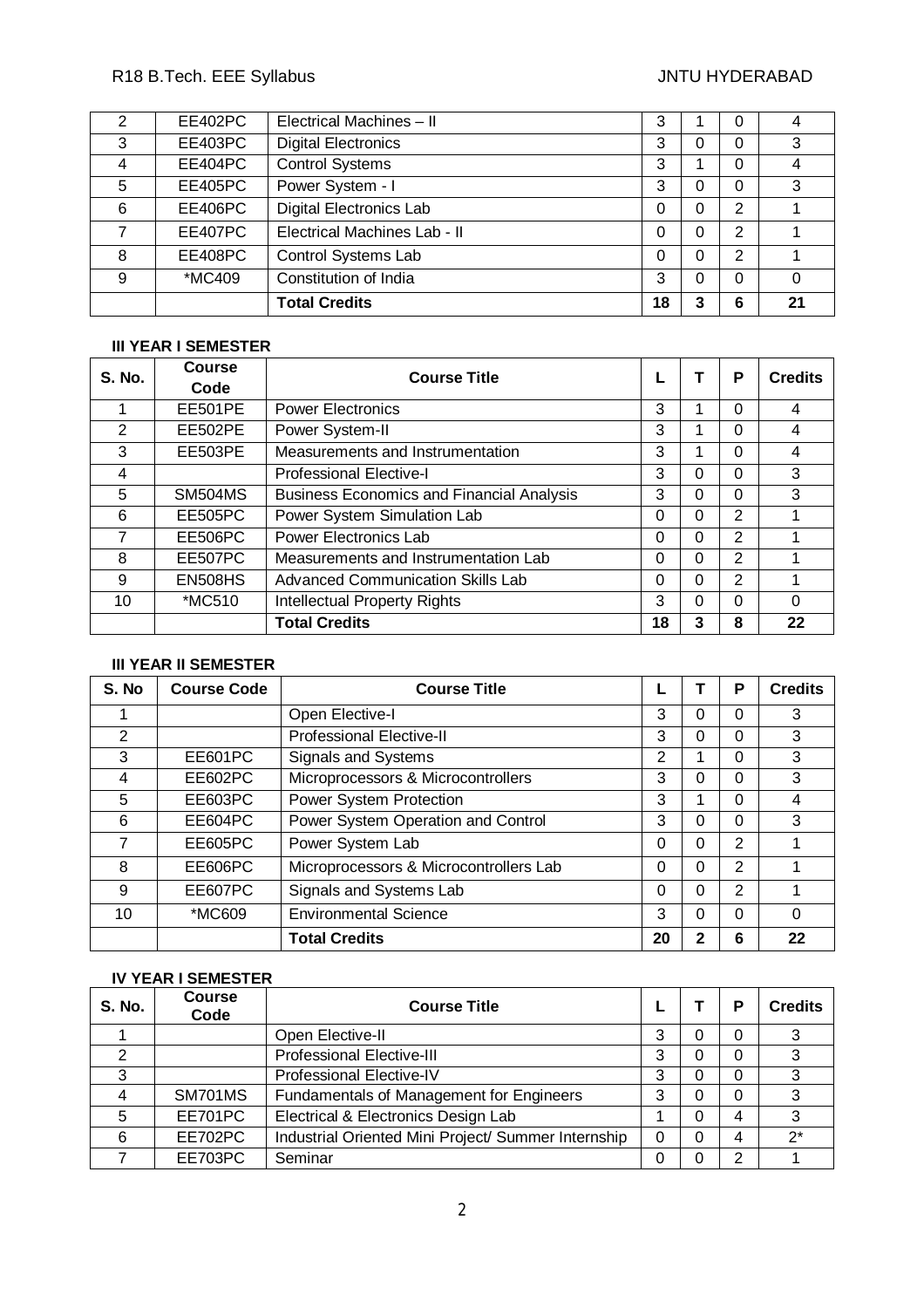| $\sim$<br>$- - - -$<br>1 I.⁄I<br>--<br>---<br>∼ | stage<br>ulect                          |        | . . |   |
|-------------------------------------------------|-----------------------------------------|--------|-----|---|
|                                                 | <b>Tredits</b><br>----<br>νια.<br>_____ | -<br>w | 16  | ົ |

#### **IV YEAR II SEMESTER**

| <b>S. No.</b> | <b>Course</b><br>Code | <b>Course Title</b>      |   | о  | <b>Credits</b> |
|---------------|-----------------------|--------------------------|---|----|----------------|
|               |                       | Open Elective-III        | ົ |    |                |
|               |                       | Professional Elective-V  | ົ |    |                |
|               |                       | Professional Elective-VI |   |    |                |
|               | EE801PC               | Project Stage - II       |   | 14 |                |
|               |                       | <b>Total Credits</b>     | 9 |    | 16             |

#### **\*MC - Environmental Science – Should be Registered by Lateral Entry Students Only. \*MC – Satisfactory/Unsatisfactory**

**NOTE:** Industrial Oriented Mini Project/ Summer Internship is to be carried out during the summer vacation between 6th and 7th semesters. Students should submit report of Industrial Oriented Mini Project/ Summer Internship for evaluation.

#### **Professional Elective - I**

| EE511PE | Computer Architecture            |
|---------|----------------------------------|
| EE512PE | High Voltage Engineering         |
| EE513PE | <b>Electrical Machine Design</b> |

# **Professional Elective - II**

| EE611PE | <b>Optimization Techniques</b>    |
|---------|-----------------------------------|
| EE612PE | <b>Power Semiconductor Drives</b> |
| EE613PE | Wind and Solar Energy systems     |

#### **Professional Elective - III**

| I EE711PE | Digital Control systems        |
|-----------|--------------------------------|
| l EE712PE | Digital Signal Processing      |
| l EE713PE | Electrical and Hybrid Vehicles |

#### **Professional Elective - IV**

| EE721PE   | <b>HVDC Transmission</b>        |
|-----------|---------------------------------|
| l EE722PE | <b>Power System Reliability</b> |
| EE723PE   | Industrial Electrical Systems   |

# **Professional Elective - V**

| EE811PE | <b>Power Quality &amp; FACTS</b>        |
|---------|-----------------------------------------|
| EE812PE | Control Systems Design                  |
| EE813PE | Al Techniques in Electrical Engineering |

# **Professional Elective - VI**

| EE821PE | <b>Smart Grid Technologies</b>             |
|---------|--------------------------------------------|
| EE822PE | <b>Electrical Distribution Systems</b>     |
| EE823PE | <b>Advanced Control of Electric Drives</b> |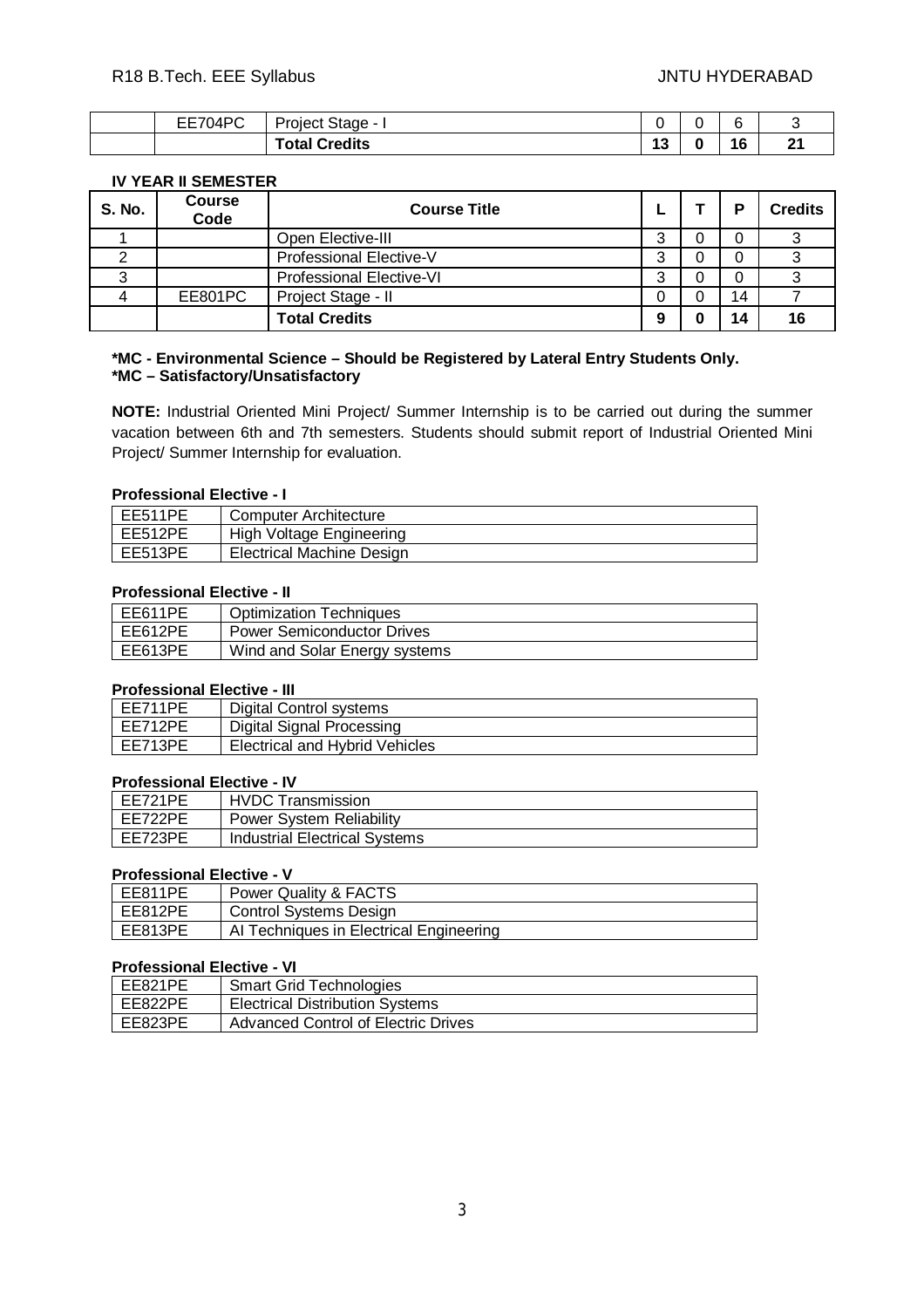# **MA101BS: MATHEMATICS - I**

#### **B.Tech. I Year I Sem.**

|  | L T P C |  |
|--|---------|--|
|  | 3 1 0 4 |  |

#### **Course Objectives:** To learn

- Types of matrices and their properties.
- Concept of a rank of the matrix and applying this concept to know the consistency and solving the system of linear equations.
- Concept of Eigen values and eigenvectors and to reduce the quadratic form to canonical form.
- Concept of Sequence.
- Concept of nature of the series.
- Geometrical approach to the mean value theorems and their application to the mathematical problems
- Evaluation of surface areas and volumes of revolutions of curves.
- Evaluation of improper integrals using Beta and Gamma functions.
- Partial differentiation, concept of total derivative
- Finding maxima and minima of function of two and three variables.

**Course Outcomes:** After learning the contents of this paper the student must be able to

- Write the matrix representation of a set of linear equations and to analyse the solution of the system of equations
- Find the Eigen values and Eigen vectors
- Reduce the quadratic form to canonical form using orthogonal transformations.
- Analyse the nature of sequence and series.
- Solve the applications on the mean value theorems.
- Evaluate the improper integrals using Beta and Gamma functions
- Find the extreme values of functions of two variables with/ without constraints.

#### **UNIT-I: Matrices**

Matrices: Types of Matrices, Symmetric; Hermitian; Skew-symmetric; Skew-Hermitian; orthogonal matrices; Unitary Matrices; rank of a matrix by Echelon form and Normal form, Inverse of Non-singular matrices by Gauss-Jordan method; System of linear equations; solving system of Homogeneous and Non-Homogeneous equations. Gauss elimination method; Gauss Seidel Iteration Method.

#### **UNIT-II: Eigen values and Eigen vectors**

Linear Transformation and Orthogonal Transformation: Eigen values and Eigenvectors and their properties: Diagonalization of a matrix; Cayley-Hamilton Theorem (without proof); finding inverse and power of a matrix by Cayley-Hamilton Theorem; Quadratic forms and Nature of the Quadratic Forms; Reduction of Quadratic form to canonical forms by Orthogonal Transformation

#### **UNIT-III: Sequences & Series**

Sequence: Definition of a Sequence, limit; Convergent, Divergent and Oscillatory sequences.

Series: Convergent, Divergent and Oscillatory Series; Series of positive terms; Comparison test, p-test, D-Alembert's ratio test; Raabe's test; Cauchy's Integral test; Cauchy's root test; logarithmic test. Alternating series: Leibnitz test; Alternating Convergent series: Absolute and Conditionally Convergence.

#### **UNIT-IV: Calculus**

Mean value theorems: Rolle's theorem, Lagrange's Mean value theorem with their Geometrical Interpretation and applications, Cauchy's Mean value Theorem. Taylor's Series.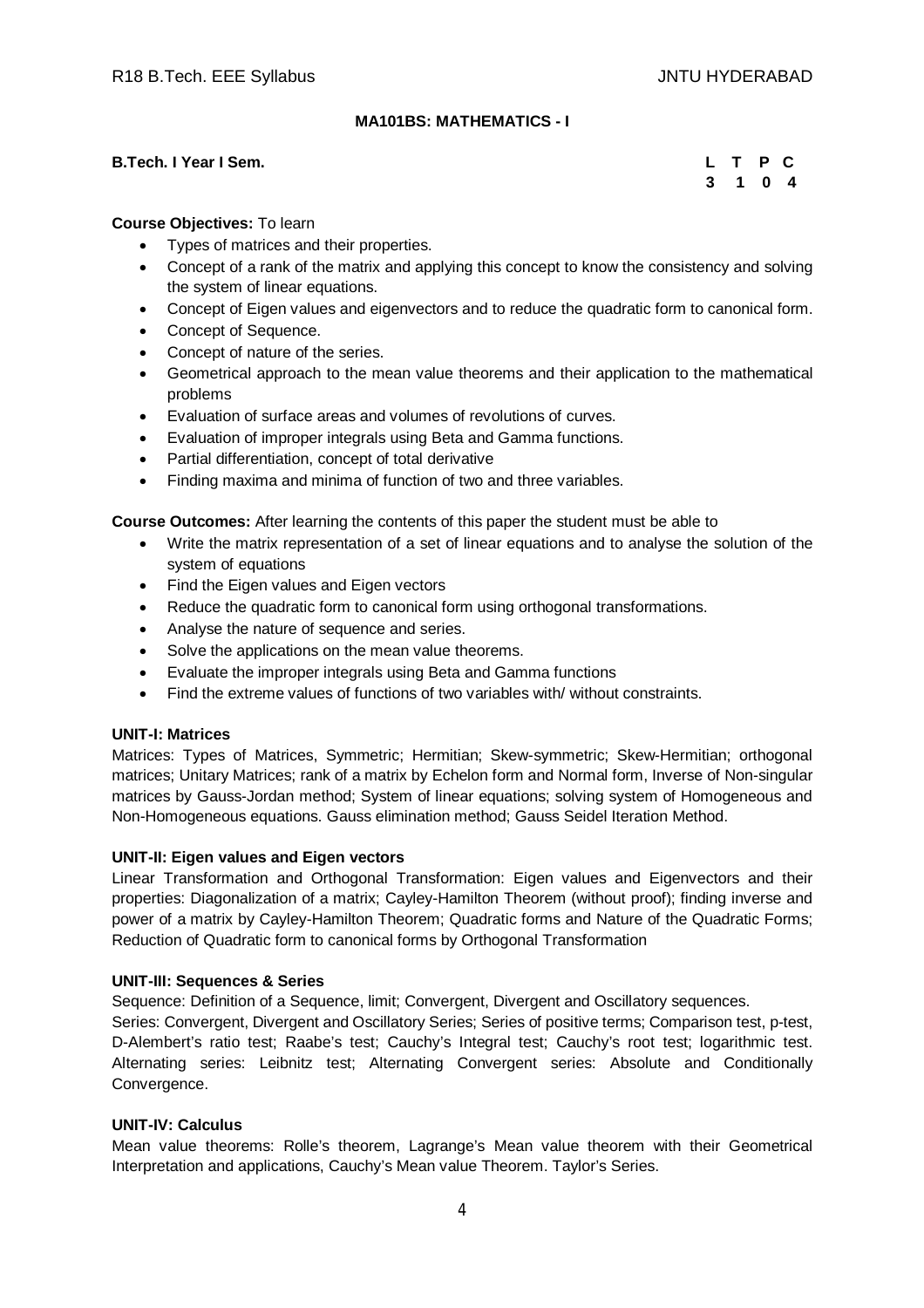Applications of definite integrals to evaluate surface areas and volumes of revolutions of curves (Only in Cartesian coordinates), Definition of Improper Integral: Beta and Gamma functions and their applications.

#### **UNIT-V: Multivariable calculus (Partial Differentiation and applications)**

Definitions of Limit and continuity.

Partial Differentiation; Euler's Theorem; Total derivative; Jacobian; Functional dependence & independence, Maxima and minima of functions of two variables and three variables using method of Lagrange multipliers.

#### **TEXTBOOKS:**

- 1. B.S. Grewal, Higher Engineering Mathematics, Khanna Publishers, 36<sup>th</sup> Edition, 2010
- 2. Erwin kreyszig, Advanced Engineering Mathematics, 9<sup>th</sup> Edition, John Wiley & Sons, 2006.
- 3. G.B. Thomas and R.L. Finney, Calculus and Analytic geometry, 9<sup>th</sup> Edition, Pearson, Reprint, 2002.

#### **REFERENCES:**

- 1. N.P. Bali and Manish Goyal, A text book of Engineering Mathematics, Laxmi Publications, Reprint, 2008.
- 2. Ramana B.V., Higher Engineering Mathematics, Tata McGraw Hill New Delhi, 11<sup>th</sup>Reprint, 2010.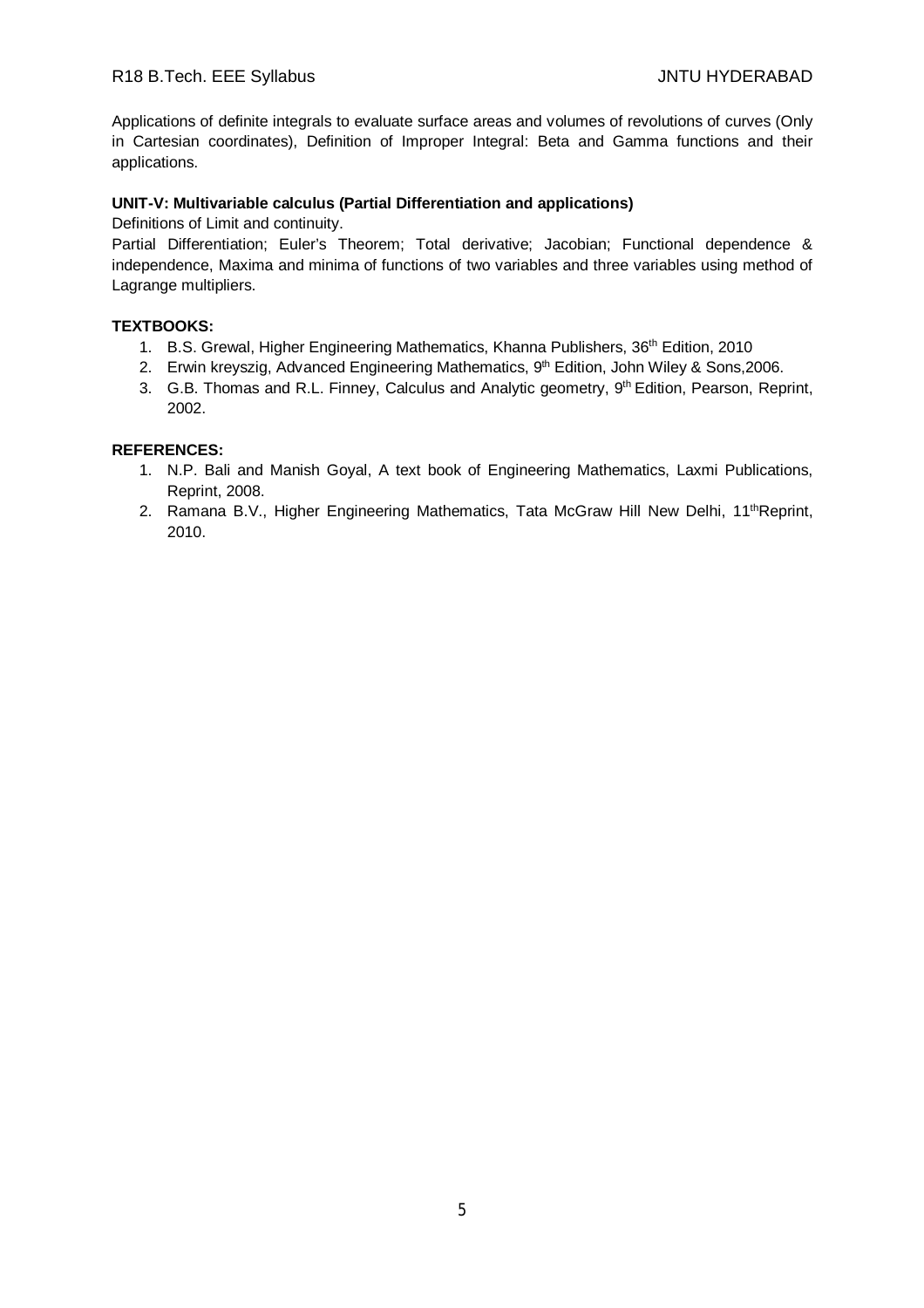# **CH102BS/CH202BS: CHEMISTRY**

| B.Tech. I Year I Sem. | L T P C |         |  |
|-----------------------|---------|---------|--|
|                       |         | 3 1 0 4 |  |

# **Course Objectives:**

- To bring adaptability to the concepts of chemistry and to acquire the required skills to become a perfect engineer.
- To impart the basic knowledge of atomic, molecular and electronic modifications which makes the student to understand the technology based on them.
- To acquire the knowledge of electrochemistry, corrosion and water treatment which are essential for the Engineers and in industry.
- To acquire the skills pertaining to spectroscopy and to apply them for medical and other fields.
- To impart the knowledge of stereochemistry and synthetic aspects useful for understanding reaction pathways

**Course Outcomes:** The basic concepts included in this course will help the student to gain:

- The knowledge of atomic, molecular and electronic changes, band theory related to conductivity.
- The required principles and concepts of electrochemistry, corrosion and in understanding the problem of water and its treatments.
- The required skills to get clear concepts on basic spectroscopy and application to medical and other fields.
- The knowledge of configurational and conformational analysis of molecules and reaction mechanisms.

#### **UNIT - I:**

**Molecular structure and Theories of Bonding:** Atomic and Molecular orbitals. Linear Combination of Atomic Orbitals (LCAO), molecular orbitals of diatomic molecules, molecular orbital energy level diagrams of  $N_2$ ,  $O_2$  and  $F_2$  molecules.  $\pi$  molecular orbitals of butadiene and benzene.

Crystal Field Theory (CFT): Salient Features of CFT – Crystal Field Splitting of transition metal ion dorbitals in Tetrahedral, Octahedral and square planar geometries. Band structure of solids and effect of doping on conductance.

#### **UNIT - II:**

Water and its treatment: Introduction – hardness of water – Causes of hardness - Types of hardness: temporary and permanent – expression and units of hardness – Estimation of hardness of water by complexometric method. Potable water and its specifications. Steps involved in treatment of water – Disinfection of water by chlorination and ozonization. Boiler feed water and its treatment – Calgon conditioning, Phosphate conditioning and Colloidal conditioning. External treatment of water – Ion exchange process. Desalination of water – Reverse osmosis. Numerical problems.

#### **UNIT - III:**

**Electrochemistry and corrosion:** Electro chemical cells – electrode potential, standard electrode potential, types of electrodes – calomel, Quinhydrone and glass electrode. Nernst equation Determination of pH of a solution by using quinhydrone and glass electrode. Electrochemical series and its applications. Numerical problems. Potentiometric titrations. Batteries – Primary (Lithium cell) and secondary batteries (Lead – acid storage battery and Lithium ion battery).

Causes and effects of corrosion – theories of chemical and electrochemical corrosion – mechanism of electrochemical corrosion, Types of corrosion: Galvanic, water-line and pitting corrosion. Factors affecting rate of corrosion, Corrosion control methods- Cathodic protection – Sacrificial anode and impressed current cathodic methods. Surface coatings – metallic coatings – methods of application. Electroless plating of Nickel.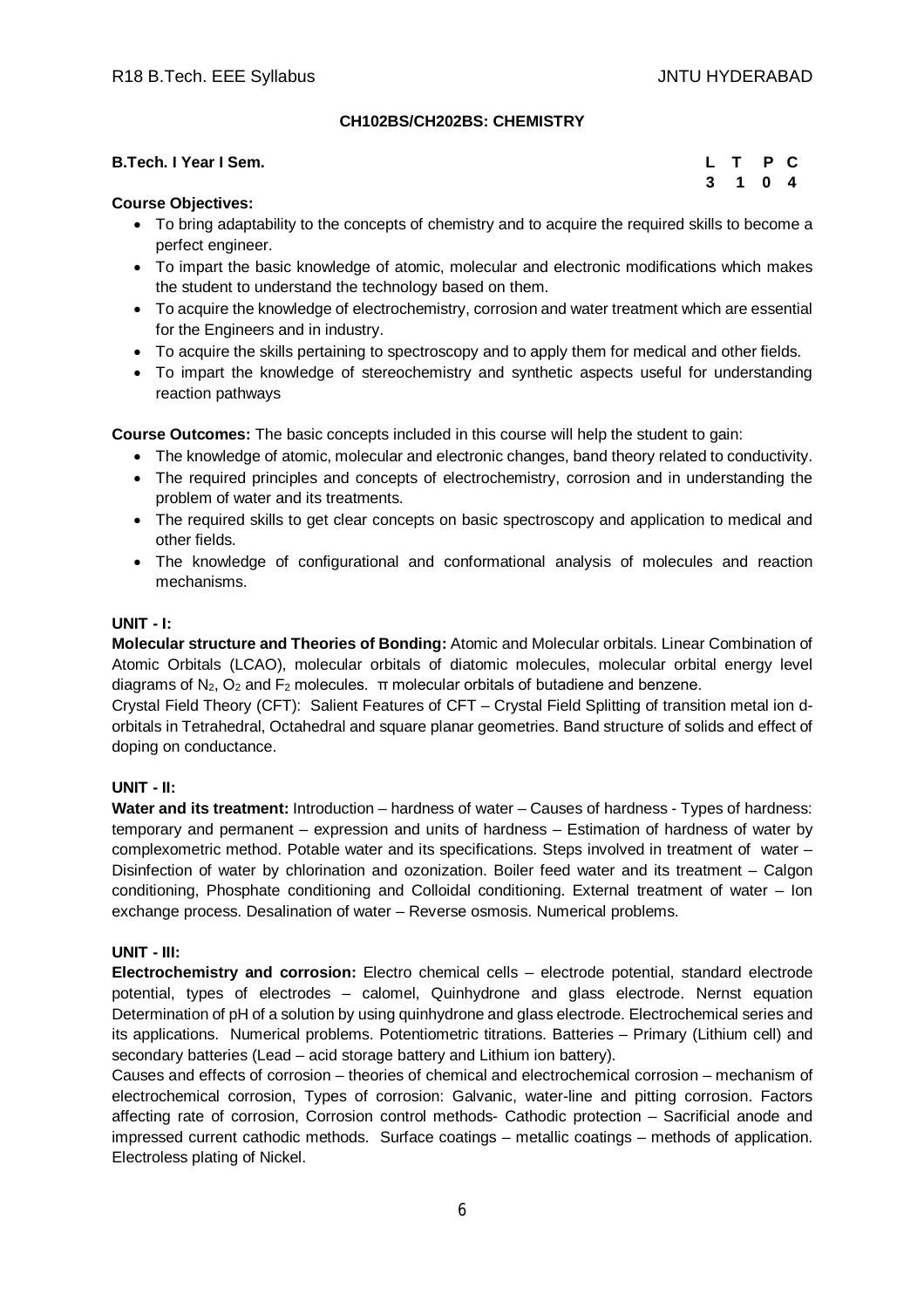# **UNIT - IV:**

**Stereochemistry, Reaction Mechanism and synthesis of drug molecules:** Introduction to representation of 3-dimensional structures, Structural and stereoisomers, configurations, symmetry and chirality. Enantiomers, diastereomers, optical activity and Absolute configuration. Conformation alanalysis of n- butane.

Substitution reactions: Nucleophilic substitution reactions: Mechanism of  $S_N1$ ,  $S_N2$  reactions. Electrophilic and nucleophilic addition reactions: Addition of HBr to propene. Markownikoff and anti Markownikoff's additions. Grignard additions on carbonyl compounds. Elimination reactions: Dehydro halogenation of alkylhalides. Saytzeff rule. Oxidation reactions: Oxidation of alcohols using KMnO<sub>4</sub> and chromic acid.

Reduction reactions: reduction of carbonyl compounds using LiAlH<sup>4</sup> & NaBH4. Hydroboration of olefins. Structure, synthesis and pharmaceutical applications of Paracetamol and Aspirin.

#### **UNIT - V:**

**Spectroscopic techniques and applications:** Principles of spectroscopy, selection rules and applications of electronic spectroscopy. vibrational and rotational spectroscopy. Basic concepts of Nuclear magnetic resonance Spectroscopy, chemical shift. Introduction to Magnetic resonance imaging.

# **TEXT BOOKS:**

- 1. Physical Chemistry, by P.W. Atkins
- 2. Engineering Chemistry by P.C.Jain & M.Jain; Dhanpat Rai Publishing Company (P) Ltd., New Delhi.
- 3. Fundamentals of Molecular Spectroscopy, by C.N. Banwell
- 4. Organic Chemistry: Structure and Function by K.P.C. Volhardt and N.E. Schore, 5<sup>th</sup> Edition.
- 5. University Chemistry, by B.M. Mahan, Pearson IV Edition.
- 6. Engineering Chemistry (NPTEL Web-book), by B.L. Tembe, Kamaluddin and M.S. Krishnan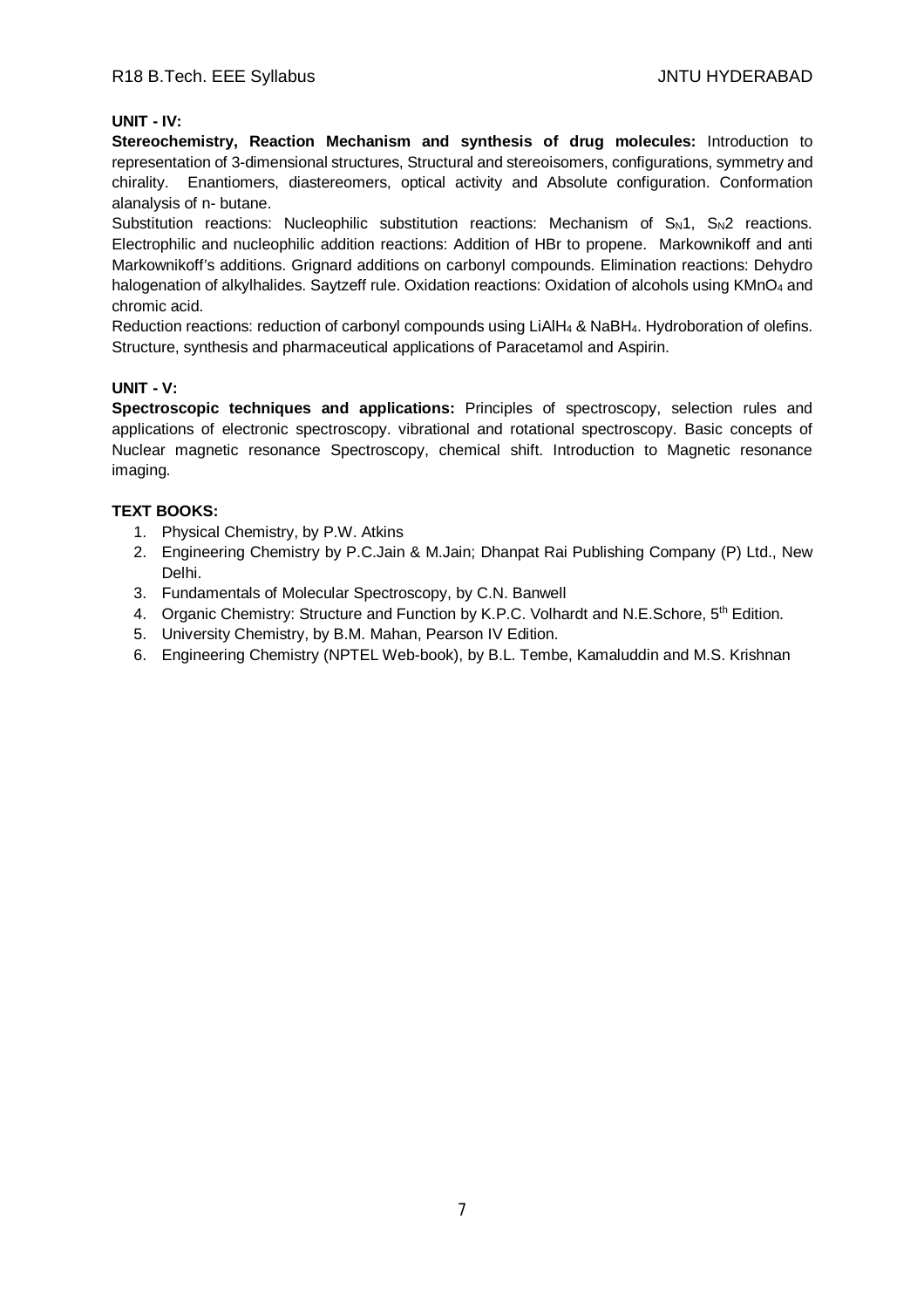**3 0 0 3**

# **EE103ES/EE203ES: BASIC ELECTRICAL ENGINEERING**

# **B.Tech. I Year I Sem. L T P C**

#### **Course Objectives:**

- To introduce the concepts of electrical circuits and its components
- To understand magnetic circuits, DC circuits and AC single phase & three phase circuits
- To study and understand the different types of DC/AC machines and Transformers.
- To import the knowledge of various electrical installations.
- To introduce the concept of power, power factor and its improvement.

#### **Course Outcomes:**

- To analyze and solve electrical circuits using network laws and theorems.
- To understand and analyze basic Electric and Magnetic circuits
- To study the working principles of Electrical Machines
- To introduce components of Low Voltage Electrical Installations

#### **UNIT-I: D.C. Circuits**

Electrical circuit elements (R, L and C), voltage and current sources, KVL&KCL, analysis of simple circuits with dc excitation. Superposition, Thevenin and Norton Theorems. Time-domain analysis of first-order RL and RC circuits.

#### **UNIT-II: A.C. Circuits**

Representation of sinusoidal waveforms, peak and rms values, phasor representation, real power, reactive power, apparent power, power factor, Analysis of single-phase ac circuits consisting of R, L, C, RL, RC, RLC combinations (series and parallel), resonance in series R-L-C circuit. Three-phase balanced circuits, voltage and current relations in star and delta connections.

#### **UNIT-III: Transformers**

Ideal and practical transformer, equivalent circuit, losses in transformers, regulation and efficiency. Auto-transformer and three-phase transformer connections.

#### **UNIT-IV: Electrical Machines**

Generation of rotating magnetic fields, Construction and working of a three-phase induction motor, Significance of torque-slip characteristic. Loss components and efficiency, starting and speed control of induction motor. Single-phase induction motor. Construction, working, torque-speed characteristic and speed control of separately excited dc motor.

Construction and working of synchronous generators.

#### **UNIT-V: Electrical Installations**

Components of LT Switchgear: Switch Fuse Unit (SFU), MCB, ELCB, MCCB, Types of Wires and Cables, Earthing. Types of Batteries, Important Characteristics for Batteries. Elementary calculations for energy consumption, power factor improvement and battery backup.

#### **TEXT BOOKS/REFERENCE BOOKS:**

- 1. Basic Electrical Engineering D.P. Kothari and I.J. Nagrath, 3rd edition 2010, Tata McGraw Hill.
- 2. D.C. Kulshreshtha, "Basic Electrical Engineering", McGraw Hill, 2009.
- 3. L.S. Bobrow, Fundamentals of Electrical Engineering", Oxford University Press, 2011
- 4. Electrical and Electronics Technology, E. Hughes, 10th Edition, Pearson, 2010
- 5. Electrical Engineering Fundamentals, Vincent Deltoro, Second Edition, Prentice Hall India, 1989.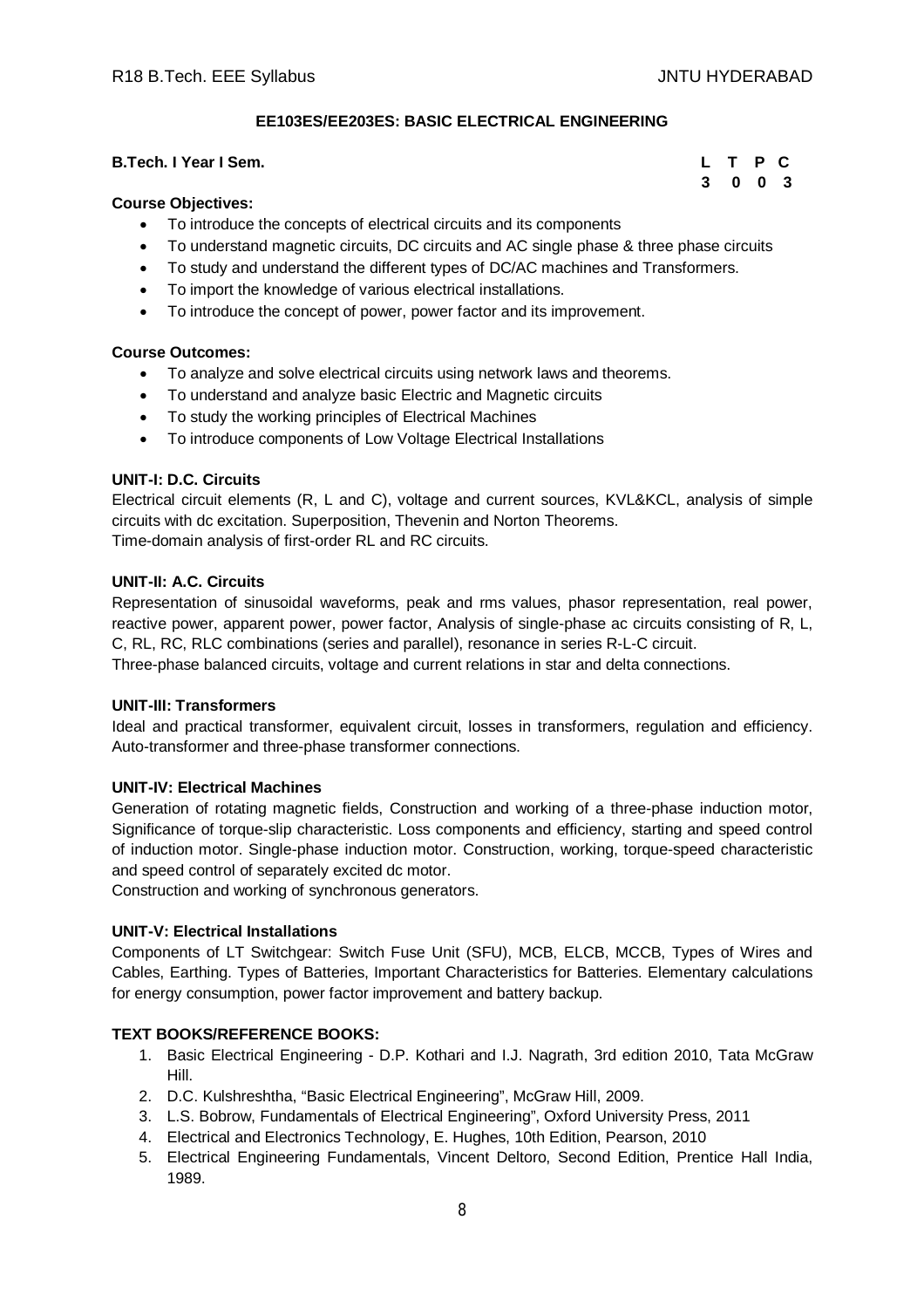#### **ME105ES/ME205ES: ENGINEERING WORKSHOP**

**B.Tech. I Year I Sem.** 

|  |  | L T P C           |
|--|--|-------------------|
|  |  | $1 \t0 \t3 \t2.5$ |

**Pre-requisites**: Practical skill

#### **Course Objectives:**

- To Study of different hand operated power tools, uses and their demonstration.
- To gain a good basic working knowledge required for the production of various engineering products.
- To provide hands on experience about use of different engineering materials, tools, equipments and processes those are common in the engineering field.
- To develop a right attitude, team working, precision and safety at work place.
- It explains the construction, function, use and application of different working tools, equipment and machines.
- To study commonly used carpentry joints.
- To have practical exposure to various welding and joining processes.
- Identify and use marking out tools, hand tools, measuring equipment and to work to prescribed tolerances.

**Course Outcomes:** At the end of the course, the student will be able to:

- Study and practice on machine tools and their operations
- Practice on manufacturing of components using workshop trades including pluming, fitting, carpentry, foundry, house wiring and welding.
- Identify and apply suitable tools for different trades of Engineering processes including drilling, material removing, measuring, chiseling.
- Apply basic electrical engineering knowledge for house wiring practice.

# **1. TRADES FOR EXERCISES:**

#### **At least two exercises from each trade:**

- I. Carpentry (T-Lap Joint, Dovetail Joint, Mortise & Tenon Joint)
- II. Fitting (V-Fit, Dovetail Fit & Semi-circular fit)
- III. Tin-Smithy (Square Tin, Rectangular Tray & Conical Funnel)
- IV. Foundry (Preparation of Green Sand Mould using Single Piece and Split Pattern)
- V. Welding Practice (Arc Welding & Gas Welding)
- VI. House-wiring (Parallel & Series, Two-way Switch and Tube Light)
- VII. Black Smithy (Round to Square, Fan Hook and S-Hook)

# **2. TRADES FOR DEMONSTRATION & EXPOSURE:**

Plumbing, Machine Shop, Metal Cutting (Water Plasma), Power tools in construction and Wood Working

# **TEXT BOOKS:**

- 1. Workshop Practice /B. L. Juneja / Cengage
- 2. Workshop Manual / K. Venugopal / Anuradha.

- 1. Work shop Manual P. Kannaiah/ K. L. Narayana/ SciTech
- 2. Workshop Manual / Venkat Reddy/ BSP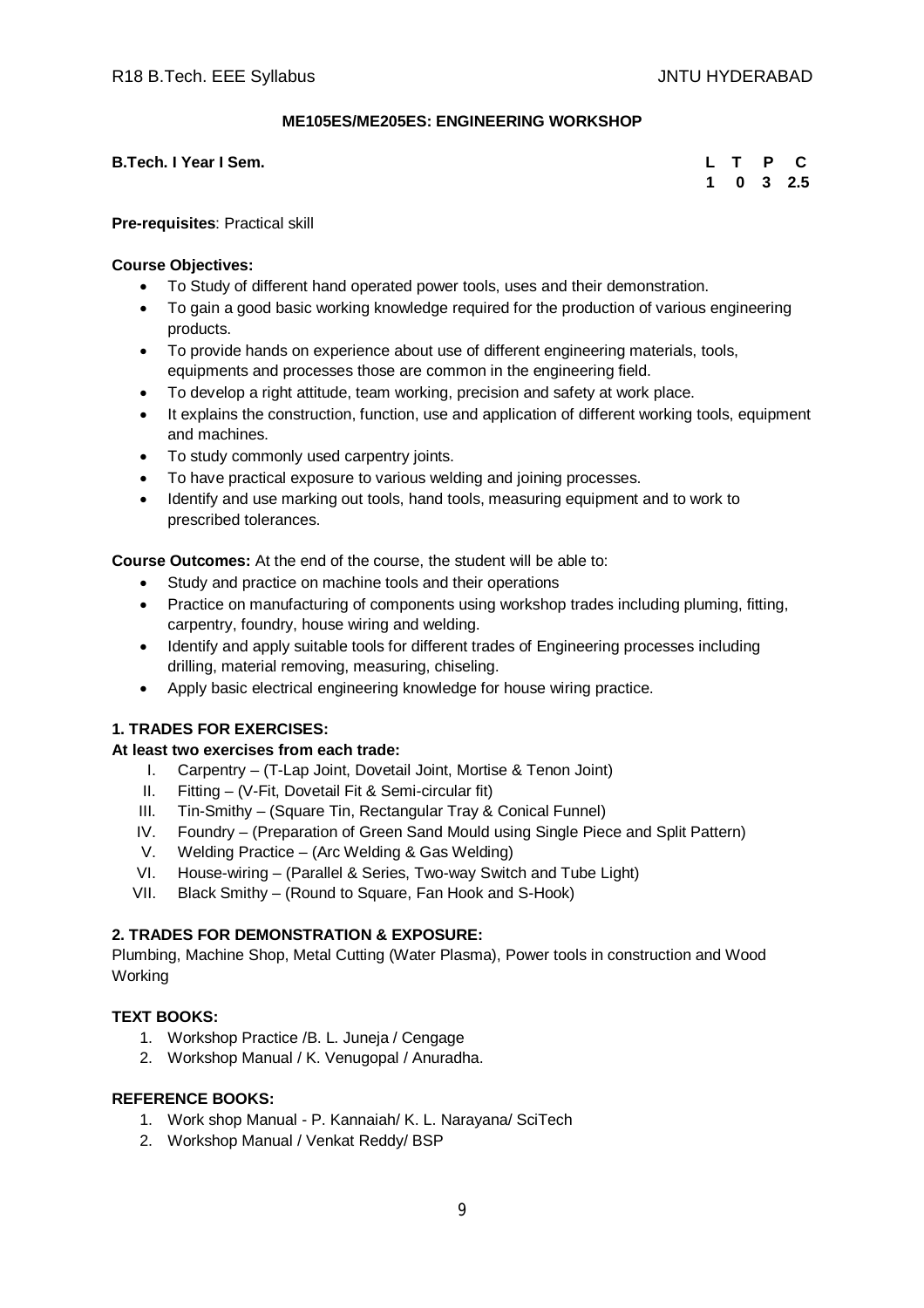# **EN105HS/EN205HS: ENGLISH**

#### **B.Tech. I Year I Sem. L T P C**



# **INTRODUCTION**

In view of the growing importance of English as a tool for global communication and the consequent emphasis on training students to acquire language skills, the syllabus of English has been designed to develop linguistic, communicative and critical thinking competencies of Engineering students.

In English classes, the focus should be on the skills development in the areas of vocabulary, grammar, reading and writing. For this, the teachers should use the prescribed text for detailed study. The students should be encouraged to read the texts leading to reading comprehension and different passages may be given for practice in the class. The time should be utilized for working out the exercises given after each excerpt, and also for supplementing the exercises with authentic materials of a similar kind, for example, newspaper articles, advertisements, promotional material etc. *The focus in this syllabus is on skill development, fostering ideas and practice of language skills in various contexts and cultures.*

#### **Learning Objectives:** The course will help to

- Improve the language proficiency of students in English with an emphasis on Vocabulary, Grammar, Reading and Writing skills.
- Equip students to study academic subjects more effectively and critically using the theoretical and practical components of English syllabus.
- Develop study skills and communication skills in formal and informal situations.

#### **Course Outcomes:** Students should be able to

- Use English Language effectively in spoken and written forms.
- Comprehend the given texts and respond appropriately.
- Communicate confidently in various contexts and different cultures.
- Acquire basic proficiency in English including reading and listening comprehension, writing and speaking skills.

#### **SYLLABUS**

**UNIT –I** 

**'The Raman Effect' from the prescribed textbook 'English for Engineers' published by Cambridge University Press.**

**Vocabulary Building**: The Concept of Word Formation --The Use of Prefixes and Suffixes.

**Grammar:** Identifying Common Errors in Writing with Reference to Articles and Prepositions.

**Reading:** Reading and Its Importance- Techniques for Effective Reading.

**Basic Writing Skills:** Sentence Structures -Use of Phrases and Clauses in Sentences- Importance of Proper Punctuation- Techniques for writing precisely – **Paragraph writing** – Types, Structures and Features of a Paragraph - Creating Coherence-Organizing Principles of Paragraphs in Documents.

#### **UNIT –II**

**'Ancient Architecture in India' from the prescribed textbook 'English for Engineers' published by Cambridge University Press.**

**Vocabulary:** Synonyms and Antonyms.

**Grammar:** Identifying Common Errors in Writing with Reference to Noun-pronoun Agreement and Subject-verb Agreement.

**Reading:** Improving Comprehension Skills – Techniques for Good Comprehension

**Writing:** Format of a Formal Letter-**Writing Formal Letters** E.g.., Letter of Complaint, Letter of Requisition, Job Application with Resume.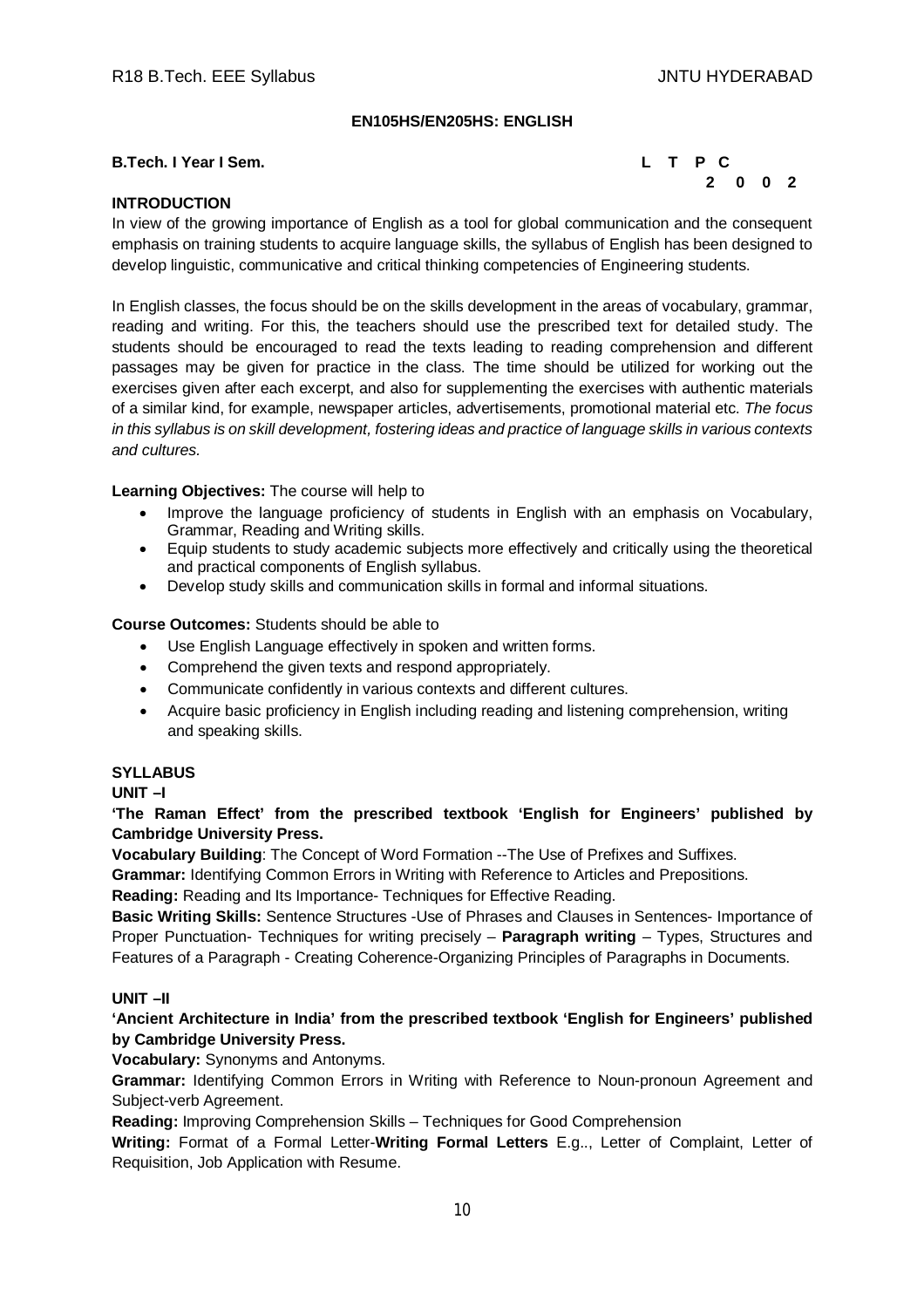#### **UNIT –III**

**'Blue Jeans' from the prescribed textbook 'English for Engineers' published by Cambridge University Press.**

**Vocabulary**: Acquaintance with Prefixes and Suffixes from Foreign Languages in English to form Derivatives-Words from Foreign Languages and their Use in English.

**Grammar:** Identifying Common Errors in Writing with Reference to Misplaced Modifiers and Tenses. **Reading:** Sub-skills of Reading- Skimming and Scanning

**Writing**: Nature and Style of Sensible Writing- **Defining- Describing** Objects, Places and Events – **Classifying**- Providing Examples or Evidence

#### **UNIT –IV**

**'What Should You Be Eating' from the prescribed textbook 'English for Engineers' published by Cambridge University Press.**

**Vocabulary**: Standard Abbreviations in English

**Grammar:** Redundancies and Clichés in Oral and Written Communication.

**Reading**: Comprehension**-** Intensive Reading and Extensive Reading

**Writing: Writing Practices-**-Writing Introduction and Conclusion - Essay Writing-Précis Writing.

#### **UNIT –V**

**'How a Chinese Billionaire Built Her Fortune' from the prescribed textbook 'English for Engineers' published by Cambridge University Press.**

**Vocabulary**: Technical Vocabulary and their usage

**Grammar:** Common Errors in English

**Reading:** Reading Comprehension-Exercises for Practice

**Writing: Technical Reports**- Introduction – Characteristics of a Report – Categories of Reports

Formats- Structure of Reports (Manuscript Format) -Types of Reports - Writing aReport.

#### **TEXT BOOK:**

1. Sudarshana, N.P. and Savitha, C. (2018). English for Engineers. Cambridge University Press.

- 1. Swan, M. (2016). Practical English Usage. Oxford University Press.
- 2. Kumar, S and Lata, P. (2018). Communication Skills. Oxford University Press.
- 3. Wood, F.T. (2007). Remedial English Grammar. Macmillan.
- 4. Zinsser, William. (2001). On Writing Well. Harper Resource Book.
- 5. Hamp-Lyons, L. (2006). Study Writing. Cambridge University Press.
- 6. Exercises in Spoken English. Parts I –III. CIEFL, Hyderabad. Oxford University Press.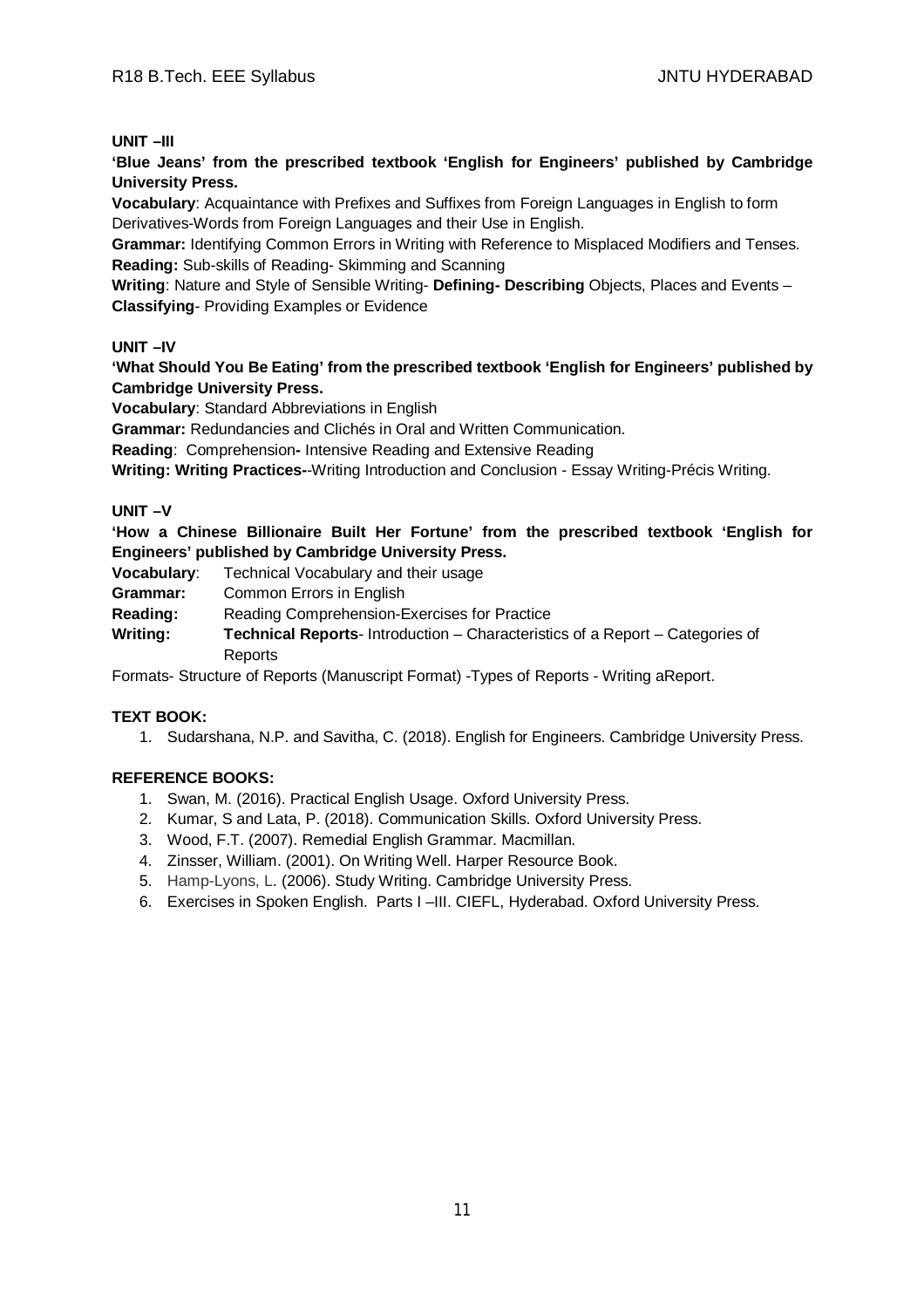# **CH106BS/CH206ES: ENGINEERING CHEMISTRY LAB**

#### **B.Tech. I Year I Sem. L T P C**

 **0 0 3 1.5**

**Course Objectives:** The course consists of experiments related to the principles of chemistry required for engineering student. The student will learn:

- Estimation of hardness and chloride content in water to check its suitability for drinking purpose.
- To determine the rate constant of reactions from concentrations as an function of time.
- The measurement of physical properties like adsorption and viscosity.
- To synthesize the drug molecules and check the purity of organic molecules by thin layer chromatographic (TLC) technique.

**Course Outcomes:** The experiments will make the student gain skills on:

- Determination of parameters like hardness and chloride content in water.
- Estimation of rate constant of a reaction from concentration time relationships.
- Determination of physical properties like adsorption and viscosity.
- Calculation of  $R_f$  values of some organic molecules by TLC technique.

#### **List of Experiments:**

- 1. Determination of total hardness of water by complexometric method using EDTA
- 2. Determination of chloride content of water by Argentometry
- 3. Estimation of an HCl by Conductometric titrations
- 4. Estimation of Acetic acid by Conductometric titrations
- 5. Estimation of HCl by Potentiometric titrations
- 6. Estimation of  $Fe^{2+}$  by Potentiometry using KMnO<sub>4</sub>
- 7. Determination of rate constant of acid catalysed hydrolysis of methyl acetate
- 8. Synthesis of Aspirin and Paracetamol
- 9. Thin layer chromatography calculation of  $R_f$  values. eg ortho and para nitro phenols
- 10. Determination of acid value of coconut oil
- 11. Verification of freundlich adsorption isotherm-adsorption of acetic acid on charcoal
- 12. Determination of viscosity of castor oil and ground nut oil by using Ostwald's viscometer.
- 13. Determination of partition coefficient of acetic acid between n-butanol and water.
- 14. Determination of surface tension of a give liquid using stalagmometer.

- 1. Senior practical physical chemistry, B.D. Khosla, A. Gulati and V. Garg (R. Chand & Co., Delhi)
- 2. An introduction to practical chemistry, K.K. Sharma and D. S. Sharma (Vikas publishing, N. Delhi)
- 3. Vogel's text book of practical organic chemistry 5<sup>th</sup> edition
- 4. Text book on Experiments and calculations in Engineering chemistry S.S. Dara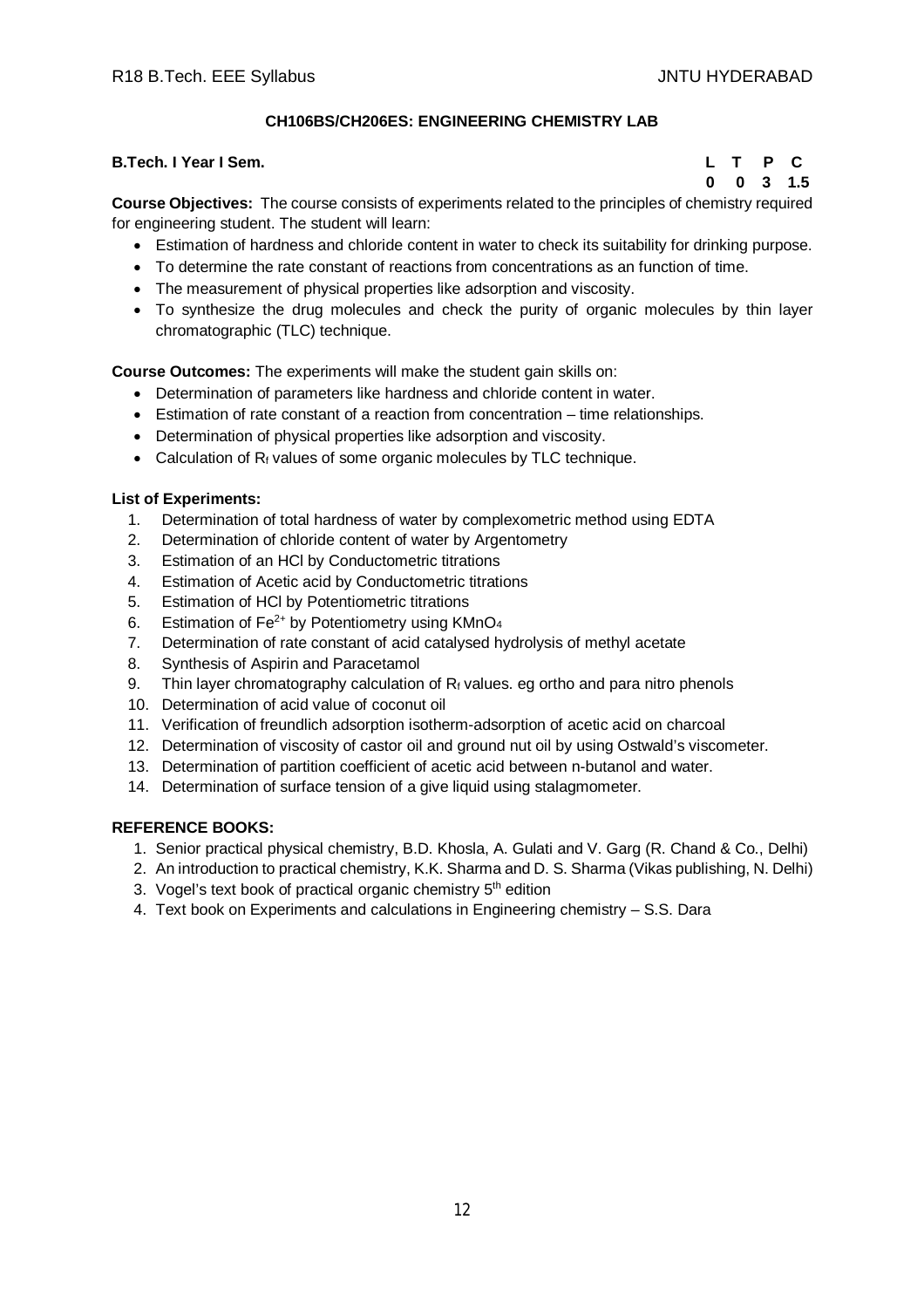#### **EN107HS/EN207HS: ENGLISH LANGUAGE AND COMMUNICATION SKILLS LAB**

# **B.Tech. I Year I Sem.**

|  | L T P C   |  |
|--|-----------|--|
|  | $0$ 0 2 1 |  |

The **Language Lab** focuses on the production and practice of sounds of language and familiarizes the students with the use of English in everyday situations both in formal and informal contexts.

#### **Course Objectives:**

- To facilitate computer-assisted multi-media instruction enabling individualized and independent language learning
- $\geq$  To sensitize students to the nuances of English speech sounds, word accent, intonation and rhythm
- $\geq$  To bring about a consistent accent and intelligibility in students' pronunciation of English by providing an opportunity for practice in speaking
- $\approx$  To improve the fluency of students in spoken English and neutralize their mother tongue influence
- $\infty$  To train students to use language appropriately for public speaking and interviews

**Learning Outcomes:** Students will be able to attain

- **EXECT** Better understanding of nuances of English language through audio-visual experience and group activities
- $\triangle$  Neutralization of accent for intelligibility
- $\bullet$  Speaking skills with clarity and confidence which in turn enhances their employability skills

# **Syllabus**

**English Language and Communication Skills Lab (ELCS) shall have two parts:**

- **a. Computer Assisted Language Learning (CALL) Lab**
- **b. Interactive Communication Skills (ICS) Lab**

#### **Listening Skills**

**Objectives** 

- 1. To enable students develop their listening skills so that they may appreciate its role in the LSRW skills approach to language and improve their pronunciation
- *2.* To equip students with necessary training in listening so that they can comprehend the speech of people of different backgrounds and regions

*Students should be given practice in listening to the sounds of the language, to be able to recognize them and find the distinction between different sounds, to be able to mark stress and recognize and use the right intonation in sentences.*

- Listening for general content
- Listening to fill up information
- Intensive listening
- Listening for specific information

#### **Speaking Skills**

**Objectives** 

- 1. To involve students in speaking activities in various contexts
- 2. To enable students express themselves fluently and appropriately in social and professional contexts
	- Oral practice: Just A Minute (JAM) Sessions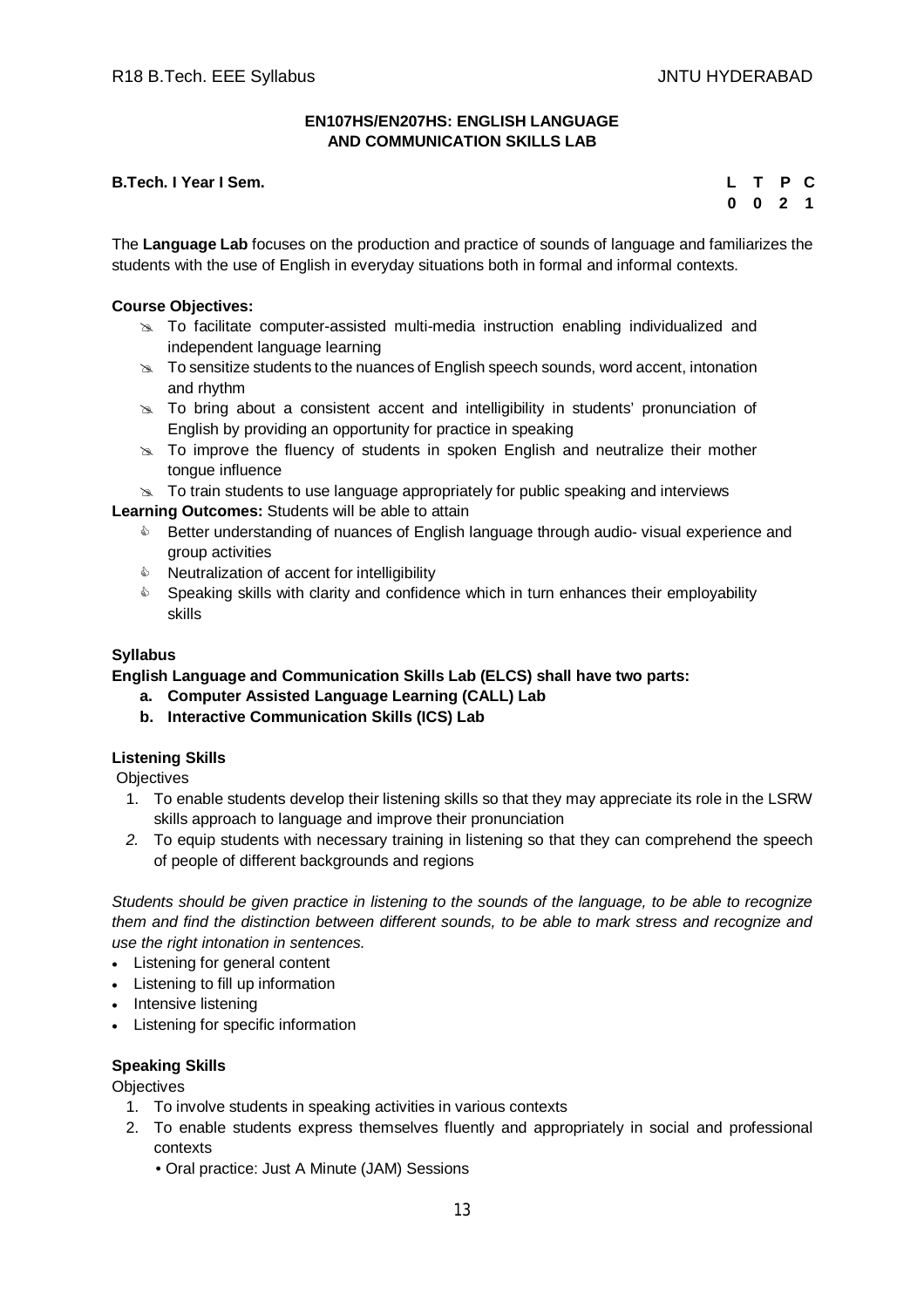- Describing objects/situations/people
- Role play Individual/Group activities
- **The following course content is prescribed for the English Language and Communication Skills Lab based on Unit-6 of AICTE Model Curriculum 2018 for B.Tech First English. As the syllabus is very limited, it is required to prepare teaching/learning materials by the teachers collectively in the form of handouts based on the needs of the students in their respective colleges for effective teaching/learning and timesaving in the Lab)**

# **Exercise – I**

# **CALL Lab**:

*Understand:* Listening Skill- Its importance – Purpose- Process- Types- Barriers of Listening. *Practice*: Introduction to Phonetics – Speech Sounds – Vowels and Consonants.

# **ICS Lab**:

*Understand:* Communication at Work Place*-* Spoken vs. Written language.

*Practice:* Ice-Breaking Activity and JAM Session- Situational Dialogues – Greetings – Taking Leave – Introducing Oneself and Others.

# **Exercise – II**

# **CALL Lab**:

*Understand:* Structure of Syllables – Word Stress and Rhythm– Weak Forms and Strong Forms in Context.

*Practice:* Basic Rules of Word Accent - Stress Shift - Weak Forms and Strong Forms in Context. **ICS Lab**:

*Understand:* Features of Good Conversation – Non-verbal Communication.

*Practice:* Situational Dialogues – Role-Play- Expressions in Various Situations –Making Requests and Seeking Permissions - Telephone Etiquette.

# **Exercise - III**

#### **CALL Lab:**

*Understand:* Intonation-Errors in Pronunciation-the Influence of Mother Tongue (MTI).

*Practice:* Common Indian Variants in Pronunciation *–* Differences in British and American Pronunciation.

#### **ICS Lab**:

*Understand:* How to make Formal Presentations. *Practice:* Formal Presentations.

#### **Exercise – IV**

# **CALL Lab**:

*Understand:* Listening for General Details. *Practice:* Listening Comprehension Tests.

# **ICS Lab**:

*Understand:* Public Speaking – Exposure to Structured Talks. *Practice:* Making a Short Speech – Extempore.

#### **Exercise – V CALL Lab:**

*Understand:* Listening for Specific Details. *Practice:* Listening Comprehension Tests. **ICS Lab**: *Understand:* Interview Skills*. Practice:* Mock Interviews.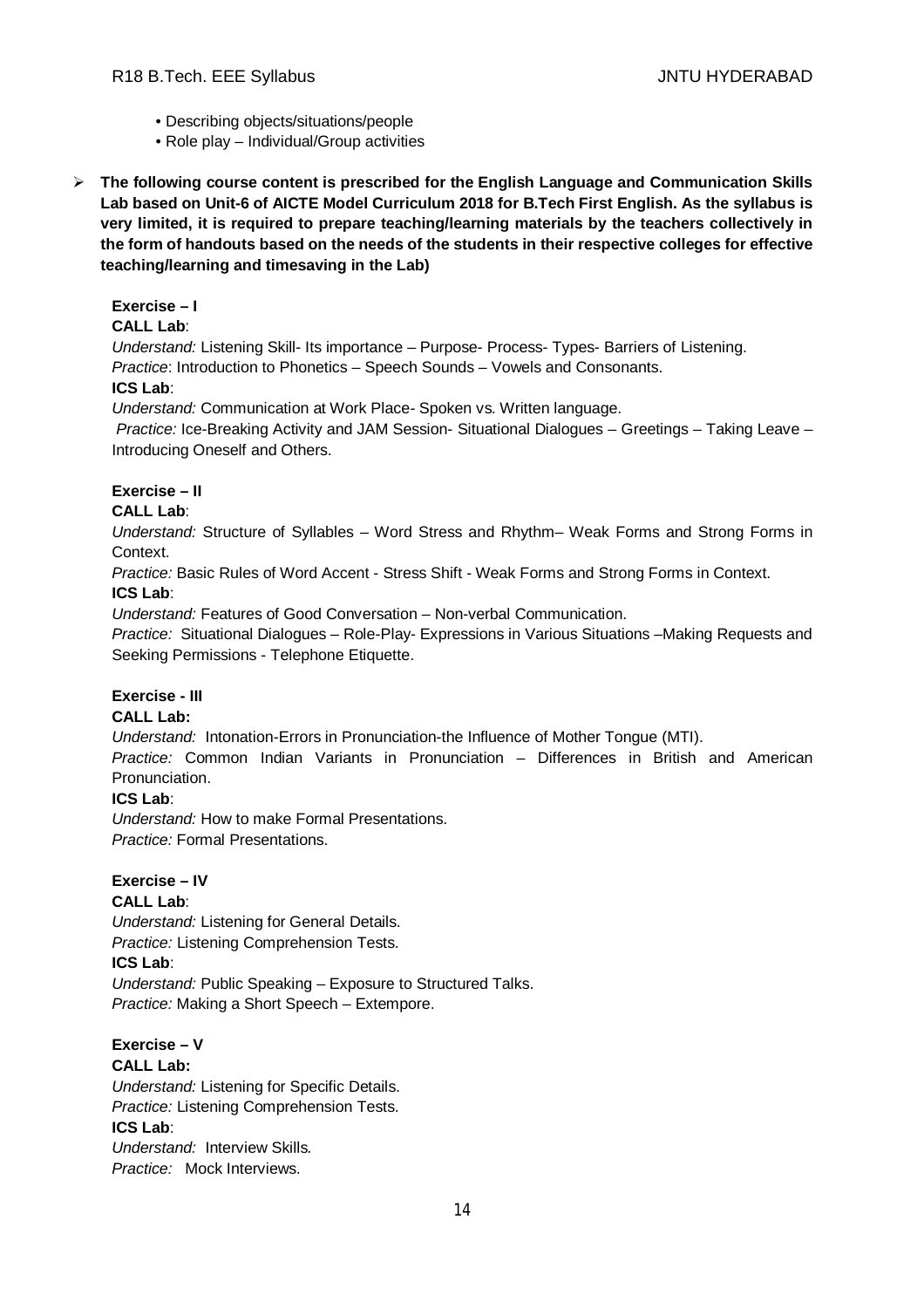#### **\*\*\*\*\*\*\*\*\*\*\*\*\*\***

# **Minimum Requirement of infrastructural facilities for ELCS Lab:**

**1. Computer Assisted Language Learning (CALL) Lab:** 

**The Computer Assisted Language Learning Lab** has to accommodate 40 students with 40 systems, with one Master Console, LAN facility and English language learning software for self- study by students.

# **System Requirement (Hardware component):**

*Computer network with LAN facility (minimum 40 systems with multimedia) with the following specifications:*

- i) Computers with Suitable Configuration
- ii) High Fidelity Headphones

# **2. Interactive Communication Skills (ICS) Lab:**

**The Interactive Communication Skills Lab:** A Spacious room with movable chairs and audio-visual aids with a Public-Address System, a LCD and a projector etc.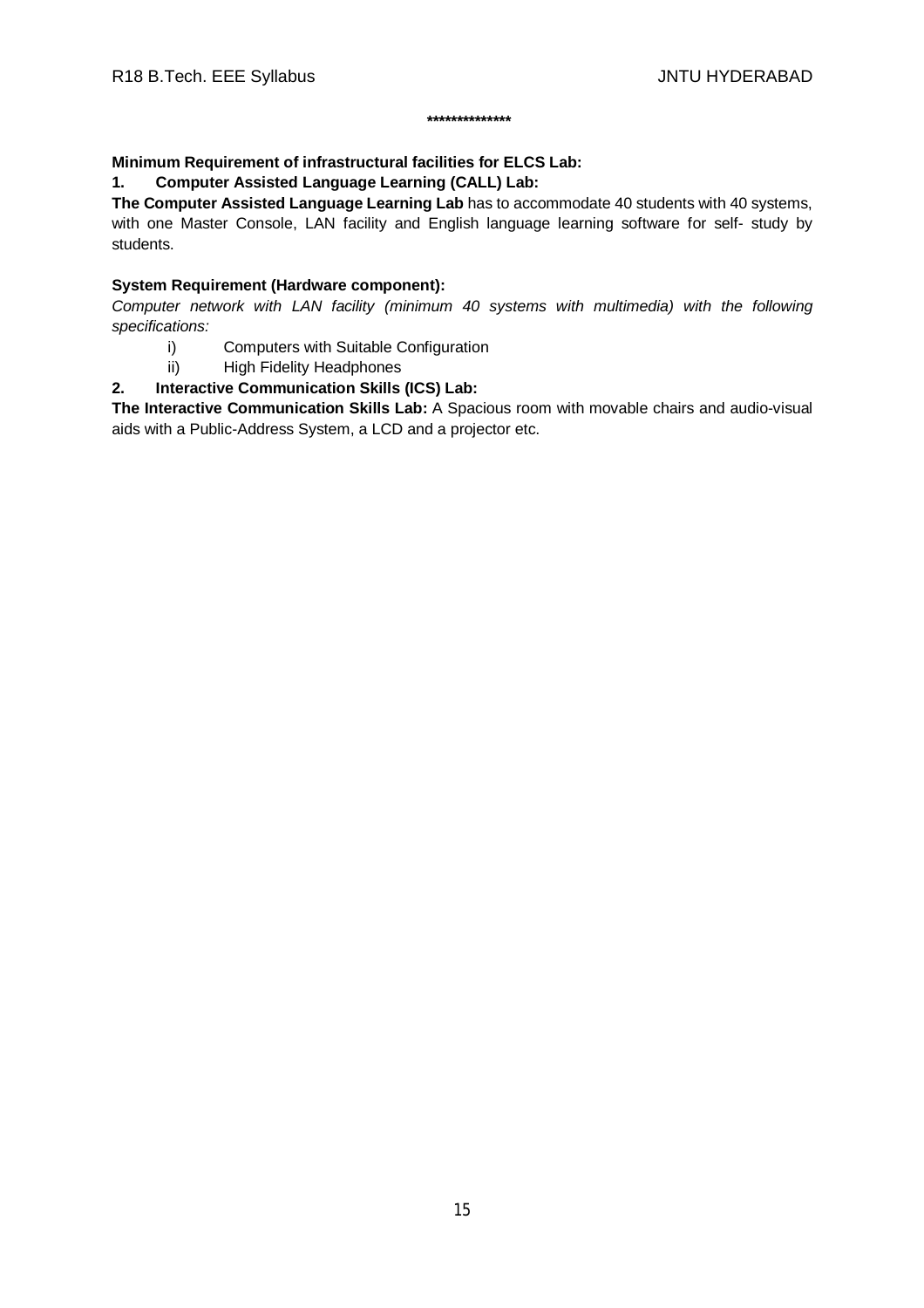# **EE108ES/EE208ES: BASIC ELECTRICAL ENGINEERING LAB**

#### **B.Tech. I Year I Sem.**

|  | L T P C   |  |
|--|-----------|--|
|  | $0$ 0 2 1 |  |

#### **Course Objectives:**

- To analyze a given network by applying various electrical laws and network theorems
- To know the response of electrical circuits for different excitations
- To calculate, measure and know the relation between basic electrical parameters.
- To analyze the performance characteristics of DC and AC electrical machines

#### **Course Outcomes:**

- Get an exposure to basic electrical laws.
- Understand the response of different types of electrical circuits to different excitations.
- Understand the measurement, calculation and relation between the basic electrical parameters
- Understand the basic characteristics of transformers and electrical machines.

#### **List of experiments/demonstrations:**

- 1. Verification of Ohms Law
- 2. Verification of KVL and KCL
- 3. Transient Response of Series RL and RC circuits using DC excitation
- 4. Transient Response of RLC Series circuit using DC excitation
- 5. Resonance in series RLC circuit
- 6. Calculations and Verification of Impedance and Current of RL, RC and RLC series circuits
- 7. Measurement of Voltage, Current and Real Power in primary and Secondary Circuits of a Single-Phase Transformer
- 8. Load Test on Single Phase Transformer (Calculate Efficiency and Regulation)
- 9. Three Phase Transformer: Verification of Relationship between Voltages and Currents (Star-Delta, Delta-Delta, Delta-star, Star-Star)
- 10. Measurement of Active and Reactive Power in a balanced Three-phase circuit
- 11. Performance Characteristics of a Separately/Self Excited DC Shunt/Compound Motor
- 12. Torque-Speed Characteristics of a Separately/Self Excited DC Shunt/Compound Motor
- 13. Performance Characteristics of a Three-phase Induction Motor
- 14. Torque-Speed Characteristics of a Three-phase Induction Motor
- 15. No-Load Characteristics of a Three-phase Alternator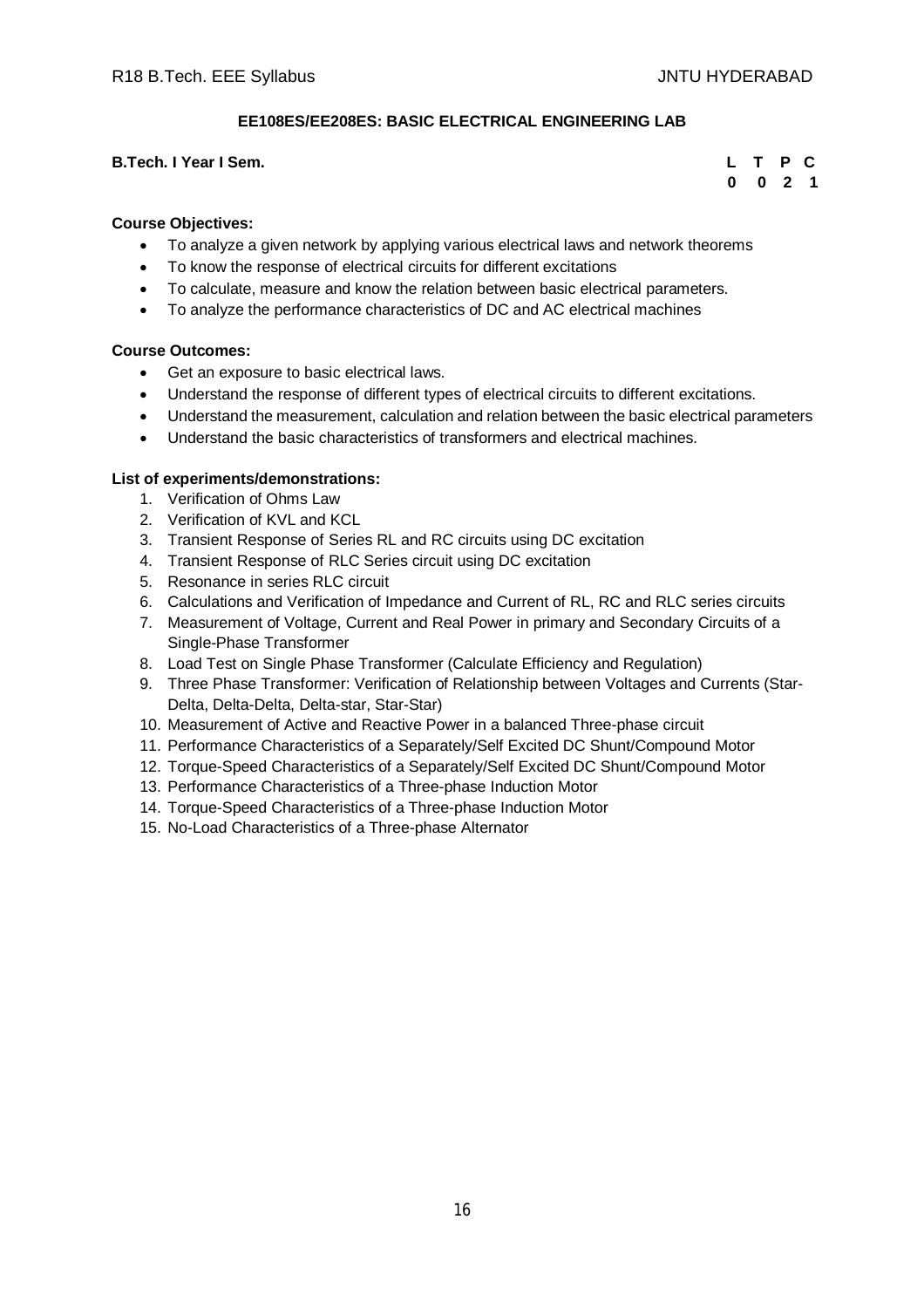# **MA201BS: MATHEMATICS - II**

#### **B.Tech. I Year II Sem. L T P C**

 **3 1 0 4**

#### **Course Objectives:** To learn

- Methods of solving the differential equations of first and higher order.
- Evaluation of multiple integrals and their applications
- The physical quantities involved in engineering field related to vector valued functions
- The basic properties of vector valued functions and their applications to line, surface and volume integrals

**Course Outcomes:** After learning the contents of this paper the student must be able to

- Identify whether the given differential equation of first order is exact or not
- Solve higher differential equation and apply the concept of differential equation to real world problems
- Evaluate the multiple integrals and apply the concept to find areas, volumes, centre of mass and Gravity for cubes, sphere and rectangular parallelopiped
- Evaluate the line, surface and volume integrals and converting them from one to another

#### **UNIT-I: First Order ODE**

Exact, linear and Bernoulli's equations; Applications : Newton's law of cooling, Law of natural growth and decay; Equations not of first degree: equations solvable for p, equations solvable for y, equations solvable for x and Clairaut's type.

#### **UNIT-II: Ordinary Differential Equations of Higher Order**

Second order linear differential equations with constant coefficients: Non-Homogeneous terms of the type  $e^{ax}$ , sin  $ax$ , cos  $ax$ , polynomials in  $x$ ,  $e^{ax}V(x)$  and  $xV(x)$ ; method of variation of parameters; Equations reducible to linear ODE with constant coefficients: Legendre's equation, Cauchy-Euler equation.

#### **UNIT-III: Multivariable Calculus (Integration)**

Evaluation of Double Integrals (Cartesian and polar coordinates); change of order of integration (only Cartesian form); Evaluation of Triple Integrals: Change of variables (Cartesian to polar) for double and (Cartesian to Spherical and Cylindrical polar coordinates) for triple integrals.

Applications: Areas (by double integrals) and volumes (by double integrals and triple integrals), Centre of mass and Gravity (constant and variable densities) by double and triple integrals (applications involving cubes, sphere and rectangular parallelopiped).

#### **UNIT-IV: Vector Differentiation**

Vector point functions and scalar point functions. Gradient, Divergence and Curl. Directional derivatives, Tangent plane and normal line. Vector Identities. Scalar potential functions. Solenoidal and Irrotational vectors.

#### **UNIT-V: Vector Integration**

Line, Surface and Volume Integrals. Theorems of Green, Gauss and Stokes (without proofs) and their applications.

#### **TEXT BOOKS:**

- 1. B.S. Grewal, Higher Engineering Mathematics, Khanna Publishers, 36th Edition, 2010
- 2. Erwin kreyszig, Advanced Engineering Mathematics, 9th Edition, John Wiley & Sons, 2006
- 3. G.B. Thomas and R.L. Finney, Calculus and Analytic geometry, 9th Edition, Pearson, Reprint, 2002.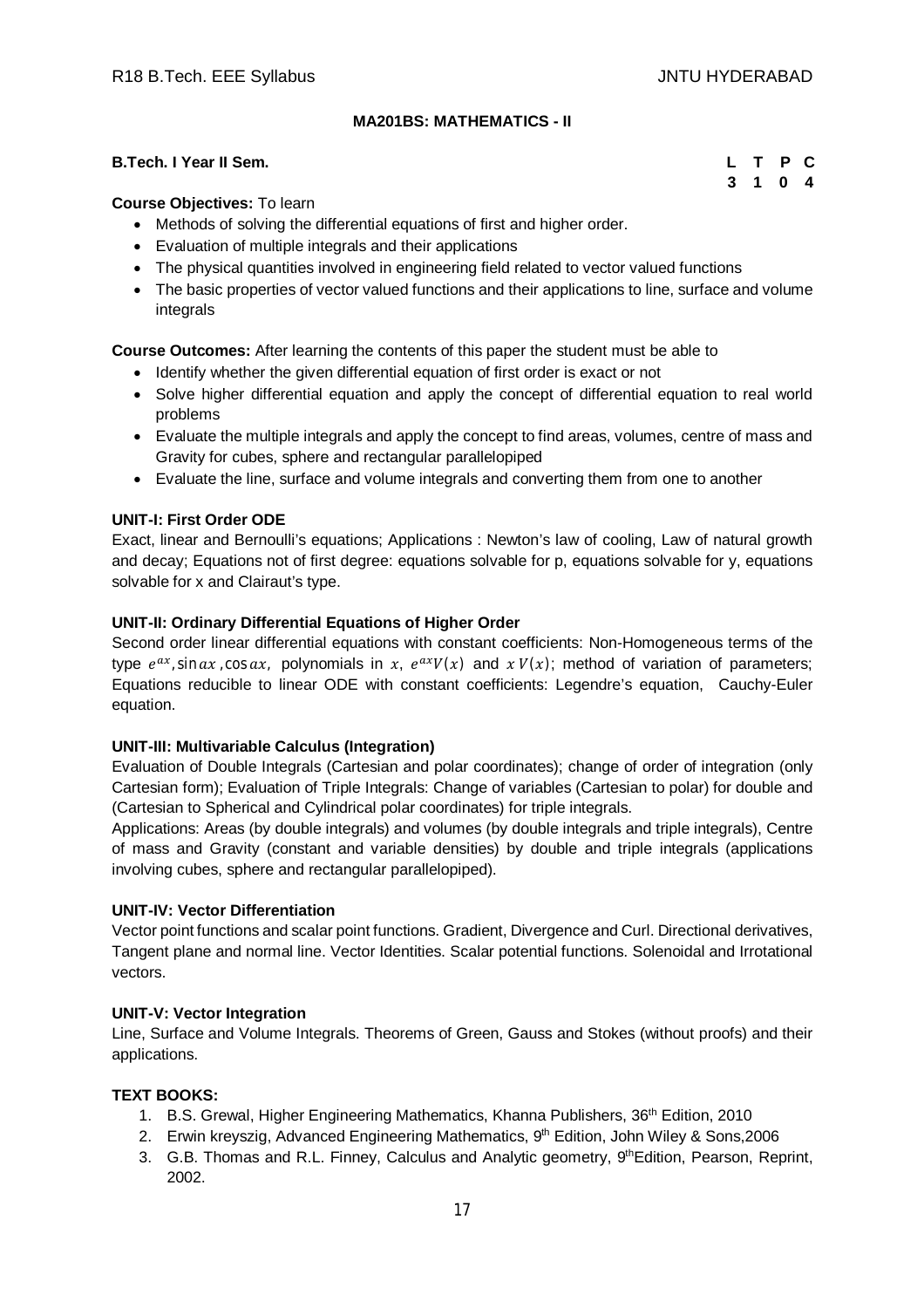- 1. Paras Ram, Engineering Mathematics, 2nd Edition, CBS Publishes
- 2. S. L. Ross, Differential Equations, 3<sup>rd</sup> Ed., Wiley India, 1984.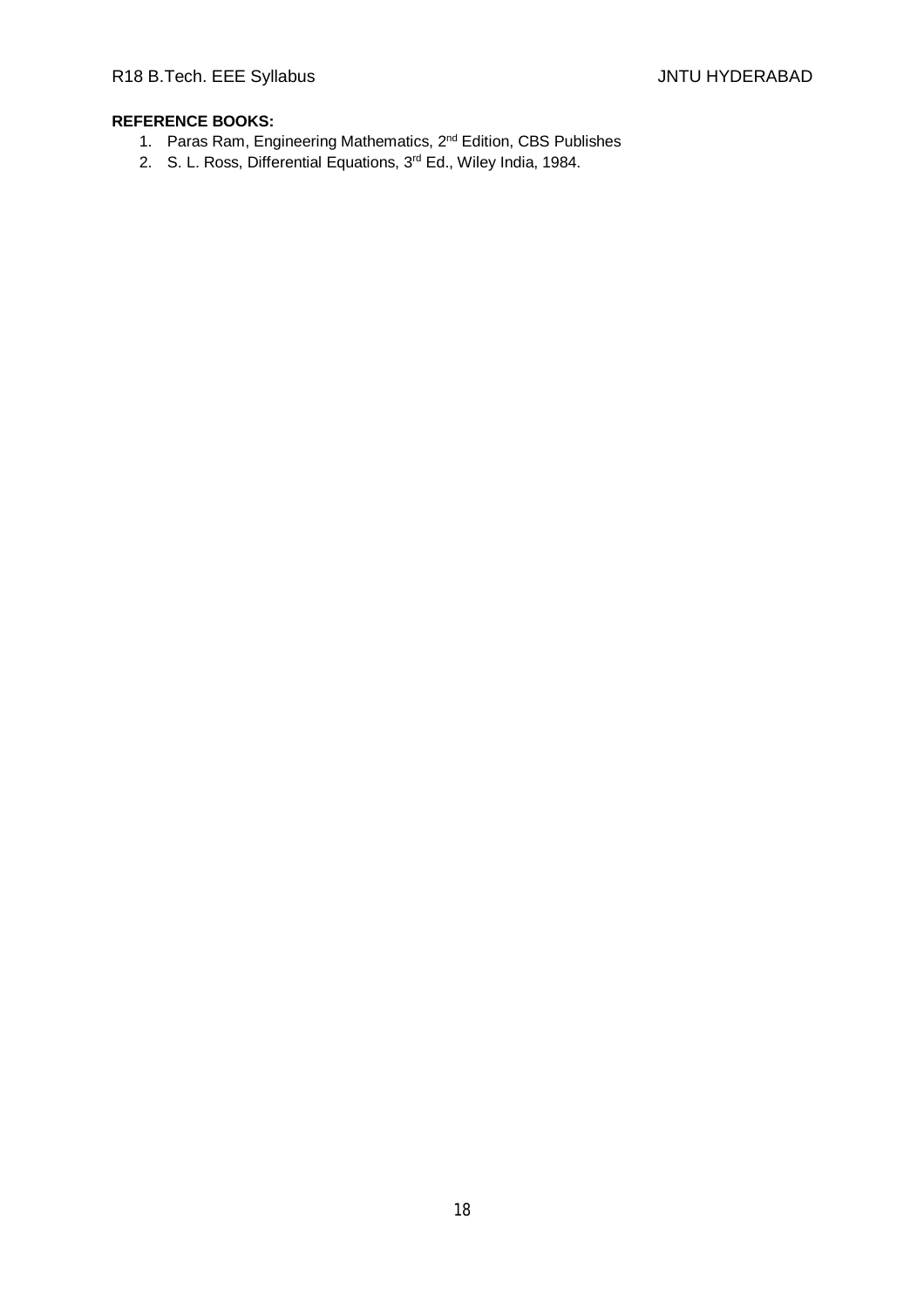#### **AP102BS/AP202BS: APPLIED PHYSICS**

| <b>B.Tech. I Year II Sem.</b> |  | L T P C |  |
|-------------------------------|--|---------|--|
| $\sim$                        |  | 3 1 0 4 |  |

# **Course Objectives:**

- Students will demonstrate skills in scientific inquiry, problem solving and laboratory techniques.
- Students will be able to demonstrate competency and understanding of the concepts found in Quantum Mechanics, Fiber optics and lasers, Semiconductor physics and Electromagnetic theory and a broad base of knowledge in physics.
- The graduates will be able to solve non-traditional problems that potentially draw on knowledge in multiple areas of physics.
- To study applications in engineering like memory devices, transformer core and electromagnetic machinery.

#### **Course Outcomes:** Upon graduation:

- The student would be able to learn the fundamental concepts on Quantum behaviour of matter in its micro state.
- The knowledge of fundamentals of Semiconductor physics, Optoelectronics, Lasers and fibre optics enable the students to apply to various systems like communications, solar cell, photo cells and so on.
- Design, characterization and study of properties of material help the students to prepare new materials for various engineering applications.
- The course also helps the students to be exposed to the phenomena of electromagnetism and also to have exposure on magnetic materials and dielectric materials.

#### **UNIT-I: Quantum Mechanics**

Introduction to quantum physics, Black body radiation, Planck's law, Photoelectric effect, Compton effect, de-Broglie's hypothesis, Wave-particle duality, Davisson and Germer experiment, Heisenberg's Uncertainty principle, Born's interpretation of the wave function, Schrodinger's time independent wave equation, Particle in one dimensional box.

#### **UNIT-II: Semiconductor Physics**

Intrinsic and Extrinsic semiconductors, Dependence of Fermi level on carrier-concentration and temperature, Carrier generation and recombination, Carrier transport: diffusion and drift, Hall effect, pn junction diode, Zener diode and their V-I Characteristics, Bipolar Junction Transistor (BJT): Construction, Principle of operation.

#### **UNIT-III: Optoelectronics**

Radiative and non-radiative recombination mechanisms in semiconductors, LED and semiconductor lasers: Device structure, Materials, Characteristics and figures of merit, Semiconductor photodetectors: Solar cell, PIN and Avalanche and their structure, Materials, working principle and Characteristics.

#### **UNIT-IV: Lasers and Fibre Optics**

Lasers: Introduction to interaction of radiation with matter, Coherence, Principle and working of Laser, Population inversion, Pumping, Types of Lasers: Ruby laser, Carbon dioxide (CO<sub>2</sub>) laser, He-Ne laser, Applications of laser. Fibre Optics: Introduction, Optical fibre as a dielectric wave guide, Total internal reflection, Acceptance angle, Acceptance cone and Numerical aperture, Step and Graded index fibres, Losses associated with optical fibres, Applications of optical fibres.

#### **UNIT-V: Electromagnetism and Magnetic Properties of Materials**

Laws of electrostatics, Electric current and the continuity equation, Ampere's and Faraday's laws, Maxwell's equations, Polarisation, Permittivity and Dielectric constant, Internal fields in a solid, Clausius-Mossotti equation, Ferroelectrics and Piezoelectrics. Magnetisation, permeability and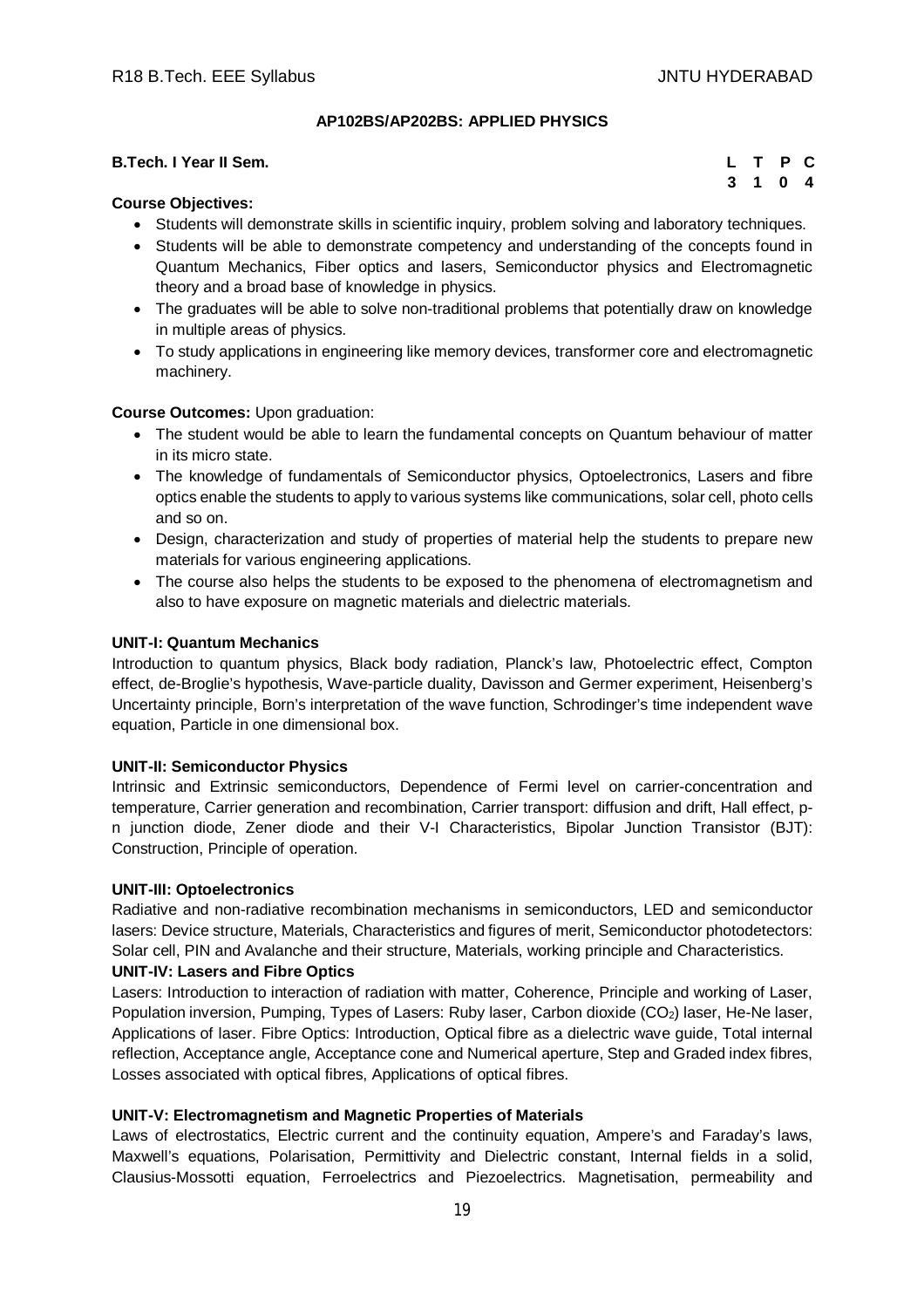# R18 B.Tech. EEE Syllabus JNTU HYDERABAD

susceptibility, Classification of magnetic materials, Ferromagnetism and ferromagnetic domains, Hysteresis, Applications of magnetic materials.

#### **TEXT BOOKS:**

- 1. Engineering Physics, B.K. Pandey, S. Chaturvedi Cengage Learing.
- 2. Halliday and Resnick, Physics Wiley.
- 3. A textbook of Engineering Physics, Dr. M. N. Avadhanulu, Dr. P.G. Kshirsagar S. Chand

- 1. Richard Robinett, Quantum Mechanics
- 2. J. Singh, Semiconductor Optoelectronics: Physics and Technology, Mc Graw-Hill inc. (1995).
- 3. Online Course: "Optoelectronic Materials and Devices" by Monica Katiyar and Deepak Guptha on NPTEL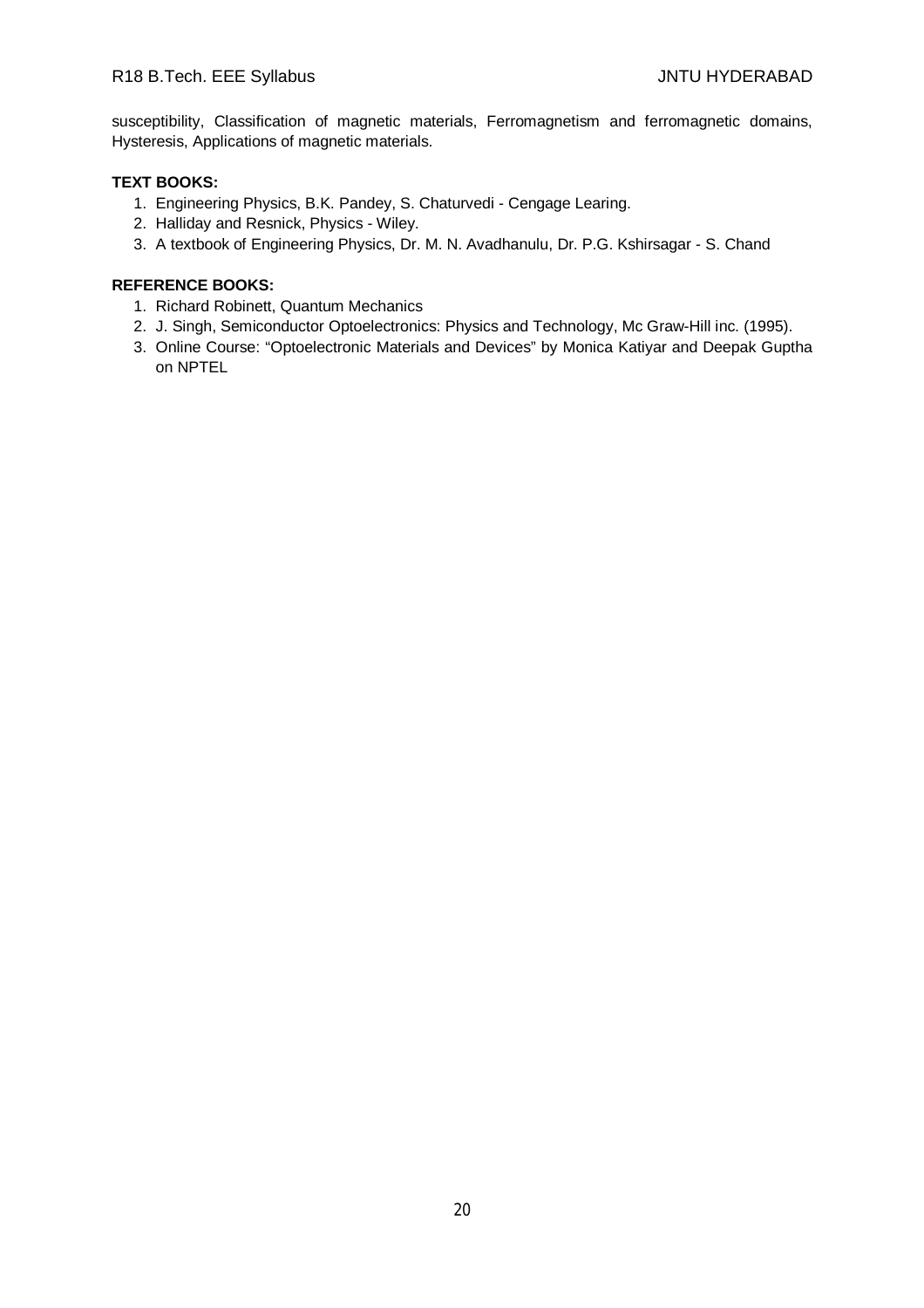# **CS103ES/CS203ES: PROGRAMMING FOR PROBLEM SOLVING**

#### **B.Tech. I Year II Sem. L T P C**

#### **Course Objectives:**

- To learn the fundamentals of computers.
- To understand the various steps in program development.
- To learn the syntax and semantics of C programming language.
- To learn the usage of structured programming approach in solving problems.

#### **Course Outcomes:** The student will learn

- To write algorithms and to draw flowcharts for solving problems.
- To convert the algorithms/flowcharts to C programs.
- To code and test a given logic in C programming language.
- To decompose a problem into functions and to develop modular reusable code.
- To use arrays, pointers, strings and structures to write C programs.
- Searching and sorting problems.

#### **UNIT - I: Introduction to Programming**

Introduction to components of a computer system: disks, primary and secondary memory, processor, operating system, compilers, creating, compiling and executing a program etc., Number systems Introduction to Algorithms: steps to solve logical and numerical problems. Representation of Algorithm, Flowchart/Pseudo code with examples, Program design and structured programming Introduction to C Programming Language: variables (with data types and space requirements), Syntax and Logical Errors in compilation, object and executable code , Operators, expressions and precedence, Expression evaluation, Storage classes (auto, extern, static and register), type conversion, The main method and command line arguments

Bitwise operations: Bitwise AND, OR, XOR and NOT operators

Conditional Branching and Loops: Writing and evaluation of conditionals and consequent branching with if, if-else, switch-case, ternary operator, goto, Iteration with for, while, do-while loops I/O: Simple input and output with scanf and printf, formatted I/O, Introduction to stdin, stdout and stderr.

Command line arguments

#### **UNIT - II: Arrays, Strings, Structures and Pointers:**

Arrays: one- and two-dimensional arrays, creating, accessing and manipulating elements of arrays Strings: Introduction to strings, handling strings as array of characters, basic string functions available in C (strlen, strcat, strcpy, strstr etc.), arrays of strings

Structures: Defining structures, initializing structures, unions, Array of structures

Pointers: Idea of pointers, Defining pointers, Pointers to Arrays and Structures, Use of Pointers in selfreferential structures, usage of self referential structures in linked list (no implementation) Enumeration data type

#### **UNIT - III: Preprocessor and File handling in C:**

Preprocessor: Commonly used Preprocessor commands like include, define, undef, if, ifdef, ifndef Files: Text and Binary files, Creating and Reading and writing text and binary files, Appending data to existing files, Writing and reading structures using binary files, Random access using fseek, ftell and rewind functions.

# **UNIT - IV: Function and Dynamic Memory Allocation:**

Functions: Designing structured programs, Declaring a function, Signature of a function, Parameters and return type of a function, passing parameters to functions, call by value, Passing arrays to functions, passing pointers to functions, idea of call by reference, Some C standard functions and libraries

# **3 1 0 4**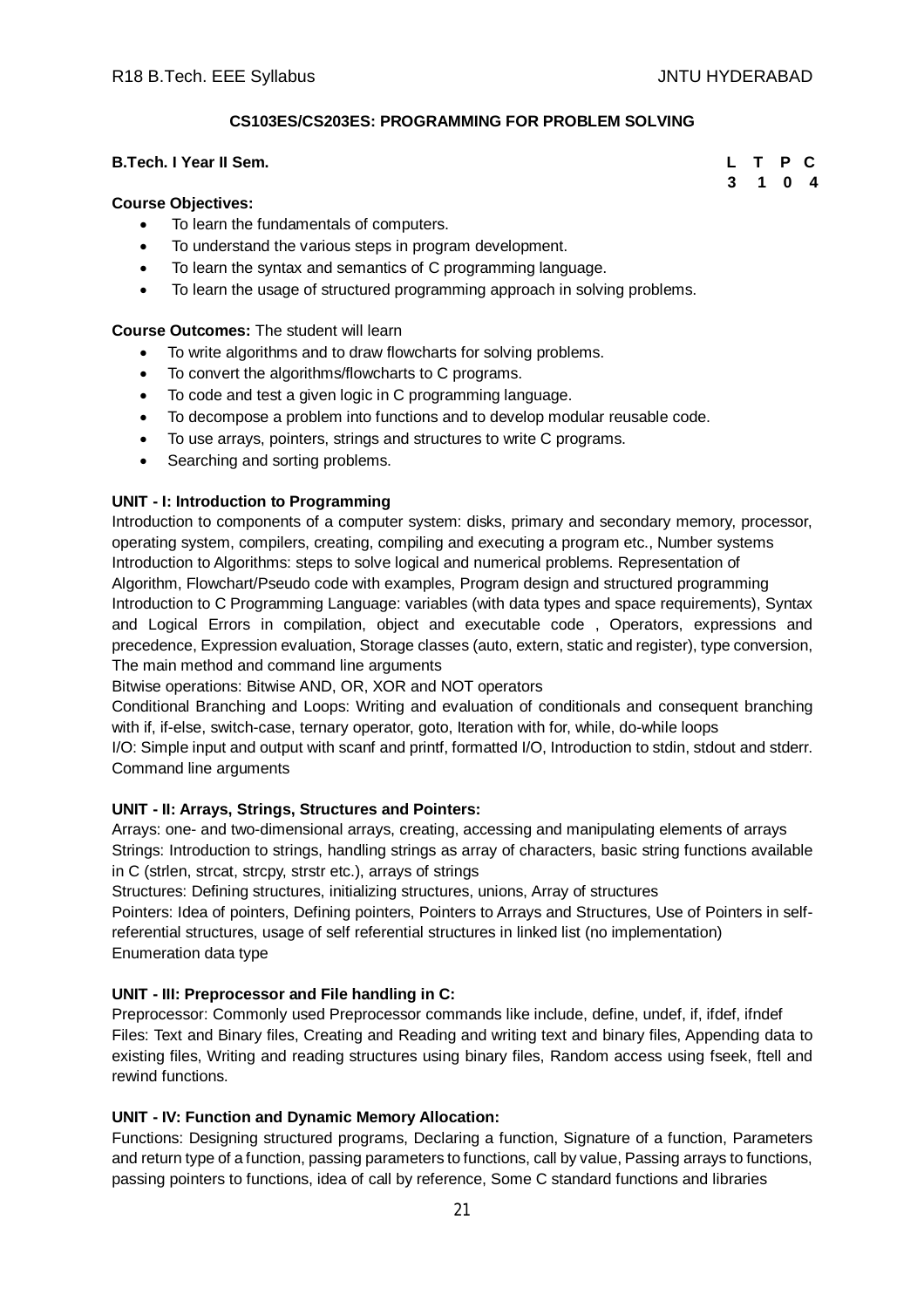Recursion: Simple programs, such as Finding Factorial, Fibonacci series etc., Limitations of Recursive functions

Dynamic memory allocation: Allocating and freeing memory, Allocating memory for arrays of different data types

# **UNIT - V: Introduction to Algorithms:**

Algorithms for finding roots of a quadratic equations, finding minimum and maximum numbers of a given set, finding if a number is prime number, etc.

Basic searching in an array of elements (linear and binary search techniques),

Basic algorithms to sort array of elements (Bubble, Insertion and Selection sort algorithms),

Basic concept of order of complexity through the example programs

# **TEXT BOOKS:**

- 1. Byron Gottfried, Schaum's Outline of Programming with C, McGraw-Hill
- 2. B.A. Forouzan and R.F. Gilberg C Programming and Data Structures, Cengage Learning, (3rd Edition)

- 1. Brian W. Kernighan and Dennis M. Ritchie, The C Programming Language, Prentice
- 2. Hall of India
- 3. R.G. Dromey, How to solve it by Computer, Pearson (16<sup>th</sup> Impression)
- 4. Programming in C, Stephen G. Kochan, Fourth Edition, Pearson Education.
- 5. Herbert Schildt, C: The Complete Reference, Mc Graw Hill, 4<sup>th</sup> Edition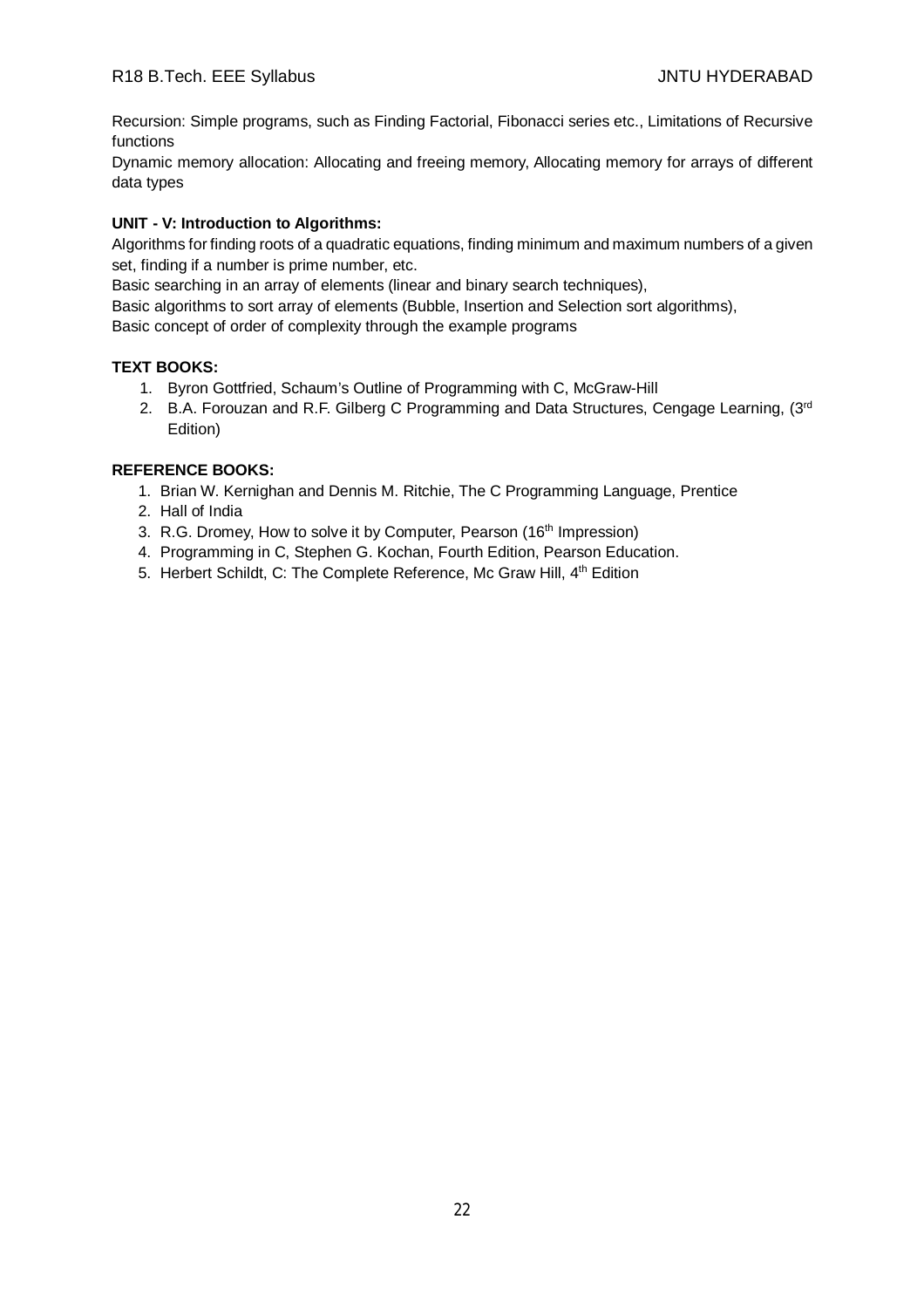# **ME104ES/ME204ES: ENGINEERING GRAPHICS**

#### **B.Tech. I Year II Sem.**

|  | L T P C                     |  |
|--|-----------------------------|--|
|  | $1 \quad 0 \quad 4 \quad 3$ |  |

# **Pre-requisites: Nil**

**Course objectives:**

- To provide basic concepts in engineering drawing.
- To impart knowledge about standard principles of orthographic projection of objects.
- To draw sectional views and pictorial views of solids.

**Course Outcomes:** At the end of the course, the student will be able to:

- Preparing working drawings to communicate the ideas and information.
- Read, understand and interpret engineering drawings.

# **UNIT – I**

**Introduction to Engineering Drawing:** Principles of Engineering Graphics and their Significance, Conic Sections including the Rectangular Hyperbola – General method only. Cycloid, Epicycloid and Hypocycloid, Scales – Plain & Diagonal.

#### **UNIT- II**

**Orthographic Projections:** Principles of Orthographic Projections – Conventions – Projections of Points and Lines, Projections of Plane regular geometric figures. Auxiliary Planes.

# **UNIT – III**

Projections of Regular Solids – Auxiliary Views - Sections or Sectional views of Right Regular Solids – Prism, Cylinder, Pyramid, Cone – Auxiliary views – Sections of Sphere

#### **UNIT – IV**

Development of Surfaces of Right Regular Solids – Prism, Cylinder, Pyramid and Cone, Intersection of Solids: Intersection of – Prism vs Prism- Cylinder Vs Cylinder

#### **UNIT – V**

**Isometric Projections:** Principles of Isometric Projection – Isometric Scale – Isometric Views – Conventions – Isometric Views of Lines, Plane Figures, Simple and Compound Solids – Isometric Projection of objects having non- isometric lines. Isometric Projection of Spherical Parts. Conversion of Isometric Views to Orthographic Views and Vice-versa –Conventions

#### **Introduction to CAD: (For Internal Evaluation Weightage only):**

Introduction to CAD Software Package Commands. - Free Hand Sketches of 2D- Creation of 2D Sketches by CAD Package

#### **TEXT BOOKS:**

- 1. Engineering Drawing N.D. Bhatt / Charotar
- 2. Engineering Drawing / N. S. Parthasarathy and Vela Murali/ Oxford

- 1. Engineering Drawing / Basant Agrawal and McAgrawal/ McGraw Hill
- 2. Engineering Drawing/ M. B. Shah, B.C. Rane / Pearson.
- 3. Computer Aided Engineering Drawing K Balaveera Reddy et al CBS Publishers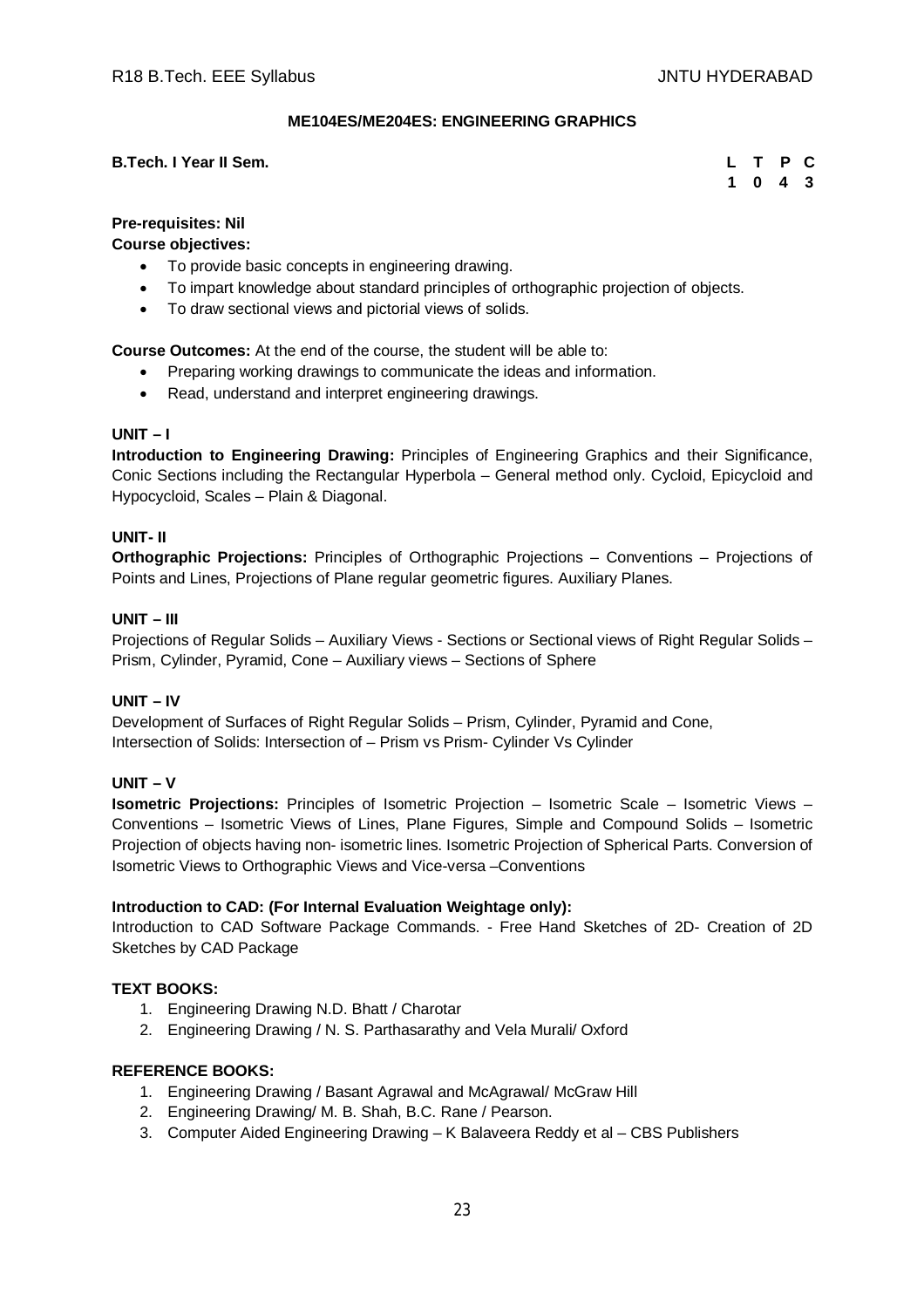#### **AP105BS/AP205BS: APPLIED PHYSICS LAB**

#### **B.Tech. I Year II Sem. L T P C**

 **0 0 3 1.5**

#### **List of Experiments:**

- 1. Energy gap of P-N junction diode: To determine the energy gap of a semiconductor diode.
- 2. Solar Cell: To study the V-I Characteristics of solar cell.
- 3. Light emitting diode: Plot V-I and P-I characteristics of light emitting diode.
- 4. Stewart Gee's experiment: Determination of magnetic field along the axis of a current carrying coil.
- 5. Hall effect: To determine Hall co-efficient of a given semiconductor.
- 6. Photoelectric effect: To determine work function of a given material.
- 7. LASER: To study the characteristics of LASER sources.
- 8. Optical fibre: To determine the bending losses of Optical fibres.
- 9. LCR Circuit: To determine the Quality factor of LCR Circuit.
- 10. R-C Circuit: To determine the time constant of R-C circuit.

#### **Note: Any 8 experiments are to be performed**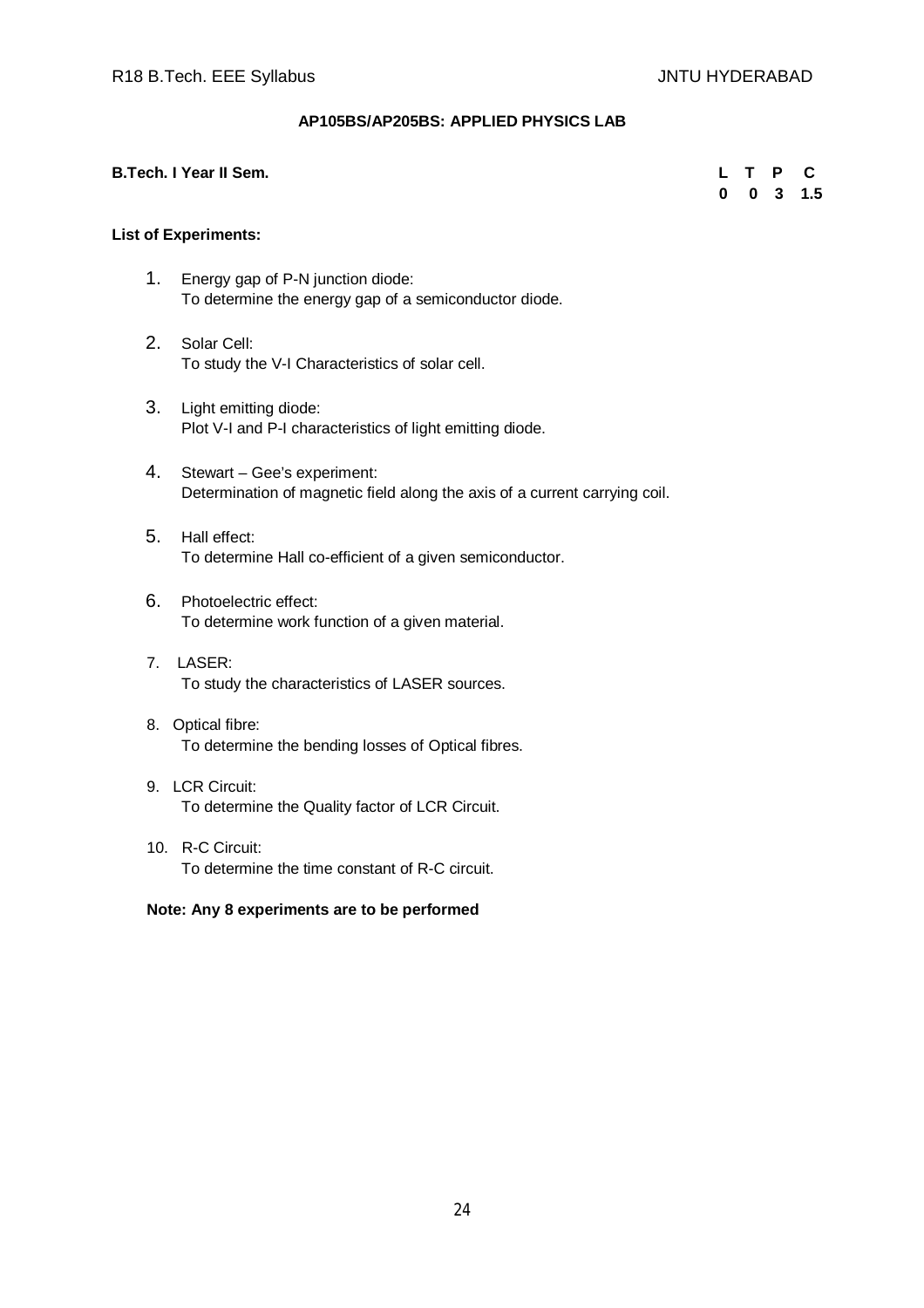# **CS106ES/CS206ES: PROGRAMMING FOR PROBLEM SOLVING LAB**

#### **B.Tech. I Year II Sem. L T P C**

 **0 0 3 1.5**

*[Note:The programs may be executed using any available Open Source/ Freely available IDE Some of the Tools available are: CodeLite: <https://codelite.org/> Code::Blocks: <http://www.codeblocks.org/> DevCpp : <http://www.bloodshed.net/devcpp.html> Eclipse: <http://www.eclipse.org> This list is not exhaustive and is NOT in any order of preference]*

# **Course Objectives:** The students will learn the following:

- To work with an IDE to create, edit, compile, run and debug programs
- To analyze the various steps in program development.
- To develop programs to solve basic problems by understanding basic concepts in C like operators, control statements etc.
- To develop modular, reusable and readable C Programs using the concepts like functions, arrays etc.
- To Write programs using the Dynamic Memory Allocation concept.
- To create, read from and write to text and binary files

# **Course Outcomes:** The candidate is expected to be able to:

- formulate the algorithms for simple problems
- translate given algorithms to a working and correct program
- correct syntax errors as reported by the compilers
- identify and correct logical errors encountered during execution
- represent and manipulate data with arrays, strings and structures
- use pointers of different types
- create, read and write to and from simple text and binary files
- modularize the code with functions so that they can be reused

# **Practice sessions:**

- a. Write a simple program that prints the results of all the operators available in C (including pre/ post increment , bitwise and/or/not , etc.). Read required operand values from standard input.
- b. Write a simple program that converts one given data type to another using auto conversion and casting. Take the values form standard input.

#### **Simple numeric problems:**

- a. Write a program for fiend the max and min from the three numbers.
- b. Write the program for the simple, compound interest.
- c. Write program that declares Class awarded for a given percentage of marks, where mark  $<40\%$  = Failed, 40% to  $<60\%$  = Second class, 60% to  $<70\%$  = First class,  $>=70\%$  = Distinction. Read percentage from standard input.
- d. Write a program that prints a multiplication table for a given number and the number of rows in the table. For example, for a number 5 and rows = 3, the output should be:
- e.  $5 \times 1 = 5$
- f.  $5 \times 2 = 10$
- a.  $5 \times 3 = 15$
- h. Write a program that shows the binary equivalent of a given positive number between 0 to 255.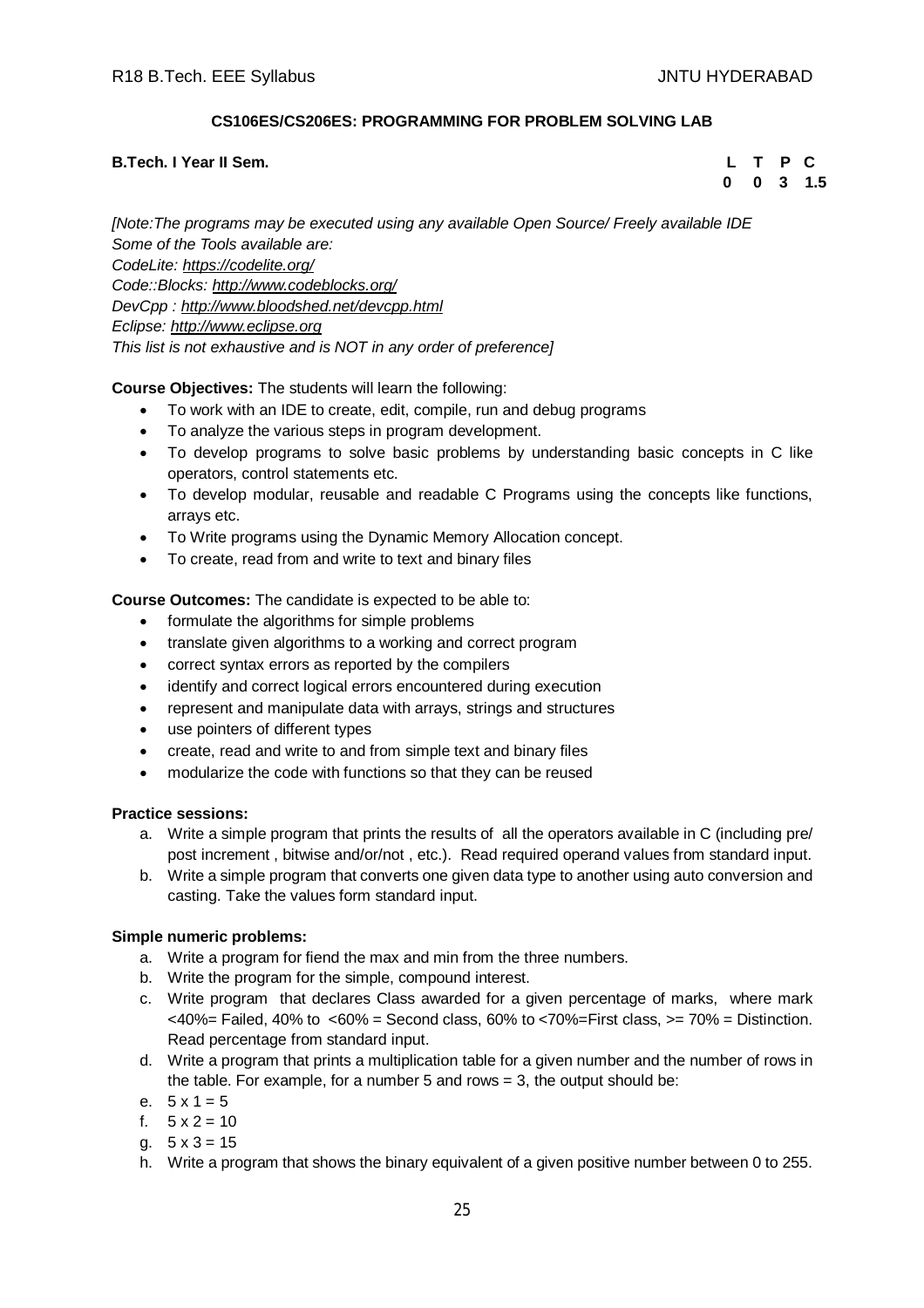# **Expression Evaluation:**

- a. A building has 10 floors with a floor height of 3 meters each. A ball is dropped from the top of the building. Find the time taken by the ball to reach each floor. (Use the formula  $s = ut+(1/2)at^2$ ) where u and a are the initial velocity in m/sec  $(= 0)$  and acceleration in m/sec^2  $(= 9.8 \text{ m/s} \cdot ^2))$ .
- b. Write a C program, which takes two integer operands and one operator from the user, performs the operation and then prints the result. (Consider the operators  $+,$ , $^*$ , $',$ , % and use Switch Statement)
- c. Write a program that finds if a given number is a prime number
- d. Write a C program to find the sum of individual digits of a positive integer and test given number is palindrome.
- e. A Fibonacci sequence is defined as follows: the first and second terms in the sequence are 0 and 1. Subsequent terms are found by adding the preceding two terms in the sequence. Write a C program to generate the first n terms of the sequence.
- f. Write a C program to generate all the prime numbers between 1 and n, where n is a value supplied by the user.
- g. Write a C program to find the roots of a Quadratic equation.
- h. Write a C program to calculate the following, where x is a fractional value.
- i. 1-x/2 +x^2/4-x^3/6
- j. Write a C program to read in two numbers, x and n, and then compute the sum of this geometric progression: 1+x+x^2+x^3+………….+x^n. For example: if n is 3 and x is 5, then the program computes 1+5+25+125.

# **Arrays and Pointers and Functions:**

- a. Write a C program to find the minimum, maximum and average in an array of integers.
- b. Write a functions to compute mean, variance, Standard Deviation, sorting of n elements in single dimension array.
- c. Write a C program that uses functions to perform the following:
- d. Addition of Two Matrices
- e. ii. Multiplication of Two Matrices
- f. iii. Transpose of a matrix with memory dynamically allocated for the new matrix as row and column counts may not be same.
- g. Write C programs that use both recursive and non-recursive functions
- h. To find the factorial of a given integer.
- i. ii. To find the GCD (greatest common divisor) of two given integers.
- j. iii. To find x<sup>^</sup>n
- k. Write a program for reading elements using pointer into array and display the values using array.
- l. Write a program for display values reverse order from array using pointer.
- m. Write a program through pointer variable to sum of n elements from array.

#### **Files:**

- a. Write a C program to display the contents of a file to standard output device.
- b. Write a C program which copies one file to another, replacing all lowercase characters with their uppercase equivalents.
- c. Write a C program to count the number of times a character occurs in a text file. The file name and the character are supplied as command line arguments.
- d. Write a C program that does the following:

It should first create a binary file and store 10 integers, where the file name and 10 values are given in the command line. (hint: convert the strings using atoi function)

Now the program asks for an index and a value from the user and the value at that index should be changed to the new value in the file. (hint: use fseek function)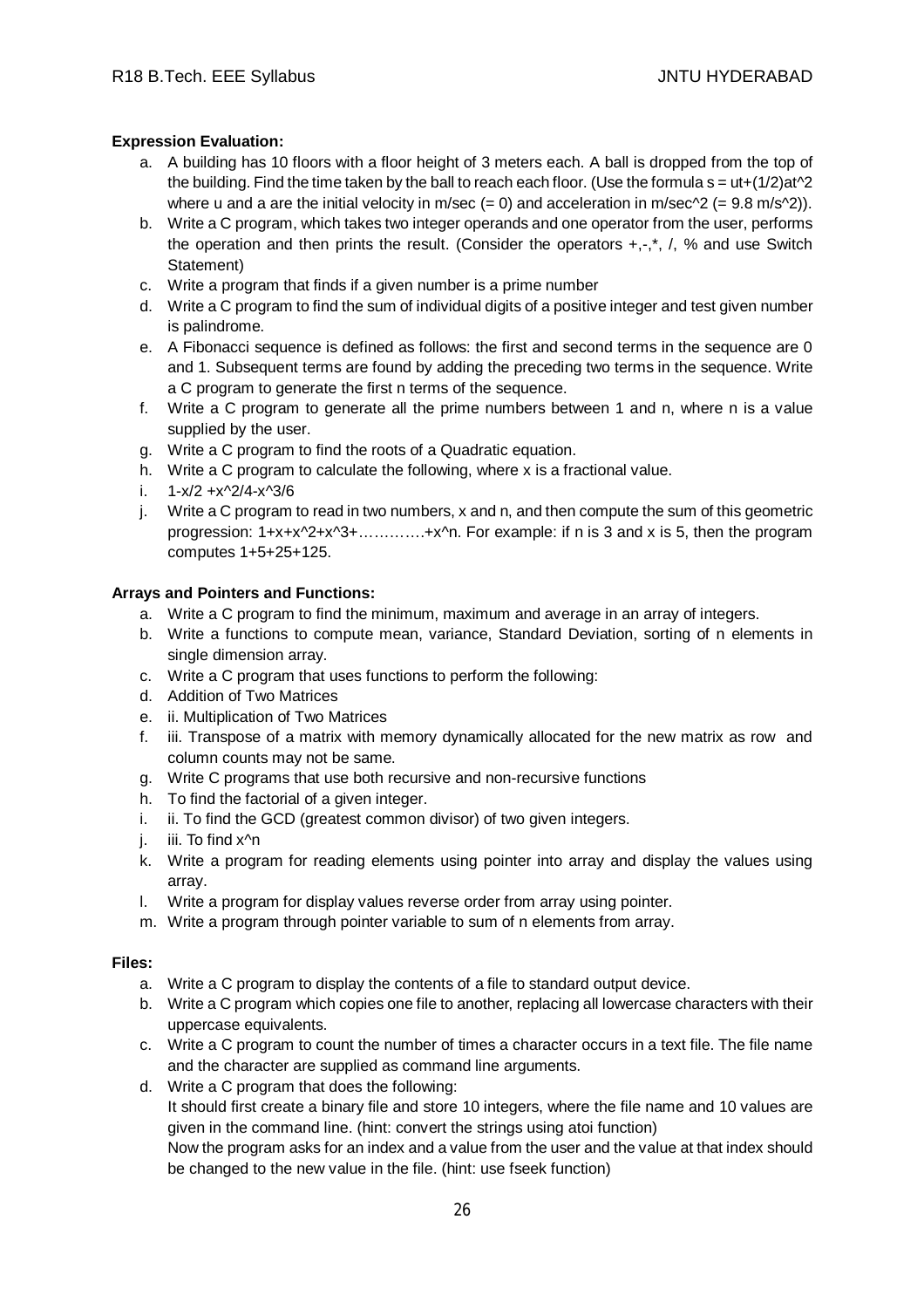The program should then read all 10 values and print them back.

e. Write a C program to merge two files into a third file (i.e., the contents of the firs t file followed by those of the second are put in the third file).

#### **Strings:**

- a. Write a C program to convert a Roman numeral ranging from I to L to its decimal equivalent.
- b. Write a C program that converts a number ranging from 1 to 50 to Roman equivalent
- c. Write a C program that uses functions to perform the following operations:
- d. To insert a sub-string in to a given main string from a given position.
- e. ii. To delete n Characters from a given position in a given string.
- f. Write a C program to determine if the given string is a palindrome or not (Spelled same in both directions with or without a meaning like madam, civic, noon, abcba, etc.)
- g. Write a C program that displays the position of a character ch in the string S or 1 if S doesn't contain ch.
- h. Write a C program to count the lines, words and characters in a given text.

#### **Miscellaneous:**

a. Write a menu driven C program that allows a user to enter n numbers and then choose between finding the smallest, largest, sum, or average. The menu and all the choices are to be functions. Use a switch statement to determine what action to take. Display an error message if an invalid choice is entered.

\*

b. Write a C program to construct a pyramid of numbers as follows:

| 1   | *     |     |      | *     |
|-----|-------|-----|------|-------|
| 12  | $* *$ | 23  | 22   | $* *$ |
| 123 | * * * | 456 | 333  | * * * |
|     |       |     | 4444 | $* *$ |

#### **Sorting and Searching:**

- a. Write a C program that uses non recursive function to search for a Key value in a given
- b. list of integers using linear search method.
- c. Write a C program that uses non recursive function to search for a Key value in a given
- d. sorted list of integers using binary search method.
- e. Write a C program that implements the Bubble sort method to sort a given list of
- f. integers in ascending order.
- g. Write a C program that sorts the given array of integers using selection sort in descending order
- h. Write a C program that sorts the given array of integers using insertion sort in ascending order
- i. Write a C program that sorts a given array of names

#### **Suggested Reference Books for solving the problems:**

- i. Byron Gottfried, Schaum's Outline of Programming with C, McGraw-Hill
- ii. B.A. Forouzan and R.F. Gilberg C Programming and Data Structures, Cengage Learning, (3rd Edition)
- iii. Brian W. Kernighan and Dennis M. Ritchie, The C Programming Language, Prentice
- iv. Hall of India
- v. R.G. Dromey, How to solve it by Computer, Pearson (16<sup>th</sup> Impression)
- vi. Programming in C, Stephen G. Kochan, Fourth Edition, Pearson Education.
- vii. Herbert Schildt, C: The Complete Reference, Mc Graw Hill, 4<sup>th</sup> Edition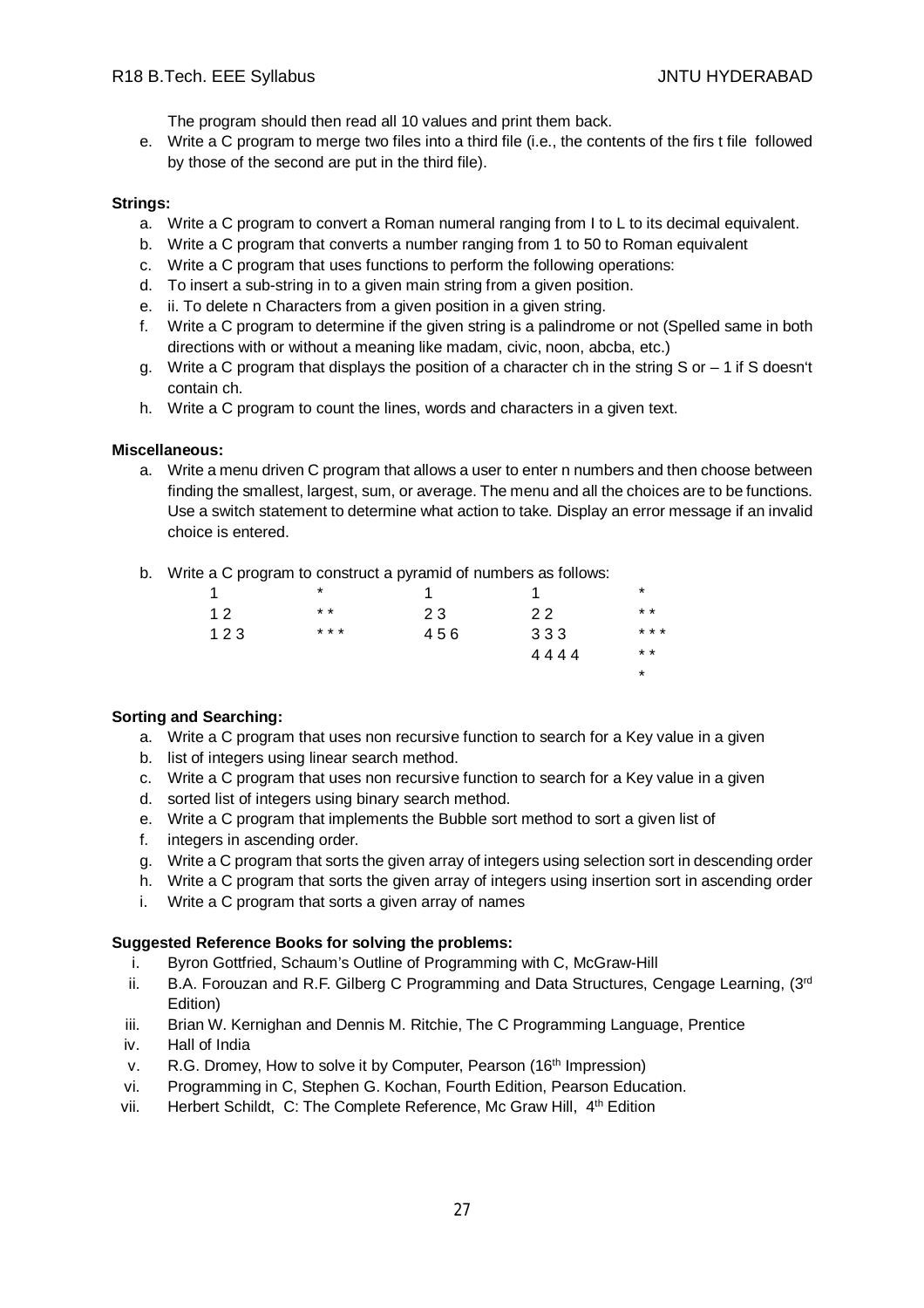**3 0 0 0**

# **\*MC109ES/\*MC209ES: ENVIRONMENTAL SCIENCE**

#### **B.Tech. I Year II Sem. L T P C**

#### **Course Objectives:**

- Understanding the importance of ecological balance for sustainable development.
- Understanding the impacts of developmental activities and mitigation measures.
- Understanding the environmental policies and regulations

#### **Course Outcomes:**

 Based on this course, the Engineering graduate will understand /evaluate / develop technologies on the basis of ecological principles and environmental regulations which in turn helps in sustainable development

#### **UNIT-I**

**Ecosystems:** Definition, Scope, and Importance of ecosystem. Classification, structure, and function of an ecosystem, Food chains, food webs, and ecological pyramids. Flow of energy, Biogeochemical cycles, Bioaccumulation, Biomagnification, ecosystem value, services and carrying capacity, Field visits.

#### **UNIT-II**

**Natural Resources: Classification of Resources:** Living and Non-Living resources, **water resources:** use and over utilization of surface and ground water, floods and droughts, Dams: benefits and problems. **Mineral resources:** use and exploitation, environmental effects of extracting and using mineral resources, **Land resources:** Forest resources, **Energy resources:** growing energy needs, renewable and non renewable energy sources, use of alternate energy source, case studies.

#### **UNIT-III**

**Biodiversity And Biotic Resources:** Introduction, Definition, genetic, species and ecosystem diversity. Value of biodiversity; consumptive use, productive use, social, ethical, aesthetic and optional values. India as a mega diversity nation, Hot spots of biodiversity. Field visit. Threats to biodiversity: habitat loss, poaching of wildlife, man-wildlife conflicts; conservation of biodiversity: In-Situ and Ex-situ conservation. National Biodiversity act.

#### **UNIT-IV**

**Environmental Pollution and Control Technologies: Environmental Pollution:** Classification of pollution, **Air Pollution:** Primary and secondary pollutants, Automobile and Industrial pollution, Ambient air quality standards. **Water pollution:** Sources and types of pollution, drinking water quality standards. **Soil Pollution:** Sources and types, Impacts of modern agriculture, degradation of soil. **Noise Pollution:**  Sources and Health hazards, standards, **Solid waste:** Municipal Solid Waste management, composition and characteristics of e-Waste and its management. **Pollution control technologies:** Wastewater Treatment methods: Primary, secondary and Tertiary.

Overview of air pollution control technologies, Concepts of bioremediation. **Global Environmental Issues and Global Efforts: C**limate change and impacts on human environment. Ozone depletion and Ozone depleting substances (ODS). Deforestation and desertification. International conventions / Protocols: Earth summit, Kyoto protocol, and Montréal Protocol. NAPCC-GoI Initiatives.

#### **UNIT-V**

**Environmental Policy, Legislation & EIA:** Environmental Protection act, Legal aspects Air Act- 1981, Water Act, Forest Act, Wild life Act, Municipal solid waste management and handling rules, biomedical waste management and handling rules, hazardous waste management and handling rules. EIA: EIA structure, methods of baseline data acquisition. Overview on Impacts of air, water, biological and Socioeconomical aspects. Strategies for risk assessment, Concepts of Environmental Management Plan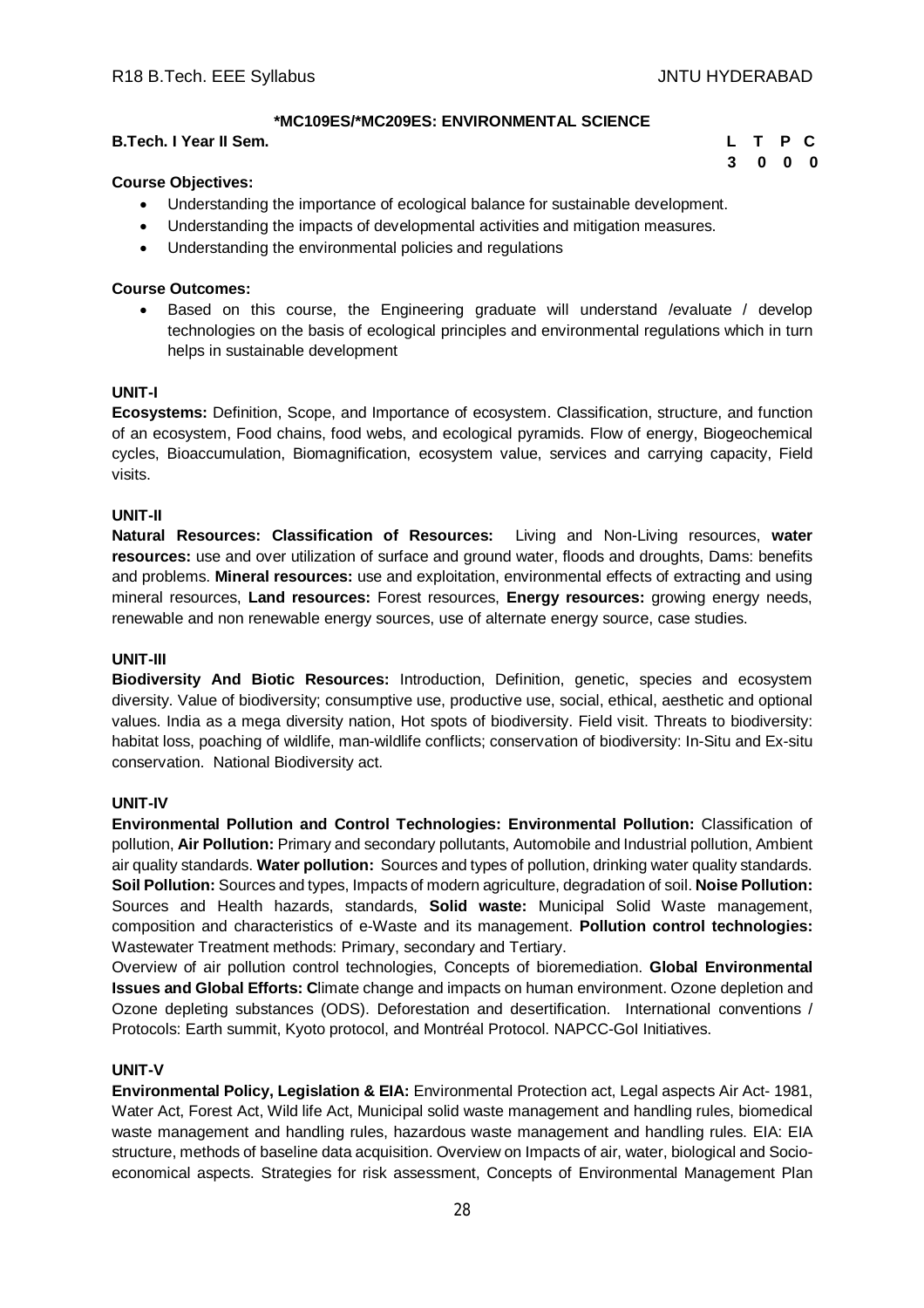(EMP). **Towards Sustainable Future:** Concept of Sustainable Development Goals, Population and its explosion, Crazy Consumerism, Environmental Education, Urban Sprawl, Human health, Environmental Ethics, Concept of Green Building, Ecological Foot Print, Life Cycle assessment (LCA), Low carbon life style.

# **TEXT BOOKS:**

- 1 Textbook of Environmental Studies for Undergraduate Courses by Erach Bharucha for University Grants Commission.
- 2 Environmental Studies by R. Rajagopalan, Oxford University Press.

- 1. Environmental Science: towards a sustainable future by Richard T. Wright. 2008 PHL Learning Private Ltd. New Delhi.
- 2. Environmental Engineering and science by Gilbert M. Masters and Wendell P. Ela. 2008 PHI Learning Pvt. Ltd.
- 3. Environmental Science by Daniel B. Botkin & Edward A. Keller, Wiley INDIA edition.
- 4. Environmental Studies by Anubha Kaushik, 4<sup>th</sup> Edition, New age international publishers.
- 5. Text book of Environmental Science and Technology Dr. M. Anji Reddy 2007, BS Publications.
- 6. Introduction to Environmental Science by Y. Anjaneyulu, BS. Publications.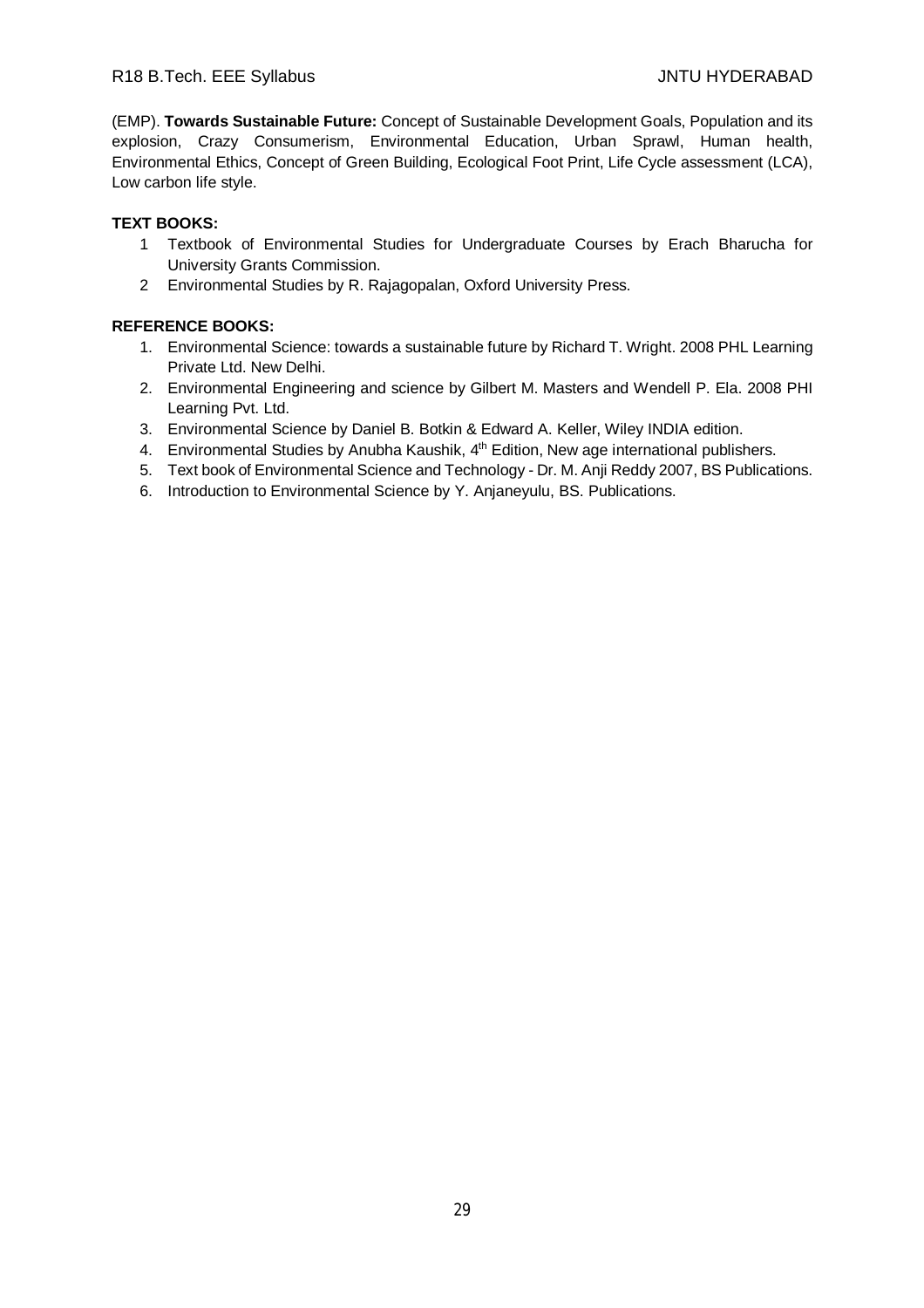#### **EE301ES: ENGINEERING MECHANICS**

| <b>B.Tech. II Year I Sem.</b> |  | L T P C |  |
|-------------------------------|--|---------|--|
|                               |  | 3 1 0 4 |  |

#### **Prerequisites:** Nil

**Course Objectives:** The objectives of this course are to

- Explain the resolution of a system of forces, compute their resultant and solve problems using equations of equilibrium
- Perform analysis of bodies lying on rough surfaces.
- Locate the centroid of a body and compute the area moment of inertia and mass moment of inertia of standard and composite sections
- Explain kinetics and kinematics of particles, projectiles, curvilinear motion, centroidal motion and plane motion of rigid bodies.
- Explain the concepts of work-energy method and its applications to translation, rotation and plane motion and the concept of vibrations

**Course Outcomes:** At the end of the course, students will be able to

- Determine resultant of forces acting on a body and analyse equilibrium of a body subjected to a system of forces.
- Solve problem of bodies subjected to friction.
- Find the location of centroid and calculate moment of inertia of a given section.
- Understand the kinetics and kinematics of a body undergoing rectilinear, curvilinear, rotatory motion and rigid body motion.
- Solve problems using work energy equations for translation, fixed axis rotation and plane motion and solve problems of vibration.

#### **UNIT - I**

Introduction to Engineering Mechanics - Force Systems: Basic concepts, Particle equilibrium in 2-D & 3-D; Rigid Body equilibrium; System of Forces, Coplanar Concurrent Forces, Components in Space – Resultant- Moment of Forces and its Application; Couples and Resultant of Force System, Equilibrium of System of Forces, Free body diagrams, Equations of Equilibrium of Coplanar Systems and Spatial Systems; Static Indeterminacy

# **UNIT - II**

**Friction:** Types of friction, Limiting friction, Laws of Friction, Static and Dynamic Friction; Motion of Bodies, wedge friction, screw jack & differential screw jack;

Centroid and Centre of Gravity -Centroid of Lines, Areas and Volumes from first principle, centroid of composite sections; Centre of Gravity and its implications. – Theorem of Pappus

#### **UNIT - III**

Area moment of inertia- Definition, Moment of inertia of plane sections from first principles, Theorems of moment of inertia, Moment of inertia of standard sections and composite sections; Product of Inertia, Parallel Axis Theorem, Perpendicular Axis Theorem

Mass Moment of Inertia: Moment of Inertia of Masses - Transfer Formula for Mass Moments of Inertia – Mass moment of inertia of composite bodies.

# **UNIT - IV**

Review of particle dynamics- Rectilinear motion; Plane curvilinear motion (rectangular, path, and polar coordinates). 3-D curvilinear motion; Relative and constrained motion; Newton's 2nd law (rectangular, path, and polar coordinates). Work-kinetic energy, power, potential energy. Impulse-momentum (linear, angular); Impact (Direct and oblique).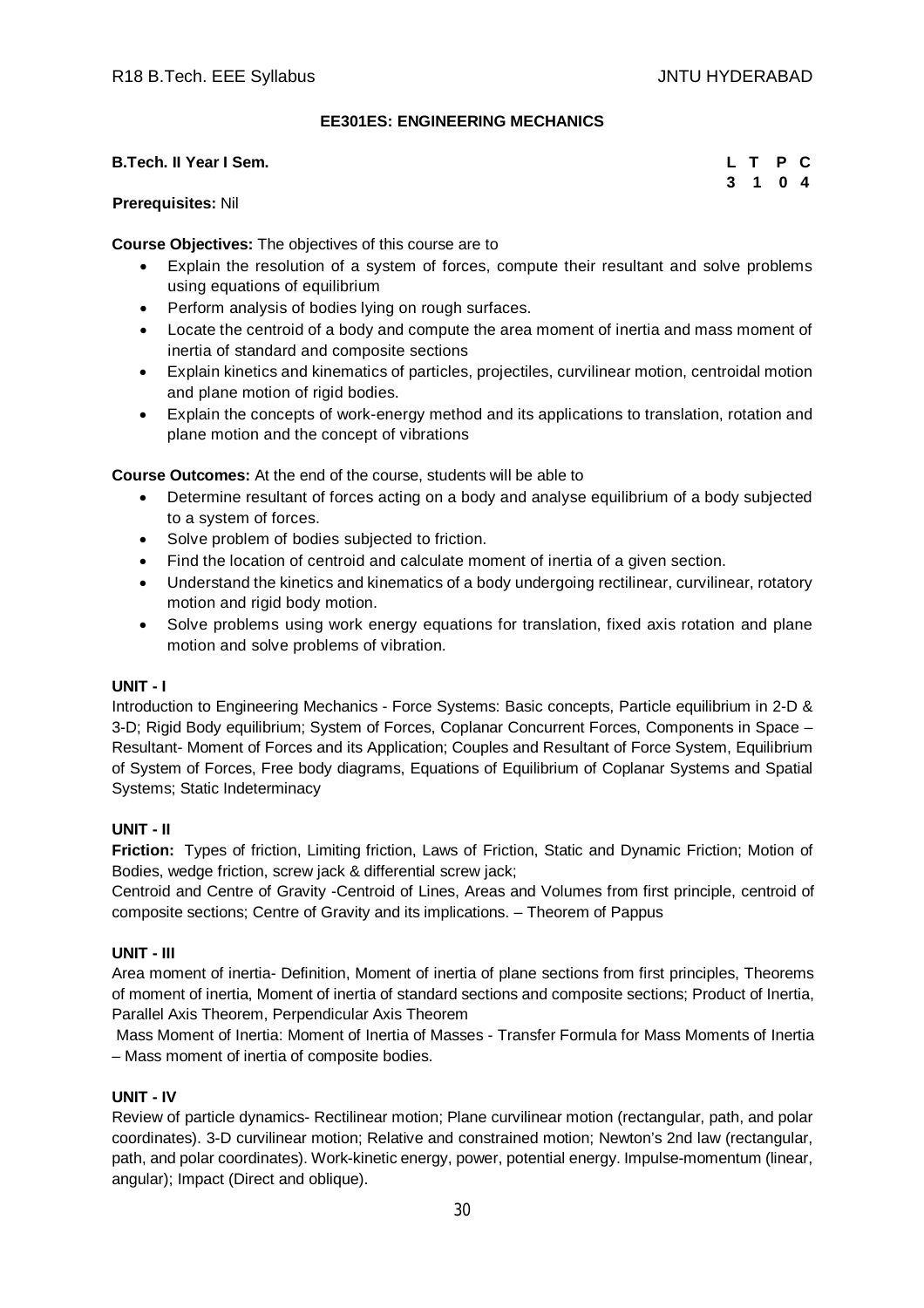# R18 B.Tech. EEE Syllabus JNTU HYDERABAD

# **UNIT - V**

Kinetics of Rigid Bodies -Basic terms, general principles in dynamics; Types of motion, Instantaneous centre of rotation in plane motion and simple problems; D'Alembert's principle and its applications in plane motion and connected bodies; Work Energy principle and its application in plane motion of connected bodies; Kinetics of rigid body rotation.

# **TEXT BOOKS:**

- 1. Shames and Rao (2006) , Engineering Mechanics, Pearson Education
- 2. Reddy Vijay Kumar K. and J. Suresh Kumar (2010), Singer's Engineering Mechanics Statics & Dynamics

- 1. Timoshenko S.P and Young D.H., "Engineering Mechanics", McGraw Hill International Edition, 1983.
- 2. Andrew Pytel, Jaan Kiusalaas, "Engineering Mechanics", Cengage Learning, 2014.
- 3. Beer F.P & Johnston E.R Jr. Vector, "Mechanics for Engineers", TMH, 2004.
- 4. Hibbeler R.C & Ashok Gupta, "Engineering Mechanics", Pearson Education, 2010.
- 5. Tayal A.K., "Engineering Mechanics Statics & Dynamics", Umesh Publications, 2011.
- 6. Basudeb Bhattacharyya, "Engineering Mechanics", Oxford University Press, 2008.
- 7. Meriam. J. L., "Engineering Mechanics", Volume-II Dynamics, John Wiley & Sons, 2008.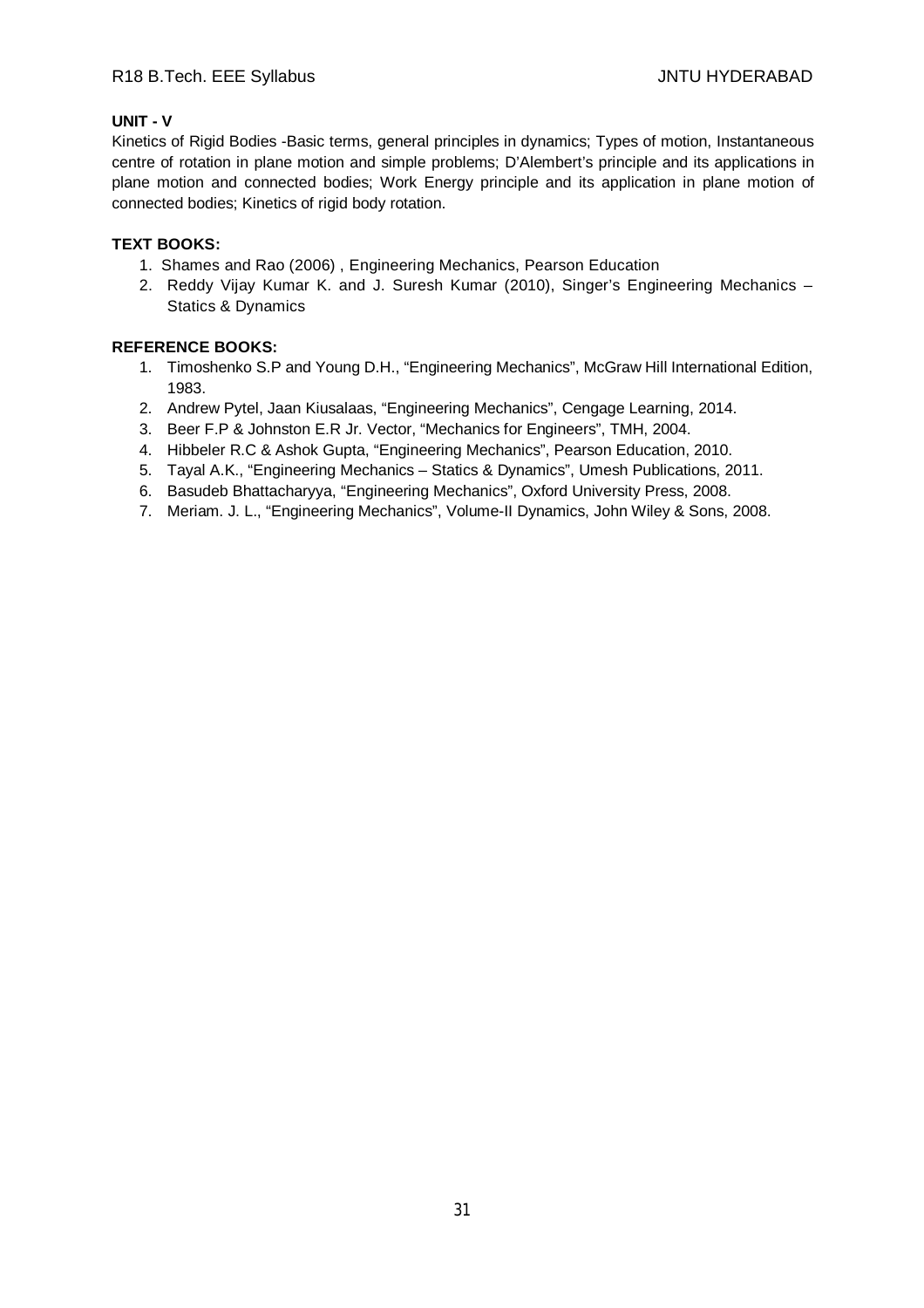# **EE302PC: ELECTRICAL CIRCUIT ANALYSIS**

#### **B.Tech. II Year I Sem. L T P C**

**3 1 0 4**

**Prerequisite:** Mathematics - II (Ordinary Differential Equations and Multivariable Calculus) & Basic Electrical Engineering

#### **Course Objectives:**

- To understand Magnetic Circuits, Network Topology and Three phase circuits.
- To analyze transients in Electrical systems.
- To evaluate Network parameters of given Electrical network
- To design basic filter configurations

**Course Outcomes:** At the end of this course, students will demonstrate the ability to

- Apply network theorems for the analysis of electrical circuits.
- Obtain the transient and steady-state response of electrical circuits.
- Analyze circuits in the sinusoidal steady-state (single-phase and three-phase).
- Analyze two port circuit behavior.

# **UNIT - I**

**Network Theorems:** Superposition theorem, Thevenin theorem, Norton theorem, Maximum power transfer theorem, Reciprocity theorem, Compensation theorem. Analysis with dependent current and voltage sources. Node and Mesh Analysis. Concept of duality and dual networks.

#### **UNIT - II**

**Solution of First and Second order Networks:** Solution of first and second order differential equations for Series and parallel R-L, R-C, RL-C circuits, initial and final conditions in network elements, forced and free response, time constants, steady state and transient state response for DC and AC Excitations.

#### **UNIT - III**

**Sinusoidal Steady State Analysis:** Representation of sine function as rotating phasor, phasor diagrams, impedances and admittances, AC circuit analysis, effective or RMS values, average power and complex power. Three-phase circuits. Mutual coupled circuits, Dot Convention in coupled circuits, Ideal Transformer.

#### **UNIT - IV**

**Electrical Circuit Analysis Using Laplace Transforms:** Review of Laplace Transform, Analysis of electrical circuits using Laplace Transform for standard inputs, convolution integral, inverse Laplace transform, transformed network with initial conditions. Transfer function representation. Poles and Zeros. Frequency response (magnitude and phase plots), series and parallel resonances

#### **UNIT - V**

**Two Port Network and Network Functions:** Two Port Networks, terminal pairs, relationship of two port variables, impedance parameters, admittance parameters, transmission parameters and hybrid parameters, interconnections of two port networks.

#### **TEXT BOOKS:**

- 1. M. E. Van Valkenburg, "Network Analysis", Prentice Hall, 2006.
- 2. D. Roy Choudhury, "Networks and Systems", New Age International Publications, 1998.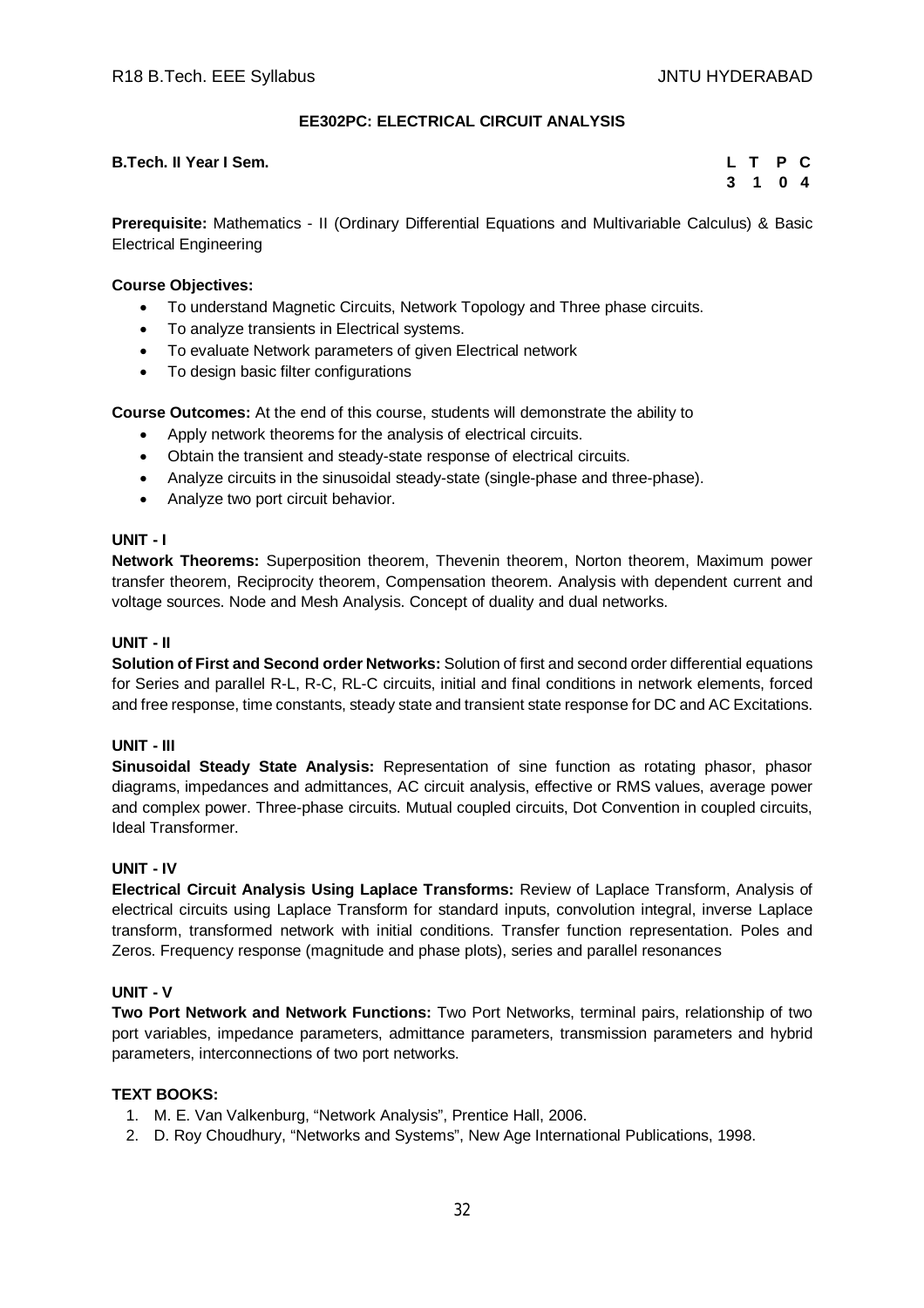- 1. W. H. Hayt and J. E. Kemmerly, "Engineering Circuit Analysis", McGraw Hill Education, 2013.
- 2. C. K. Alexander and M. N. O. Sadiku, "Electric Circuits", McGraw Hill Education, 2004.
- 3. K. V. V. Murthy and M. S. Kamath, "Basic Circuit Analysis", Jaico Publishers, 1999.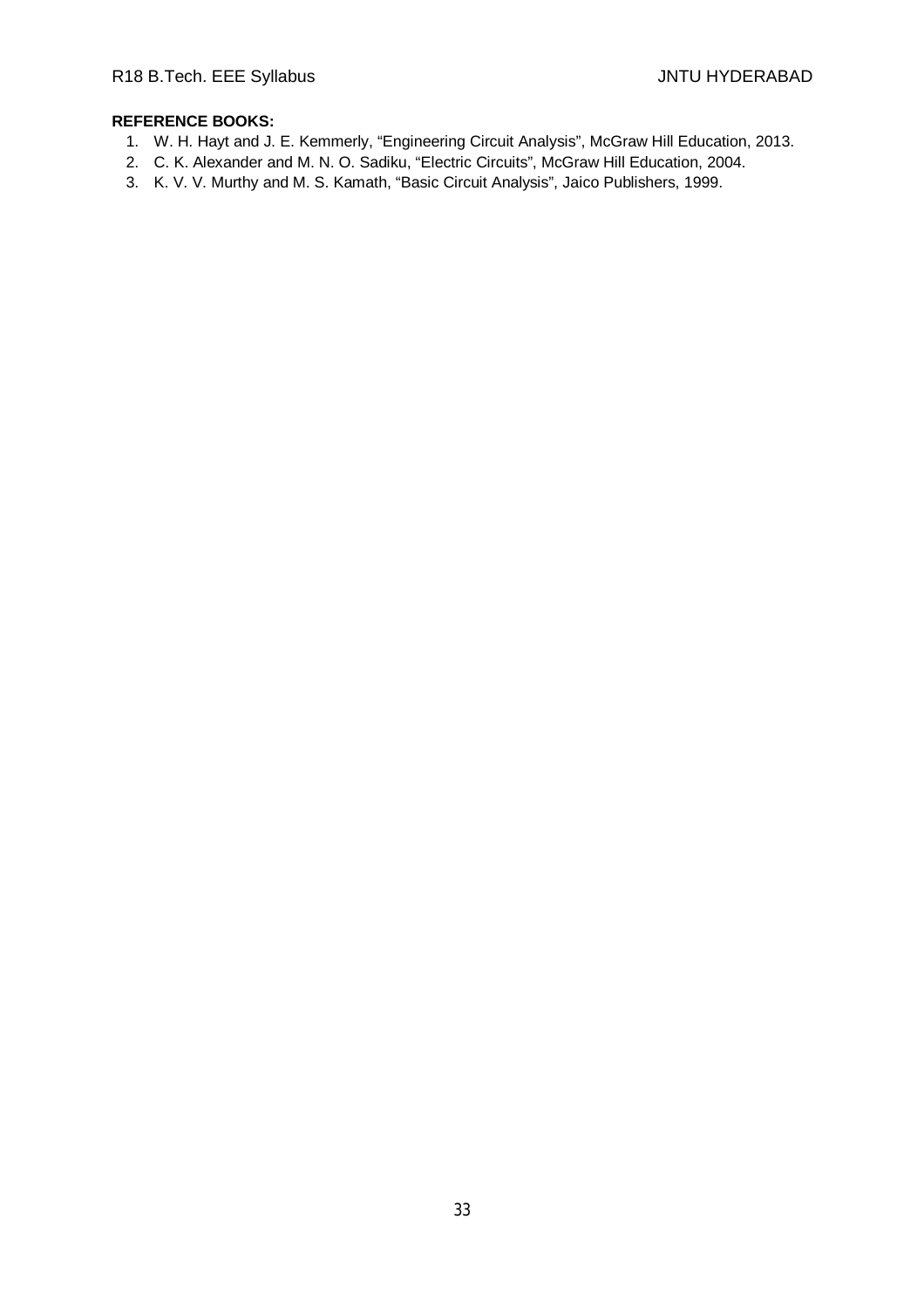# **EE303PC: ANALOG ELECTRONICS**

#### **B.Tech. II Year I Sem.**

|    | L T P C |                                       |  |
|----|---------|---------------------------------------|--|
| -3 | - 0     | $\begin{array}{cc} 0 & 3 \end{array}$ |  |

#### **Course Objectives:**

- To introduce components such as diodes, BJTs and FETs their switching characteristics, applications
- Learn the concepts of high frequency analysis of transistors.
- To give understanding of various types of basic and feedback amplifier circuits such as small signal, cascaded, large signal and tuned amplifiers.
- To introduce the basic building blocks of linear integrated circuits.
- To introduce the concepts of waveform generation and introduce some special function ICs.

**Course Outcomes:** At the end of this course, students will demonstrate the ability to

- Know the characteristics, utilization of various components.
- Understand the biasing techniques
- Design and analyze various rectifiers, small signal amplifier circuits.
- Design sinusoidal and non-sinusoidal oscillators.
- A thorough understanding, functioning of OP-AMP, design OP-AMP based circuits with linear integrated circuits.

#### **UNIT - I**

**Diode Circuits:** P-N junction diode, I-V characteristics of a diode; review of half-wave and full-wave rectifiers, clamping and clipping circuits. Input output characteristics of BJT in CB, CE, CC configurations, biasing circuits, Load line analysis, common-emitter, common-base and common collector amplifiers; Small signal equivalent circuits,

#### **UNIT - II**

**MOSFET Circuits:** MOSFET structure and I-V characteristics. MOSFET as a switch. small signal equivalent circuits - gain, input and output impedances, small-signal model and common-source, common-gate and common-drain amplifiers, trans conductance, high frequency equivalent circuit.

#### **UNIT - III**

**Multi-Stage and Power Amplifiers:** Direct coupled and RC Coupled multi-stage amplifiers; Differential Amplifiers, Power amplifiers - Class A, Class B, Class C

#### **UNIT - IV**

**Feedback Amplifiers:** Concepts of feedback – Classification of feedback amplifiers – General characteristics of Negative feedback amplifiers – Effect of Feedback on Amplifier characteristics – Voltage series, Voltage shunt, Current series and Current shunt Feedback configurations – Simple problems.

**Oscillators:** Condition for Oscillations, RC type Oscillators-RC phase shift and Wien-bridge Oscillators, LC type Oscillators –Generalized analysis of LC Oscillators, Hartley and Colpitts Oscillators.

#### **UNIT - V**

**Operational Amplifiers:** Ideal op-amp, Output offset voltage, input bias current, input offset current, slew rate, gain bandwidth product, Inverting and non-inverting amplifier, Differentiator, integrator, Square-wave and triangular-wave generators.

#### **TEXT BOOKS:**

1. Integrated Electronics, Jacob Millman, Christos C Halkias, McGraw Hill Education. 2<sup>nd</sup> edition 2010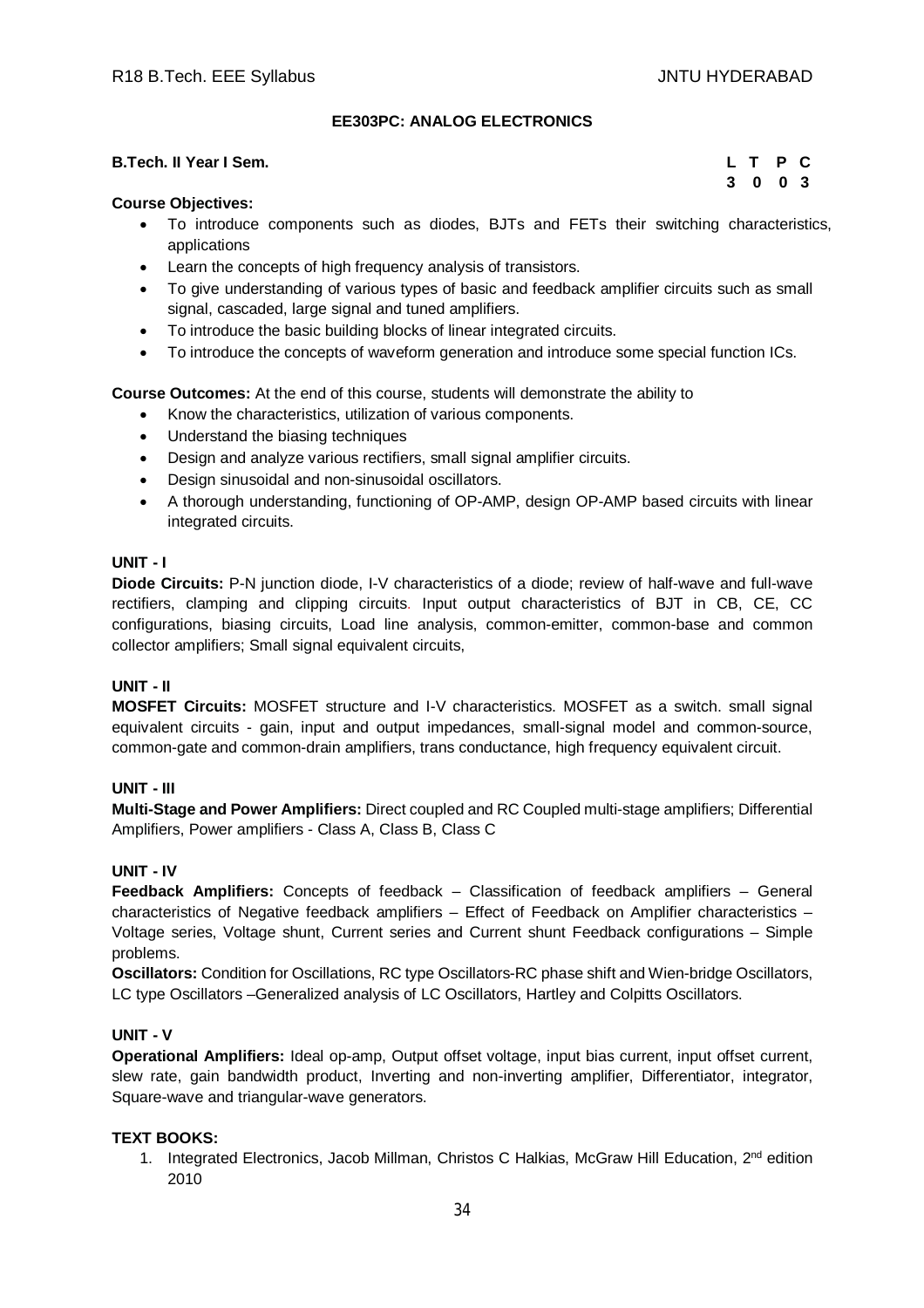2. Op-Amps & Linear ICs – Ramakanth A. Gayakwad, PHI, 2003.

- 1. Electronic Devices Conventional and current version -Thomas L. Floyd 2015, pearson.
- 2. J. Millman and A. Grabel, "Microelectronics", McGraw Hill Education, 1988.
- 3. P. Horowitz and W. Hill, "The Art of Electronics", Cambridge University Press, 1989.
- 4. P. R. Gray, R. G. Meyer and S. Lewis, "Analysis and Design of Analog Integrated Circuits", John Wiley & Sons, 2001.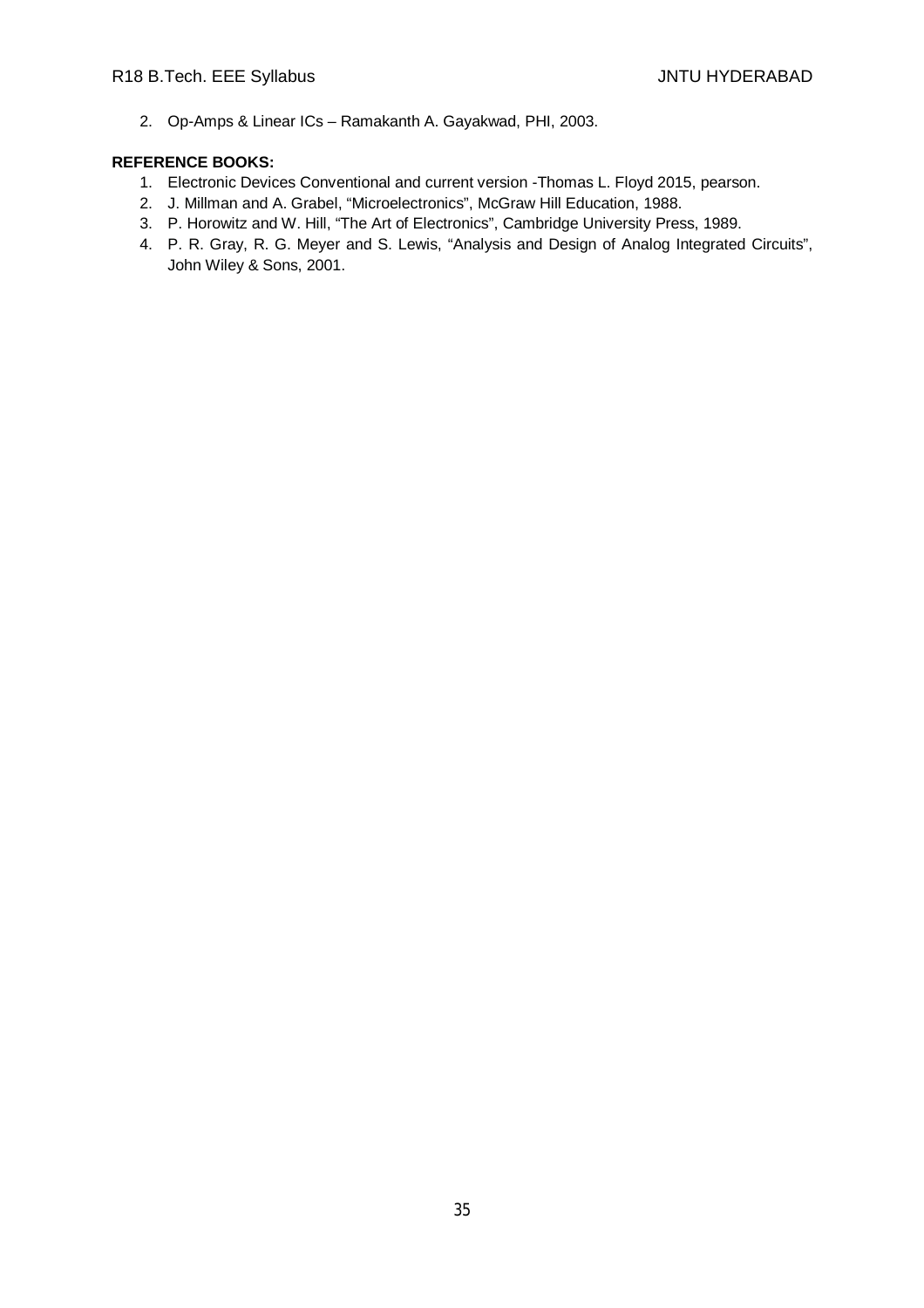# **EE304PC: ELECTRICAL MACHINES - I**

#### **B.Tech. II Year I Sem. L T P C**

|  | L T P C |  |
|--|---------|--|
|  | 3 1 0 4 |  |

**Prerequisite:** Basic Electrical Engineering

#### **Course Objectives:**

- To study and understand different types of DC generators, Motors and Transformers, their construction, operation and applications.
- To analyze performance aspects of various testing methods.

**Course Outcomes:** At the end of this course, students will demonstrate the ability to

- Identify different parts of a DC machine & understand its operation
- Carry out different testing methods to predetermine the efficiency of DC machines
- Understand different excitation and starting methods of DC machines
- Control the voltage and speed of a DC machines
- Analyze single phase and three phase transformers circuits.

#### **UNIT - I**

**D.C. Generators:** Principle of operation – Action of commutator – constructional features – armature windings – lap and wave windings – simplex and multiplex windings – use of laminated armature – E. M.F Equation. Armature reaction – Cross magnetizing and de-magnetizing AT/pole – compensating winding – commutation – reactance voltage – methods of improving commutation. Methods of Excitation – separately excited and self-excited generators – build-up of E.M.F - critical field resistance and critical speed - causes for failure to self-excite and remedial measures. Load characteristics of shunt, series and compound generators

#### **UNIT – II**

**D.C Motors:** Principle of operation – Back E.M.F. - Torque equation – characteristics and application of shunt, series and compound motors – Armature reaction and commutation. Speed control of D.C. Motors - Armature voltage and field flux control methods. Motor starters (3-point and 4-point starters) Testing of D.C. machines - Losses – Constant & Variable losses – calculation of efficiency – condition for maximum efficiency.

#### **UNIT - III**

**Testing of DC Machines:** Methods of Testing – direct, indirect, and regenerative testing – Brake test – Swinburne's test – Hopkinson's test – Field's test - separation of stray losses in a d.c. motor test.

#### **UNIT - IV**

**Single Phase Transformers:** Types - constructional details-minimization of hysteresis and eddy current losses- EMF equation - operation on no load and on load - phasor diagrams

Equivalent circuit - losses and efficiency – regulation - All day efficiency - effect of variations of frequency & supply voltage on iron losses.

#### **UNIT - V**

**Testing of Transformers and Poly-Phase Transformers:** OC and SC tests - Sumpner's test predetermination of efficiency and regulation-separation of losses test-parallel operation with equal and unequal voltage ratios - auto transformers-equivalent circuit - comparison with two winding transformers. Poly-phase transformers – Poly-phase connections - Y/Y, Y/ $\Delta$ ,  $\Delta$ Y,  $\Delta$ / $\Delta$  and open $\Delta$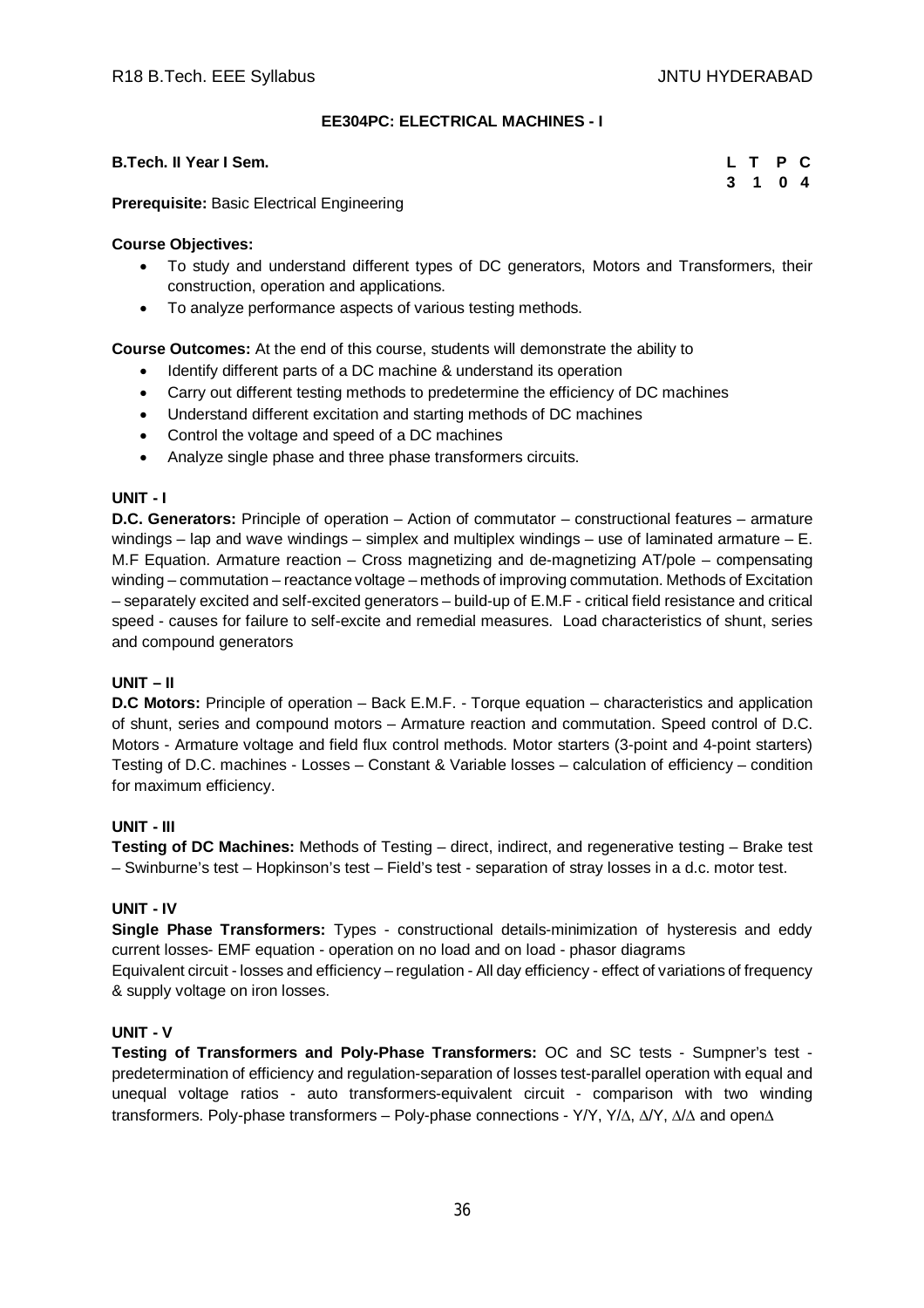# **TEXT BOOKS:**

- 1. A. E. Fitzgerald and C. Kingsley, "Electric Machinery", New York, McGraw Hill Education, 2013.
- 2. A. E. Clayton and N. N. Hancock, "Performance and design of DC machines", CBS Publishers, 2004.

- 1. M. G. Say, "Performance and design of AC machines", CBS Publishers, 2002.
- 2. P. S. Bimbhra, "Electrical Machinery", Khanna Publishers, 2011.
- 3. I. J. Nagrath and D. P. Kothari, "Electric Machines", McGraw Hill Education, 2010.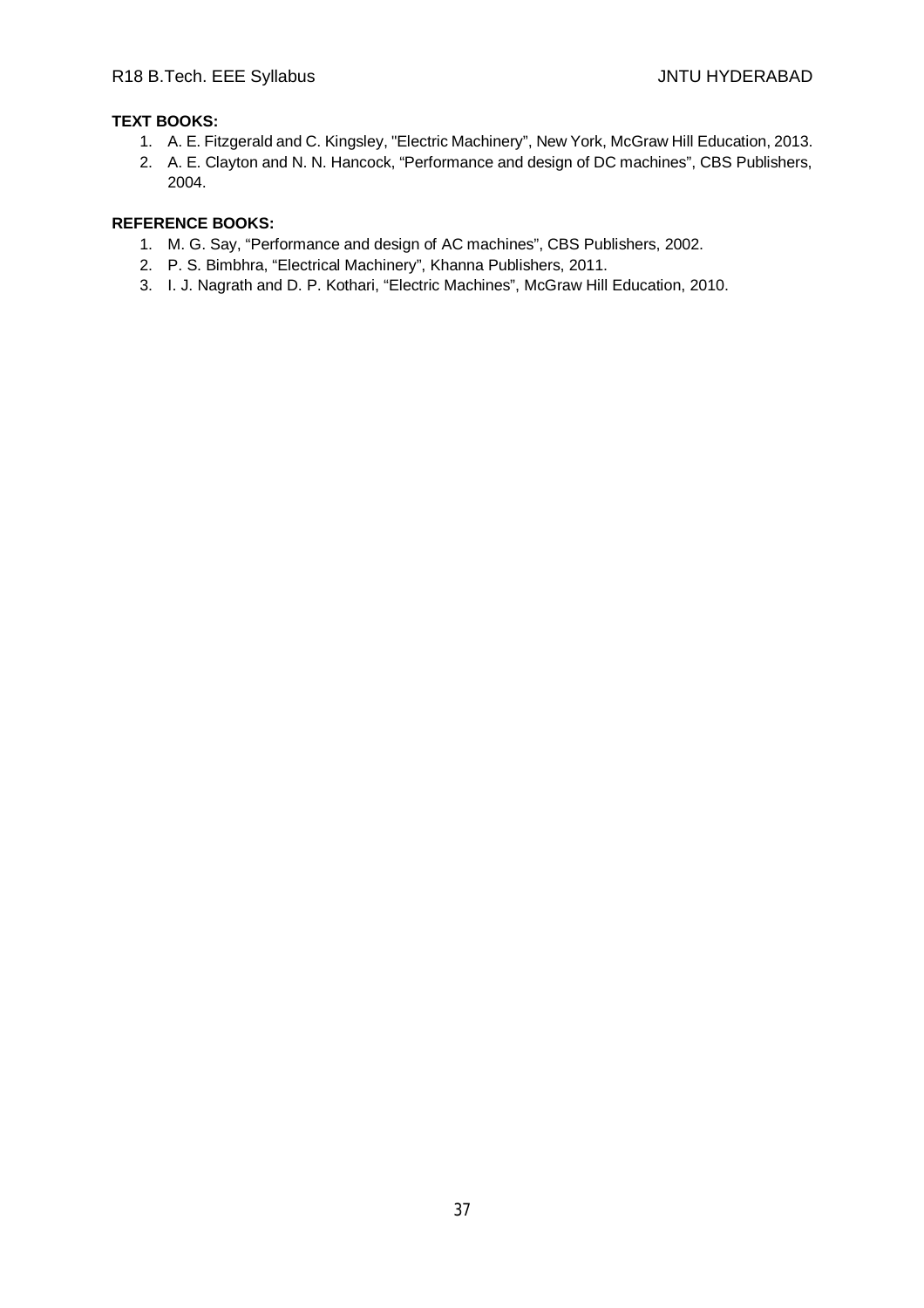# **EE305PC: ELECTROMAGNETIC FIELDS**

#### **B.Tech. II Year I Sem. L T P C**

**3 0 0 3**

**Prerequisite:** Mathematics-II (Ordinary Differential Equations and Multivariable Calculus) & Applied Physics

# **Course Objectives:**

- To introduce the concepts of electric field and magnetic field.
- Applications of electric and magnetic fields in the development of the theory for power transmission lines and electrical machines.

**Course Outcomes:** At the end of the course, students will demonstrate the ability

- To understand the basic laws of electromagnetism.
- To obtain the electric and magnetic fields for simple configurations under static conditions.
- To analyze time varying electric and magnetic fields.
- To understand Maxwell's equation in different forms and different media.
- To understand the propagation of EM waves.

# **UNIT - I**

**Static Electric Field:** Review of conversion of a vector from one coordinate system to another coordinate system, Coulomb's law, Electric field intensity, Electrical field due to point charges. Line, Surface and Volume charge distributions. Gauss law and its applications. Absolute Electric potential, potential difference, Calculation of potential differences for different configurations. Electric dipole, Electrostatic Energy and Energy density.

# **UNIT - II**

**Conductors, Dielectrics and Capacitance:** Current and current density, Ohms Law in Point form, Continuity equation, Boundary conditions of conductors and dielectric materials. Capacitance, Capacitance of a two-wire line, Poisson's equation, Laplace's equation, Solution of Laplace and Poisson's equation.

# **UNIT - III**

**Static Magnetic Fields and Magnetic Forces:** Biot-Savart Law, Ampere Law, Magnetic flux and magnetic flux density, Scalar and Vector Magnetic potentials. Steady magnetic fields produced by current carrying conductors. Force on a moving charge, Force on a differential current element, Force between differential current elements, Magnetic boundary conditions, Magnetic circuits, Selfinductances and mutual inductances.

#### **UNIT - IV**

**Time Varying Fields and Maxwell's Equations:** Faraday's law for Electromagnetic induction, Displacement current, Point form of Maxwell's equation, Integral form of Maxwell's equations, Motional Electromotive forces.

# **UNIT - V**

**Electromagnetic Waves:** Derivation of Wave Equation, Uniform Plane Waves, Maxwell's equation in Phasor form, Wave equation in Phasor form, Plane wave in free space and in a homogenous material. Wave equation for a conducting medium, Plane waves in lossy dielectrics, Propagation in good conductors. Poynting theorem.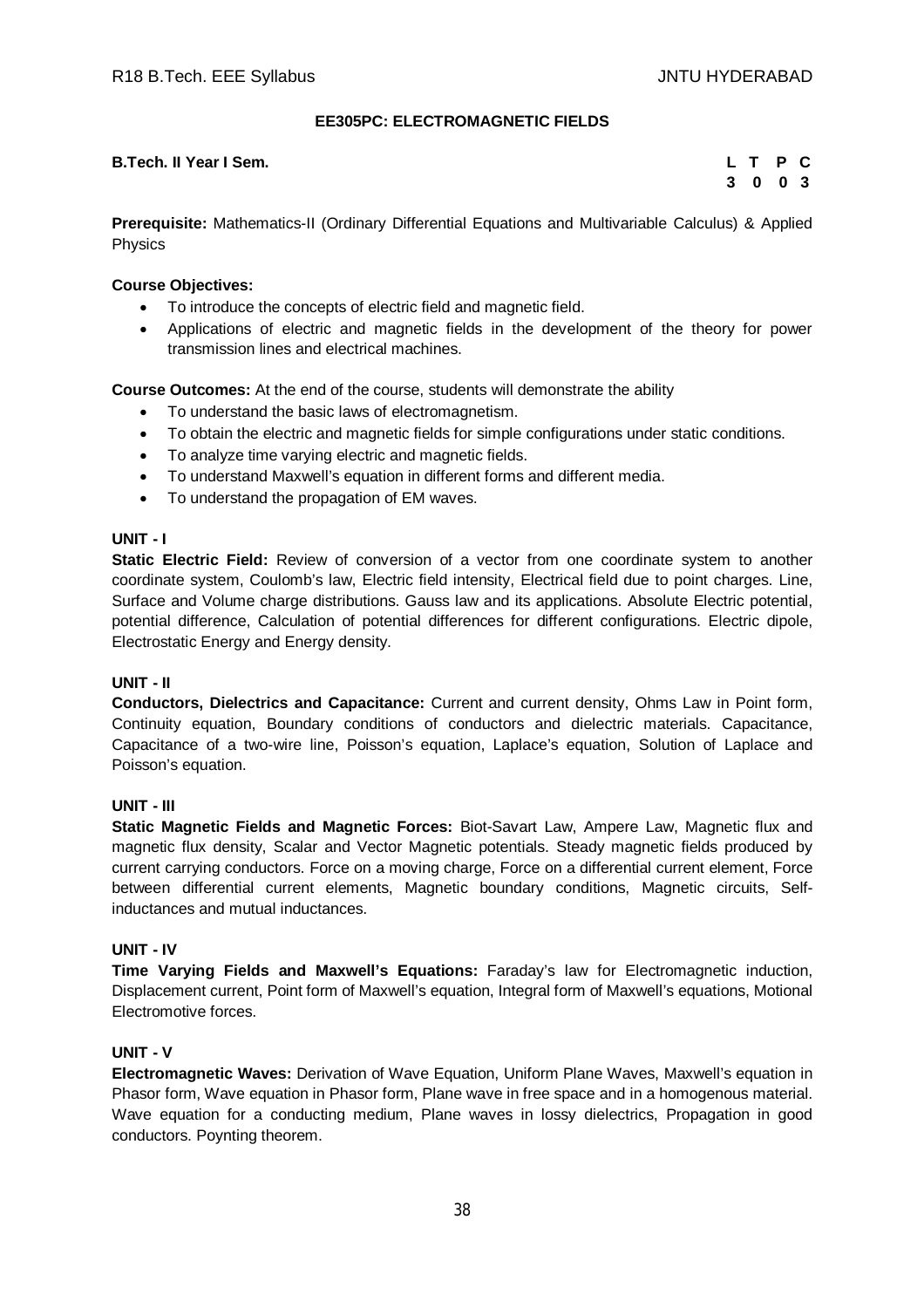# **TEXT BOOKS:**

- 1. M. N. O. Sadiku, "Elements of Electromagnetics", Oxford University Publication, 2014.
- 2. W. Hayt, "Engineering Electromagnetics", McGraw Hill Education, 2012.

- 1. A. Pramanik, "Electromagnetism-Problems with solution", Prentice Hall India, 2012.
- 2. G. W. Carter, "The electromagnetic field in its engineering aspects", Longmans, 1954.
- 3. W. J. Duffin, "Electricity and Magnetism", McGraw Hill Publication, 1980.
- 4. W. J. Duffin, "Advanced Electricity and Magnetism", McGraw Hill, 1968.
- 5. E. G. Cullwick, "The Fundamentals of Electromagnetism", Cambridge University Press, 1966.
- 6. B. D. Popovic, "Introductory Engineering Electromagnetics", Addison-Wesley Educational Publishers, International Edition, 1971.
- 7. A. Pramanik, "Electromagnetism Theory and applications", PHI Learning Pvt. Ltd, New Delhi, 2009.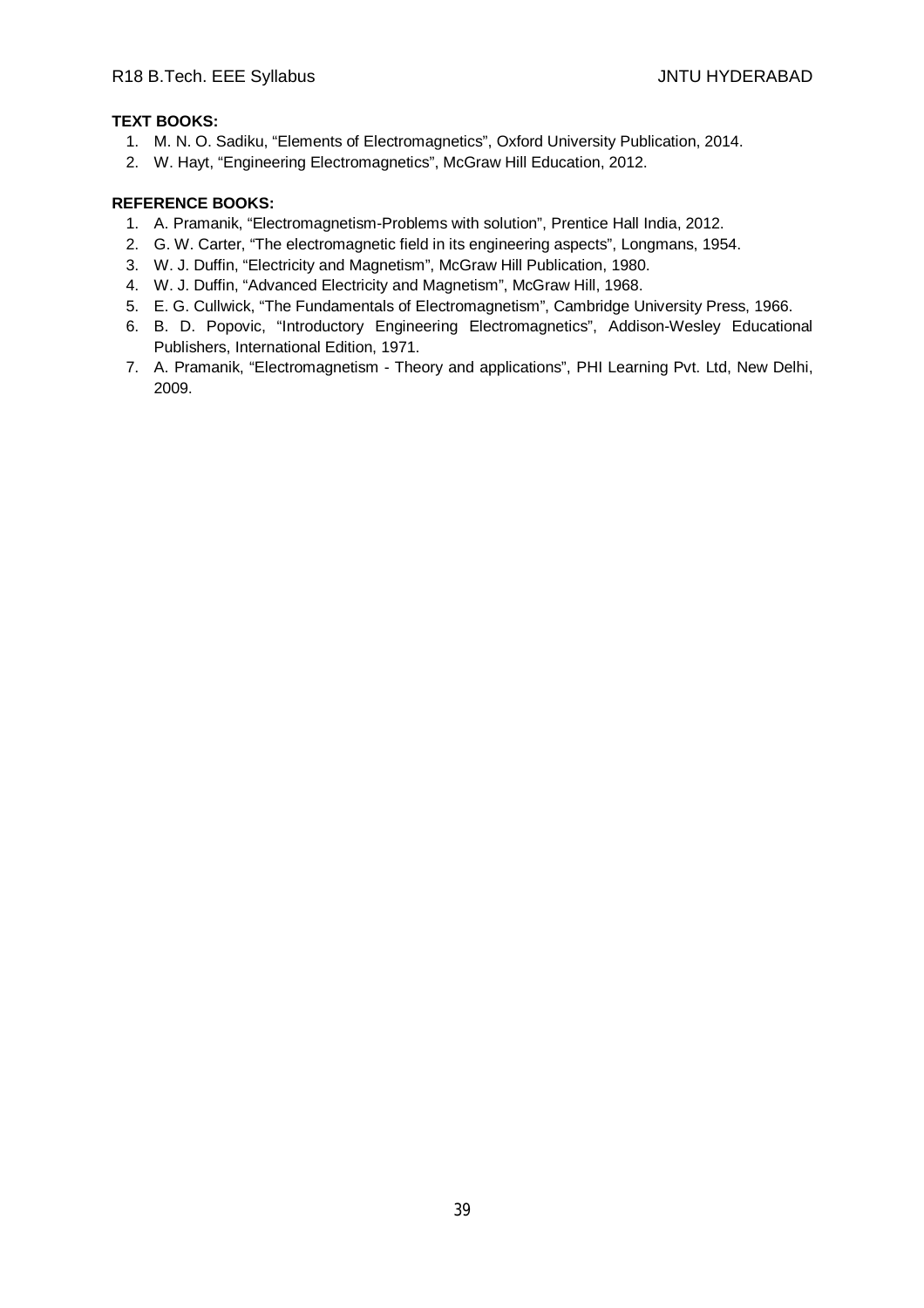# **EE306PC: ELECTRICAL MACHINES LAB – I**

# **B.Tech. II Year I Sem. L T P C**

**0 0 2 1**

#### **Prerequisite:** Electrical Machines-I

#### **Course Objectives:**

- To expose the students to the operation of DC Generator
- To expose the students to the operation of DC Motor.
- To examine the self-excitation in DC generators.

**Course Outcomes:** After completion of this lab the student is able to

- Start and control the Different DC Machines.
- Assess the performance of different machines using different testing methods
- Identify different conditions required to be satisfied for self excitation of DC Generators.
- Separate iron losses of DC machines into different components

#### **The following experiments are required to be conducted compulsory experiments:**

- 1. Magnetization characteristics of DC shunt generator
- (Determination of critical field resistance and critical speed)
- 2. Load test on DC shunt generator (Determination of characteristics)
- 3. Load test on DC series generator (Determination of characteristics)
- 4. Load test on DC compound generator (Determination of characteristics.
- 5. Hopkinson's test on DC shunt machines (Predetermination of efficiency)
- 6. Fields test on DC series machines (Determination of efficiency)
- 7. Swinburne's test and speed control of DC shunt motor (Predetermination of efficiencies)
- 8. Brake test on DC compound motor (Determination of performance curves)

# **In addition to the above eight experiments, at least any two of the experiments from the following list are required to be conducted:**

- 9. Brake test on DC shunt motor (Determination of performance curves)
- 10. Retardation test on DC shunt motor (Determination of losses at rated speed)
- 11. Separation of losses in DC shunt motor.

#### **TEXT BOOKS:**

- 1. A. E. Fitzgerald and C. Kingsley, "Electric Machinery", New York, McGraw Hill Education, 2013.
- 2. A. E. Clayton and N. N. Hancock, "Performance and design of DC machines", CBS Publishers, 2004.

- 1. M. G. Say, "Performance and design of AC machines", CBS Publishers, 2002.
- 2. P. S. Bimbhra, "Electrical Machinery", Khanna Publishers, 2011.
- 3. I. J. Nagrath and D. P. Kothari, "Electric Machines", McGraw Hill Education, 2010.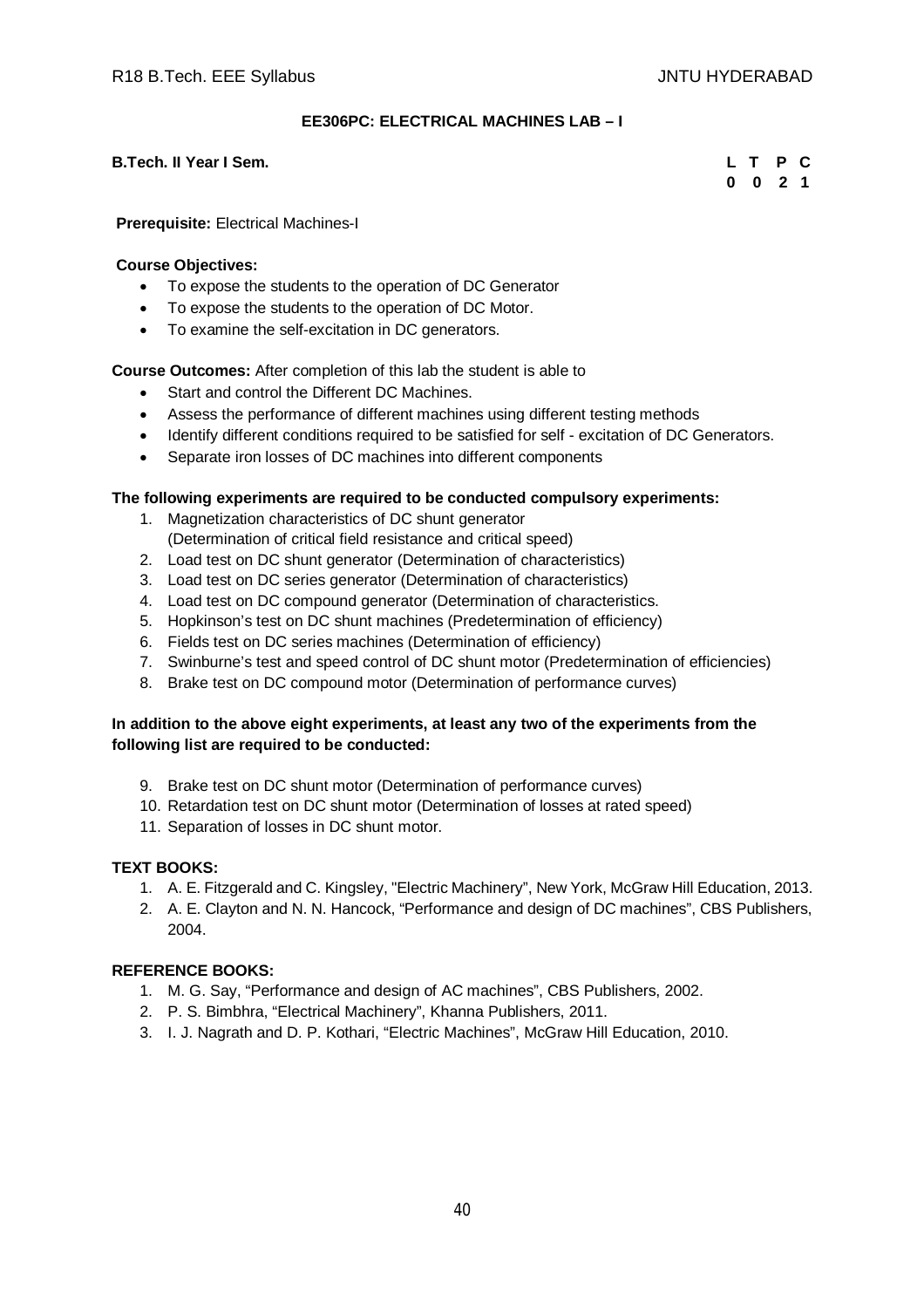# **EE307PC: ANALOG ELECTRONICS LAB**

#### **B.Tech. II Year I Sem.**

| L        |   | P  | C |
|----------|---|----|---|
| $\bf{0}$ | 0 | -2 | 1 |

# **Prerequisite:** Analog Electronics

# **Course Objectives:**

- To introduce components such as diodes, BJTs and FETs their switching characteristics, applications
- Learn the concepts of high frequency analysis of transistors.
- To give understanding of various types of basic and feedback amplifier circuits such as small signal, cascaded, large signal and tuned amplifiers.
- To introduce the basic building blocks of linear integrated circuits.
- To introduce the concepts of waveform generation and introduce some special function ICs.

**Course Outcomes:** At the end of this course, students will demonstrate the ability to

- Know the characteristics, utilization of various components.
- Understand the biasing techniques
- Design and analyze various rectifiers, small signal amplifier circuits.
- Design sinusoidal and non-sinusoidal oscillators.
- A thorough understanding, functioning of OP-AMP, design OP-AMP based circuits with linear integrated circuits.

# **List of Experiments**

- 1. PN Junction diode characteristics A) Forward bias B) Reverse bias.
- 2. Full Wave Rectifier with & without filters
- 3. Common Emitter Amplifier Characteristics
- 4. Common Base Amplifier Characteristics
- 5. Common Source amplifier Characteristics
- 6. Measurement of h-parameters of transistor in CB, CE, CC configurations
- 7. Inverting and Non-inverting Amplifiers using Op Amps.
- 8. Adder and Subtractor using Op Amp.
- 9. Integrator Circuit using IC 741.
- 10. Differentiator circuit using Op Amp.
- 11. Current Shunt Feedback amplifier
- 12. RC Phase shift Oscillator
- 13. Hartley and Colpitt's Oscillators
- 14. Class A power amplifier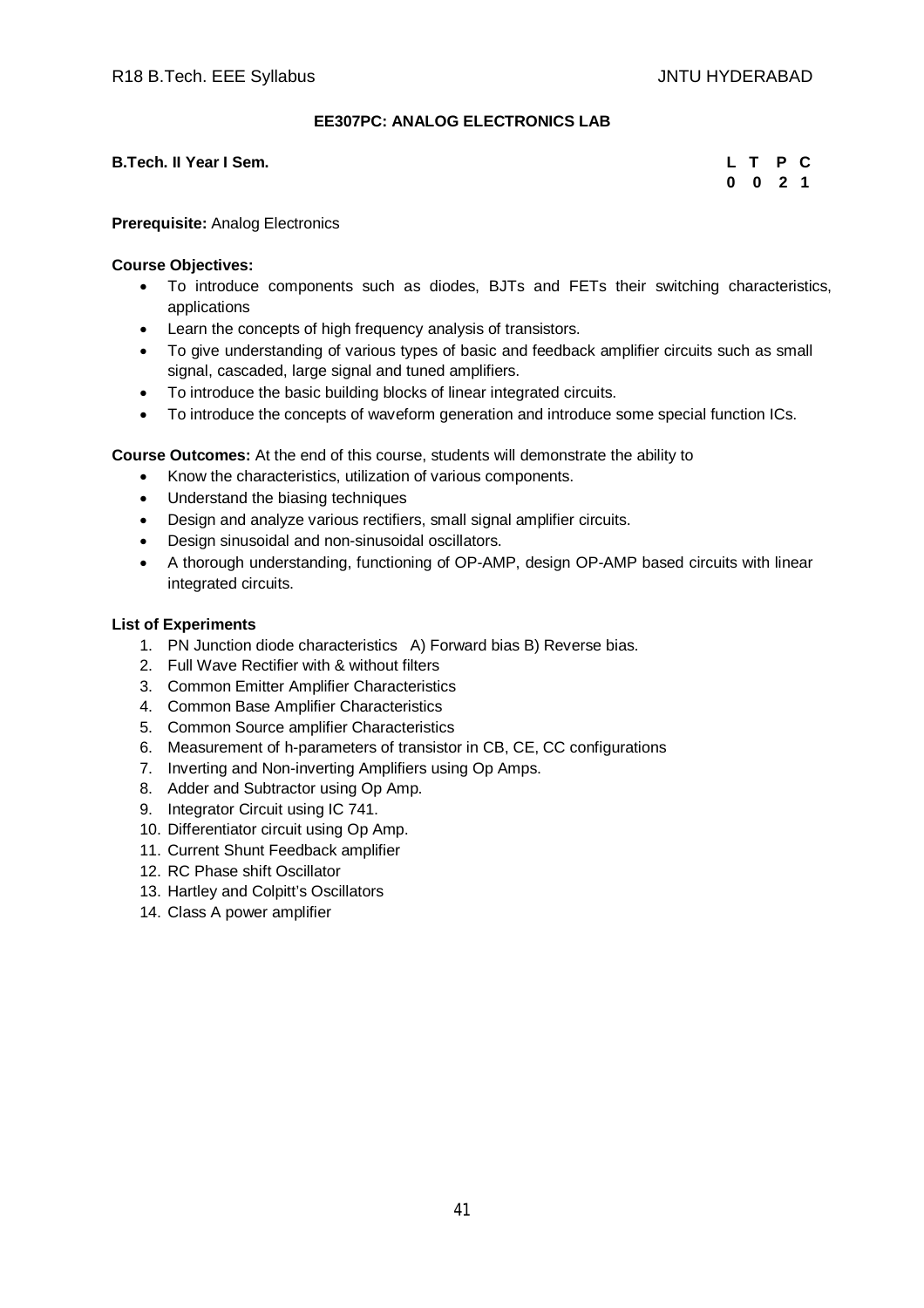# **EE308PC: ELECTRICAL CIRCUITS LAB**

#### **B.Tech. II Year I Sem. L T P C**

**0 0 2 1**

**Prerequisite:** Basic Electrical Engineering, Electrical Circuit Analysis

#### **Course Objectives:**

- To design electrical systems
- To analyze a given network by applying various Network Theorems
- To measure three phase Active and Reactive power.
- To understand the locus diagrams

# **Course Outcomes:** After Completion of this lab the student is able to

- Analyze complex DC and AC linear circuits
- Apply concepts of electrical circuits across engineering
- Evaluate response in a given network by using theorems

# **The following experiments are required to be conducted as compulsory experiments**

- 1. Verification of Thevenin's and Norton's Theorems
- 2. Verification of Superposition, Reciprocity and Maximum Power Transfer theorems
- 3. Locus Diagrams of RL and RC Series Circuits
- 4. Series and Parallel Resonance
- 5. Time response of first order RC / RL network for periodic non sinusoidal inputs Time constant and Steady state error determination.
- 6. Two port network parameters  $Z Y$  parameters, Analytical verification.
- 7. Two port network parameters A, B, C, D & Hybrid parameters, Analytical verification
- 8. Separation of Self and Mutual inductance in a Coupled Circuit. Determination of Co-efficient of Coupling.

# **In addition to the above eight experiments, at least any two of the experiments from the following list are required to be conducted**

- 9. Verification of compensation & Milliman's theorems
- 10. Harmonic Analysis of non-sinusoidal waveform signals using Harmonic Analyzer and plotting frequency spectrum.
- 11. Determination of form factor for non-sinusoidal waveform
- 12. Measurement of Active Power for Star and Delta connected balanced loads
- 13. Measurement of Reactive Power for Star and Delta connected balanced loads

# **TEXT BOOKS:**

- 1. M. E. Van Valkenburg, "Network Analysis", Prentice Hall, 2006.
- 2. D. Roy Choudhury, "Networks and Systems", New Age International Publications, 1998.

- 1. W. H. Hayt and J. E. Kemmerly, "Engineering Circuit Analysis", McGraw Hill Education, 2013.
- 2. C. K. Alexander and M. N. O. Sadiku, "Electric Circuits", McGraw Hill Education, 2004.
- 3. K. V. V. Murthy and M. S. Kamath, "Basic Circuit Analysis", Jaico Publishers, 1999.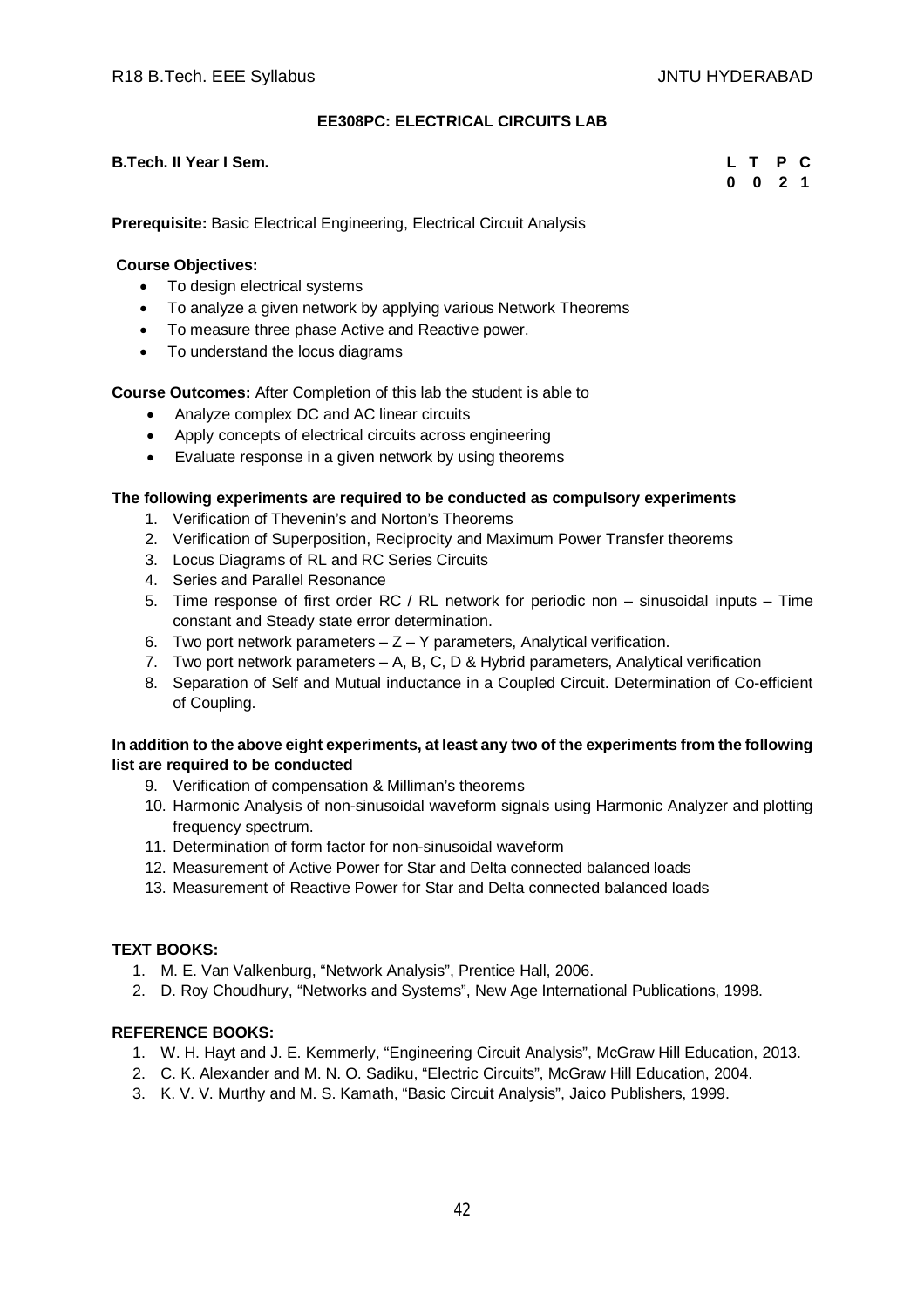# **\*MC309: GENDER SENSITIZATION LAB**

(An Activity-based Course)

**B.Tech. II** Year I Sem.

| L T      |              | PC |  |
|----------|--------------|----|--|
| $\bf{0}$ | $\mathbf{0}$ | 20 |  |

#### **COURSE DESCRIPTION**

This course offers an introduction to Gender Studies, an interdisciplinary field that asks critical questions about the meanings of sex and gender in society. The primary goal of this course is to familiarize students with key issues, questions and debates in Gender Studies, both historical and contemporary. It draws on multiple disciplines – such as literature, history, economics, psychology, sociology, philosophy, political science, anthropology and media studies – to examine cultural assumptions about sex, gender, and sexuality.

This course integrates analysis of current events through student presentations, aiming to increase awareness of contemporary and historical experiences of women, and of the multiple ways that sex and gender interact with race, class, caste, nationality and other social identities. This course also seeks to build an understanding and initiate and strengthen programmes combating gender-based violence and discrimination. The course also features several exercises and reflective activities designed to examine the concepts of gender, gender-based violence, sexuality, and rights. It will further explore the impact of gender-based violence on education, health and development.

#### **Objectives of the Course:**

- To develop students' sensibility with regard to issues of gender in contemporary India.
- To provide a critical perspective on the socialization of men and women.
- To introduce students to information about some key biological aspects of genders.
- To expose the students to debates on the politics and economics of work.
- To help students reflect critically on gender violence.
- To expose students to more egalitarian interactions between men and women.

#### **Learning Outcomes:**

- Students will have developed a better understanding of important issues related to gender in contemporary India.
- Students will be sensitized to basic dimensions of the biological, sociological, psychological and legal aspects of gender. This will be achieved through discussion of materials derived from research, facts, everyday life, literature and film.
- Students will attain a finer grasp of how gender discrimination works in our society and how to counter it.
- Students will acquire insight into the gendered division of labour and its relation to politics and economics.
- Men and women students and professionals will be better equipped to work and live together as equals.
- Students will develop a sense of appreciation of women in all walks of life.
- Through providing accounts of studies and movements as well as the new laws that provide protection and relief to women, the textbook will empower students to understand and respond to gender violence.

# **UNIT - I: UNDERSTANDING GENDER**

Introduction: Definition of Gender-Basic Gender Concepts and Terminology-Exploring Attitudes towards Gender-Construction of Gender-Socialization: Making Women, Making Men

- Preparing for Womanhood. Growing up Male. First lessons in Caste.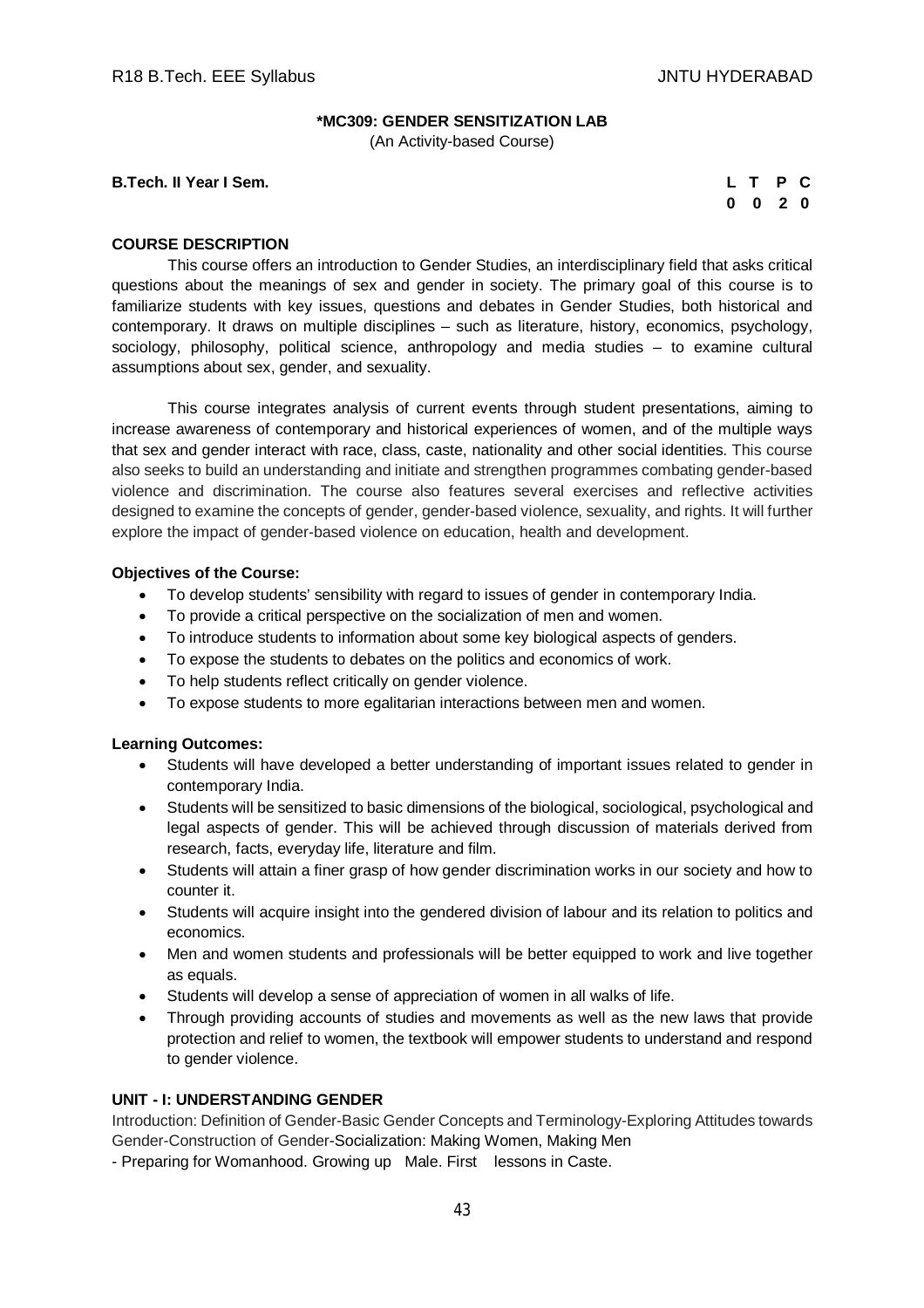# **UNIT – II: GENDER ROLES AND RELATIONS**

Two or Many? -Struggles with Discrimination-Gender Roles and Relations-Types of Gender Roles-Gender Roles and Relationships Matrix-Missing Women-Sex Selection and Its Consequences-Declining Sex Ratio. Demographic Consequences-Gender Spectrum: Beyond the Binary

# **UNIT – III: GENDER AND LABOUR**

Division and Valuation of Labour-Housework: The Invisible Labor- "My Mother doesn't Work." "Share the Load."-Work: Its Politics and Economics -Fact and Fiction. Unrecognized and Unaccounted work. - Gender Development Issues-Gender, Governance and Sustainable Development-Gender and Human Rights-Gender and Mainstreaming

# **UNIT – IV: GENDER - BASED VIOLENCE**

The Concept of Violence- Types of Gender-based Violence-Gender-based Violence from a Human Rights Perspective-Sexual Harassment: Say No! -Sexual Harassment, not Eve-teasing- Coping with Everyday Harassment- Further Reading: "*Chupulu".*

Domestic Violence: Speaking OutIs Home a Safe Place? -When Women Unite [Film]. Rebuilding Lives. Thinking about Sexual Violence Blaming the Victim-"I Fought for my Life…."

# **UNIT – V: GENDER AND CULTURE**

Gender and Film-Gender and Electronic Media-Gender and Advertisement-Gender and Popular Literature- Gender Development Issues-Gender Issues-Gender Sensitive Language-Gender and Popular Literature - Just Relationships: Being Together as Equals

Mary Kom and Onler. Love and Acid just do not Mix. Love Letters. Mothers and Fathers. Rosa Parks-The Brave Heart.

Note: **Since it is Interdisciplinary Course, Resource Persons can be drawn from the fields of English Literature or Sociology or Political Science or any other qualified faculty who has expertise in this field from engineering departments.**

- *Classes will consist of a combination of activities: dialogue-based lectures, discussions, collaborative learning activities, group work and in-class assignments. Apart from the above prescribed book, Teachers can make use of any authentic materials related to the topics given in the syllabus on "Gender".*
- **ESSENTIAL READING**: The Textbook, "*Towards a World of Equals: A Bilingual Textbook on Gender" written* by A.Suneetha, Uma Bhrugubanda, DuggiralaVasanta, Rama Melkote, Vasudha Nagaraj, Asma Rasheed, Gogu Shyamala, Deepa Sreenivas and Susie Tharu **published by Telugu Akademi, Telangana Government in 2015.**

# **ASSESSMENT AND GRADING:**

- Discussion & Classroom Participation: 20%
- Project/Assignment: 30%
- End Term Exam: 50%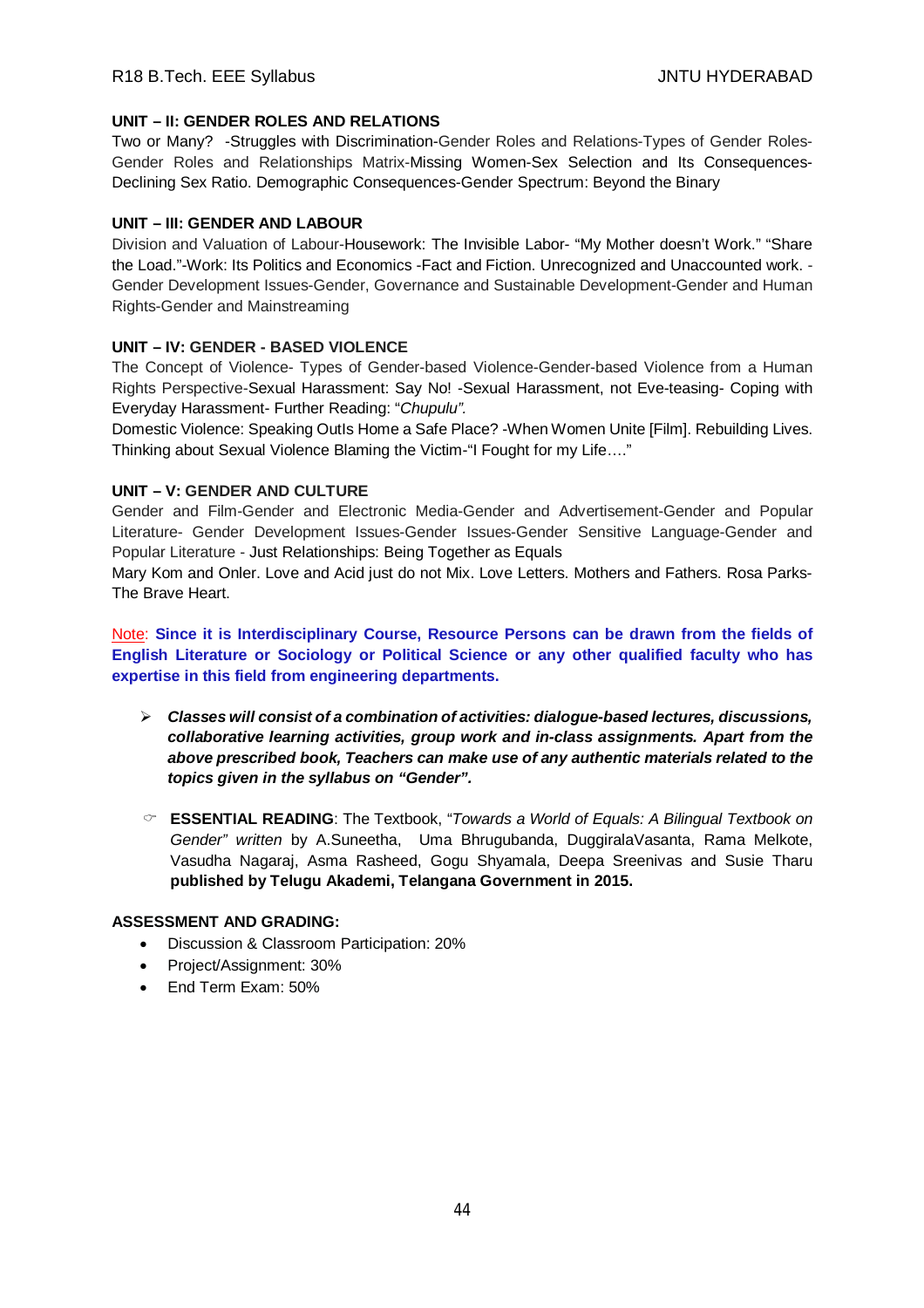# **MA401BS: LAPLACE TRANSFORMS, NUMERICAL METHODS AND COMPLEX VARIABLES**

| <b>B.Tech. II Year II Sem.</b> | L T P C |  |
|--------------------------------|---------|--|
| $\overline{\phantom{a}}$       | 3 1 0 4 |  |

**Pre-requisites:** Mathematics courses of first year of study.

# **Course Objectives:**

- Concept, properties of Laplace transforms
- Solving ordinary differential equations using Laplace transforms techniques.
- Various methods to the find roots of an equation.
- Concept of finite differences and to estimate the value for the given data using interpolation.
- Evaluation of integrals using numerical techniques
- Solving ordinary differential equations using numerical techniques.
- Differentiation and integration of complex valued functions.
- Evaluation of integrals using Cauchy's integral formula and Cauchy's residue theorem.
- Expansion of complex functions using Taylor's and Laurent's series.

**Course Outcomes:** After learning the contents of this paper the student must be able to

- Use the Laplace transforms techniques for solving ODE's
- Find the root of a given equation.
- Estimate the value for the given data using interpolation
- Find the numerical solutions for a given ODE's
- Analyze the complex function with reference to their analyticity, integration using Cauchy's integral and residue theorems
- Taylor's and Laurent's series expansions of complex function

# **UNIT - I**

**Laplace Transforms:** Laplace Transforms; Laplace Transform of standard functions; first shifting theorem; Laplace transforms of functions when they are multiplied and divided by't'. Laplace transforms of derivatives and integrals of function; Evaluation of integrals by Laplace transforms; Laplace transforms of Special functions; Laplace transform of periodic functions.

Inverse Laplace transform by different methods, convolution theorem (without Proof), solving ODEs by Laplace Transform method.

# **UNIT - II**

**Numerical Methods - I:** Solution of polynomial and transcendental equations – Bisection method, Iteration Method, Newton-Raphson method and Regula-Falsi method. Finite differences- forward differences- backward differences-central differences-symbolic relations and separation of symbols; Interpolation using Newton's forward and backward difference formulae. Central difference interpolation: Gauss's forward and backward formulae; Lagrange's method of interpolation

# **UNIT - III**

**Numerical Methods - II:** Numerical integration: Trapezoidal rule and Simpson's 1/3rd and 3/8 rules. Ordinary differential equations: Taylor's series; Picard's method; Euler and modified Euler's methods; Runge-Kutta method of fourth order.

# **UNIT - IV**

**Complex Variables (Differentiation):** Limit, Continuity and Differentiation of Complex functions. Cauchy-Riemann equations (without proof), Milne- Thomson methods, analytic functions, harmonic functions, finding harmonic conjugate; elementary analytic functions (exponential, trigonometric, logarithm) and their properties.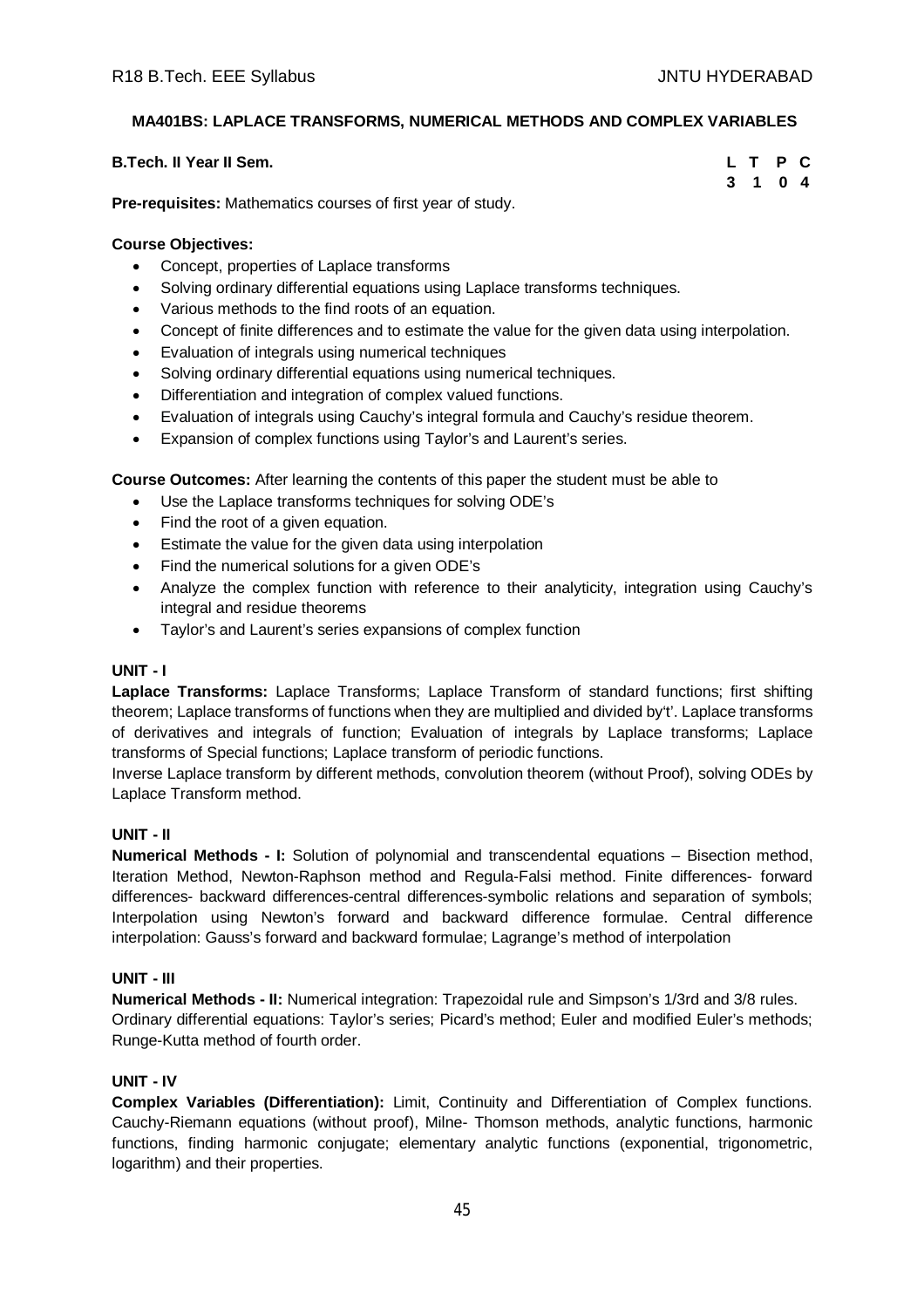# **UNIT - V**

**Complex Variables (Integration):** Line integrals, Cauchy's theorem, Cauchy's Integral formula, Liouville's theorem, Maximum-Modulus theorem (All theorems without proof); zeros of analytic functions, singularities, Taylor's series, Laurent's series; Residues, Cauchy Residue theorem (without proof).

# **TEXT BOOKS:**

- 1. B.S. Grewal, Higher Engineering Mathematics, Khanna Publishers, 36<sup>th</sup> Edition, 2010.
- 2. S.S. Sastry, Introductory methods of numerical analysis, PHI, 4th Edition, 2005.
- 3. J. W. Brown and R. V. Churchill, Complex Variables and Applications, 7th Ed., Mc-Graw Hill, 2004.

- 1. M. K. Jain, SRK Iyengar, R.K. Jain, Numerical methods for Scientific and Engineering Computations, New Age International publishers.
- 2. Erwin kreyszig, Advanced Engineering Mathematics, 9th Edition, John Wiley & Sons,2006.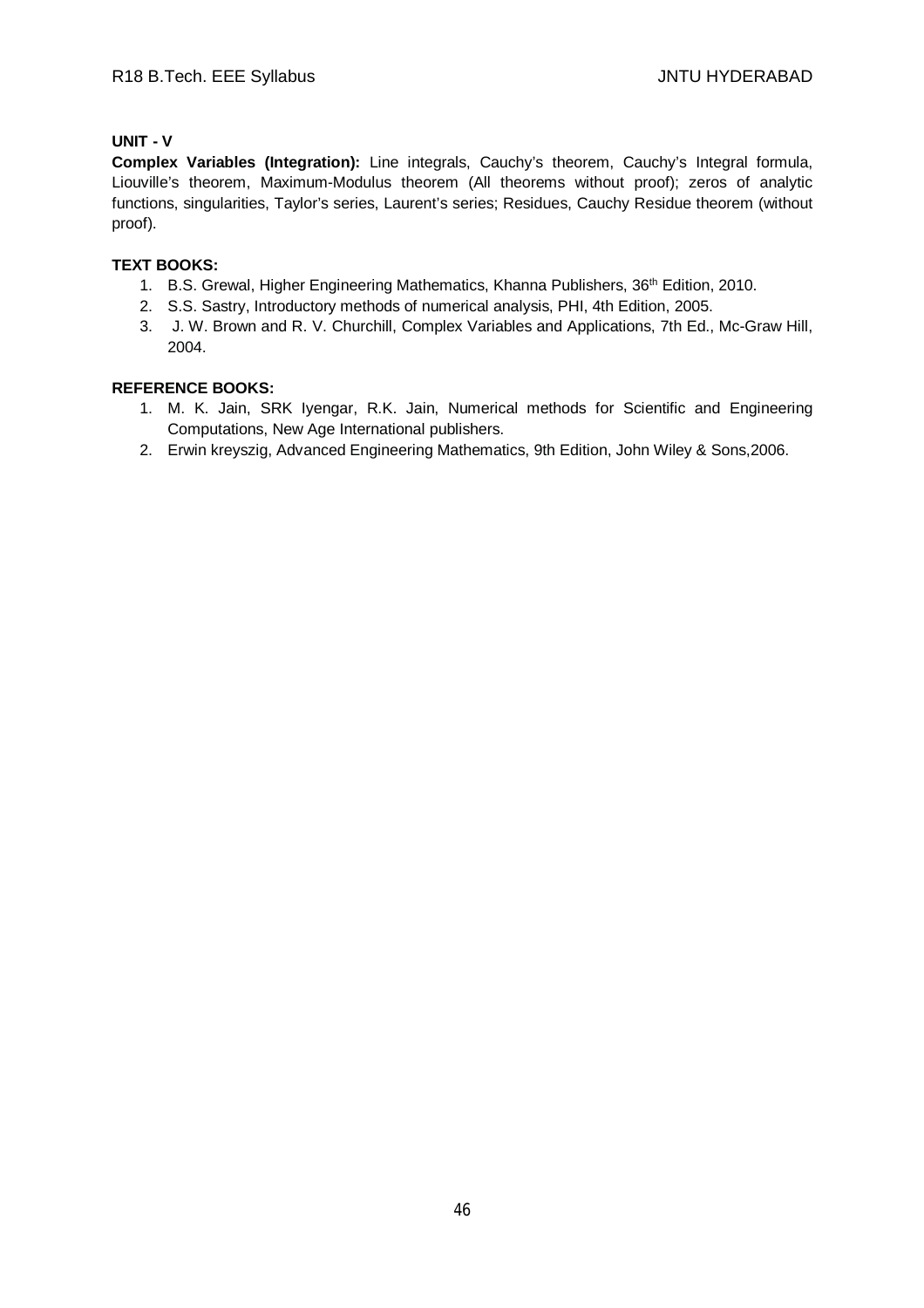# **EE402PC: ELECTRICAL MACHINES – II**

| <b>B.Tech. II Year II Sem.</b>                                           | L T P C |  |
|--------------------------------------------------------------------------|---------|--|
|                                                                          | 3 1 0 4 |  |
| <b>Prerequisite:</b> Basic Electrical Engineering, Electrical Machines-I |         |  |

# **Course Objectives:**

- To deal with the detailed analysis of poly-phase induction motors & Alternators
- To understand operation, construction and types of single-phase motors and their applications in house hold appliances and control systems.
- To introduce the concept of parallel operation of alternators
- To introduce the concept of regulation and its calculations.

**Course Outcomes:** At the end of this course, students will demonstrate the ability to

- Understand the concepts of rotating magnetic fields.
- Understand the operation of ac machines.
- Analyze performance characteristics of ac machines.

# **UNIT - I**

**Poly-Phase Induction Machines:** Constructional details of cage and wound rotor machines-production of a rotating magnetic field - principle of operation - rotor EMF and rotor frequency - rotor reactance, rotor current and Power factor at standstill and during operation.

# **UNIT - II**

**Characteristics of Induction Machines:** Rotor power input, rotor copper loss and mechanical power developed and their inter relation-torque equation-deduction from torque equation - expressions for maximum torque and starting torque - torque slip characteristic - equivalent circuit - phasor diagram crawling and cogging -.No-load Test and Blocked rotor test –Predetermination of performance-Methods of starting and starting current and Torque calculations.

**Speed Control Methods:** Change of voltage, change of frequency, voltage/frequency, injection of an EMF into rotor circuit (qualitative treatment only)-induction generator-principle of operation.

# **UNIT - III**

**Synchronous Machines:** Constructional Features of round rotor and salient pole machines – Armature windings – Integral slot and fractional slot windings; Distributed and concentrated windings – distribution, pitch and winding factors – E.M.F Equation. Harmonics in generated e.m.f. – suppression of harmonics – armature reaction - leakage reactance – synchronous reactance and impedance – experimental determination - phasor diagram – load characteristics. Regulation by synchronous impedance method, M.M.F. method, Z.P.F. method and A.S.A. methods – salient pole alternators – two reaction analysis – experimental determination of  $X_d$  and  $X_q$  (Slip test) Phasor diagrams – Regulation of salient pole alternators.

# **UNIT - IV**

**Parallel Operation of Synchronous Machines:** Synchronizing alternators with infinite bus bars – synchronizing power torque – parallel operation and load sharing - Effect of change of excitation and mechanical power input. Analysis of short circuit current wave form – determination of sub-transient, transient and steady state reactance's.

**Synchronous Motors:** Theory of operation – phasor diagram – Variation of current and power factor with excitation – synchronous condenser – Mathematical analysis for power developed .- hunting and its suppression – Methods of starting – synchronous induction motor.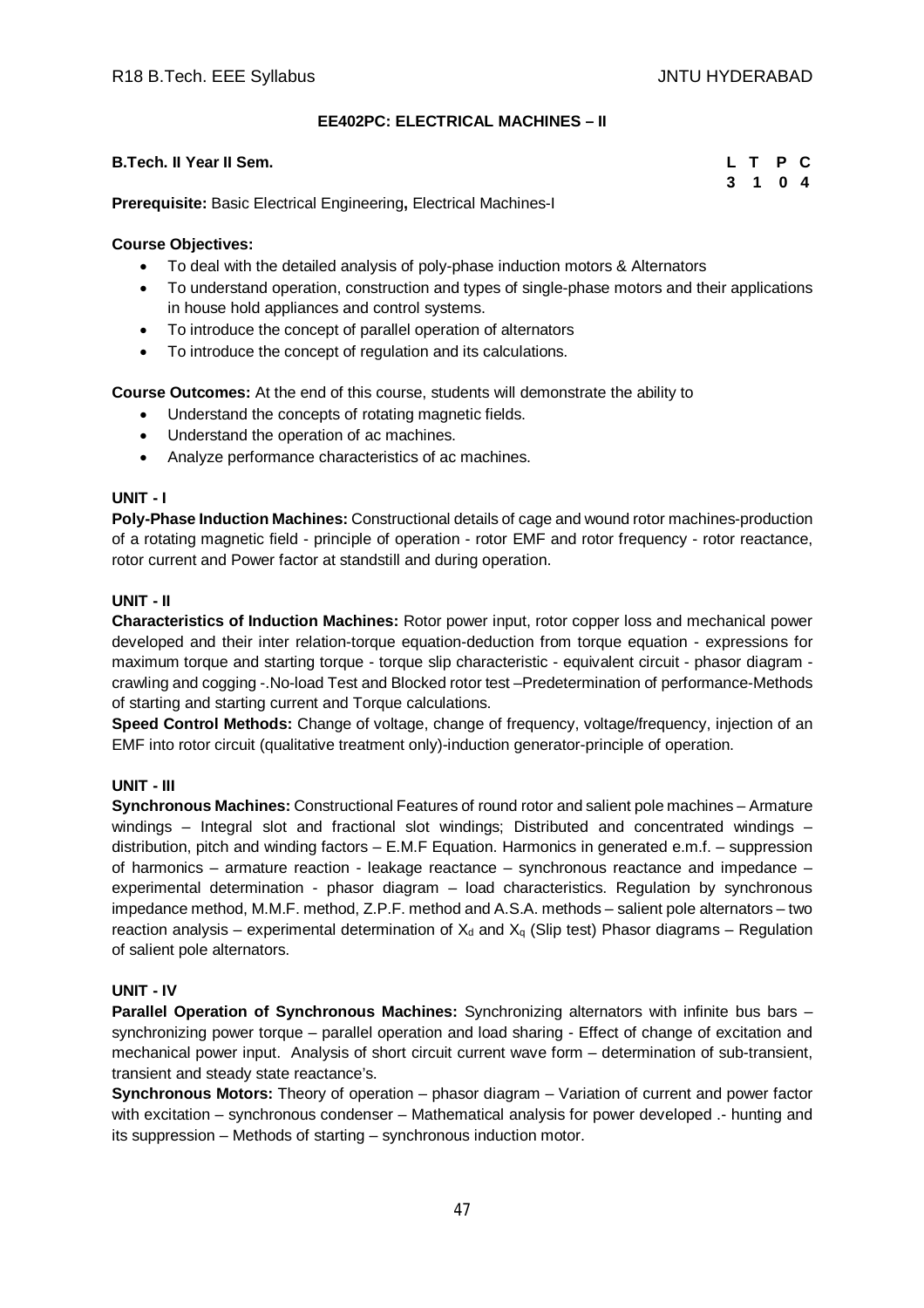# **UNIT – V:**

**Single Phase & Special Machines:** Single phase induction motor – Constructional features-Double revolving field theory – split-phase motors – shaded pole motor.

# **TEXT BOOKS:**

- 1. A. E. Fitzgerald and C. Kingsley, "Electric Machinery", McGraw Hill Education, 2013.
- 2. M. G. Say, "Performance and design of AC machines", CBS Publishers, 2002.

- 1. P. S. Bimbhra, "Electrical Machinery", Khanna Publishers, 2011.
- 2. I. J. Nagrath and D. P. Kothari, "Electric Machines", McGraw Hill Education, 2010.
- 3. A. S. Langsdorf, "Alternating current machines", McGraw Hill Education, 1984.
- 4. P. C. Sen, "Principles of Electric Machines and Power Electronics", John Wiley & Sons, 2007.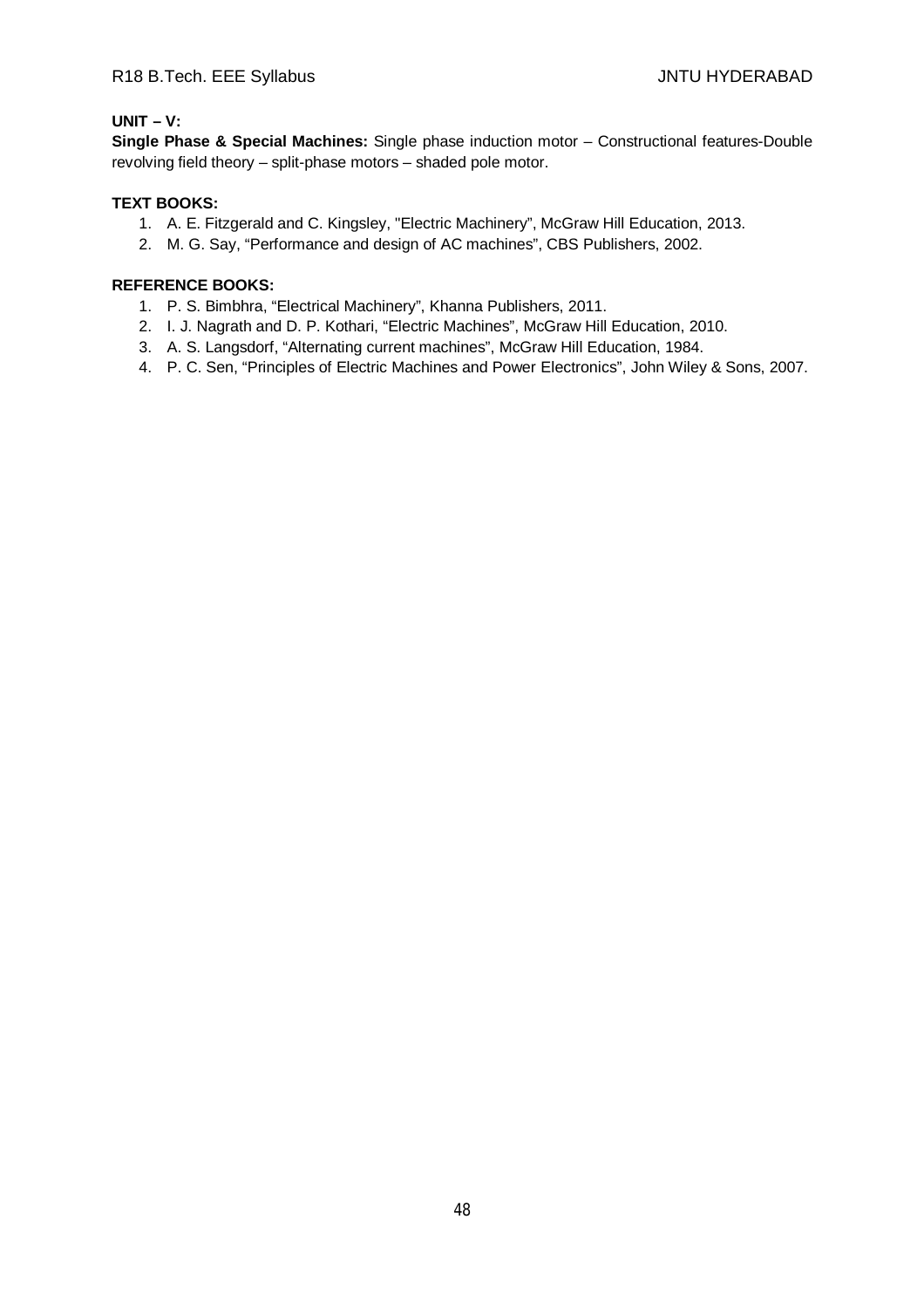# **EE403PC: DIGITAL ELECTRONICS**

#### **B.Tech. II Year II Sem. L T P C**

|  | L T P C |  |
|--|---------|--|
|  | 3 0 0 3 |  |

**Prerequisite:** Analog Electronics

# **Course Objectives:**

- To learn basic techniques for the design of digital circuits and fundamental concepts used in the design of digital systems.
- To understand common forms of number representation in digital electronic circuits and to be able to convert between different representations.
- To implement simple logical operations using combinational logic circuits
- To design combinational logic circuits, sequential logic circuits.
- To impart to student the concepts of sequential circuits, enabling them to analyze sequential systems in terms of state machines.
- To implement synchronous state machines using flip-flops.

**Course Outcomes:** At the end of this course, students will demonstrate the ability to

- Understand working of logic families and logic gates.
- Design and implement Combinational and Sequential logic circuits.
- Understand the process of Analog to Digital conversion and Digital to Analog conversion.
- Be able to use PLDs to implement the given logical problem.

#### **UNIT - I**

**Fundamentals of Digital Systems and Logic Families:** Digital signals, digital circuits, AND, OR, NOT, NAND, NOR and Exclusive-OR operations, Boolean algebra, examples of IC gates, number systemsbinary, signed binary, octal hexadecimal number, binary arithmetic, one's and two's complements arithmetic, codes, error detecting and correcting codes, characteristics of digital lCs, digital logic families, TTL, Schottky TTL and CMOS logic, interfacing CMOS and TTL, Tri-state logic.

# **UNIT - II**

**Combinational Digital Circuits:** Standard representation for logic functions, K-map representation, and simplification of logic functions using K-map, minimization of logical functions. Don't care conditions, Multiplexer, De-Multiplexer/Decoders, Adders, Subtractors, BCD arithmetic, carry look ahead adder, serial ladder, ALU, elementary ALU design, popular MSI chips, digital comparator, parity checker/generator, code converters, priority encoders, decoders/drivers for display devices, Q-M method of function realization.

# **UNIT - III**

**Sequential Circuits and Systems:** A 1-bit memory, the circuit properties of Bi-stable latch, the clocked SR flip flop, J, K, T and D types flip-flops, applications of flip-flops, shift registers, applications of shift registers, serial to parallel converter, parallel to serial converter, ring counter, sequence generator, ripple (Asynchronous) counters, synchronous counters, counters design using flip flops, special counter IC's, asynchronous sequential counters, applications of counters.

#### **UNIT - IV**

**A/D and D/A Converters:** Digital to analog converters: weighted resistor/converter, R-2R Ladder D/A converter, specifications for D/A converters, examples of D/A converter lCs, sample and hold circuit, analog to digital converters: quantization and encoding, parallel comparator A/D converter, successive approximation A/D converter, counting A/D converter, dual slope A/D converter, A/D converter using voltage to frequency and voltage to time conversion, specifications of A/D converters, example of A/D converter ICs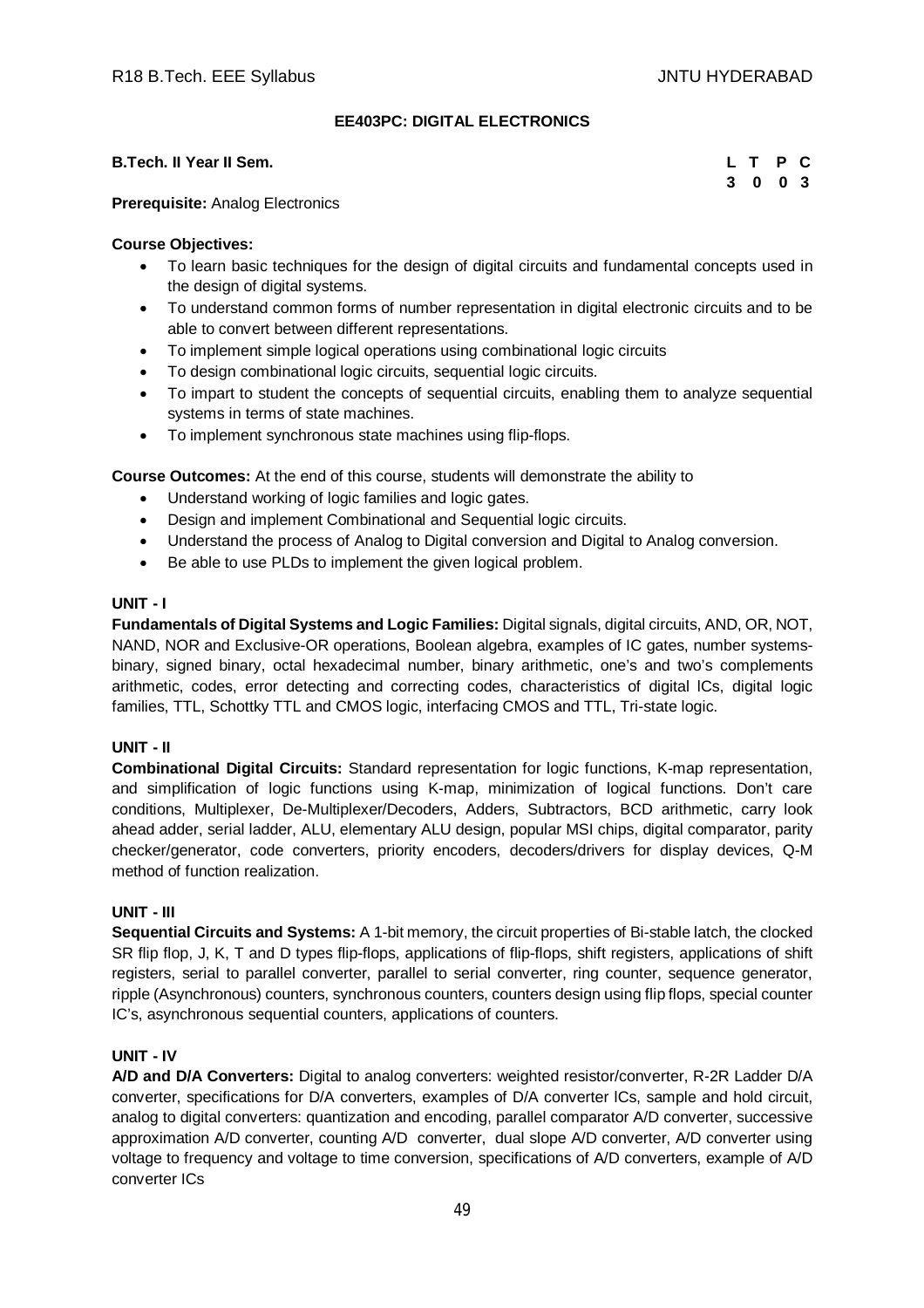# **UNIT - V**

**Semiconductor Memories and Programmable Logic Devices:** Memory organization and operation, expanding memory size, classification and characteristics of memories, sequential memory, read only memory (ROM), read and write memory(RAM), content addressable memory (CAM), charge de coupled device memory (CCD), commonly used memory chips, ROM as a PLD, Programmable logic array, Programmable array logic, complex Programmable logic devices (CPLDS), Field Programmable Gate Array (FPGA).

# **TEXT BOOKS:**

- 1. R. P. Jain, "Modern Digital Electronics", McGraw Hill Education, 2009.
- 2. M. M. Mano, "Digital logic and Computer design", Pearson Education India, 2016.

# **REFERENCE BOOK:**

1. A. Kumar, "Fundamentals of Digital Circuits", Prentice Hall India, 2016.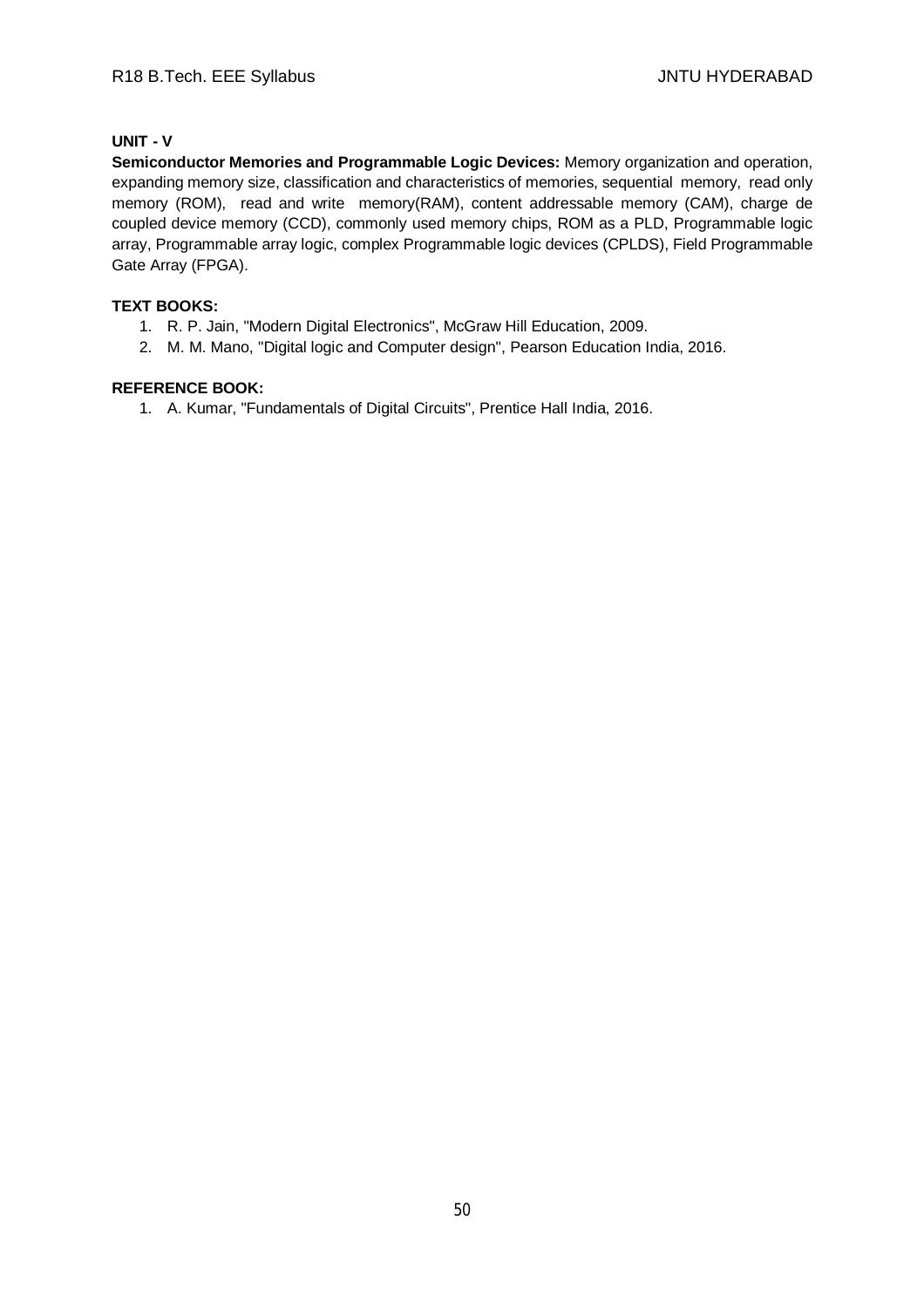# **EE404PC: CONTROL SYSTEMS**

#### **B.Tech. II Year II Sem. L T P C**

**3 1 0 4**

**Prerequisite:** Linear Algebra and Calculus, Ordinary Differential Equations and Multivariable Calculus Laplace Transforms, Numerical Methods and Complex variables

# **Course objectives:**

- To understand the different ways of system representations such as Transfer function representation and state space representations and to assess the system dynamic response
- To assess the system performance using time domain analysis and methods for improving it
- To assess the system performance using frequency domain analysis and techniques for improving the performance
- To design various controllers and compensators to improve system performance

**Course Outcomes:** At the end of this course, students will demonstrate the ability to

- Understand the modeling of linear-time-invariant systems using transfer function and statespace representations.
- Understand the concept of stability and its assessment for linear-time invariant systems.
- Design simple feedback controllers.

# **UNT - I**

**Introduction to Control Problem:** Industrial Control examples. Mathematical models of physical systems. Control hardware and their models. Transfer function models of linear time-invariant systems. Feedback Control: Open-Loop and Closed-loop systems. Benefits of Feedback. Block diagram algebra.

# **UNT - II**

**Time Response Analysis of Standard Test Signals:** Time response of first and second order systems for standard test inputs. Application of initial and final value theorem. Design specifications for secondorder systems based on the time-response. Concept of Stability. Routh-Hurwitz Criteria. Relative Stability analysis. Root-Locus technique. Construction of Root-loci.

# **UNT - III**

**Frequency-Response Analysis:** Relationship between time and frequency response, Polar plots, Bode plots. Nyquist stability criterion. Relative stability using Nyquist criterion – gain and phase margin. Closed-loop frequency response.

# **UNT - IV**

Introduction to Controller Design: Stability, steady-state accuracy, transient accuracy, disturbance rejection, insensitivity and robustness of control systems. Root-loci method of feedback controller design. Design specifications in frequency-domain. Frequency-domain methods of design. Application of Proportional, Integral and Derivative Controllers, Lead and Lag compensation in designs. Analog and Digital implementation of controllers.

# **UNT - V**

**State Variable Analysis and Concepts of State Variables:** State space model. Diagonalization of State Matrix. Solution of state equations. Eigen values and Stability Analysis. Concept of controllability and observability. Pole-placement by state feedback. Discrete-time systems. Difference Equations. State-space models of linear discrete-time systems. Stability of linear discrete-time systems.

# **TEXT BOOKS:**

1. M. Gopal, "Control Systems: Principles and Design", McGraw Hill Education, 1997.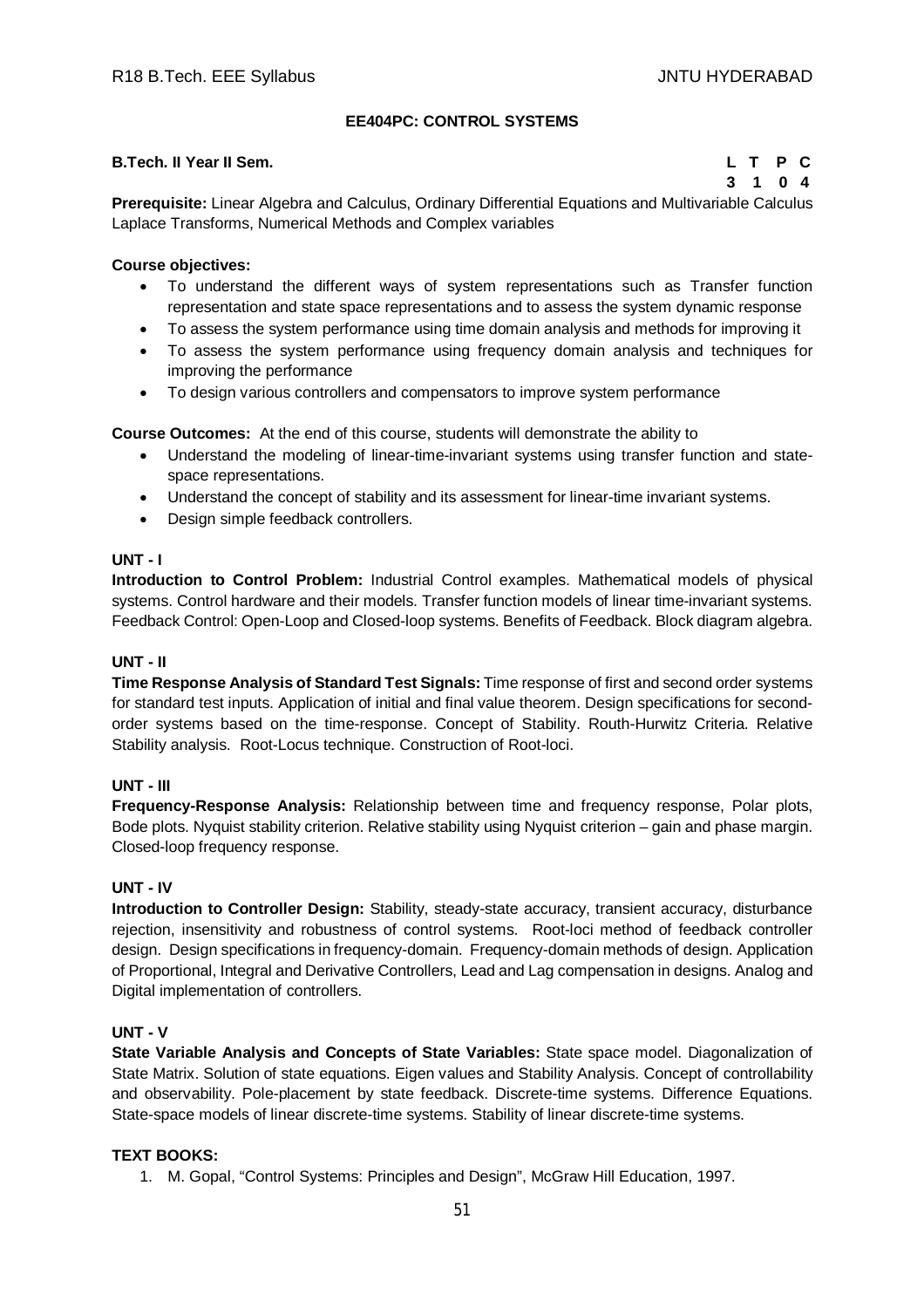2. B. C. Kuo, "Automatic Control System", Prentice Hall, 1995.

- 1. K. Ogata, "Modern Control Engineering", Prentice Hall, 1991.
- 2. I. J. Nagrath and M. Gopal, "Control Systems Engineering", New Age International, 2009.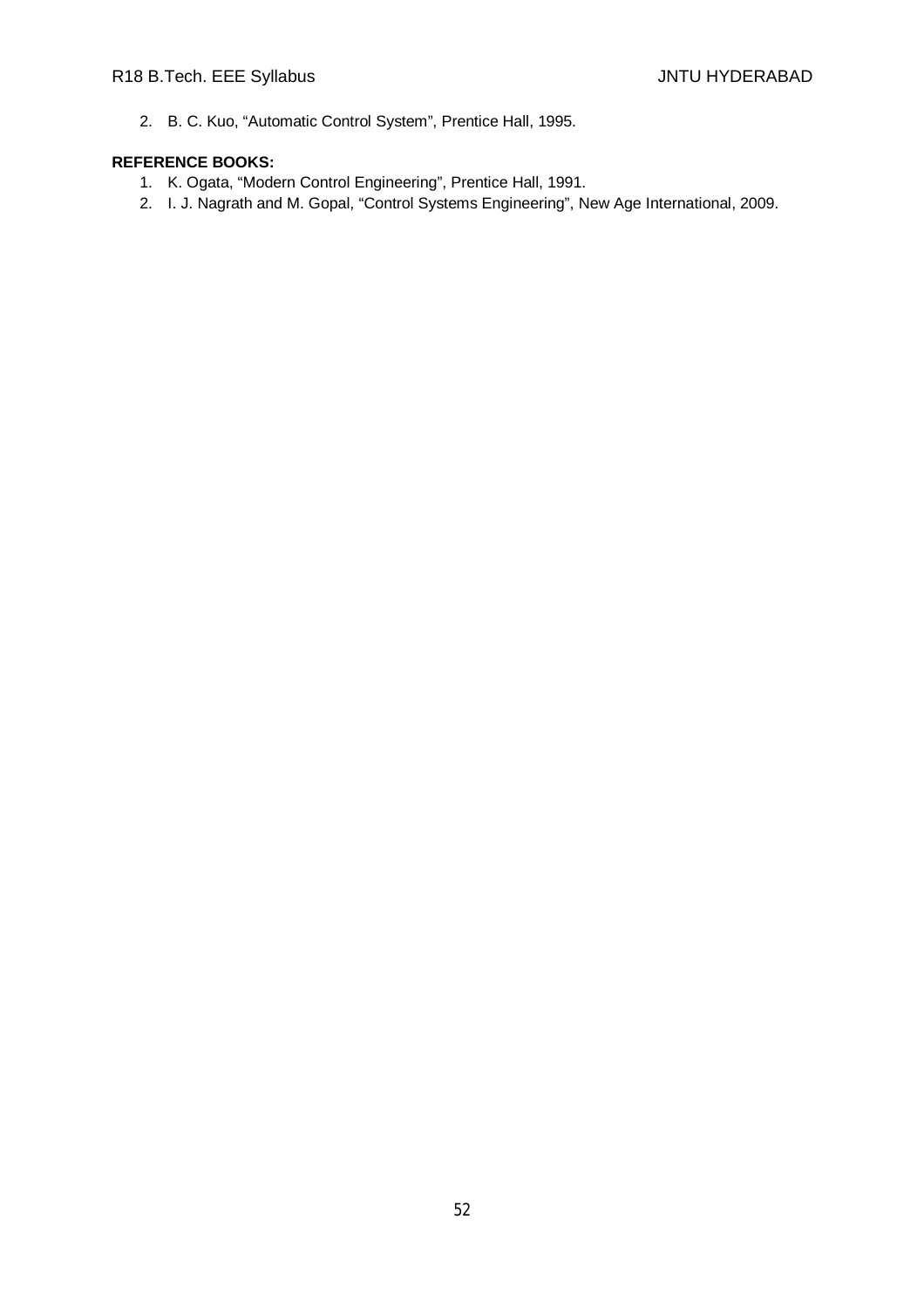# **EE405PC: POWER SYSTEM - I**

# **B.Tech. II Year II Sem. L T P C**

**3 0 0 3**

**Prerequisite:** Basic Electrical Engineering, Electrical Machines-I, Electrical Machines-II

#### **Course Objectives:**

- To understand the different types of power generating stations.
- To examine A.C. and D.C. distribution systems.
- To understand and compare overhead line insulators and Insulated cables.
- To illustrate the economic aspects of power generation and tariff methods.
- To evaluate the transmission line parameters calculations
- To understand the concept of corona

**Course Outcomes:** At the end of this course, students will demonstrate the ability to

- Understand the concepts of power systems.
- Understand the operation of conventional generating stations and renewable sources of electrical power.
- Evaluate the power tariff methods.
- Determine the electrical circuit parameters of transmission lines
- Understand the layout of substation and underground cables and corona.

# **UNIT - I**

#### **Generation of Electric Power**

**Conventional Sources (Qualitative):** Hydro station, Steam Power Plant, Nuclear Power Plant and Gas Turbine Plant. Non-Conventional Sources (Qualitative): Ocean Energy, Tidal Energy, Wave Energy, wind Energy, Fuel Cells, and Solar Energy, Cogeneration and energy conservation and storage.

#### **UNIT - II**

**Economics of Generation:** Introduction, definitions of connected load, maximum demand, demand factor, load factor, diversity factor, Load duration curve, number and size of generator units. Base load and peak load plants. Cost of electrical energy-fixed cost, running cost, Tariff on charge to customer.

#### **UNIT - III**

**Overhead Line Insulators & Insulated Cables:** Introduction, types of insulators, Potential distribution over a string of suspension insulators, Methods of equalizing the potential, testing of insulators. Introduction, insulation, insulating materials, Extra high voltage cables, grading of cables, insulation resistance of a cable, Capacitance of a single core and three core cables, Overhead lines versus underground cables, types of cables.

#### **UNIT - IV**

**Inductance & Capacitance Calculations of Transmission Lines:** Line conductors, inductance and capacitance of single phase and three phase lines with symmetrical and unsymmetrical spacing, Composite conductors-transposition, bundled conductors, and effect of earth on capacitance.

**Corona:** Introduction, disruptive critical voltage, corona loss, Factors affecting corona loss and methods of reducing corona loss, Disadvantages of corona, interference between power and Communication lines.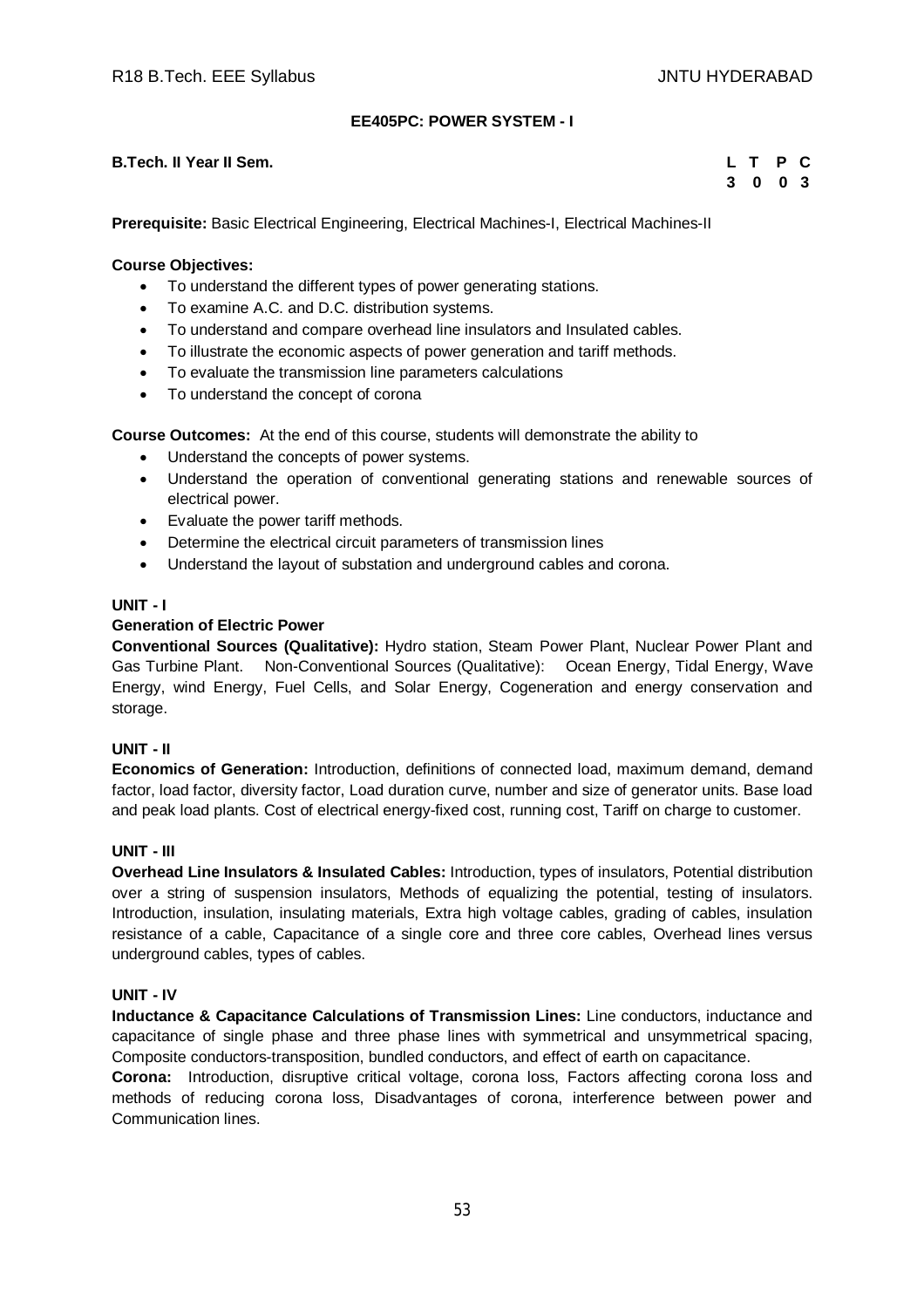# **UNIT-V**

**A.C. Distribution:** Introduction, AC distribution, Single phase, 3-phase, 3 phase 4 wire system, bus bar arrangement, Selection of site for substation. Voltage Drop Calculations (Numerical Problems) in A.C. Distributors for the following cases: Power Factors referred to receiving end voltage and with respect to respective load voltages.

**DC Distribution:** Classification of Distribution Systems.- Comparison of DC vs. AC and Under-Ground vs. Over- Head Distribution Systems.- Requirements and Design features of Distribution Systems.- Voltage Drop Calculations (Numerical Problems) in D.C Distributors for the following cases: Radial D.C Distributor fed one end and at the both the ends (equal/unequal Voltages) and Ring Main Distributor.

# **TEXT BOOKS:**

- 1. W.D.Stevenson –Elements of Power System Analysis, Fourth Edition, McGraw Hill, 1984.
- 2. 2. C.L. Wadhwa –Generation, Distribution and Utilization of Electrical Energy, Second Edition, New Age International, 2009.

- 1. C.L. Wadhwa –Electrical Power Systems, Fifth Edition, New Age International, 2009
- 2. M.V. Deshpande –Elements of Electrical Power Station Design, Third Edition, Wheeler Pub. 1998
- 3. H.Cotton& H. Barber-The Transmission and Distribution of Electrical Energy, Third "V.K Mehta and Rohit Mehta", "Principles of Power Systems", S. Chand& Company Ltd, New Delhi, 2004.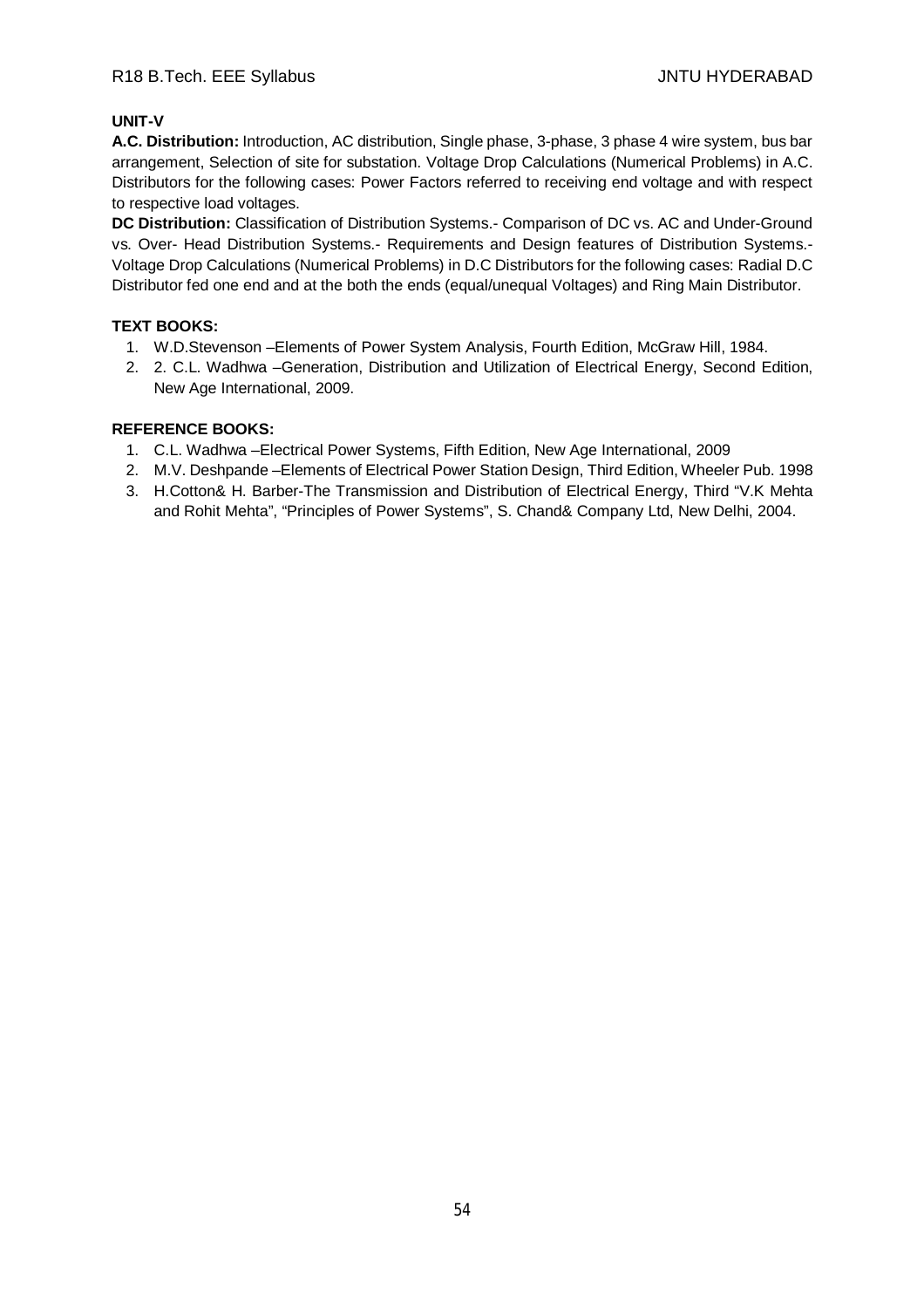# **EE406PC: DIGITAL ELECTRONICS LAB**

| B.Tech. II Year II Sem.                                     | L T P C |
|-------------------------------------------------------------|---------|
|                                                             | 0 0 2 1 |
| Deses en islás: Dieltal Electronica - Angles: Electronica - |         |

**Prerequisite:** Digital Electronics, Analog Electronics

# **Course Objectives:**

- To learn basic techniques for the design of digital circuits and fundamental concepts used in the design of digital systems.
- To understand common forms of number representation in digital electronic circuits and to be able to convert between different representations.
- To implement simple logical operations using combinational logic circuits
- To design combinational logic circuits, sequential logic circuits.
- To impart to student the concepts of sequential circuits, enabling them to analyze sequential systems in terms of state machines.
- To implement synchronous state machines using flip-flops.

**Course Outcomes:** At the end of this course, students will demonstrate the ability to

- Understand working of logic families and logic gates.
- Design and implement Combinational and Sequential logic circuits.
- Understand the process of Analog to Digital conversion and Digital to Analog conversion.
- Be able to use PLDs to implement the given logical problem.

# **List of Experiments:**

- 1. Realization of Boolean Expressions using Gates
- 2. Design and realization logic gates using universal gates
- 3. Generation of clock using NAND / NOR gates
- 4. Design a 4 bit Adder / Subtractor
- 5. Design and realization a 4 bit gray to Binary and Binary to Gray Converter
- 6. Design and realization of a 4-bit pseudo random sequence generator using logic gates.
- 7. Design and realization of an 8-bit parallel load and serial out shift register using flip-flops.
- 8. Design and realization a Synchronous and Asynchronous counters using flip-flops
- 9. Design and realization of Asynchronous counters using flip-flops
- 10. Design and realization 8x1 using 2x1 mux
- 11. Design and realization 2-bit comparator
- 12. Verification of truth tables and excitation tables
- 13. Realization of logic gates using DTL, TTL, ECL, etc.,
- 14. State machines

# **TEXT BOOKS:**

- 1. R. P. Jain, "Modern Digital Electronics", McGraw Hill Education, 2009.
- 2. M. M. Mano, "Digital logic and Computer design", Pearson Education India, 2016.

# **REFERENCE BOOK:**

1. A. Kumar, "Fundamentals of Digital Circuits", Prentice Hall India, 2016.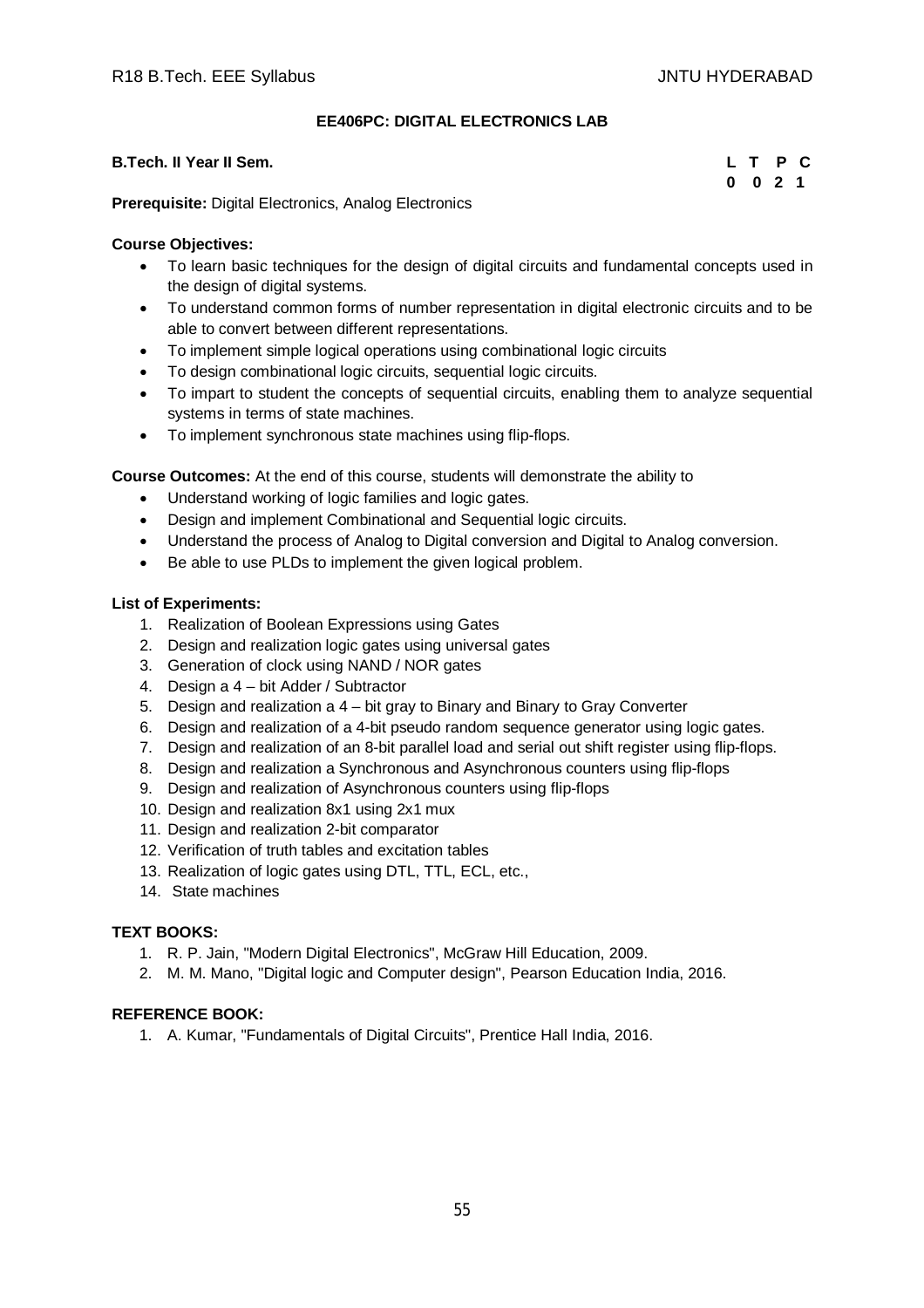# **EE407PC: ELECTRICAL MACHINES LAB – II**

| <b>B.Tech. II Year II Sem.</b>                                          |  |         | L T P C |  |
|-------------------------------------------------------------------------|--|---------|---------|--|
|                                                                         |  | 0 0 2 1 |         |  |
| <b>Prerequisite:</b> Electrical Machines – 1 & Electrical Machines – II |  |         |         |  |

# **Course Objectives:**

- To understand the operation of synchronous machines
- To understand the analysis of power angle curve of a synchronous machine
- To understand the equivalent circuit of a single-phase transformer and single-phase induction motor
- To understand the circle diagram of an induction motor by conducting a blocked rotor test.

# **Course Outcomes:** After the completion of this laboratory course, the student will be able

- Assess the performance of different machines using different testing methods
- To convert the Phase from three phase to two phase and vice versa
- Compensate the changes in terminal voltages of synchronous generator after estimating the change by different methods
- Control the active and reactive power flows in synchronous machines
- Start different machines and control the speed and power factor

# **The following experiments are required to be conducted as compulsory experiments**

- 1. O.C. & S.C. Tests on Single phase Transformer
- 2. Sumpner's test on a pair of single-phase transformers
- 3. No-load & Blocked rotor tests on three phase Induction motor
- 4. Regulation of a three –phase alternator by synchronous impedance &m.m.f. methods
- 5. V and Inverted V curves of a three—phase synchronous motor.
- 6. Equivalent Circuit of a single-phase induction motor
- 7. Determination of Xd and Xq of a salient pole synchronous machine
- 8. Load test on three phase Induction Motor

# **In addition to the above experiments, at least any two of the following experiments are required to be conducted from the following list**

- 1. Separation of core losses of a single-phase transformer
- 2. Efficiency of a three-phase alternator
- 3. Parallel operation of Single-phase Transformers
- 4. Regulation of three-phase alternator by Z.P.F. and A.S.A methods
- 5. Heat run test on a bank of 3 Nos. of single-phase Delta connected transformers
- 6. Measurement of sequence impedance of a three-phase alternator.
- 7. Vector grouping of Three Transformer
- 8. Scott Connection of transformer

# **TEXT BOOKS:**

- 1. A. E. Fitzgerald and C. Kingsley, "Electric Machinery", McGraw Hill Education, 2013.
- 2. M. G. Say, "Performance and design of AC machines", CBS Publishers, 2002.

- 1. P. S. Bimbhra, "Electrical Machinery", Khanna Publishers, 2011.
- 2. I. J. Nagrath and D. P. Kothari, "Electric Machines", McGraw Hill Education, 2010.
- 3. A. S. Langsdorf, "Alternating current machines", McGraw Hill Education, 1984.
- 4. P. C. Sen, "Principles of Electric Machines and Power Electronics", John Wiley & Sons, 2007.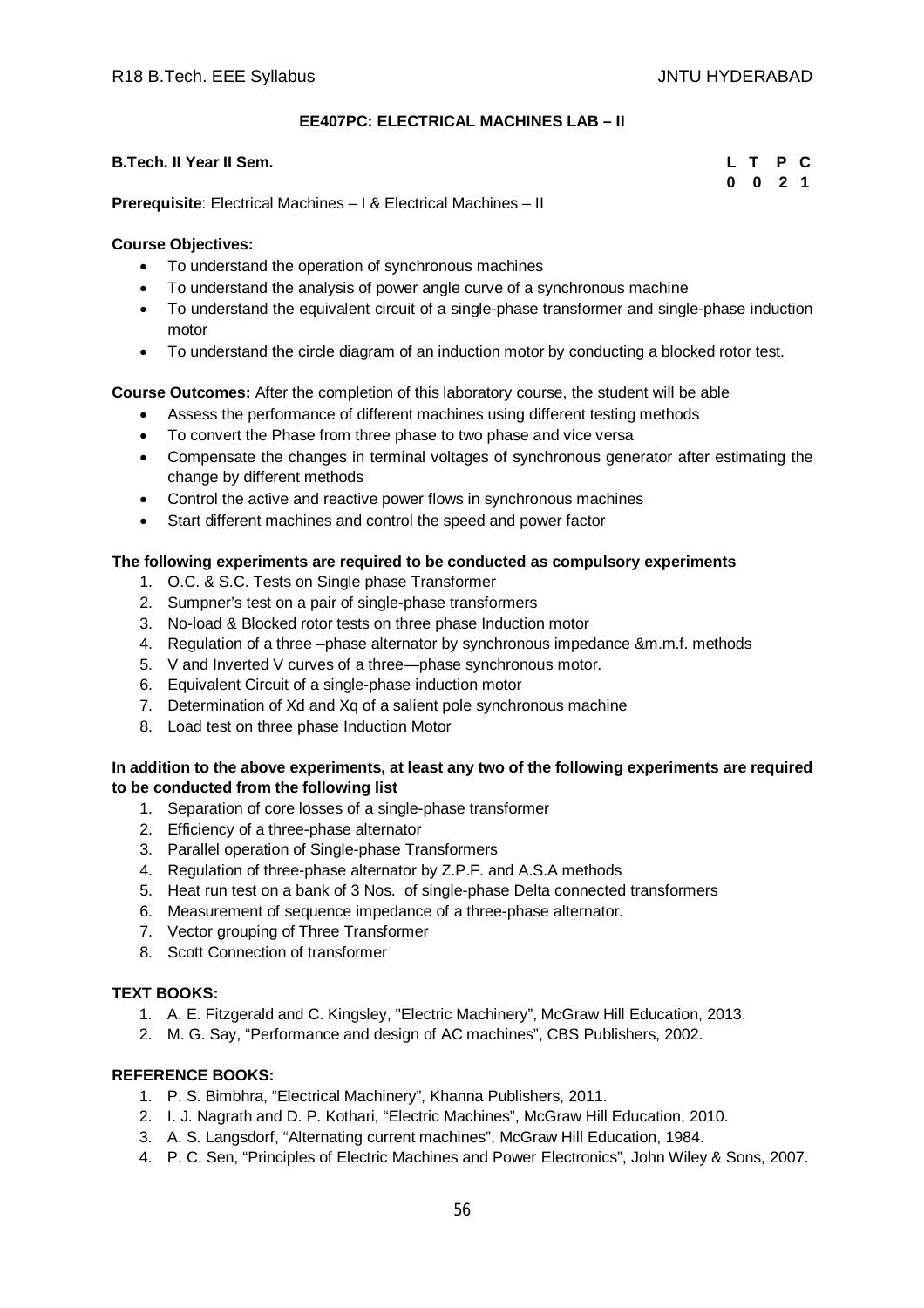# **EE408PC: CONTROL SYSTEMS LAB**

# **B.Tech. II Year II Sem.**

|  | L T P C            |  |
|--|--------------------|--|
|  | $0 \t 0 \t 2 \t 1$ |  |

# **Prerequisite:** Control Systems

# **Course Objectives:**

- To understand the different ways of system representations such as Transfer function representation and state space representations and to assess the system dynamic response
- To assess the system performance using time domain analysis and methods for improving it
- To assess the system performance using frequency domain analysis and techniques for improving the performance
- To design various controllers and compensators to improve system performance

**Course Outcomes:** After completion of this lab the student is able to

- How to improve the system performance by selecting a suitable controller and/or a compensator for a specific application
- Apply various time domain and frequency domain techniques to assess the system performance
- Apply various control strategies to different applications (example: Power systems, electrical drives etc)
- Test system controllability and observability using state space representation and applications of state space representation to various systems

# **The following experiments are required to be conducted compulsory experiments:**

- 1. Time response of Second order system
- 2. Characteristics of Synchros
- 3. Programmable logic controller Study and verification of truth tables of logic gates, simple Boolean expressions, and application of speed control of motor.
- 4. Effect of feedback on DC servo motor
- 5. Transfer function of DC motor
- 6. Transfer function of DC generator
- 7. Temperature controller using PID
- 8. Characteristics of AC servo motor

# **In addition to the above eight experiments, at least any two of the experiments from the following list are required to be conducted**

- 1. Effect of P, PD, PI, PID Controller on a second order systems
- 2. Lag and lead compensation Magnitude and phase plot
- 3. (a) Simulation of P, PI, PID Controller.
- 4. (b) Linear system analysis (Time domain analysis, Error analysis) using suitable software
- 5. Stability analysis (Bode, Root Locus, Nyquist) of Linear Time Invariant system using suitable software
- 6. State space model for classical transfer function using suitable software -Verification.
- 7. Design of Lead-Lag compensator for the given system and with specification using suitable software

# **TEXT BOOKS:**

- 1. M. Gopal, "Control Systems: Principles and Design", McGraw Hill Education, 1997.
- 2. B. C. Kuo, "Automatic Control System", Prentice Hall, 1995.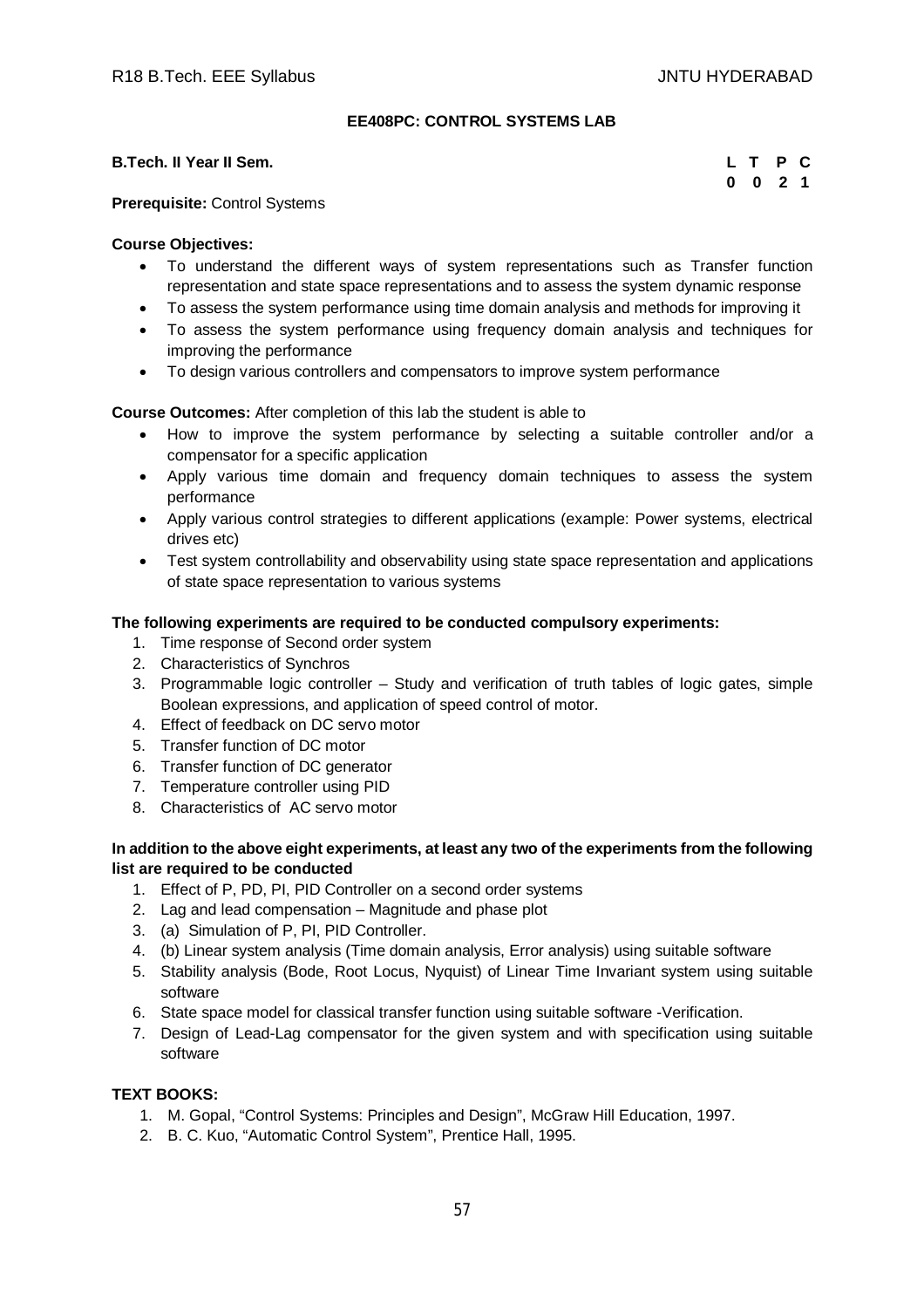- 1. K. Ogata, "Modern Control Engineering", Prentice Hall, 1991.
- 2. I. J. Nagrath and M. Gopal, "Control Systems Engineering", New Age International, 2009.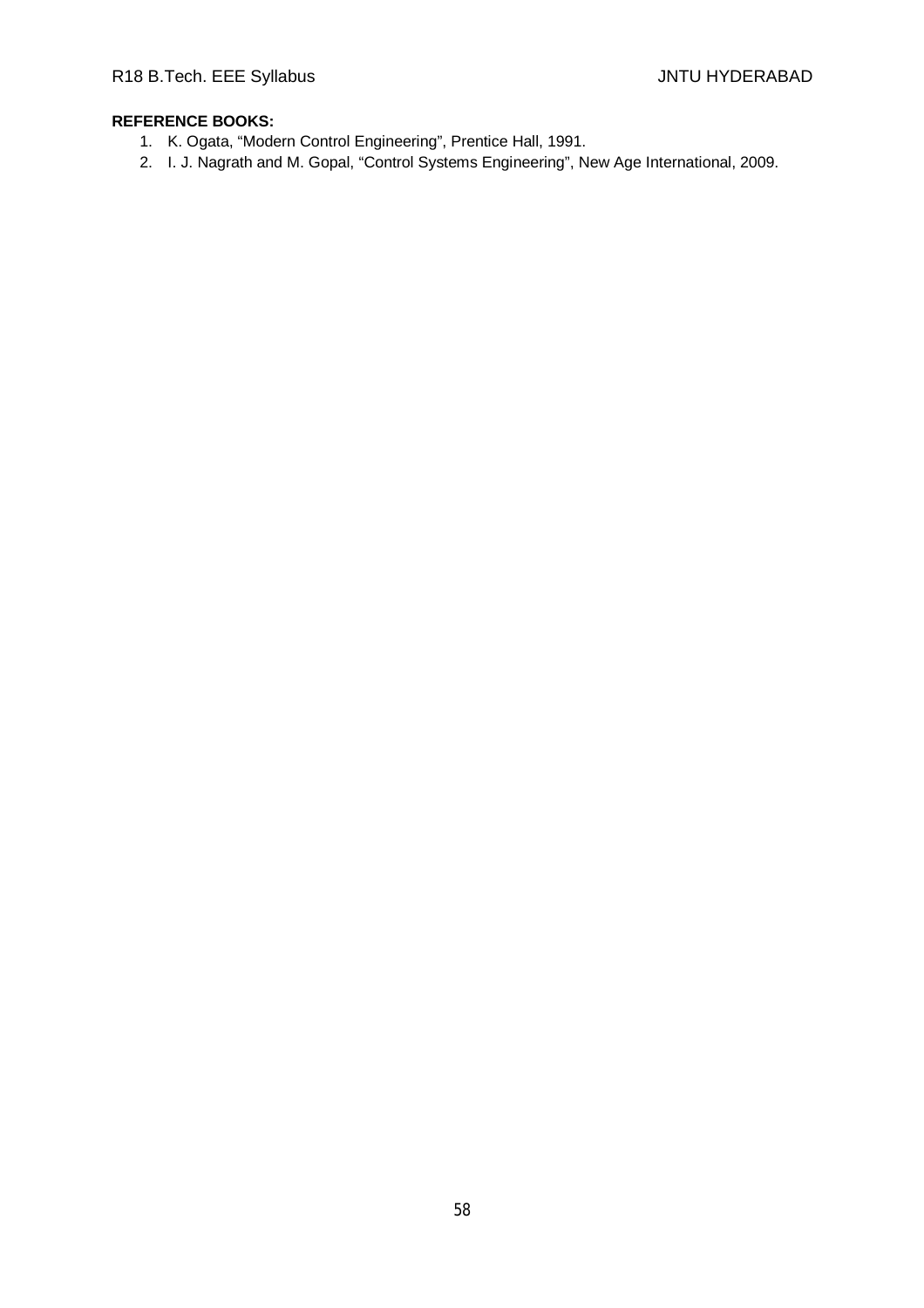#### **\*MC409: CONSTITUTION OF INDIA**

# **B.Tech. II Year II Sem.**

|    | L T | P          | - C |
|----|-----|------------|-----|
| -3 | 0   | $0\quad 0$ |     |

The Constitution of India is the supreme law of India. Parliament of India cannot make any law which violates the Fundamental Rights enumerated under the Part III of the Constitution. The Parliament of India has been empowered to amend the Constitution under Article 368, however, it cannot use this power to change the "basic structure" of the constitution, which has been ruled and explained by the Supreme Court of India in its historical judgments. The Constitution of India reflects the idea of "Constitutionalism" – a modern and progressive concept historically developed by the thinkers of "liberalism" – an ideology which has been recognized as one of the most popular political ideology and result of historical struggles against arbitrary use of sovereign power by state. The historic revolutions in France, England, America and particularly European Renaissance and Reformation movement have resulted into progressive legal reforms in the form of "constitutionalism" in many countries. The Constitution of India was made by borrowing models and principles from many countries including United Kingdom and America.

The Constitution of India is not only a legal document but it also reflects social, political and economic perspectives of the Indian Society. It reflects India's legacy of "diversity". It has been said that Indian constitution reflects ideals of its freedom movement; however, few critics have argued that it does not truly incorporate our own ancient legal heritage and cultural values. No law can be "static" and therefore the Constitution of India has also been amended more than one hundred times. These amendments reflect political, social and economic developments since the year 1950. The Indian judiciary and particularly the Supreme Court of India has played an historic role as the guardian of people. It has been protecting not only basic ideals of the Constitution but also strengthened the same through progressive interpretations of the text of the Constitution. The judicial activism of the Supreme Court of India and its historic contributions has been recognized throughout the world and it gradually made it "as one of the strongest court in the world".

#### **Course content**

- 1. Meaning of the constitution law and constitutionalism
- 2. Historical perspective of the Constitution of India
- 3. Salient features and characteristics of the Constitution of India
- 4. Scheme of the fundamental rights
- 5. The scheme of the Fundamental Duties and its legal status
- 6. The Directive Principles of State Policy Its importance and implementation
- 7. Federal structure and distribution of legislative and financial powers between the Union and the **States**
- 8. Parliamentary Form of Government in India The constitution powers and status of the President of India
- 9. Amendment of the Constitutional Powers and Procedure
- 10. The historical perspectives of the constitutional amendments in India
- 11. Emergency Provisions: National Emergency, President Rule, Financial Emergency
- 12. Local Self Government Constitutional Scheme in India
- 13. Scheme of the Fundamental Right to Equality
- 14. Scheme of the Fundamental Right to certain Freedom under Article 19
- 15. Scope of the Right to Life and Personal Liberty under Article 21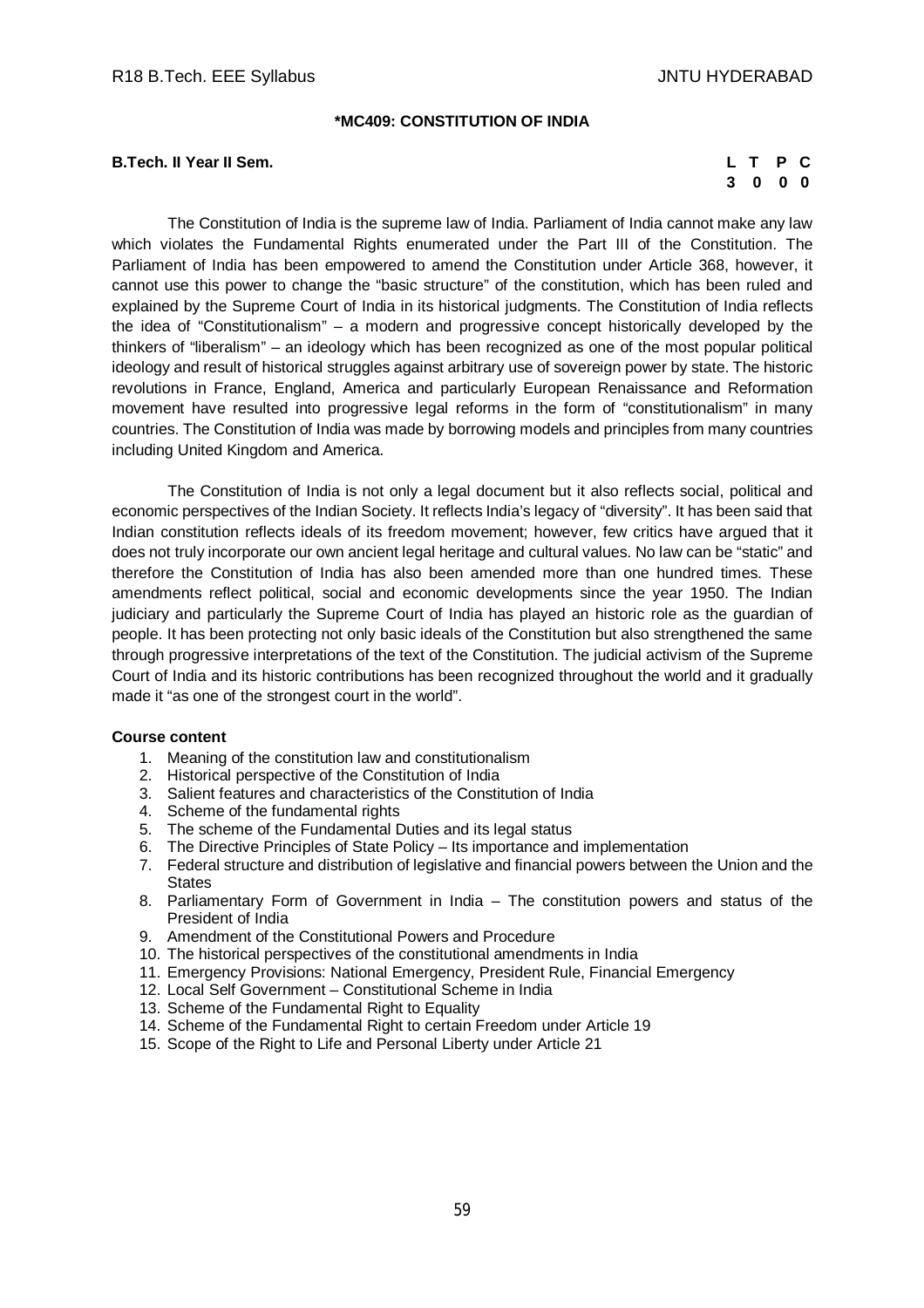# **EE501PE: POWER ELECTRONICS**

| B.Tech. III Year I Sem.                                      |  | L T P C |  |
|--------------------------------------------------------------|--|---------|--|
|                                                              |  | 3 1 0 4 |  |
| <b>Draroguigita:</b> Apolog Electronica, Digital Electronica |  |         |  |

**Prerequisite**: Analog Electronics, Digital Electronics

# **Course Objectives:**

- To Design/develop suitable power converter for efficient control or conversion of power in drive applications
- To Design / develop suitable power converter for efficient transmission and utilization of power in power system applications.

**Course Outcomes:** At the end of this course students will demonstrate the ability to

- Understand the differences between signal level and power level devices.
- Analyze controlled rectifier circuits.
- Analyze the operation of DC-DC choppers.
- Analyze the operation of voltage source inverters.

# **UNIT - I:**

**Power Switching Devices:** Concept of power electronics, scope and applications, types of power converters; Power semiconductor switches and their V-I characteristics - Power Diodes, Power BJT, SCR, Power MOSFET, Power IGBT; Thyristor ratings and protection, methods of SCR commutation, UJT as a trigger source, gate drive circuits for BJT and MOSFETs

# **UNIT - II:**

**AC-DC Converters (Phase Controlled Rectifiers):** Principles of single-phase fully-controlled converter with R, RL, and RLE load, Principles of single-phase half-controlled converter with RL and RLE load, Principles of three-phase fully-controlled converter operation with RLE load, Effect of load and source inductances, General idea of gating circuits, Single phase and Three phase dual converters

# **UNIT - III:**

**DC-DC Converters (Chopper/SMPS):** Introduction, elementary chopper with an active switch and diode, concepts of duty ratio, average inductor voltage, average capacitor current. Buck converter - Power circuit, analysis and waveforms at steady state, duty ratio control of output voltage. Boost converter - Power circuit, analysis and waveforms at steady state, relation between duty ratio and average output voltage. Buck-Boost converter - Power circuit, analysis and waveforms at steady state, relation between duty ratio and average output voltage.

# **UNIT - IV:**

**AC-DC Converters (Inverters):** Introduction, principle of operation, performance parameters, single phase bridge inverters with R, RL loads, 3-phase bridge inverters - 120- and 180-degrees mode of operation, Voltage control of single-phase inverters –single pulse width modulation, multiple pulse width modulation, sinusoidal pulse width modulation.

# **UNIT - V:**

**AC-AC Converters:** Phase Controller (AC Voltage Regulator)-Introduction, principle of operation of single-phase voltage controllers for R, R-L loads and its applications. Cyclo-converter-Principle of operation of single phase cyclo-converters, relevant waveforms, circulating current mode of operation, Advantages and disadvantages.

# **TEXT BOOKS:**

1. M. H. Rashid, "Power electronics: circuits, devices, and applications", Pearson Education India, 2009.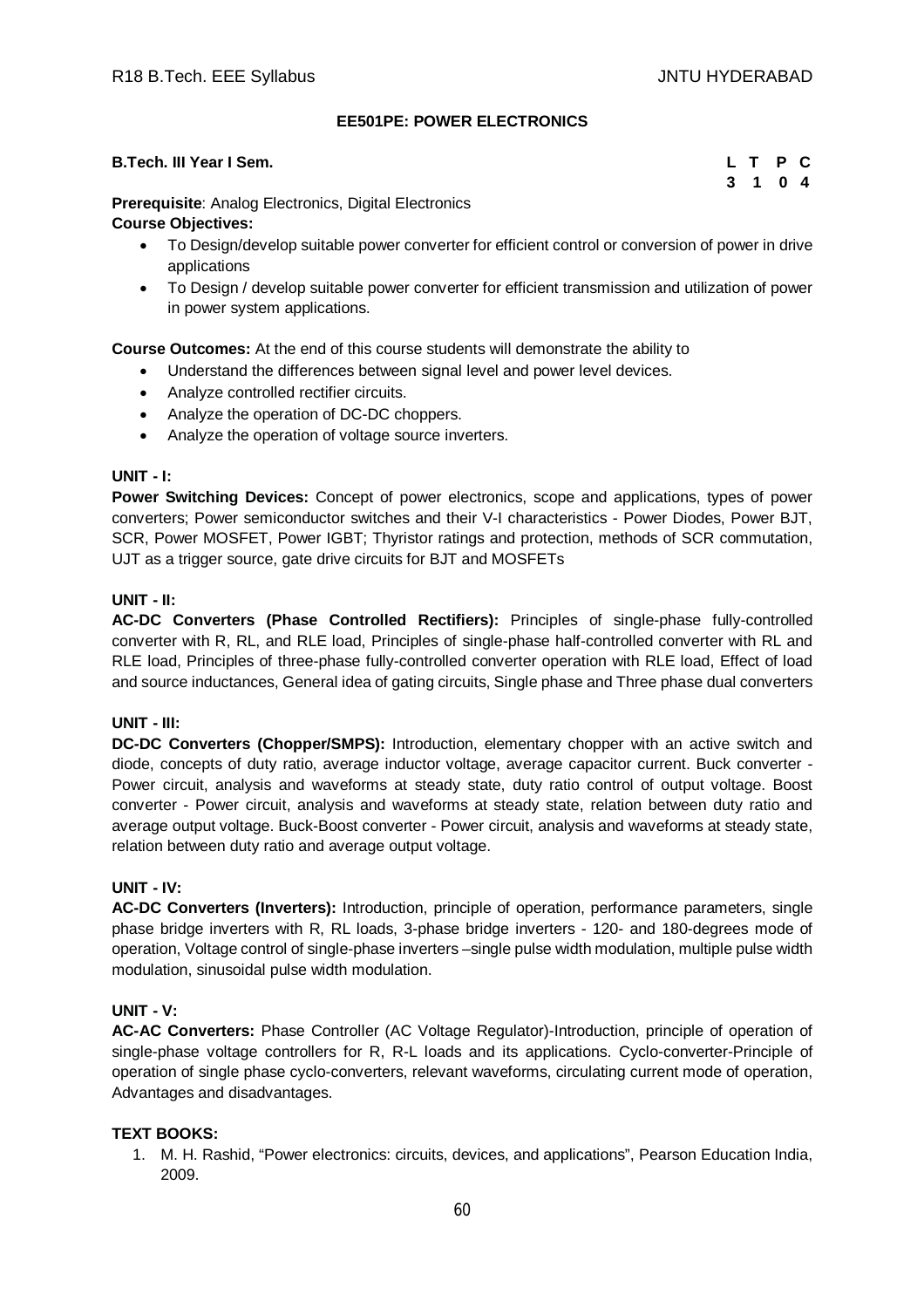2. N. Mohan and T. M. Undeland, "Power Electronics: Converters, Applications and Design", John Wiley & Sons, 2007.

- 1. R. W. Erickson and D. Maksimovic, "Fundamentals of Power Electronics", Springer Science & Business Media, 2007.
- 2. L. Umanand, "Power Electronics: Essentials and Applications", Wiley India, 2009.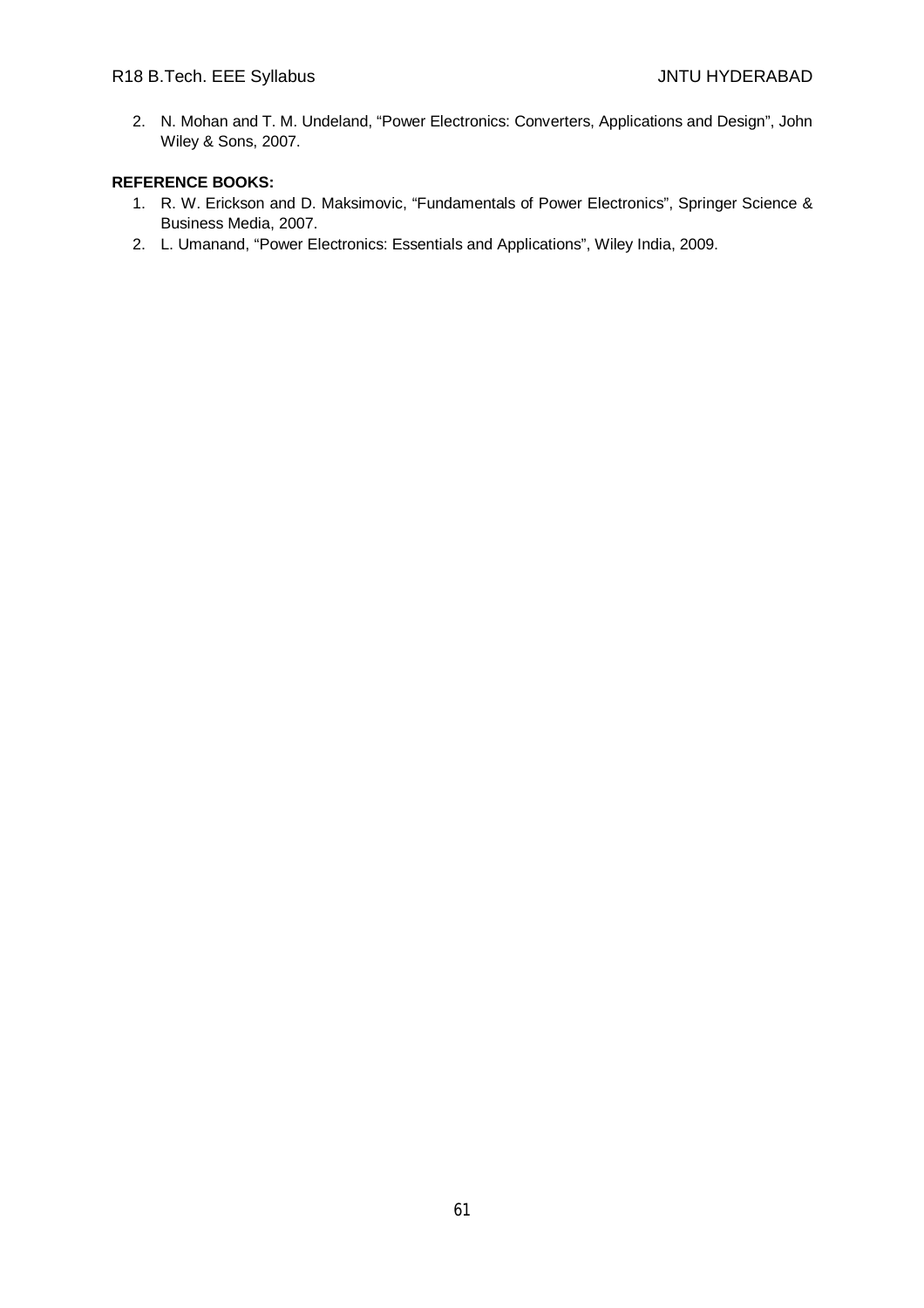# **EE502PE: POWER SYSTEM – II**

# **B.Tech. III Year I Sem. L T P C**

# **3 1 0 4**

**Prerequisite:** Power System –I and Electro Magnetic Fields **Course Objectives:** 

- To analyze the performance of transmission lines.
- To understand the voltage control and compensation methods.
- To understand the per unit representation of power systems.
- To examine the performance of travelling waves.
- To know the methods of overvoltage protection and Insulation coordination of transmission lines
- To know the symmetrical components and fault calculation analysis

# **Course Outcomes:**

- Analyze transmission line performance.
- Apply load compensation techniques to control reactive power
- Understand the application of per unit quantities.
- Design over voltage protection and insulation coordination
- Determine the fault currents for symmetrical and unbalanced faults

# **UNIT- I:**

**Performance of Lines:** Representation of lines, short transmission lines, medium length lines, nominal T and PI- representations, long transmission lines. The equivalent circuit representation of a long Line, A, B, C, D constants, Ferranti Effect, Power flow through a transmission line, receiving end power circle diagram.

# **UNIT- II:**

**Voltage Control:** Introduction – methods of voltage control, shunt and series capacitors / Inductors, tap changing transformers, synchronous phase modifiers.

**Compensation In Power Systems:** Introduction - Concepts of Load compensation – Load ability characteristics of overhead lines – Uncompensated transmission line – Symmetrical line – Radial line with asynchronous load – Compensation of lines.

# **UNIT- III:**

**Per Unit Representation of Power Systems:** The one-line diagram, impedance and reactance diagrams, per unit quantities, changing the base of per unit quantities, advantages of per unit system. **Travelling Waves on Transmission Lines:** Production of travelling waves, open circuited line, short circuited line, line terminated through a resistance, line connected to a cable, reflection and refraction at T-junction line terminated through a capacitance, capacitor connection at a T-junction, Attenuation of travelling waves.

# **UNIT- IV:**

**Overvoltage Protection and Insulation Coordination:** Over voltage due to arcing ground and Peterson coil, lightning, horn gaps, surge diverters, rod gaps, expulsion type lightning arrester, valve type lightning arrester, ground wires, ground rods, counter poise, surge absorbers, insulation coordination, volt-time curves.

# **UNIT - V:**

**Symmetrical Components and Fault Calculations:** Significance of positive, negative and zero sequence components, Average 3-phase power in terms of symmetrical components, sequence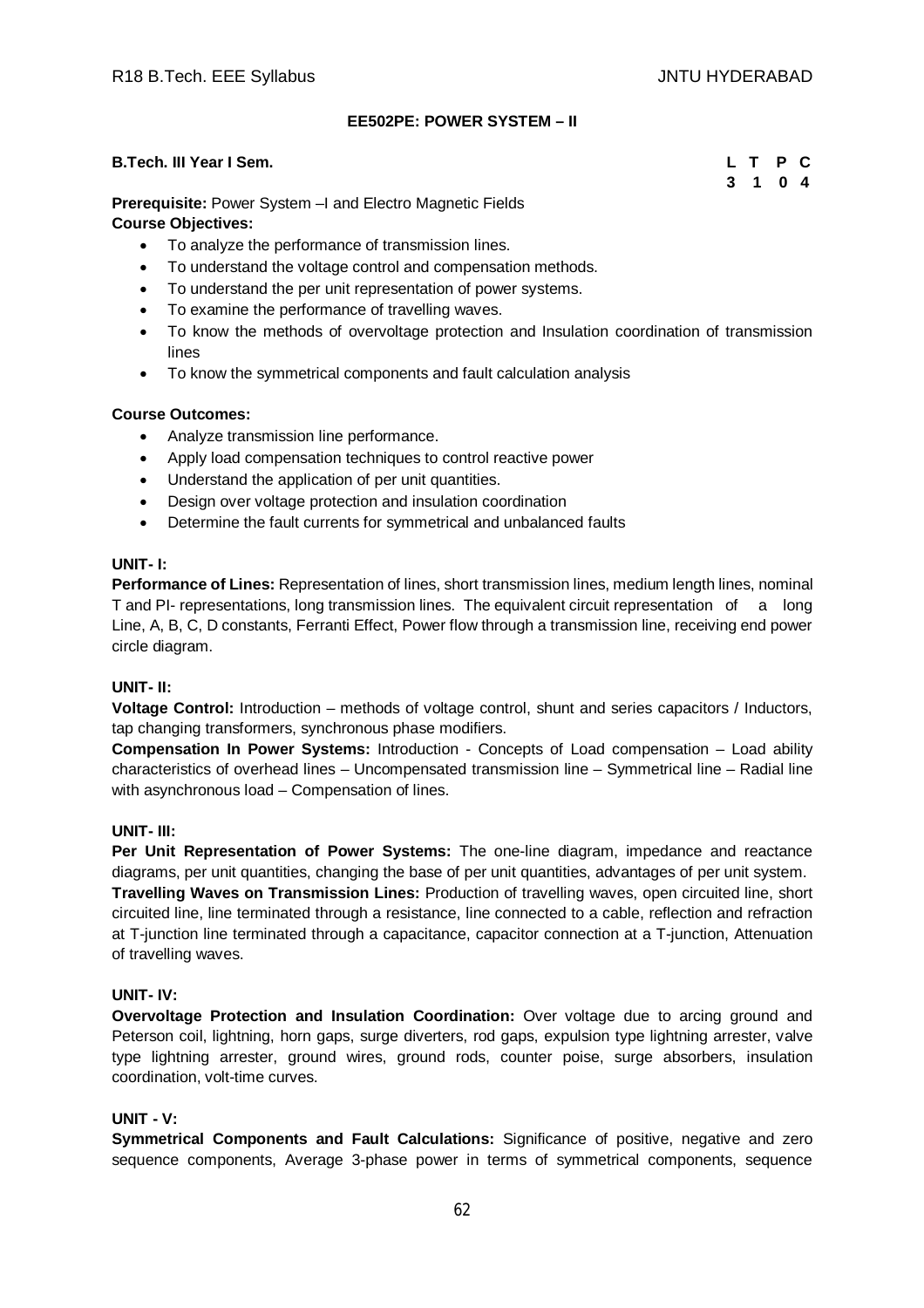# R18 B.Tech. EEE Syllabus JNTU HYDERABAD

impedances and sequence networks, fault calculations, sequence network equations, single line to ground fault, line to line fault, double line to ground fault, three phase fault, faults on power systems, faults with fault impedance, reactors and their location, short circuit capacity of a bus.

# **TEXT BOOKS:**

- 1. John J. Grainger & W.D. Stevenson: Power System Analysis Mc Graw Hill International 1994.
- 2. C.L. Wadhwa: Electrical Power Systems New Age International Pub. Co. Third Edition, 2001.

- 1. Hadi Scadat: Power System Analysis Tata Mc Graw Hill Pub. Co. 2002
- 2. W.D. Stevenson: Elements of Power system Analysis McGraw Hill International Student Edition.
- 3. D.P. Kothari and I. J. Nagrath, Modern Power System Analysis Tata Mc Graw Hill Pub. Co., New Delhi, Fourth edition, 2011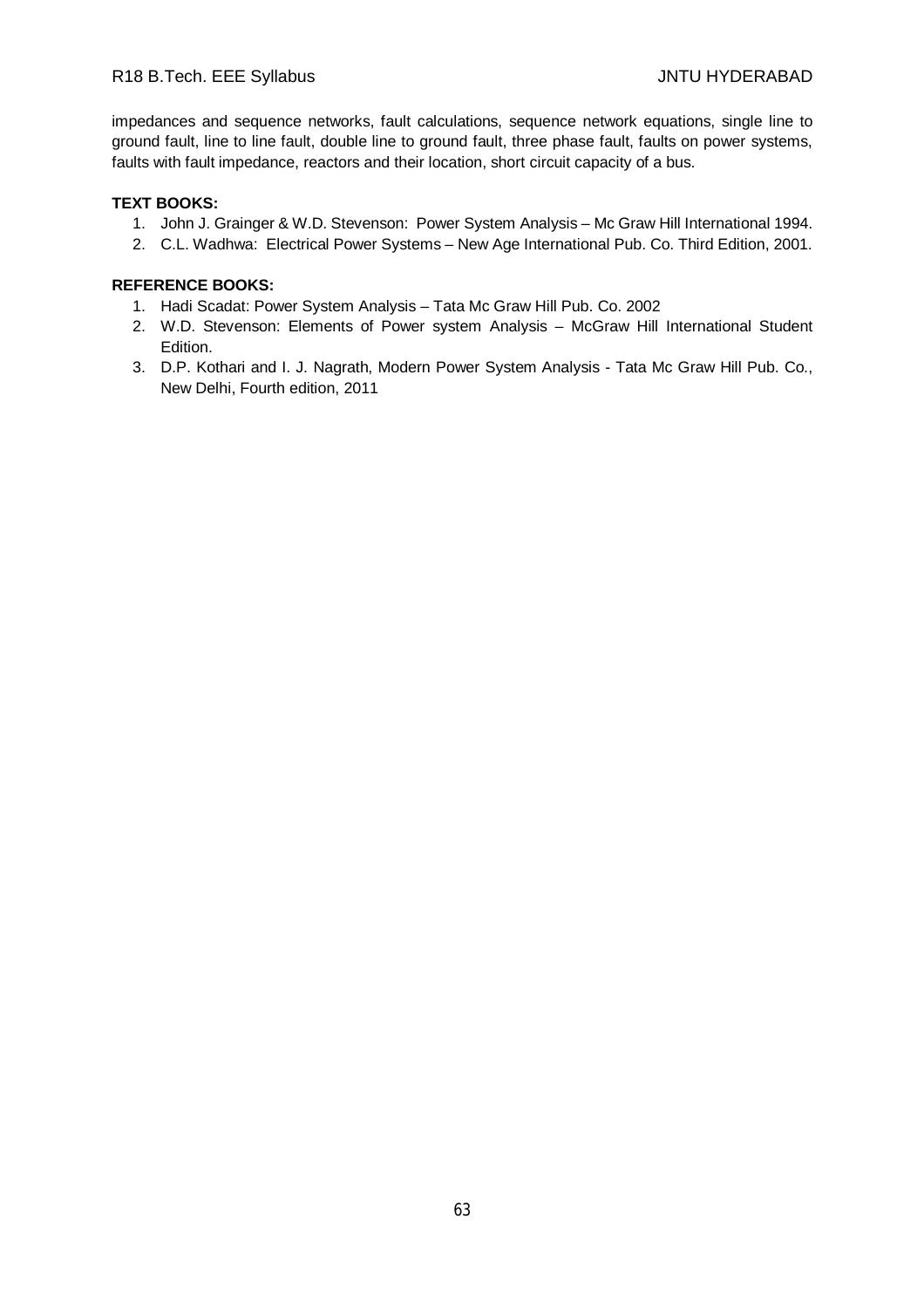# **EE503PE: MEASUREMENTS AND INSTRUMENTATION**

# **B.Tech. III Year I Sem.**

|              | L T | <b>P</b> | <b>C</b>   |
|--------------|-----|----------|------------|
| $\mathbf{3}$ | .1  |          | $0\quad 4$ |

**Pre-requisite:** Basic Electrical Engineering, Analog Electronics, Electrical Circuit Analysis & Electro Magnetic fields.

#### **Course objectives:**

- To introduce the basic principles of all measuring instruments
- To deal with the measurement of voltage, current, Power factor, power, energy and magnetic measurements.
- To understand the basic concepts of smart and digital metering.

**Course Outcomes:** After completion of this course, the student able to

- Understand different types of measuring instruments, their construction, operation and characteristics
- Identify the instruments suitable for typical measurements
- Apply the knowledge about transducers and instrument transformers to use them effectively.
- Apply the knowledge of smart and digital metering for industrial applications

#### **UNIT- I:**

# **Introduction to Measuring Instruments**

Classification – deflecting, control and damping torques – Ammeters and Voltmeters – PMMC, moving iron type instruments – expression for the deflecting torque and control torque – Errors and compensations, extension of range using shunts and series resistance. Electrostatic Voltmeterselectrometer type and attracted disc type – extension of range of E.S. Voltmeters.

# **UNIT- II:**

# **Potentiometers & Instrument Transformers**

Principle and operation of D.C. Crompton's potentiometer – standardization – Measurement of unknown resistance, current, voltage. A.C. Potentiometers: polar and coordinate type's standardization – applications. CT and PT – Ratio and phase angle errors

# **UNIT- III:**

# **Measurement of Power & Energy**

Single phase dynamometer wattmeter, LPF and UPF, Double element and three element dynamometer wattmeter, expression for deflecting and control torques – Extension of range of wattmeter using instrument transformers – Measurement of active and reactive powers in balanced and unbalanced systems. Single phase induction type energy meter – driving and braking torques – errors and compensations – testing by phantom loading using R.S.S. meter. Three phase energy meter – tri-vector meter, maximum demand meters.

# **UNIT- IV:**

# **DC & AC Bridges**

Method of measuring low, medium and high resistance – sensitivity of Wheat-stone's bridge – Carey Foster's bridge, Kelvin's double bridge for measuring low resistance, measurement of high resistance – loss of charge method.

Measurement of inductance- Maxwell's bridge, Hay's bridge, Anderson's bridge - Owen's bridge. Measurement of capacitance and loss angle –Desaunty's Bridge - Wien's bridge – Schering Bridge.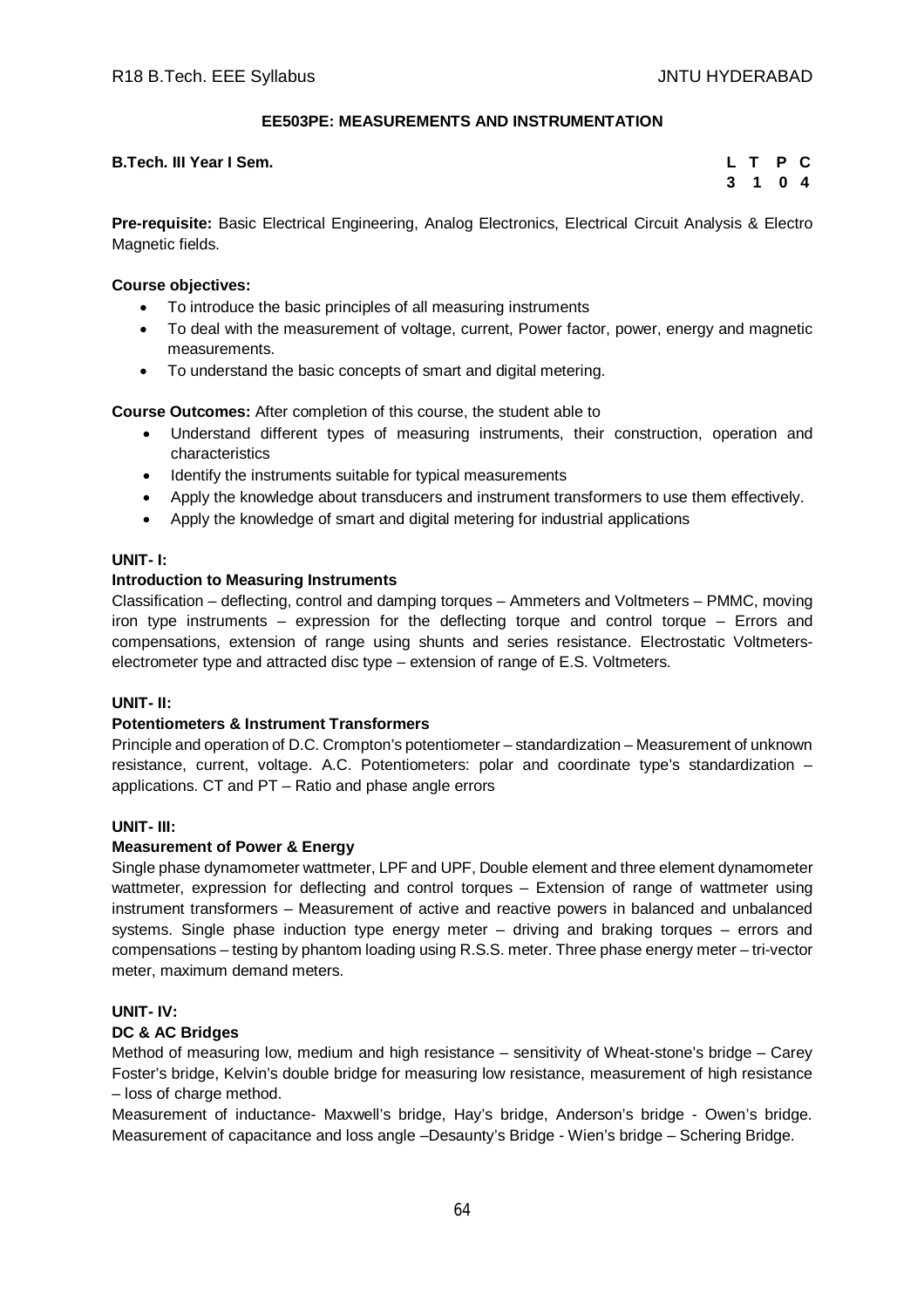# **UNIT-V:**

# **Transducers**

Definition of transducers, Classification of transducers, Advantages of Electrical transducers, Characteristics and choice of transducers; Principle operation of LVDT and capacitor transducers; LVDT Applications, Strain gauge and its principle of operation, gauge factor, Thermistors, Thermocouples, Piezo electric transducers, photovoltaic, photo conductive cells, and photo diodes. **Introduction to Smart and Digital Metering:** Digital Multi-meter, True RMS meters, Clamp-on meters,

**TEXT BOOKS:** 

Digital Storage Oscilloscope

- 1. G. K. Banerjee, "Electrical and Electronic Measurements", PHI Learning Pvt. Ltd., 2<sup>nd</sup> Edition, 2016
- 2. S. C. Bhargava, "Electrical Measuring Instruments and Measurements", BS Publications, 2012.

# **REFERENCES:**

- 1. A. K. Sawhney, "Electrical & Electronic Measurement & Instruments", Dhanpat Rai & Co. Publications, 2005.
- 2. R. K. Rajput, "Electrical & Electronic Measurement & Instrumentation", S. Chand and Company Ltd., 2007.
- 3. Buckingham and Price, "Electrical Measurements", Prentice Hall, 1988.
- 4. Reissland, M. U, "Electrical Measurements: Fundamentals, Concepts, Applications", New Age International (P) Limited Publishers, 1<sup>st</sup> Edition 2010.
- 5. E.W. Golding and F. C. Widdis, "Electrical Measurements and measuring Instruments", fifth Edition, Wheeler Publishing, 2011.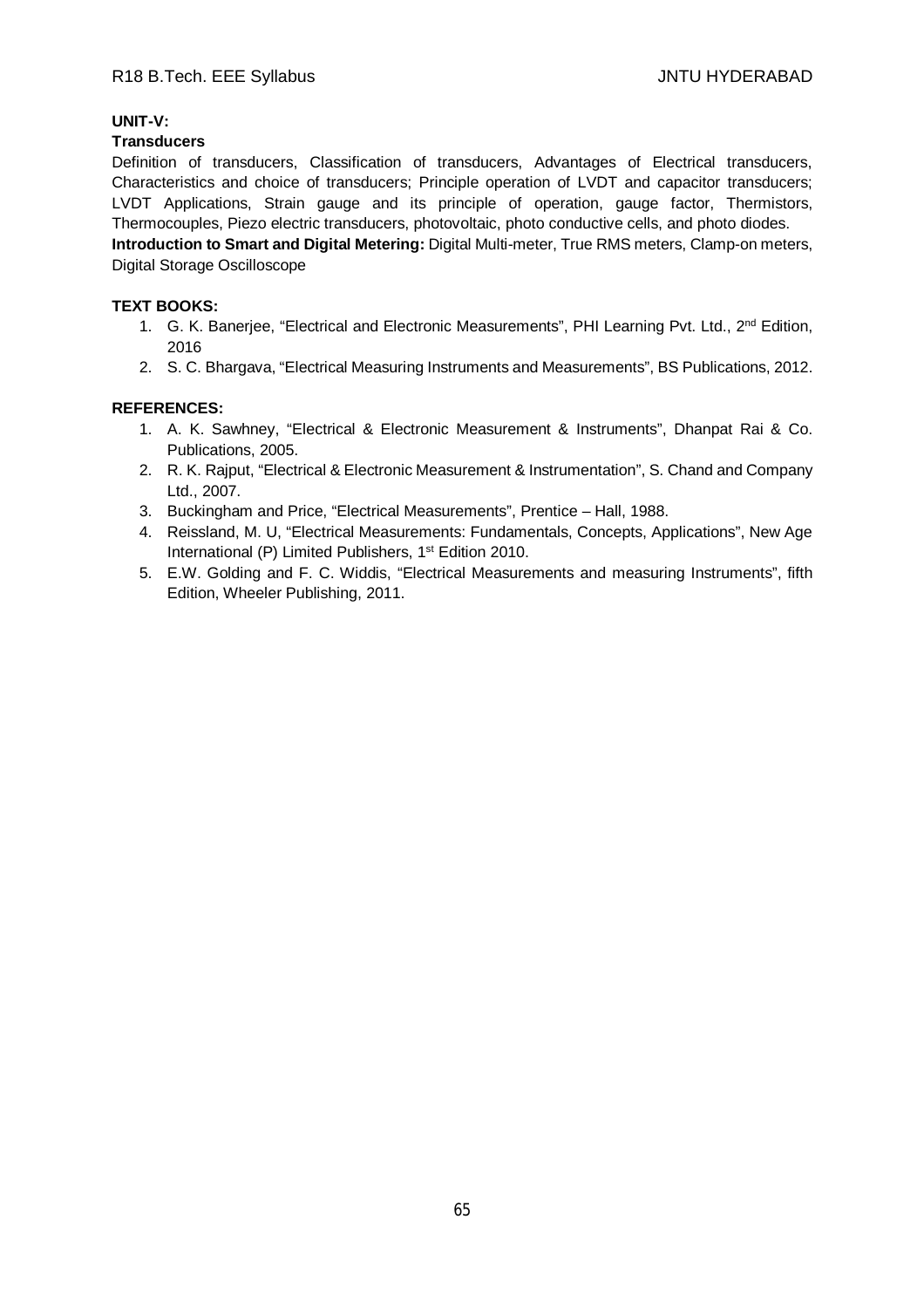# **EE511PE: COMPUTER ARCHITECTURE (Professional Elective - I)**

| B.Tech. III Year I Sem. |  | L T P C |  |
|-------------------------|--|---------|--|
|                         |  | 3 0 0 3 |  |

**Prerequisite:** Digital Electronics

# **Course Objectives:**

- To understand basic components of computers.
- To understand the architecture of 8086 processor.
- To understand the instruction sets, instruction formats and various addressing modes of 8086.
- To understand the representation of data at the machine level and how computations are performed at machine level.
- To understand the memory organization and I/O organization.
- To understand the parallelism both in terms of single and multiple processors.

**Course Outcomes:** At the end of this course, students will demonstrate the ability to

- Understand the concepts of microprocessors, their principles and practices.
- Write efficient programs in assembly language of the 8086 family of microprocessors.
- Organize a modern computer system and be able to relate it to real examples.
- Develop the programs in assembly language for 80286, 80386 and MIPS processors in real and protected modes.
- Implement embedded applications using ATOM processor.

# **UNIT- I**

# **Introduction to Computer Organization**

Architecture and function of general computer system, CISC Vs RISC, Data types, Integer Arithmetic - Multiplication, Division, Fixed and Floating-point representation and arithmetic, Control unit operation, Hardware implementation of CPU with Micro instruction, microprogramming, System buses, Multi-bus organization.

# **UNIT- II**

# **Memory Organization**

System memory, Cache memory - types and organization, Virtual memory and its implementation, Memory management unit, Magnetic Hard disks, Optical Disks.

# **Input – Output Organization**

Accessing I/O devices, Direct Memory Access and DMA controller, Interrupts and Interrupt Controllers, Arbitration, Multilevel Bus Architecture, Interface circuits - Parallel and serial port. Features of PCI and PCI Express bus.

# **UNIT- III**

# **16 AND 32 Microprocessors**

80x86 Architecture, IA **–** 32 and IA **–** 64, Programming model, Concurrent operation of EU and BIU, Real mode addressing, Segmentation, addressing modes of 80x86, Instruction set of 80x86, I/O addressing in 80x86

# **UNIT- IV**

# **Pipelining**

Introduction to pipelining, Instruction level pipelining (ILP), compiler techniques for ILP,Data hazards, Dynamic scheduling, Dependability, Branch cost, Branch Prediction, Influence on instruction set.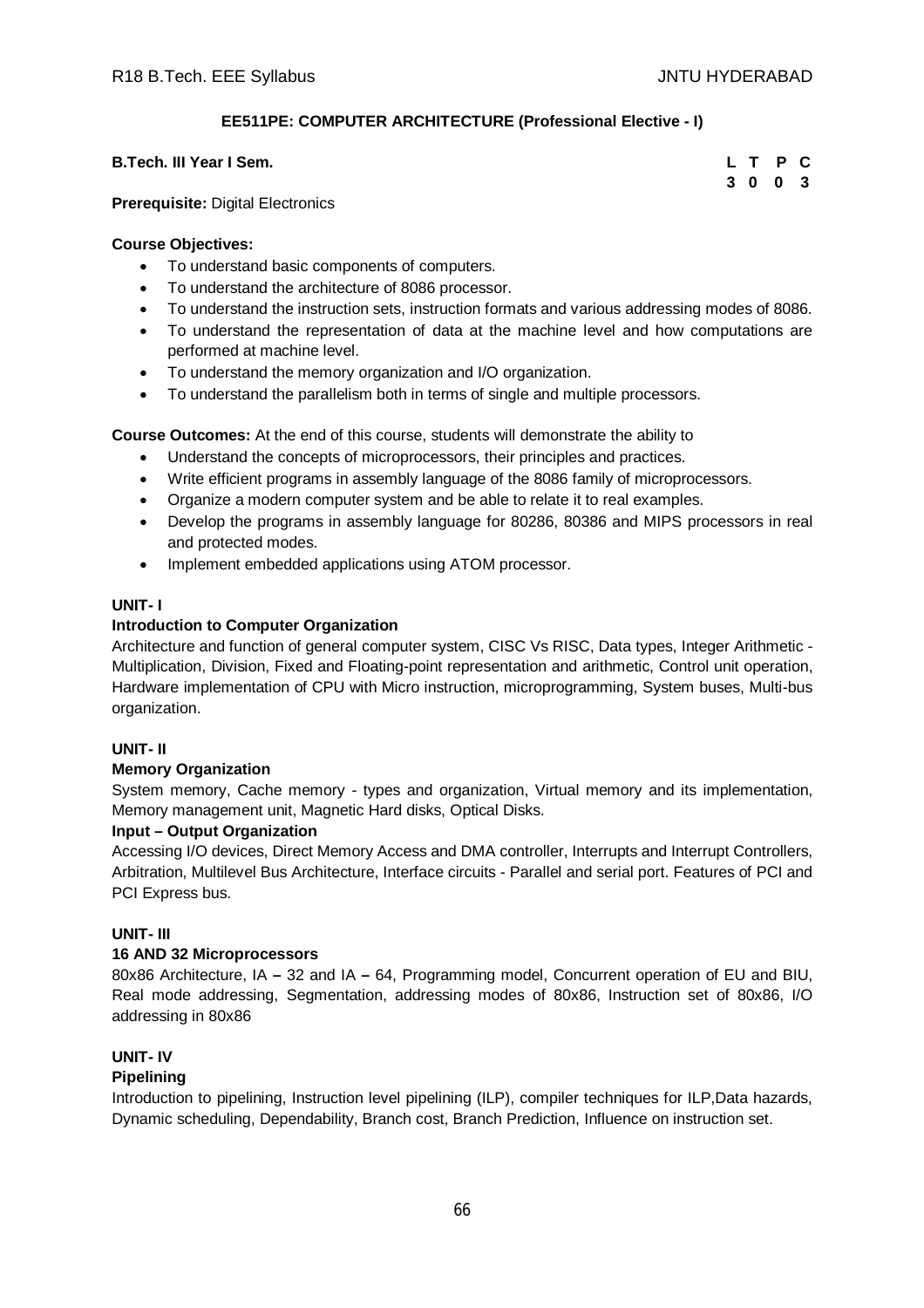# **UNIT-V:**

# **Different Architectures**

VLIW Architecture, DSP Architecture, SoC architecture, MIPS Processor and programming

# **TEXT BOOKS:**

- 1. V. Carl, G. Zvonko and S. G. Zaky, **"**Computer organization**"**, McGraw Hill, 1978.
- 2. B. Brey and C. R. Sarma, **"**The Intel microprocessors**"**, Pearson Education, 2000.

- 1. J. L. Hennessy and D. A. Patterson, **"**Computer Architecture A Quantitative Approach**"**, Morgan Kauffman, 2011.
- 2. W. Stallings, **"**Computer organization**"**, PHI, 1987.
- 3. P. Barry and P. Crowley, **"**Modern Embedded Computing**"**, Morgan Kaufmann, 2012.
- 4. N. Mathivanan, **"**Microprocessors, PC Hardware and Interfacing**"**, Prentice Hall, 2004.
- 5. Y. C. Lieu and G. A. Gibson, **"**Microcomputer Systems: The 8086/8088 Family**"**, Prentice Hall India, 1986.
- 6. J. Uffenbeck, **"**The 8086/8088 Design, Programming, Interfacing**"**, Prentice Hall, 1987.
- 7. B. Govindarajalu, **"**IBM PC and Clones**"**, Tata McGraw Hill, 1991.
- 8. P. Able, **"**8086 Assembly Language Programming**"**, Prentice Hall India.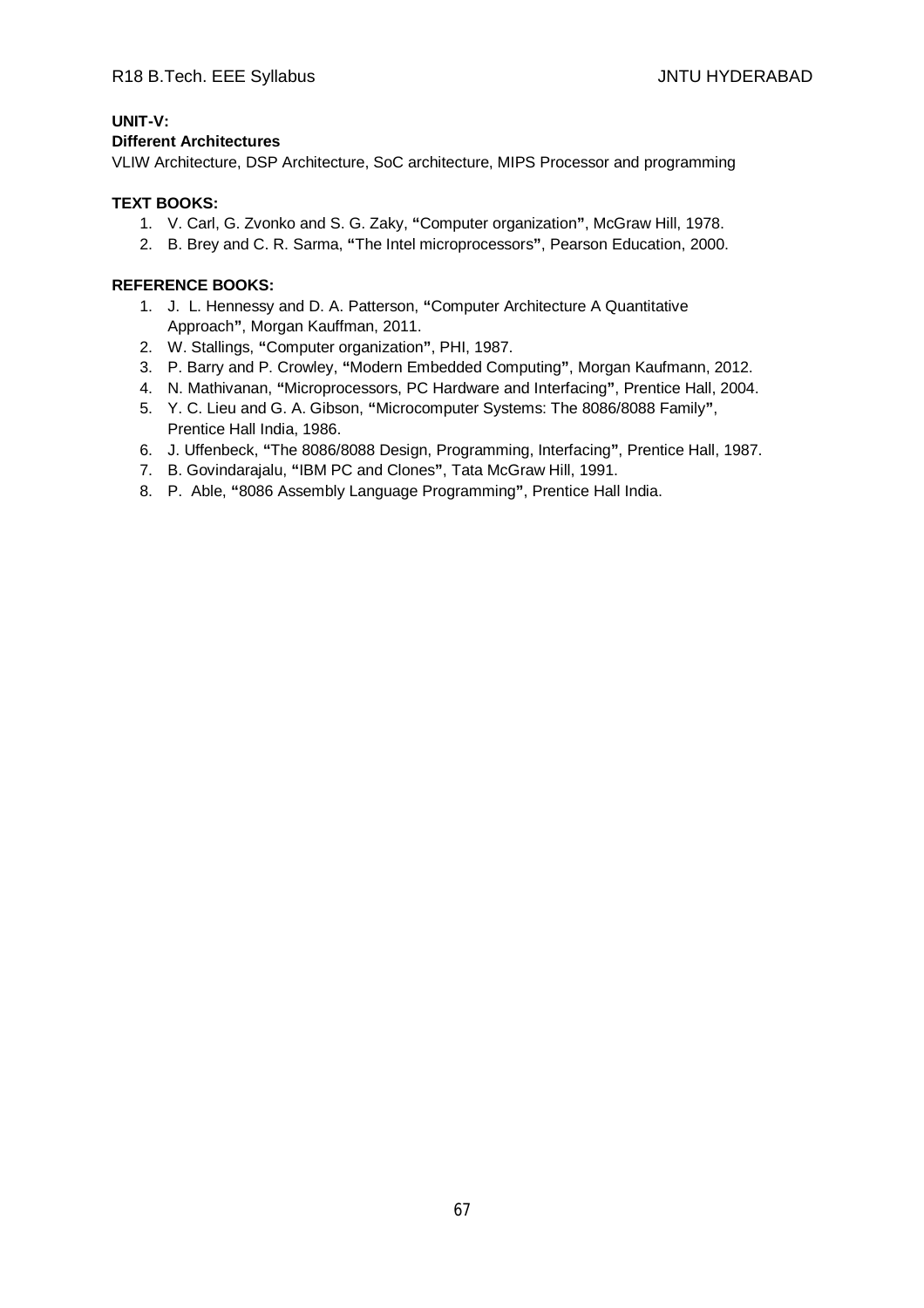# **EE512PE: HIGH VOLTAGE ENGINEERING (Professional Elective-I)**

| <b>B.Tech. III Year I Sem.</b> |  |  | L T P C |  |
|--------------------------------|--|--|---------|--|
|                                |  |  | 3 0 0 3 |  |

**Prerequisite:** Power Systems – I, Electro Magnetic Fields

# **Course Objectives:**

- To deal with the detailed analysis of Breakdown occurring in gaseous, liquids and solid dielectrics
- To inform about generation and measurement of High voltage and current
- To introduce High voltage testing methods

**Course outcomes:** At the end of the course, the student will demonstrate

- Understand the basic physics related to various breakdown processes in solid, liquid and gaseous insulating materials.
- Knowledge of generation and measurement of D. C., A.C., & Impulse voltages.
- Knowledge of tests on H. V. equipment and on insulating materials, as per the standards.
- Knowledge of how over-voltages arise in a power system, and protection against these overvoltages.

# **UNIT - I**

# **Breakdown in Gases**

Ionization processes and de-ionization processes, Types of Discharge, Gases as insulating materials, Breakdown in Uniform gap, non-uniform gaps, Townsend's theory, Streamer mechanism, Corona discharge

# **Breakdown in Liquid and Solid Insulating Materials**

Breakdown in pure and commercial liquids, Solid dielectrics and composite dielectrics, intrinsic breakdown, electromechanical breakdown and thermal breakdown, Partial discharge, applications of insulating materials.

# **UNIT - II**

# **Generation of High Voltages**

Generation of high voltages, generation of high D. C. and A.C. voltages, generation of impulse voltages, generation of impulse currents, tripping and control of impulse generators.

# **UNIT- III**

# **Measurements of High Voltages and Currents**

Peak voltage, impulse voltage and high direct current measurement method, cathode ray oscillographs for impulse voltage and current measurement, measurement of dielectric constant and loss factor, partial discharge measurements.

# **UNIT - IV**

# **LIGHTNING AND SWITCHING OVER-VOLTAGES**

Charge formation in clouds, Stepped leader, Dart leader, Lightning Surges. Switching overvoltages, Protection against over-voltages, Surge diverters, Surge modifiers.

# **UNIT - V**

**High Voltage Testing of Electrical Apparatus and High Voltage Laboratories** Various standards for HV Testing of electrical apparatus, IS, IEC standards, Testing of insulators and bushings, testing of isolators and circuit breakers, testing of cables, power transformers and some high voltage equipment, High voltage laboratory layout, indoor and outdoor laboratories, testing facility requirements, safety precautions in H. V. Labs.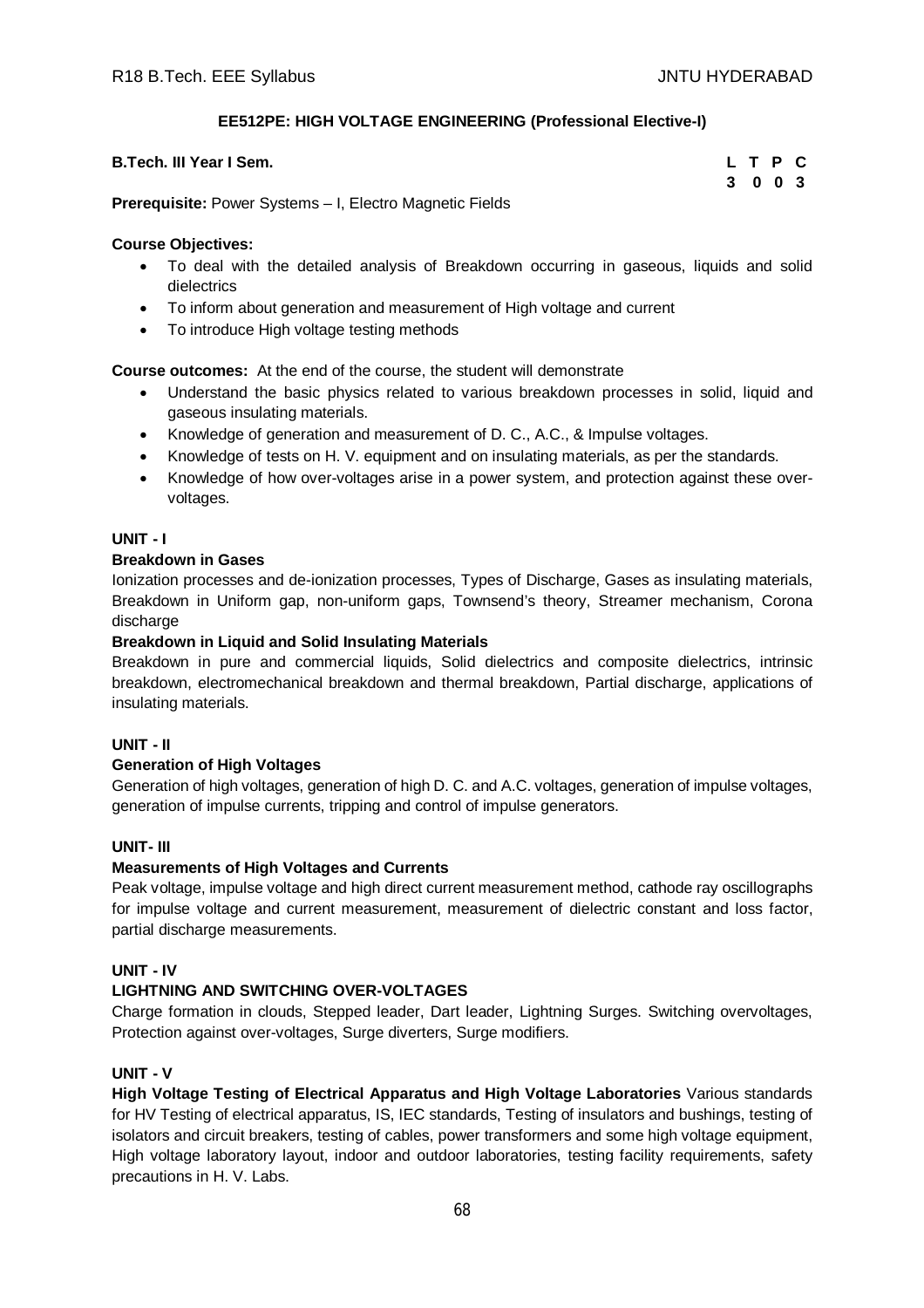# **TEXT BOOKS:**

- 1. M. S. Naidu and V. Kamaraju, "High Voltage Engineering", McGraw Hill Education, 2013.
- 2. C. L. Wadhwa, "High Voltage Engineering", New Age International Publishers, 2007.

- 1. D. V. Razevig (Translated by Dr. M. P. Chourasia), "High Voltage Engineering Fundamentals", Khanna Publishers, 1993.
- 2. E. Kuffel, W. S. Zaengl and J. Kuffel, "High Voltage Engineering Fundamentals", Newnes Publication, 2000.
- 3. R. Arora and W. Mosch "High Voltage and Electrical Insulation Engineering", John Wiley & Sons, 2011.
- 4. Various IS standards for HV Laboratory Techniques and Testing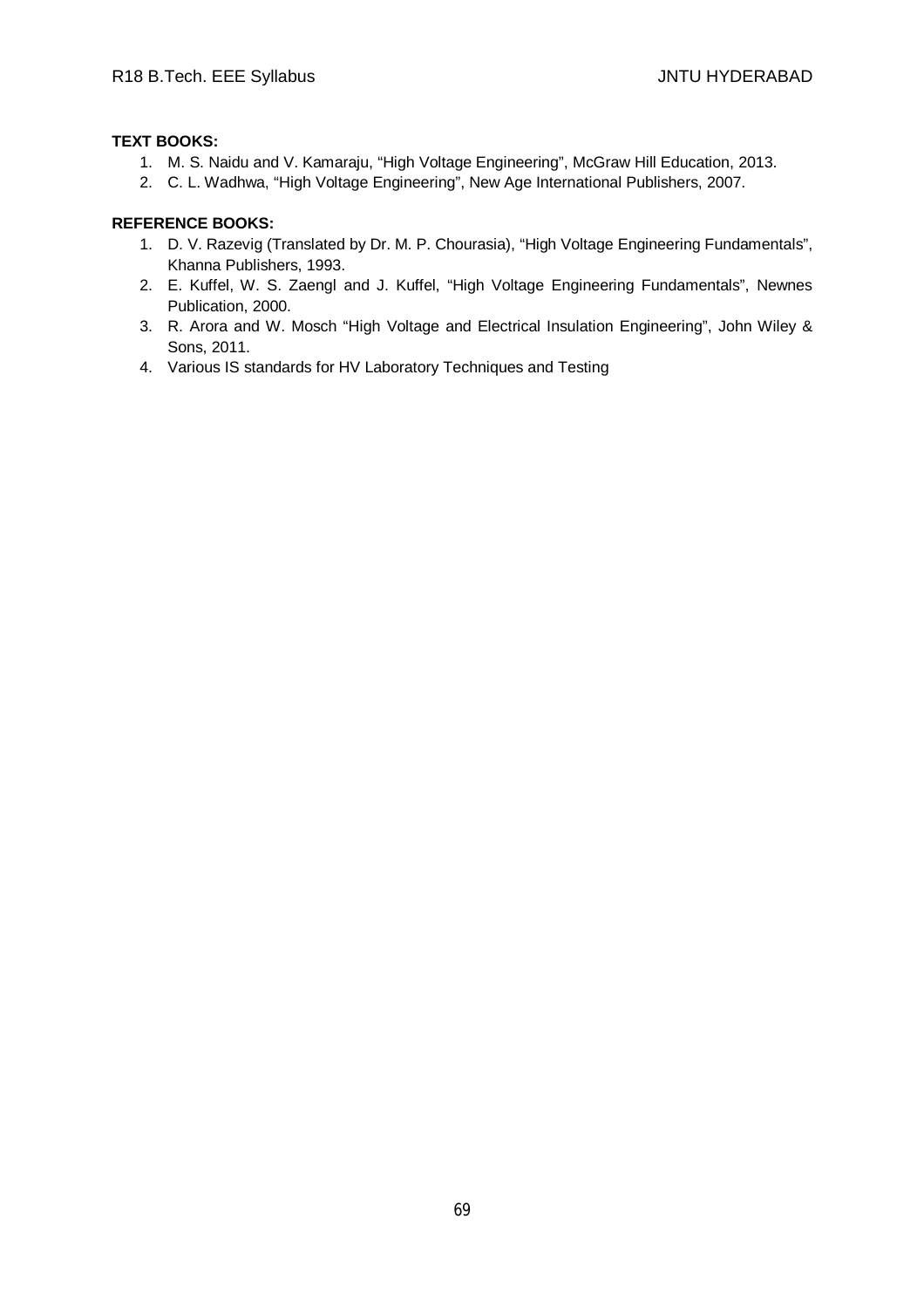# **EE513PE: ELECTRICAL MACHINE DESIGN (Professional Elective - I)**

| <b>B.Tech. III Year I Sem.</b>                                     |  | L T P C |  |
|--------------------------------------------------------------------|--|---------|--|
|                                                                    |  | 3 0 0 3 |  |
| <b>Prerequisite:</b> Electrical Machines-I, Electrical Machines-II |  |         |  |

# **Course Objectives:**

- To know the major considerations in electrical machine design, electrical engineering materials, space factor, choice of specific electrical and magnetic loadings,
- To analyze the thermal considerations, heat flow, temperature rise, rating of machines.
- To understand the design of transformers
- To study the design of induction motors
- To know the design of synchronous machines
- To understand the CAD design concepts

**Course Outcomes:** At the end of this course, students will demonstrate the ability to

- Understand the construction and performance characteristics of electrical machines.
- Understand the various factors which influence the design: electrical, magnetic and thermal loading of electrical machines
- Understand the principles of electrical machine design and carry out a basic design of an ac machine.
- Use software tools to do design calculations.

# **UNIT - I**

# **Introduction**

Major considerations in electrical machine design, electrical engineering materials, space factor, choice of specific electrical and magnetic loadings, thermal considerations, heat flow, temperature rise, rating of machines.

# **UNIT - II**

# **Transformers**

Sizing of a transformer, main dimensions, kVA output for single- and three-phase transformers, window space factor, overall dimensions, operating characteristics, regulation, no load current, temperature rise in transformers, design of cooling tank, methods for cooling of transformers.

# **UNIT - III**

# **Induction Motors**

Sizing of an induction motor, main dimensions, length of air gap, rules for selecting rotor slots of squirrel cage machines, design of rotor bars & slots, design of end rings, design of wound rotor, magnetic leakage calculations, leakage reactance of poly-phase machines, magnetizing current, short circuit current, circle diagram, operating characteristics.

# **UNIT - IV**

# **Synchronous Machines**

Sizing of a synchronous machine, main dimensions, design of salient pole machines, short circuit ratio, shape of pole face, armature design, armature parameters, estimation of airgap length, design of rotor, design of damper winding, determination of full load field mmf, design of field winding, design of turbo alternators, rotor design.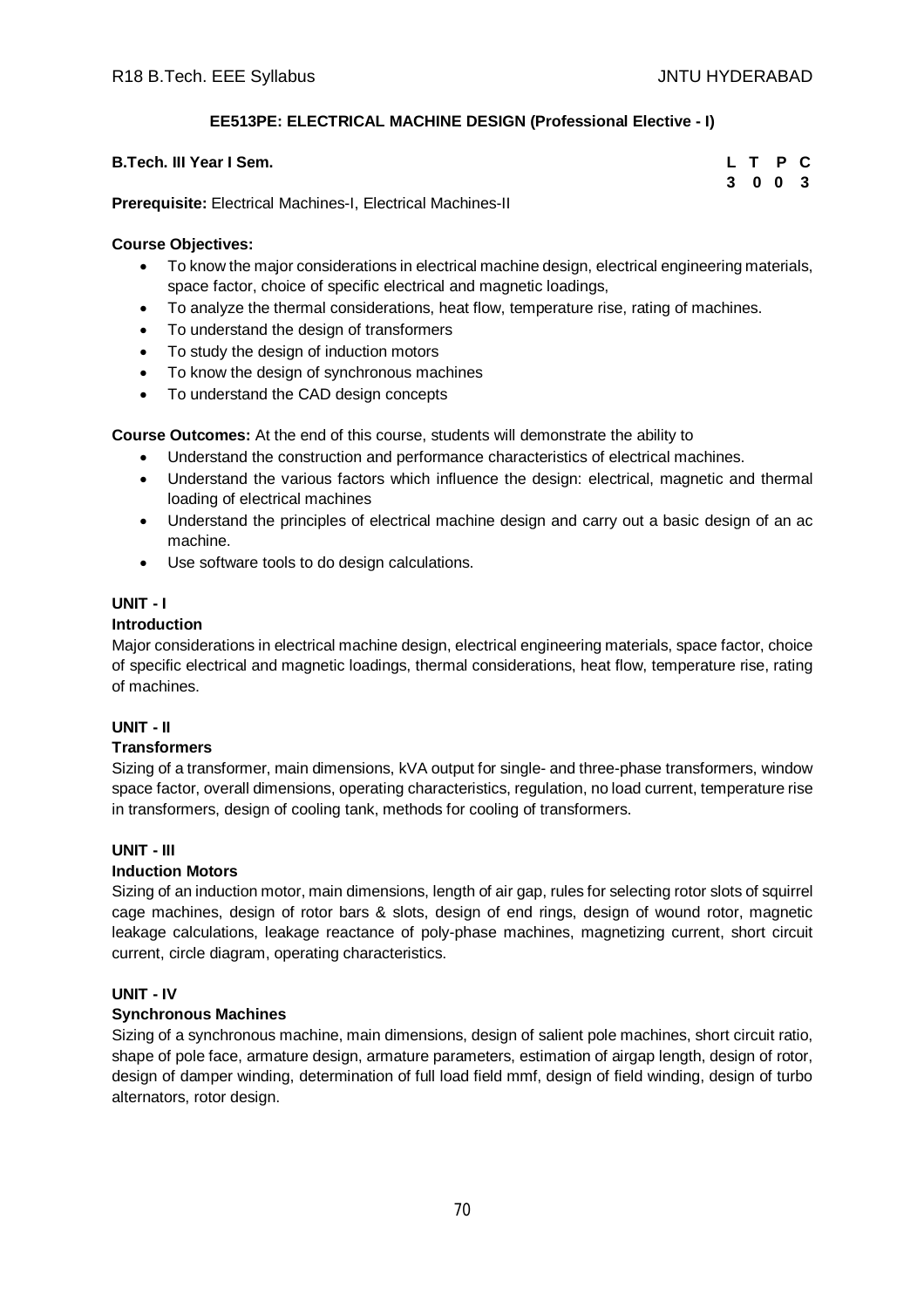# **UNIT - V**

# **Computer Aided Design (CAD)**

Limitations (assumptions) of traditional designs need for CAD analysis, synthesis and hybrid methods, design optimization methods, variables, constraints and objective function, problem formulation. Introduction to FEM based machine design. Introduction to **c**omplex structures of modern machines-PMSMs, BLDCs, SRM and claw-pole machines.

# **TEXT BOOKS:**

- 1. A. K. Sawhney, "A Course in Electrical Machine Design", Dhanpat Rai and Sons, 1970.
- 2. M.G. Say, "Theory & Performance & Design of A.C. Machines", ELBS London.

- 1. S. K. Sen, "Principles of Electrical Machine Design with computer programmes", Oxford and IBH Publishing, 2006.
- 2. K. L. Narang, "A Text Book of Electrical Engineering Drawings", Satya Prakashan, 1969.
- 3. A. Shanmugasundaram, G. Gangadharan and R. Palani, "Electrical Machine Design Data Book", New Age International, 1979.
- 4. M. V. Murthy, "Computer Aided Design of Electrical Machines", B.S. Publications, 2008.
- 5. Electrical machines and equipment design exercise examples using Ansoft's Maxwell 2D machine design package.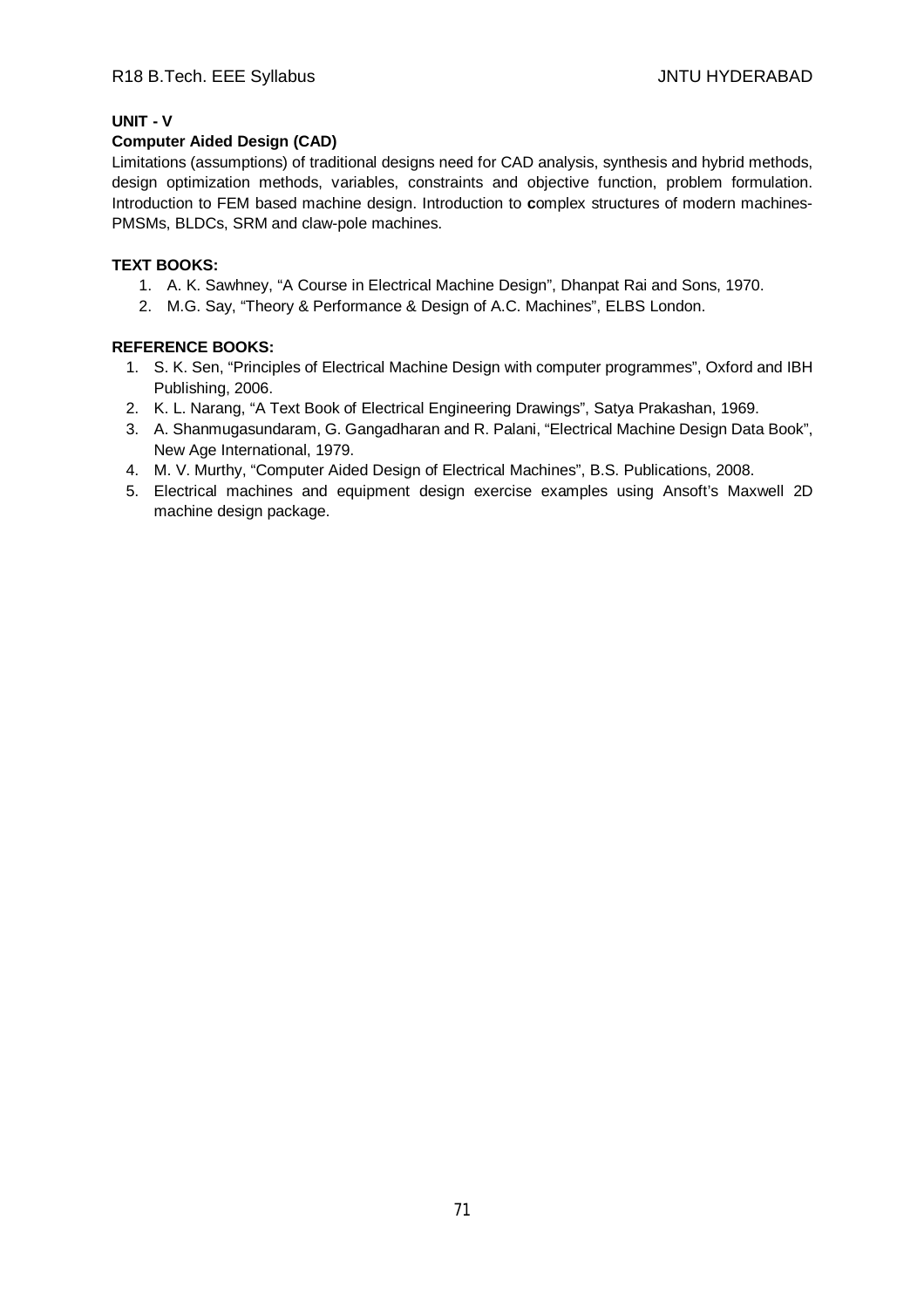# **SM504MS: BUSINESS ECONOMICS AND FINANCIAL ANALYSIS**

**B.Tech. III Year I Sem.** 

|   | L T P |            | C.  |
|---|-------|------------|-----|
| 3 |       | $0\quad 0$ | - 3 |

**Course Objective:** To learn the basic business types, impact of the economy on Business and Firms specifically. To analyze the Business from the Financial Perspective.

**Course Outcome:** The students will understand the various Forms of Business and the impact of economic variables on the Business. The Demand, Supply, Production, Cost, Market Structure, Pricing aspects are learnt. The Students can study the firm's financial position by analysing the Financial Statements of a Company.

# **UNIT – I: Introduction to Business and Economics**

**Business**: Structure of Business Firm, Theory of Firm, Types of Business Entities, Limited Liability Companies, Sources of Capital for a Company, Non-Conventional Sources of Finance.

**Economics:** Significance of Economics, Micro and Macro Economic Concepts, Concepts and Importance of National Income, Inflation, Money Supply and Inflation, Business Cycle, Features and Phases of Business Cycle. Nature and Scope of Business Economics, Role of Business Economist, Multidisciplinary nature of Business Economics.

# **UNIT - II: Demand and Supply Analysis**

**Elasticity of Demand:** Elasticity, Types of Elasticity, Law of Demand, Measurement and Significance of Elasticity of Demand, Factors affecting Elasticity of Demand, Elasticity of Demand in decision making, Demand Forecasting: Characteristics of Good Demand Forecasting, Steps in Demand Forecasting, Methods of Demand Forecasting.

**Supply Analysis:** Determinants of Supply, Supply Function and Law of Supply.

# **UNIT- III: Production, Cost, Market Structures & Pricing**

**Production Analysis:** Factors of Production, Production Function, Production Function with one variable input, two variable inputs, Returns to Scale, Different Types of Production Functions.

**Cost analysis**: Types of Costs, Short run and Long run Cost Functions.

**Market Structures**: Nature of Competition, Features of Perfect competition, Monopoly, Oligopoly, Monopolistic Competition.

**Pricing:** Types of Pricing, Product Life Cycle based Pricing, Break Even Analysis, Cost Volume Profit Analysis.

**UNIT - IV: Financial Accounting:** Accounting concepts and Conventions, Accounting Equation, Double-Entry system of Accounting, Rules for maintaining Books of Accounts, Journal, Posting to Ledger, Preparation of Trial Balance, Elements of Financial Statements, Preparation of Final Accounts.

**UNIT - V: Financial Analysis through Ratios:** Concept of Ratio Analysis, Importance, Liquidity Ratios, Turnover Ratios, Profitability Ratios, Proprietary Ratios, Solvency, Leverage Ratios – Analysis and Interpretation (simple problems).

# **TEXT BOOKS:**

- 1. D. D. Chaturvedi, S. L. Gupta, Business Economics Theory and Applications, International Book House Pvt. Ltd. 2013.
- 2. Dhanesh K Khatri, Financial Accounting, Tata Mc –Graw Hill, 2011.
- 3. Geethika Ghosh, Piyali Gosh, Purba Roy Choudhury, Managerial Economics, 2e, Tata Mc Graw Hill Education Pvt. Ltd. 2012.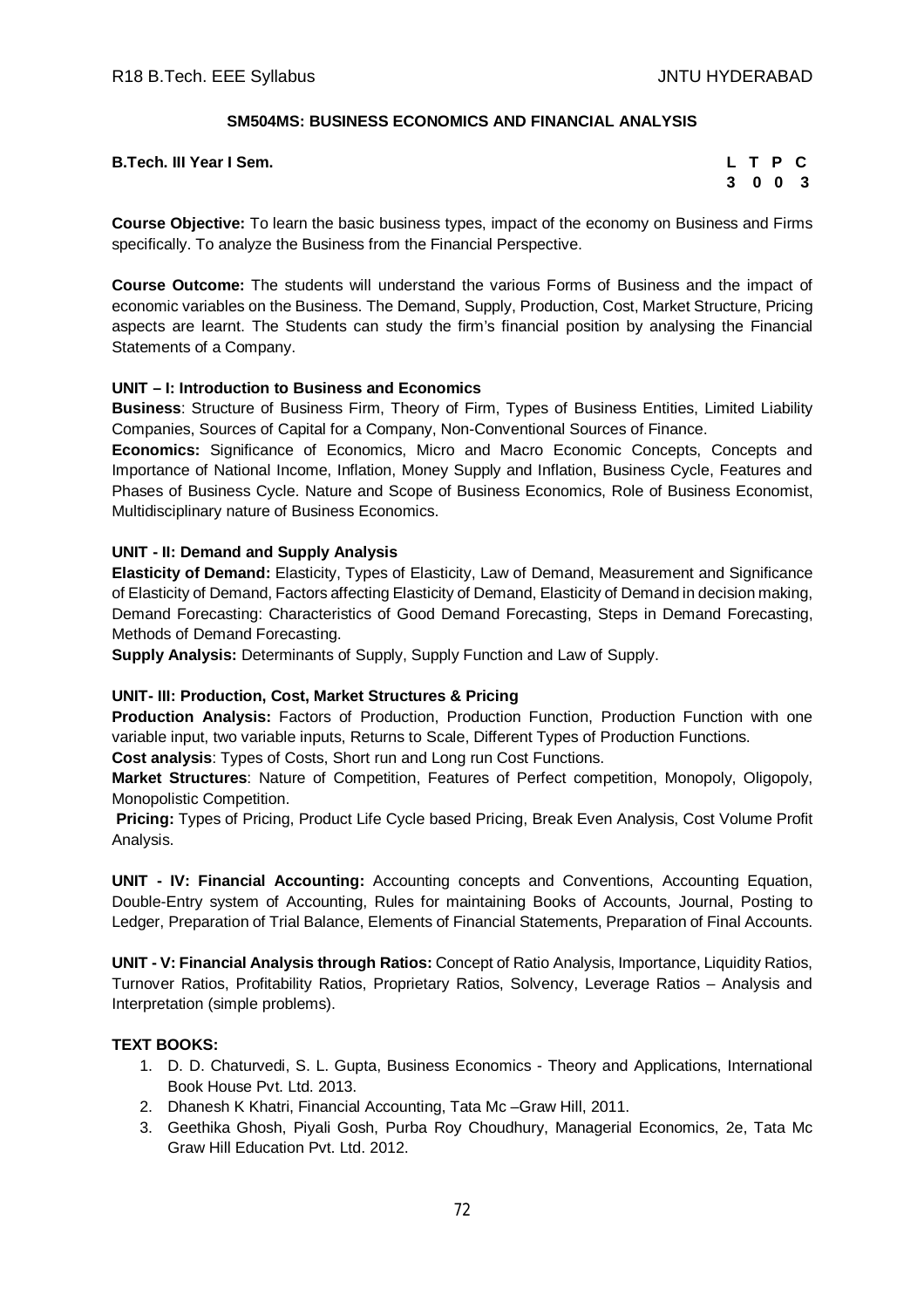- 1. Paresh Shah, Financial Accounting for Management 2e, Oxford Press, 2015.
- 2. S. N. Maheshwari, Sunil K Maheshwari, Sharad K Maheshwari, Financial Accounting, 5e, Vikas Publications, 2013.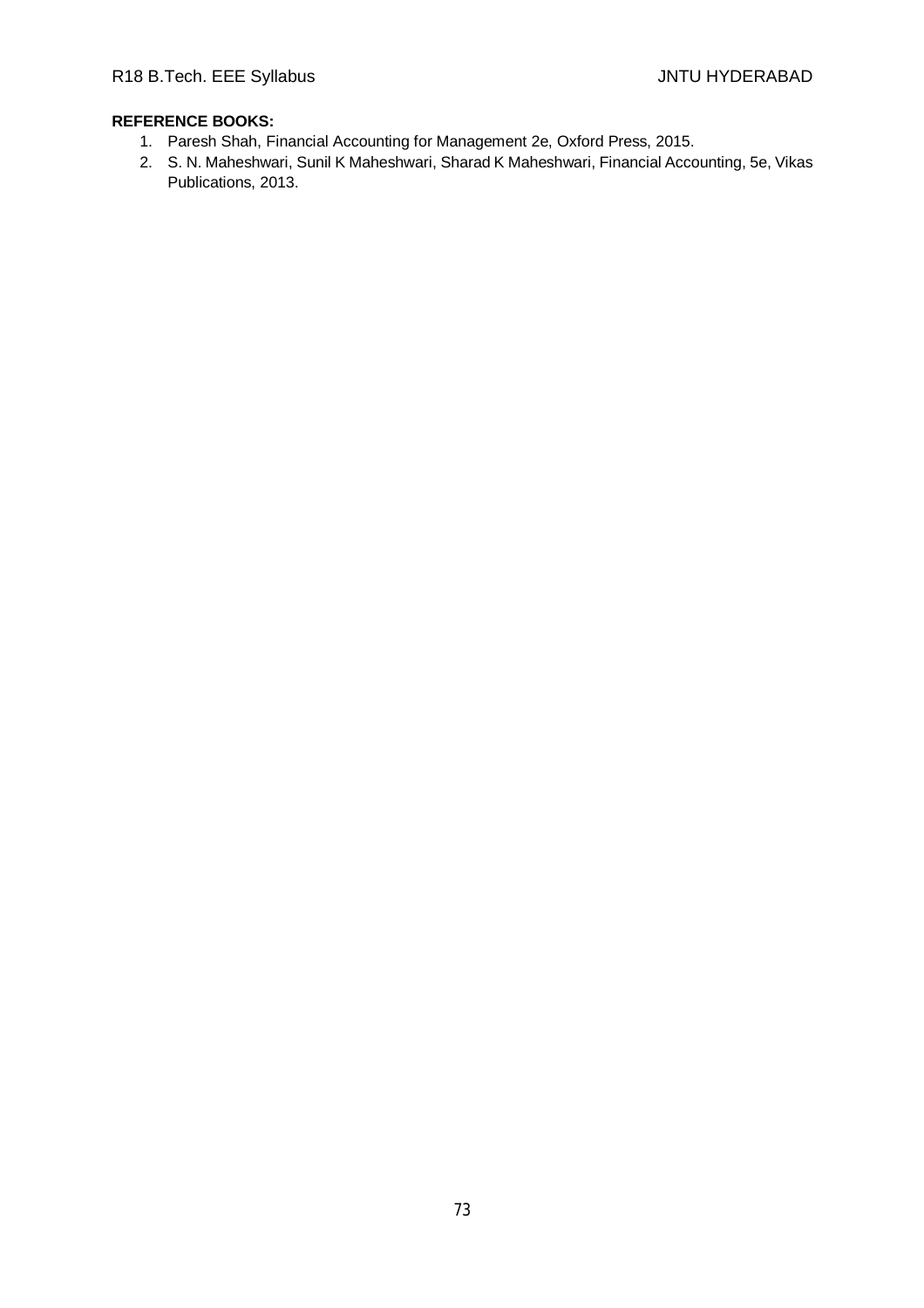### **EE505PC: POWER SYSTEM SIMULATION LAB**

#### **B.Tech. III Year I Sem. L T P C**

**Prerequisites:** Power System-I, Power System-II

#### **Course Objectives:**

- To perform voltage distributions across insulator strings
- To understand the high frequency transients
- To perform parameter estimation and fault analysis on Transmission lines
- To calculate Time constant calculations
- To perform Tariff Estimation
- To perform resonance circuit simulation

**Course Outcomes:** After completion of this lab, the student will be able to

- Perform various transmission line calculations
- Understand Different circuits time constants
- Analyze the experimental data and draw the conclusions**.**

#### **List of Experiments:**

- 1. Generation of high frequency transients through RLC circuit
- 2. Voltage distribution across insulator string
- 3. Comparison of lumped and distributed transmission lines
- 4. Calculation of fault currents of transmission line
- 5. Time constant calculation of RL circuit
- 6. Time constant calculation of RC circuit
- 7. Time constant calculation of RLC circuit
- 8. Simulation of Resonance circuit
- 9. Calculation of R, L, C, Z<sup>s</sup> of 3-phase Transmission Line
- 10. Estimation of TARIFF based on load curve

**NOTE:** The above experiments shall be conducted using any software tool

**0 0 2 1**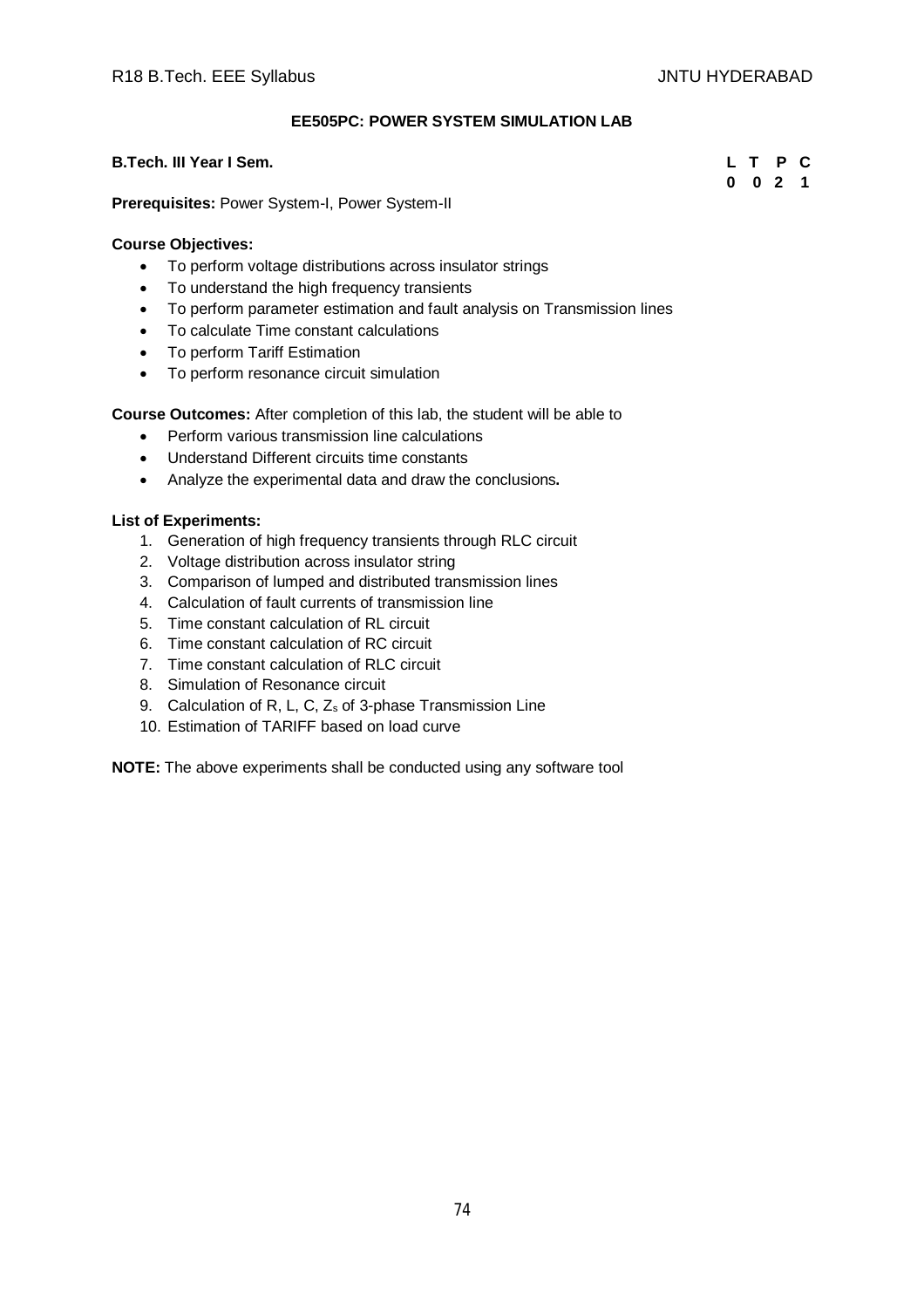## **EE506PC: POWER ELECTRONICS LAB**

### **B.Tech. III Year I Sem. L T P C**

|  | L T P C   |  |
|--|-----------|--|
|  | $0$ 0 2 1 |  |

#### **Prerequisite**: Power Electronics

#### **Course Objectives:**

- Apply the concepts of power electronic converters for efficient conversion/control of power from source to load.
- Design the power converter with suitable switches meeting a specific load requirement.

## **Course Outcomes:** After completion of this course, the student is able to

- Understand the operating principles of various power electronic converters.
- Use power electronic simulation packages& hardware to develop the power converters.
- Analyze and choose the appropriate converters for various applications

## **Any eight experiments should be conducted**

- 1. Study of Characteristics of SCR, MOSFET & IGBT,
- 2. Gate firing circuits for SCR's
- 3. Single Phase AC Voltage Controller with R and RL Loads
- 4. Single Phase half controlled &fully controlled bridge converter with R and RL loads
- 5. Forced Commutation circuits (Class A, Class B, Class C, Class D & Class E)
- 6. Single Phase Cyclo-converter with R and RL loads
- 7. Single Phase series& parallel inverter with R and RL loads
- 8. Single Phase Bridge inverter with R and RL loads

### **Any two experiments should be conducted**

- 1. DC Jones chopper with R and RL Loads
- 2. Three Phase half-controlled bridge converter with R-load
- 3. Single Phase dual converter with RL loads
- 4. (a)Simulation of single-phase Half wave converter using R and RL loads (b)Simulation of single-phase full converter using R, RL and RLE loads (c)Simulation of single-phase Semi converter using R, RL and RLE loads
- 5. (a)Simulation of Single-phase AC voltage controller using R and RL loads (b)Simulation of Single phase Cyclo-converter with R and RL-loads
- 6. Simulation of Buck chopper
- 7. Simulation of single-phase Inverter with PWM control
- 8. Simulation of three phase fully controlled converter with R and RL loads, with and without freewheeling diode. Observation of waveforms for Continuous and Discontinuous modes of operation.
- 9. Study of PWM techniques

#### **TEXT BOOKS:**

- 1. M. H. Rashid, Simulation of Electric and Electronic circuits using PSPICE by M/s PHI Publications.
- 2. User's manual of related software's

- 1. Reference guides of related software's
- 2. Rashid, Spice for power electronics and electric power, CRC Press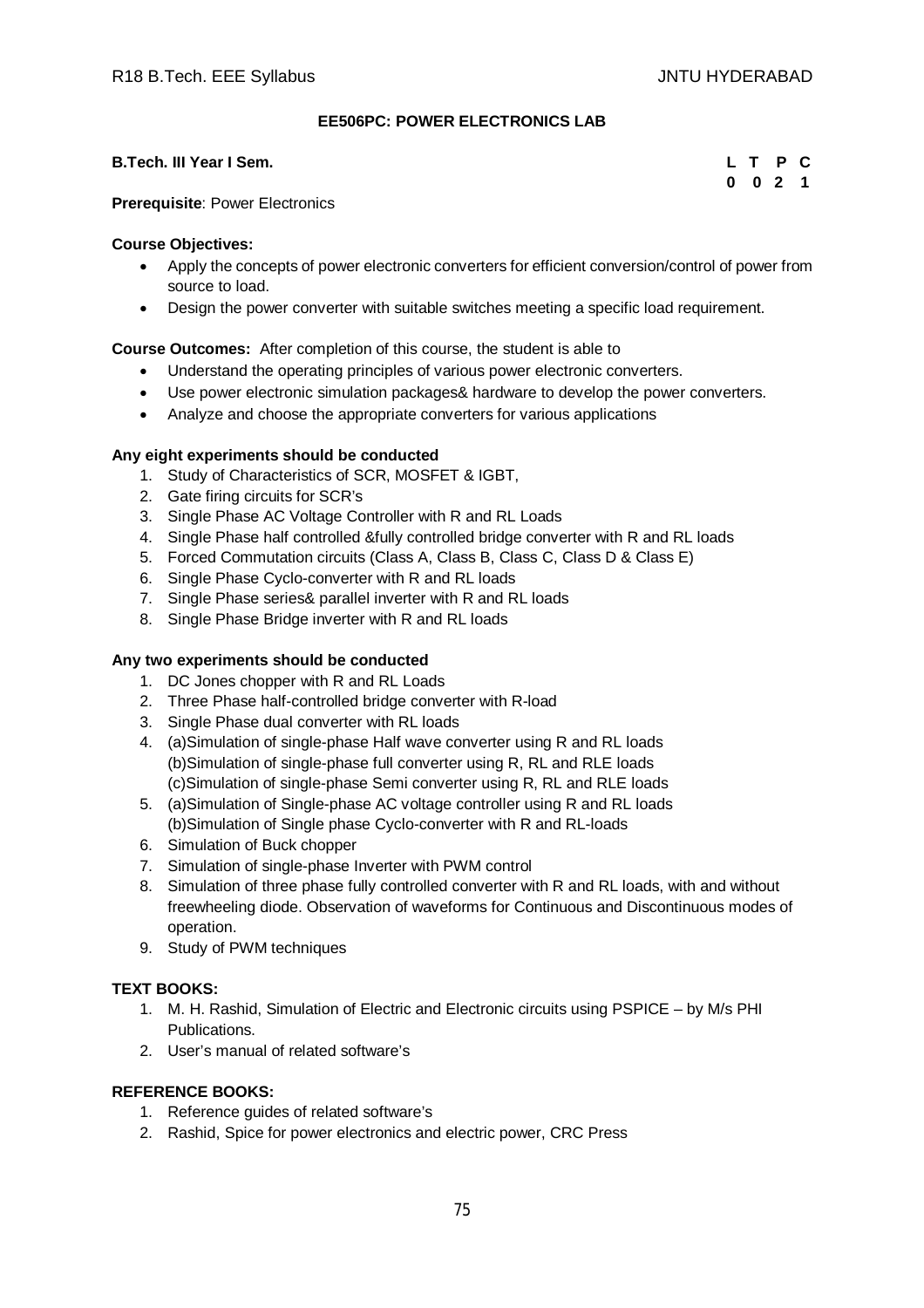## **EE507PC: MEASUREMENTS AND INSTRUMENTATION LAB**

| B.Tech. III Year I Sem. |  |  |  |  |  |  | L T P C |  |
|-------------------------|--|--|--|--|--|--|---------|--|
| $\sim$<br>.             |  |  |  |  |  |  | 0 0 2 1 |  |

**Pre-requisite:** Measurements and Instrumentation

#### **Course Objectives:**

- To calibrate LPF Watt Meter, energy meter, P. F Meter using electro dynamo meter type instrument as the standard instrument
- To determine unknown inductance, resistance, capacitance by performing experiments on D.C Bridges & A. C Bridges
- To determine three phase active & reactive powers using single wattmeter method practically
- To determine the ratio and phase angle errors of current transformer and potential transformer.

**Course Outcomes:** After completion of this lab the student is able to

- to choose instruments
- test any instrument
- find the accuracy of any instrument by performing experiment
- calibrate PMMC instrument using D.C potentiometer

## **The following experiments are required to be conducted as compulsory experiments**

- 1. Calibration and Testing of single-phase energy Meter.
- 2. Calibration of dynamometer power factor meter.
- 3. Crompton D.C. Potentiometer Calibration of PMMC ammeter and PMMC voltmeter.
- 4. Kelvin's double Bridge Measurement of resistance Determination of Tolerance.
- 5. Dielectric oil testing using H.T. testing Kit.
- 6. Schering Bridge & Anderson Bridge.
- 7. Measurement of 3 Phase reactive power with single-phase wattmeter.
- 8. Measurement of displacement with the help of LVDT.

## **In addition to the above eight experiments, at least any two of the experiments from the following list are required to be conducted**

- 9. Calibration LPF wattmeter by Phantom testing.
- 10. Measurement of 3-phase power with single watt meter and two CTs.
- 11. C.T. testing using mutual Inductor Measurement of % ratio error and phase angle of given CT by Null method.
- 12. PT testing by comparison **–** V. G. as Null detector Measurement of % ratio error and phase angle of the given PT
- 13. Resistance strain gauge strain measurements and Calibration.
- 14. Transformer turns ratio measurement using AC bridges.
- 15. Measurement of % ratio error and phase angle of given CT by comparison.

# **TEXT BOOKS:**

- 1. "G. K. Baneriee", "Electrical and Electronic Measurements", PHI Learning Pvt. Ltd., 2<sup>nd</sup> Edition, 2016
- 2. "S. C. Bhargava", "Electrical Measuring Instruments and Measurements", BS Publications, 2012.

- 1. "A. K. Sawhney", "Electrical & Electronic Measurement & Instruments", Dhanpat Rai & Co. Publications, 2005.
- 2. "R. K. Rajput", "Electrical & Electronic Measurement & Instrumentation", S. Chand and Company Ltd., 2007.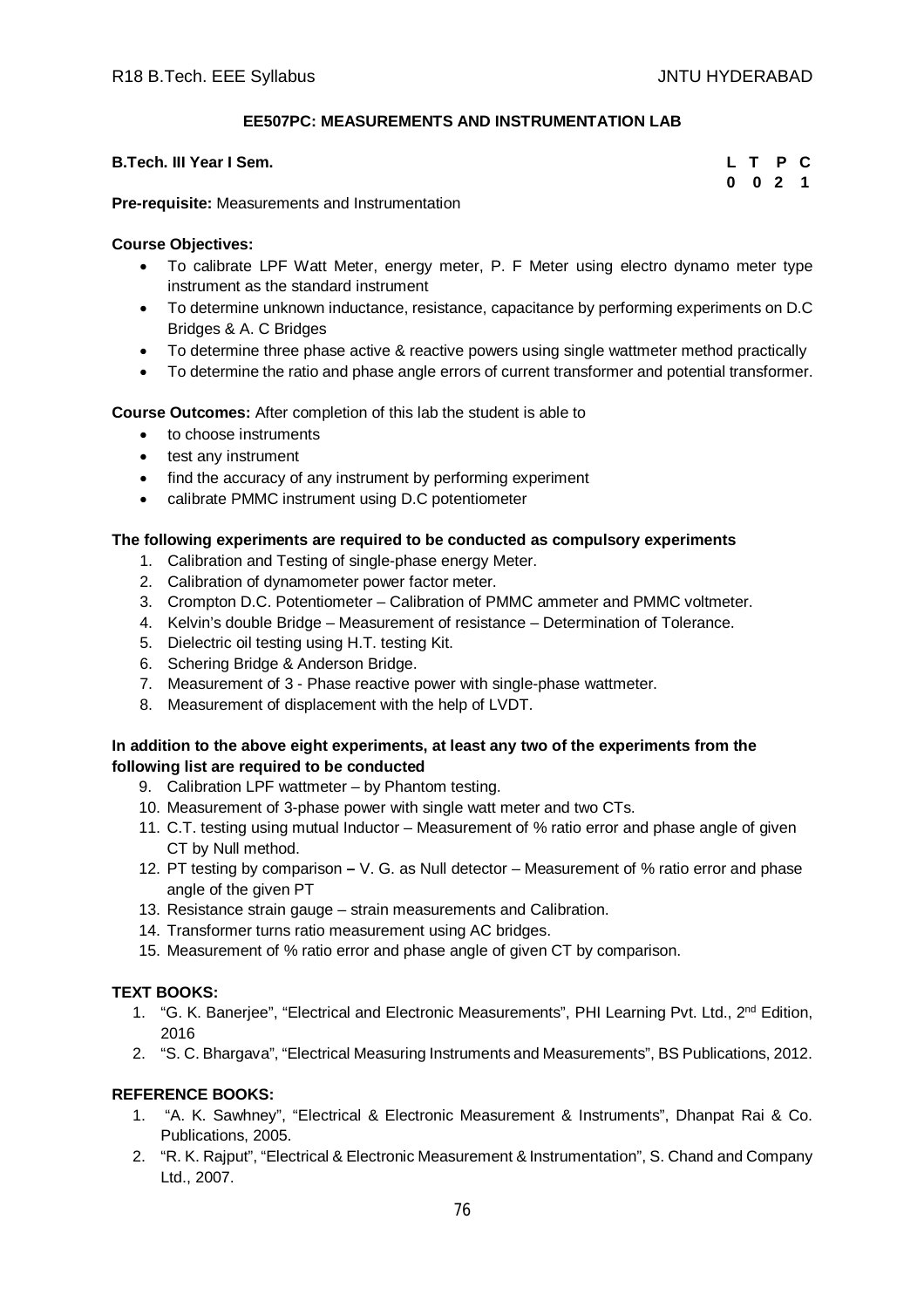- 3. "Buckingham and Price", "Electrical Measurements", Prentice Hall, 1988.
- 4. "Reissland, M. U", "Electrical Measurements: Fundamentals, Concepts, Applications", New Age International (P) Limited Publishers, 1<sup>st</sup> Edition 2010.
- 5. "E.W. Golding and F. C. Widdis", "Electrical Measurements and measuring Instruments", fifth Edition, Wheeler Publishing, 2011.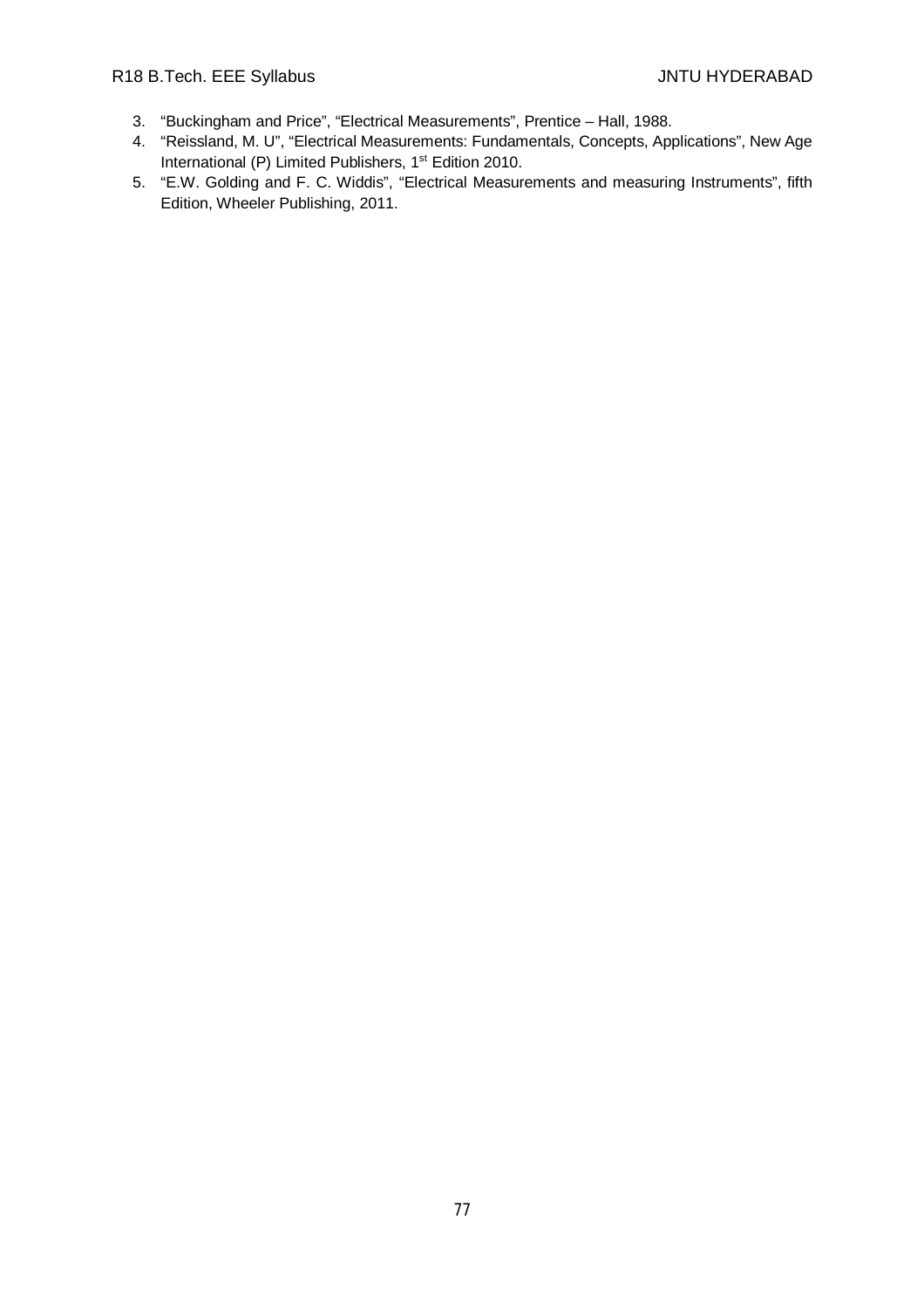## **EN508HS: ADVANCED COMMUNICATION SKILLS LAB**

| L T P C<br><b>B.Tech. III Year I Sem.</b> |  |  |  |  |
|-------------------------------------------|--|--|--|--|
|-------------------------------------------|--|--|--|--|

| L | т | Р   | C |
|---|---|-----|---|
| 0 | 0 | - 2 | 1 |

# **1. INTRODUCTION:**

The introduction of the Advanced Communication Skills Lab is considered essential at  $3<sup>rd</sup>$  year level. At this stage, the students need to prepare themselves for their careers which may require them to listen to, read, speak and write in English both for their professional and interpersonal communication in the globalized context.

The proposed course should be a laboratory course to enable students to use 'good' English and perform the following:

- Gathering ideas and information to organize ideas relevantly and coherently.
- Engaging in debates.
- Participating in group discussions.
- Facing interviews.
- Writing project/research reports/technical reports.
- Making oral presentations.
- Writing formal letters.
- Transferring information from non-verbal to verbal texts and vice-versa.
- Taking part in social and professional communication.

## **2. OBJECTIVES:**

This Lab focuses on using multi-media instruction for language development to meet the following targets:

- To improve the students' fluency in English, through a well-developed vocabulary and enable them to listen to English spoken at normal conversational speed by educated English speakers and respond appropriately in different socio-cultural and professional contexts.
- Further, they would be required to communicate their ideas relevantly and coherently in writing.
- To prepare all the students for their placements.

#### **3. SYLLABUS**:

The following course content to conduct the activities is prescribed for the Advanced English Communication Skills (AECS) Lab:

- 1. **Activities on Fundamentals of Inter-personal Communication and Building Vocabulary**  Starting a conversation – responding appropriately and relevantly – using the right body language – Role Play in different situations & Discourse Skills- using visuals - Synonyms and antonyms, word roots, one-word substitutes, prefixes and suffixes, study of word origin, business vocabulary, analogy, idioms and phrases, collocations & usage of vocabulary.
- 2. **Activities on Reading Comprehension** –General Vs Local comprehension, reading for facts, guessing meanings from context, scanning, skimming, inferring meaning, critical reading& effective googling.
- 3. **Activities on Writing Skills** Structure and presentation of different types of writing *letter writing/Resume writing/ e-correspondence/Technical report writing/ – planning for writing –* improving one's writing.
- 4. **Activities on Presentation Skills** Oral presentations (individual and group) through JAM sessions/seminars/**PPTs** and written presentations through posters/projects/reports/ emails/assignments etc.
- 5. **Activities on Group Discussion and Interview Skills** Dynamics of group discussion, intervention, summarizing, modulation of voice, body language, relevance, fluency and organization of ideas and rubrics for evaluation- Concept and process, pre-interview planning, opening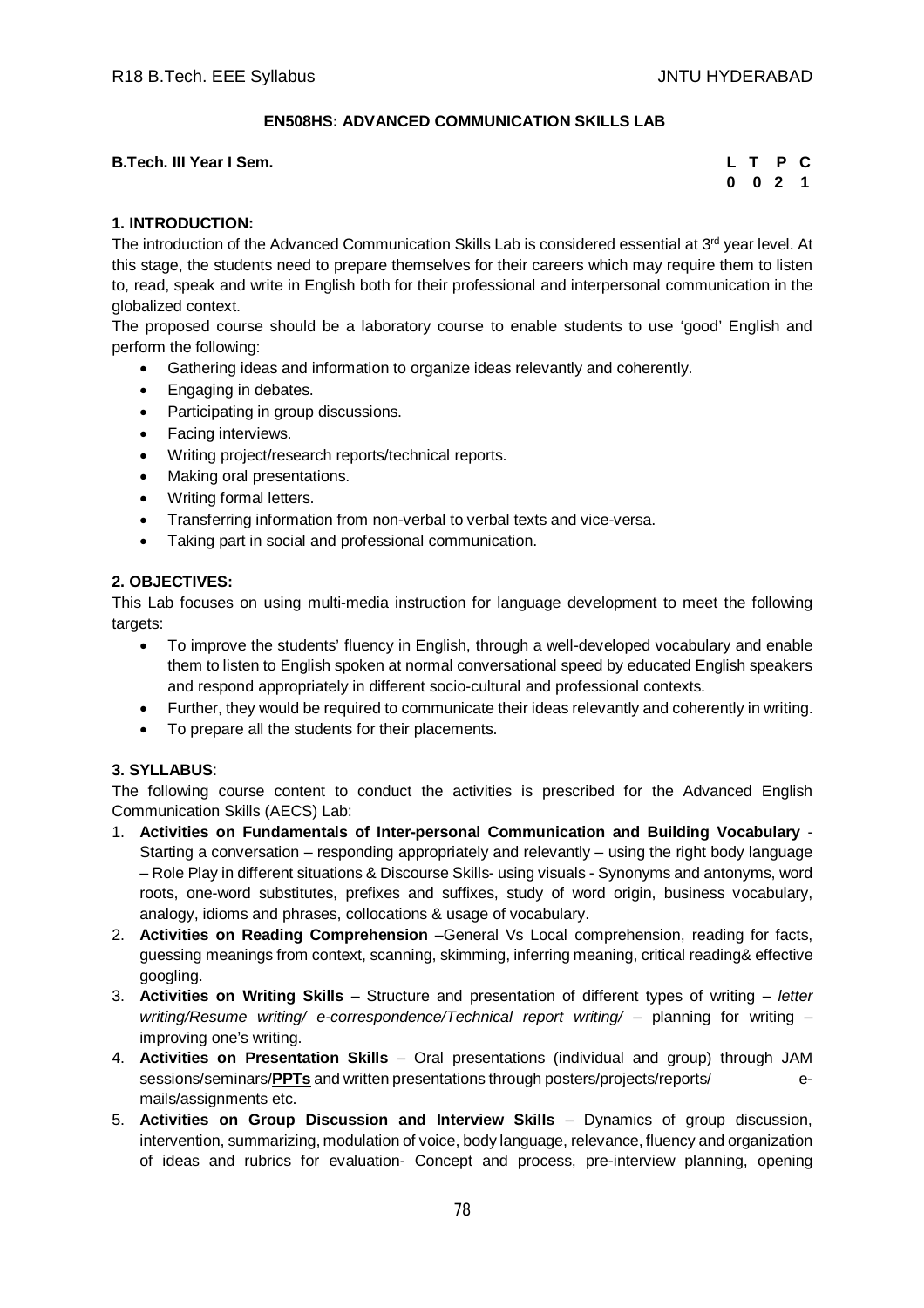strategies, answering strategies, interview through tele-conference & video-conference and Mock Interviews.

# **4. MINIMUM REQUIREMENT:**

The Advanced English Communication Skills (AECS) Laboratory shall have the following infrastructural facilities to accommodate at least 35 students in the lab:

- Spacious room with appropriate acoustics.
- Round Tables with movable chairs
- Audio-visual aids
- LCD Projector
- Public Address system
- P IV Processor, Hard Disk 80 GB, RAM–512 MB Minimum, Speed 2.8 GHZ
- T. V, a digital stereo & Camcorder
- Headphones of High quality

# **5. SUGGESTED SOFTWARE:**

The software consisting of the prescribed topics elaborated above should be procured and used.

- Oxford Advanced Learner's Compass, 7<sup>th</sup> Edition
- DELTA's key to the Next Generation TOEFL Test: Advanced Skill Practice.
- Lingua TOEFL CBT Insider, by Dream tech
- TOEFL & GRE (KAPLAN, AARCO & BARRONS, USA, Cracking GRE by CLIFFS)

# **TEXT BOOKS:**

- 1. Effective Technical Communication by M Asharaf Rizvi. McGraw Hill Education (India) Pvt. Ltd. 2<sup>nd</sup> Edition
- 2. Academic Writing: A Handbook for International Students by Stephen Bailey, Routledge, 5<sup>th</sup> Edition.

# **REFERENCES:**

- 1. Learn Correct English A Book of Grammar, Usage and Composition by Shiv K. Kumar and Hemalatha Nagarajan. Pearson 2007
- 2. Professional Communication by Aruna Koneru, McGraw Hill Education (India) Pvt. Ltd, 2016.
- 3. Technical Communication by Meenakshi Raman & Sangeeta Sharma, Oxford University Press 2009.
- 4. Technical Communication by Paul V. Anderson. 2007. Cengage Learning pvt. Ltd. New Delhi.
- 5. English Vocabulary in Use series, Cambridge University Press 2008.
- 6. Handbook for Technical Communication by David A. McMurrey & Joanne Buckley. 2012. Cengage Learning.
- 7. Communication Skills by Leena Sen, PHI Learning Pvt Ltd., New Delhi, 2009.
- 8. Job Hunting by Colm Downes, Cambridge University Press 2008.
- 9. English for Technical Communication for Engineering Students, Aysha Vishwamohan, Tata Mc Graw-Hill 2009.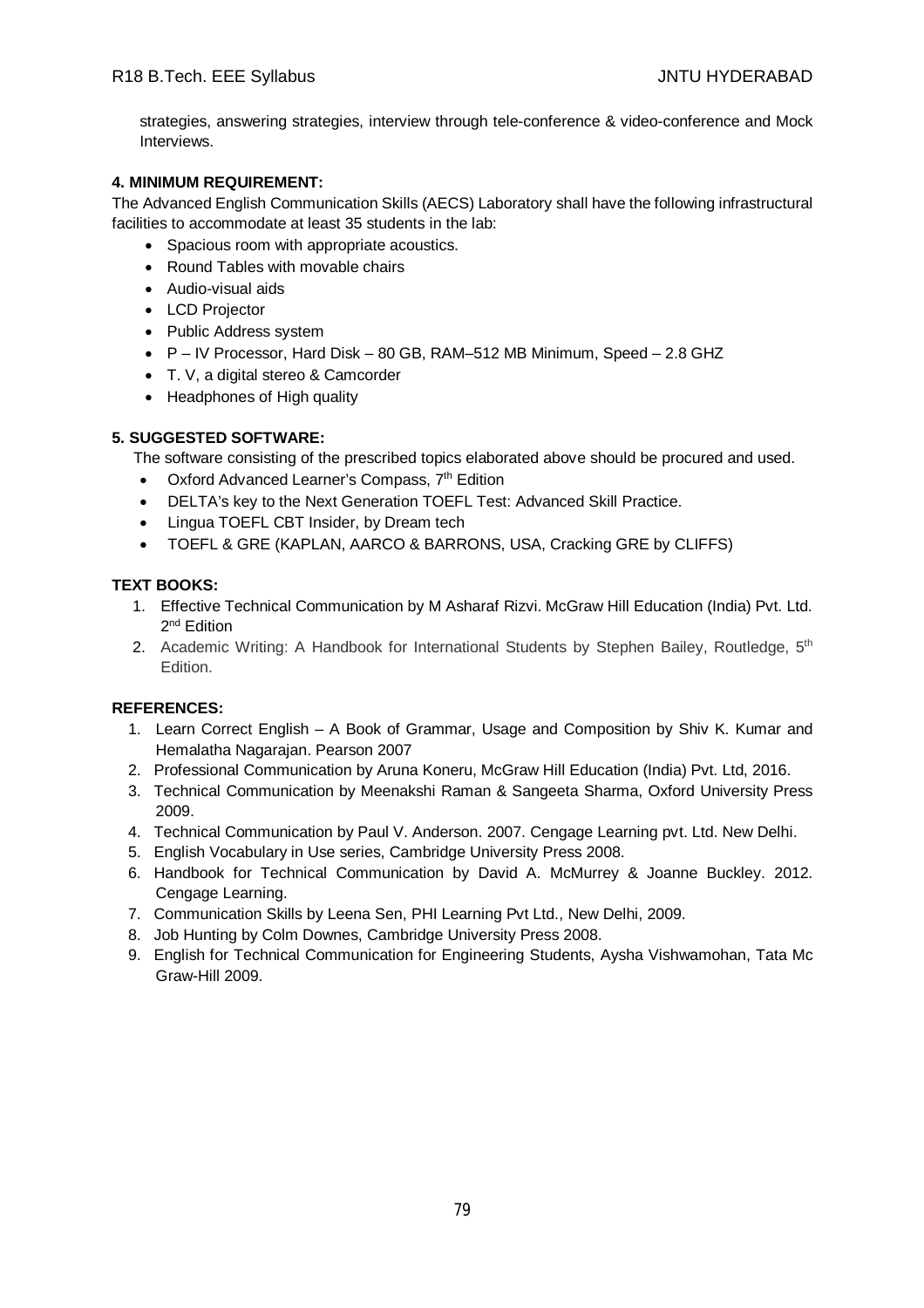### **\*MC510: INTELLECTUAL PROPERTY RIGHTS**

#### **B.Tech. III Year I Sem.**

| L T |                | P | C |
|-----|----------------|---|---|
| 3   | 0 <sub>0</sub> |   | 0 |

### **UNIT – I**

Introduction to Intellectual property: Introduction, types of intellectual property, international organizations, agencies and treaties, importance of intellectual property rights.

### **UNIT – II**

Trade Marks: Purpose and function of trademarks, acquisition of trade mark rights, protectable matter, selecting, and evaluating trade mark, trade mark registration processes.

#### **UNIT – III**

Law of copy rights: Fundamental of copy right law, originality of material, rights of reproduction, rights to perform the work publicly, copy right ownership issues, copy right registration, notice of copy right, international copy right law.

Law of patents: Foundation of patent law, patent searching process, ownership rights and transfer

#### **UNIT – IV**

Trade Secrets: Trade secrete law, determination of trade secrete status, liability for misappropriations of trade secrets, protection for submission, trade secrete litigation.

Unfair competition: Misappropriation right of publicity, false advertising.

#### **UNIT – V**

New development of intellectual property: new developments in trade mark law; copy right law, patent law, intellectual property audits.

International overview on intellectual property, international – trade mark law, copy right law, international patent law, and international development in trade secrets law.

#### **TEXT & REFERENCE BOOKS:**

- 1. Intellectual property right, Deborah. E. Bouchoux, Cengage learning.
- 2. Intellectual property right Unleashing the knowledge economy, prabuddha ganguli, Tata McGraw Hill Publishing company ltd.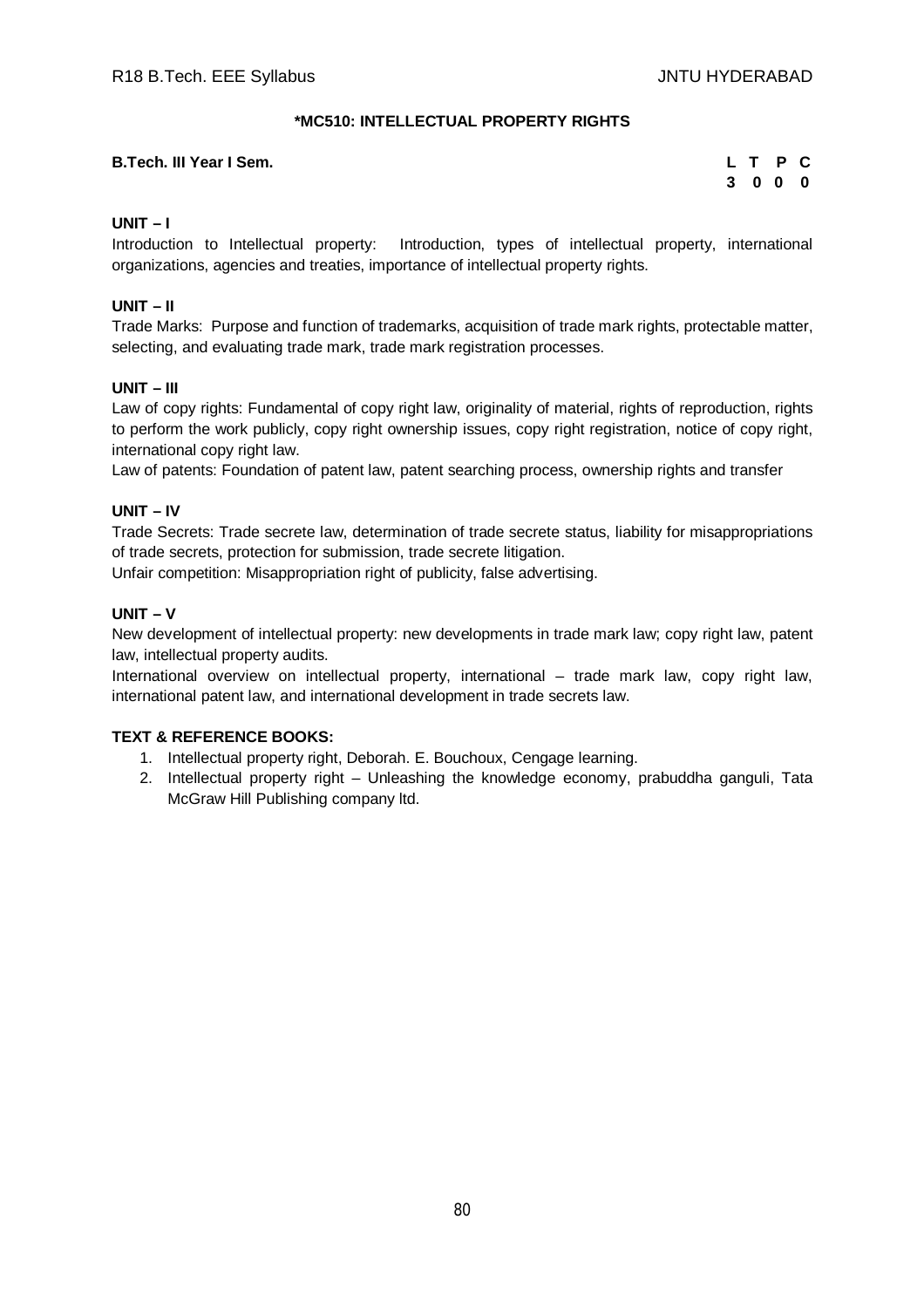# **EE611PE: OPTIMIZATION TECHNIQUES (Professional Elective - III)**

| B.Tech. III Year II Sem. |  |  |  |  |  |  |  | L T P C |  |
|--------------------------|--|--|--|--|--|--|--|---------|--|
| $\sim$                   |  |  |  |  |  |  |  | 3 0 0 3 |  |

**Prerequisite:** Mathematics –I, Mathematics –II

## **Course Objectives:**

- To introduce various optimization techniques i.e classical, linear programming, transportation problem, simplex algorithm, dynamic programming
- Constrained and unconstrained optimization techniques for solving and optimizing an electrical and electronic engineering circuits design problems in real world situations.
- To explain the concept of Dynamic programming and its applications to project implementation.

**Course Outcomes:** After completion of this course, the student will be able to

- explain the need of optimization of engineering systems
- understand optimization of electrical and electronics engineering problems
- apply classical optimization techniques, linear programming, simplex algorithm, transportation problem
- apply unconstrained optimization and constrained non-linear programming and dynamic programming
- Formulate optimization problems.

## **UNIT - I**

**Introduction and Classical Optimization Techniques:** Statement of an Optimization problem – design vector – design constraints – constraint surface – objective function – objective function surfaces – classification of Optimization problems.

**Classical Optimization Techniques:** Single variable Optimization – multi variable Optimization without constraints – necessary and sufficient conditions for minimum/maximum – multivariable Optimization with equality constraints.

Solution by method of Lagrange multipliers – Multivariable Optimization with inequality constraints – Kuhn – Tucker conditions.

# **UNIT - II**

**Linear Programming:** Standard form of a linear programming problem – geometry of linear programming problems – definitions and theorems – solution of a system of linear simultaneous equations – pivotal reduction of a general system of equations – motivation to the simplex method – simplex algorithm.

**Transportation Problem:** Finding initial basic feasible solution by north – west corner rule, least cost method and Vogel's approximation method – testing for optimality of balanced transportation problems.

#### **UNIT - III**

**Unconstrained Non-linear Programming:** One dimensional minimization methods, Classification, Fibonacci method and Quadratic interpolation method

**Unconstrained Optimization Techniques:** Uni-variant method, Powell's method and steepest descent method.

## U**NIT - IV**

**Constrained Non-linear Programming:** Characteristics of a constrained problem - classification - Basic approach of Penalty Function method - Basic approach of Penalty Function method - Basic approaches of Interior and Exterior penalty function methods - Introduction to convex programming problem.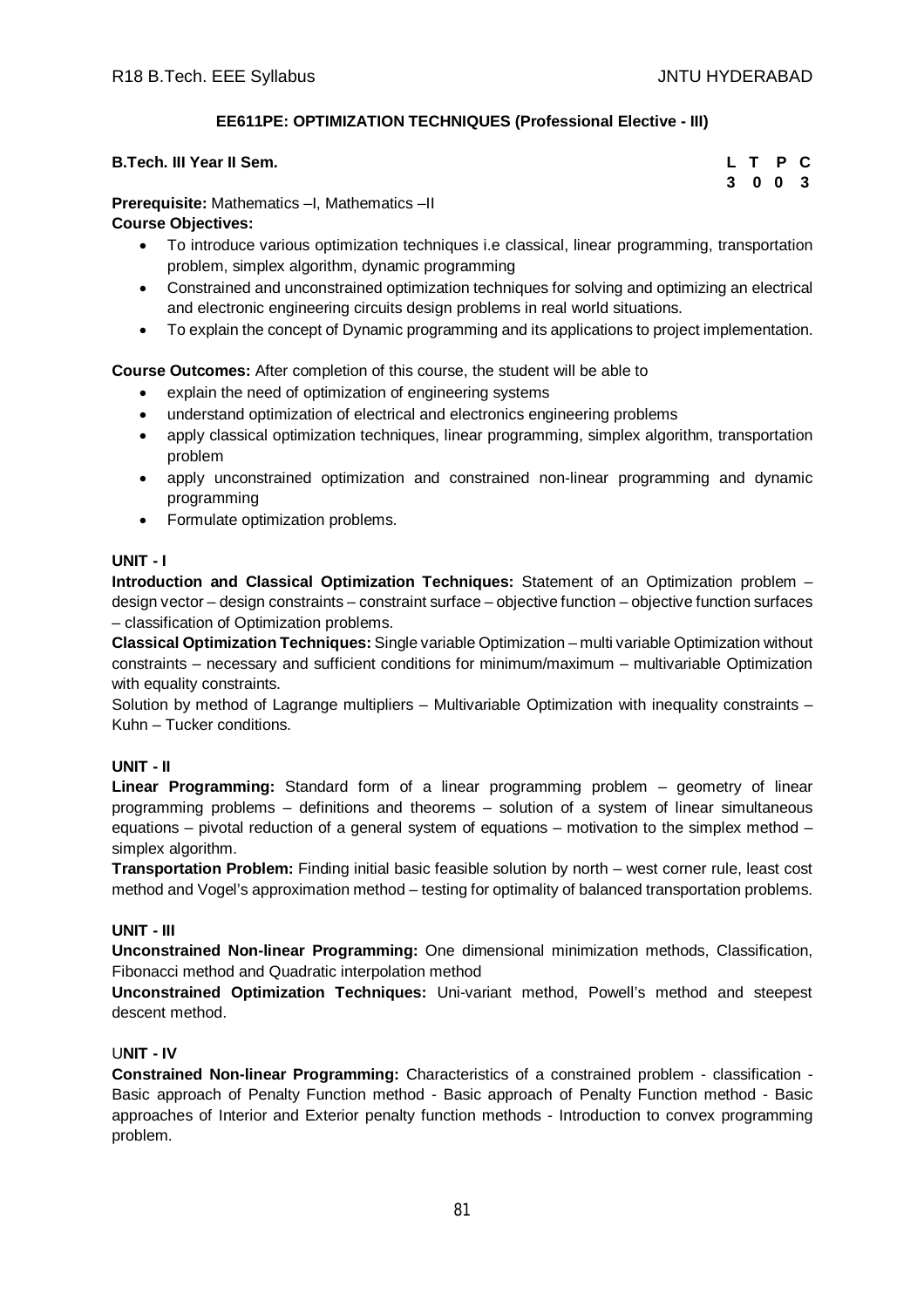# **UNIT - V**

**Dynamic Programming:** Dynamic programming multistage decision processes – types – concept of sub optimization and the principle of optimality – computational procedure in dynamic programming  $$ examples illustrating the calculus method of solution - examples illustrating the tabular method of solution.

## **TEXT BOOKS:**

- 1. Singiresu S. Rao, Engineering Optimization: Theory and Practice by John Wiley and Sons, 4<sup>th</sup> edition, 2009.
- 2. H. S. Kasene & K. D. Kumar, Introductory Operations Research, Springer (India), Pvt. Ltd., 2004

- 1. George Bernard Dantzig, Mukund Narain Thapa, "Linear programming", Springer series in operations research 3rd edition, 2003.
- 2. H. A. Taha, "Operations Research: An Introduction", 8<sup>th</sup> Edition, Pearson/Prentice Hall, 2007.
- 3. Kalyanmoy Deb, "Optimization for Engineering Design Algorithms and Examples", PHI Learning Pvt. Ltd, New Delhi, 2005.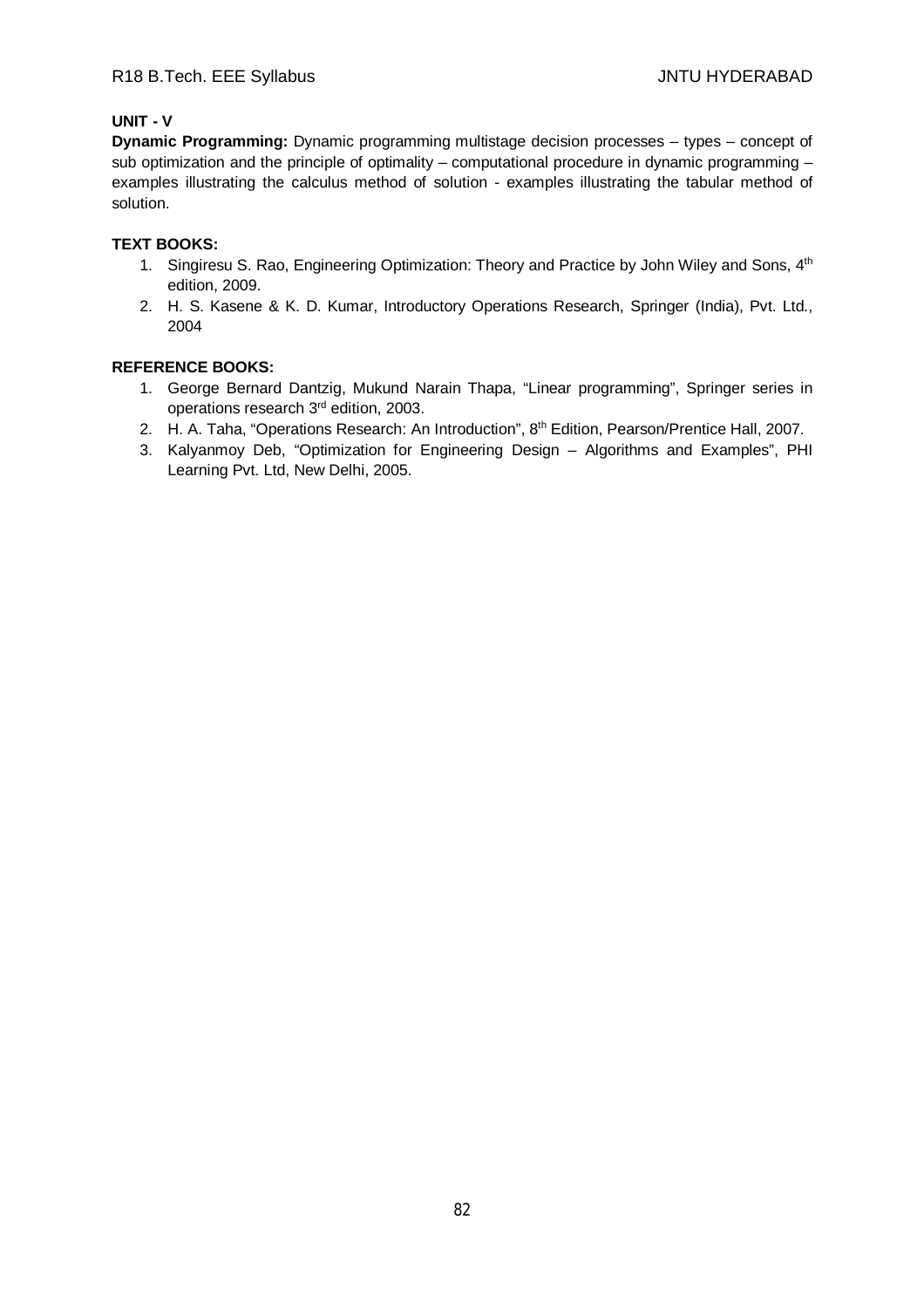# **EE612PE: POWER SEMICONDUCTOR DRIVES (Professional Elective - II)**

| <b>B.Tech. III Year II Sem.</b>                                                           | L T P C |  |
|-------------------------------------------------------------------------------------------|---------|--|
|                                                                                           | 3 0 0 3 |  |
| <b>Prerequisite:</b> Power Electronics, Electrical Machines – I, Electrical Machines – II |         |  |

**Course Objectives:**

- To introduce the drive system and operating modes of drive and its characteristics
- To understand Speed Torque characteristics of different motor drives by various power converter topologies
- To appreciate the motoring and braking operations of drive
- To differentiate DC and AC drives

**Course Outcomes:** After completion of this course the student is able to

- Identify the drawbacks of speed control of motor by conventional methods.
- Differentiate Phase controlled and chopper-controlled DC drives speed-torque characteristics merits and demerits
- Understand Ac motor drive speed–torque characteristics using different control strategies its merits and demerits
- Describe Slip power recovery schemes

# **UNIT - I**

## **Control of DC Motors**

Introduction to Thyristor controlled Drives, Single Phase semi and fully controlled converters connected to d.c separately excited and d.c series motors – continuous current operation – output voltage and current waveforms – Speed and Torque expressions – Speed – Torque Characteristics- Problems on Converter fed d.c motors.

Three phase semi and fully controlled converters connected to d.c separately excited and d.c series motors – output voltage and current waveforms – Speed and Torque expressions – Speed – Torque characteristics – Problems.

#### **UNIT - II**

# **Four Quadrant Operation of DC Drives**

Introduction to Four quadrant operation – Motoring operations, Electric Braking – Plugging, Dynamic, and Regenerative Braking operations. Four quadrant operation of D.C motors by single phase and three phase dual converters – Closed loop operation of DC motor (Block Diagram Only)

**Control of DC Motors By Choppers:** Single quadrant, Two quadrant and four quadrant chopper fed dc separately excited and series motors – Continuous current operation – Output voltage and current wave forms – Speed and torque expressions – speed-torque characteristics – Problems on Chopper fed D.C Motors – Closed Loop operation ( Block Diagram Only)

#### **UNIT - III**

#### **Control of Induction Motor**

Variable voltage characteristics-Control of Induction Motor by Ac Voltage Controllers – Waveforms – speed torque characteristics.

Variable frequency characteristics-Variable frequency control of induction motor by Voltage source and current source inverter and cyclo converters- PWM control – Comparison of VSI and CSI operations – Speed torque characteristics – numerical problems on induction motor drives – Closed loop operation of induction motor drives (Block Diagram Only)

#### **UNIT - IV**

#### **Rotor Side Control of Induction Motor**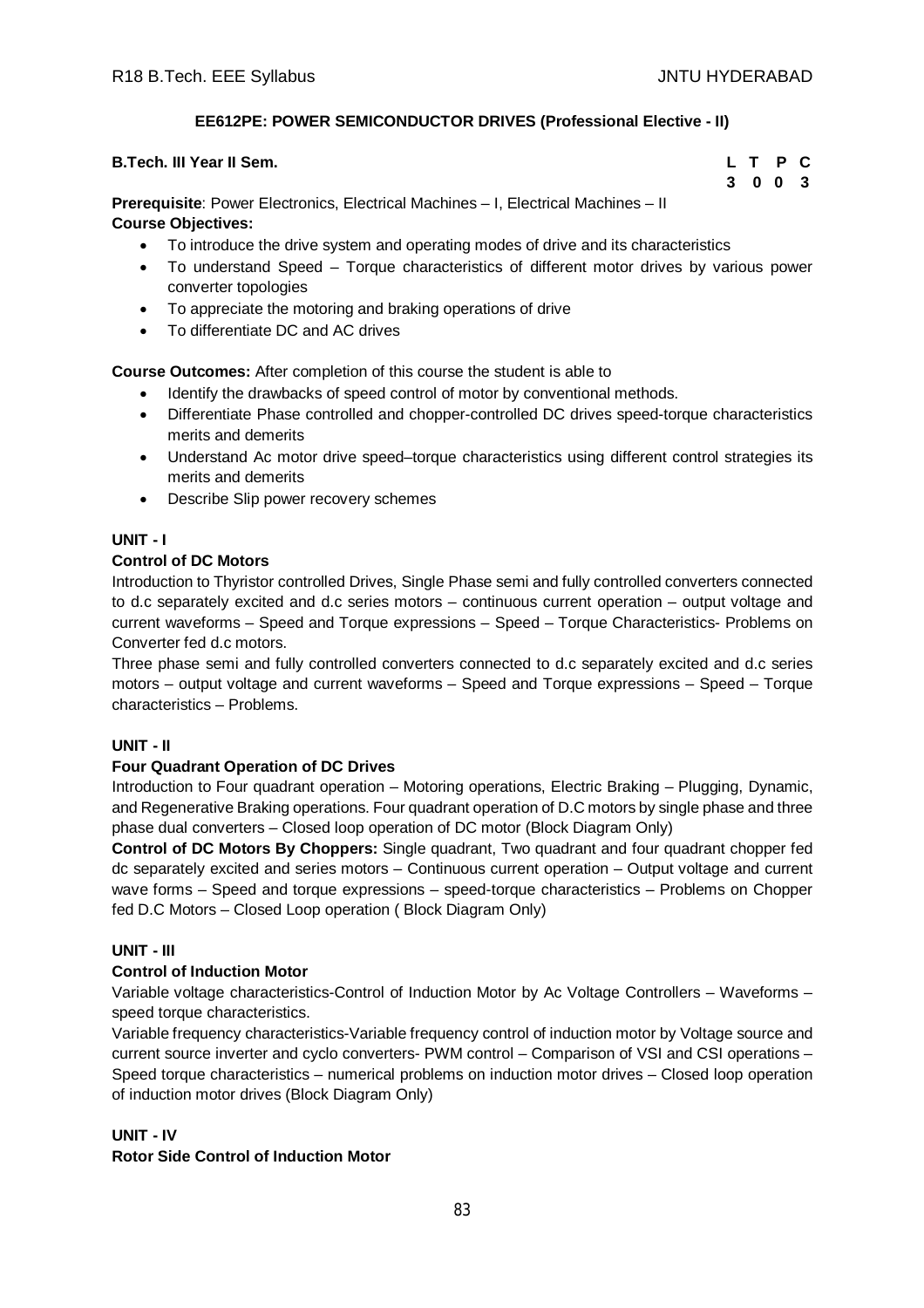Static rotor resistance control – Slip power recovery – Static Scherbius drive – Static Kramer Drive – their performance and speed torque characteristics – advantages, applications, problems.

### **UNIT - V**

### **Control of Synchronous Motors**

Separate control and self-control of synchronous motors – Operation of self-controlled synchronous motors by VSI, CSI and cyclo converters. Load commutated CSI fed Synchronous Motor – Operation – Waveforms – speed torque characteristics – Applications – Advantages and Numerical Problems – Closed Loop control operation of synchronous motor drives (Block Diagram Only), variable frequency control - Cyclo converter, PWM based VSI & CSI.

#### **TEXT BOOKS:**

- 1. "G K Dubey", Fundamentals of Electric Drives, CRC Press, 2002.
- 2. "Vedam Subramanyam", Thyristor Control of Electric drives, Tata McGraw Hill Publications, 1987.

- 1. "S K Pillai", A First course on Electrical Drives, New Age International (P) Ltd. 2<sup>nd</sup> Edition. 1989
- 2. "P. C. Sen", Thyristor DC Drives, Wiley-Blackwell, 1981
- 3. "B. K. Bose", Modern Power Electronics, and AC Drives, Pearson 2015.
- 4. "R. Krishnan", Electric motor drives modeling, Analysis and control, Prentice Hall PTR, 2001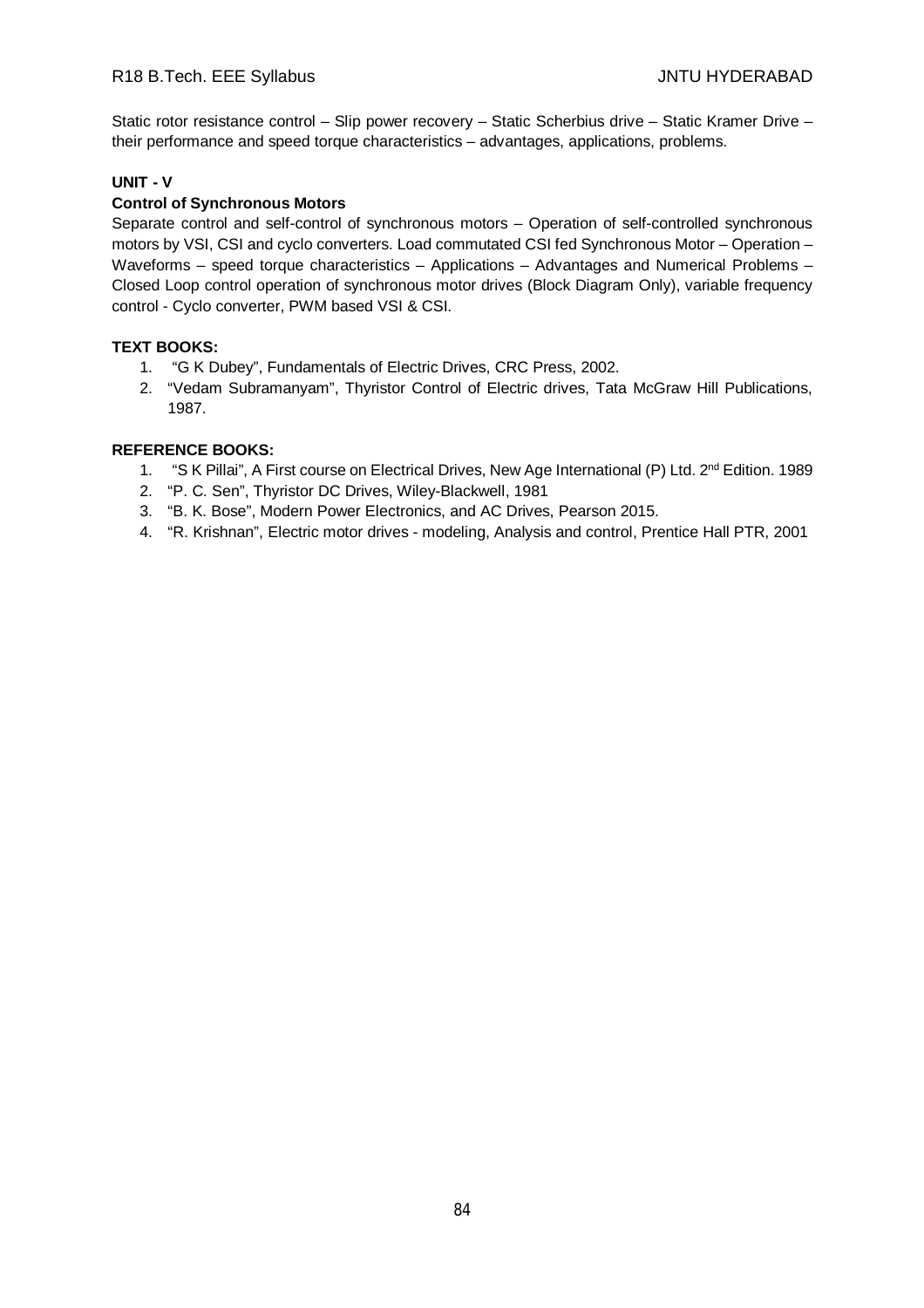# **EE613PE: WIND AND SOLAR ENERGY SYSTEMS (Professional Elective - II)**

| <b>B.Tech. III Year II Sem.</b> |  | L T P C |  |
|---------------------------------|--|---------|--|
|                                 |  | 3 0 0 3 |  |

### **Prerequisite**: Renewable Energy Systems

### **Course Objectives:**

- To study the physics of wind power and energy
- To understand the principle of operation of wind generators
- To know the solar power resources
- To analyze the solar photo-voltaic cells
- To discuss the solar thermal power generation
- To identify the network integration issues

**Course Outcomes:** At the end of this course, students will demonstrate the ability to

- Understand the energy scenario and the consequent growths of the power generate renewable energy sources.
- Understand the basic physics of wind and solar power generation.
- Understand the power electronic interfaces for wind and solar generation.
- Understand the issues related to the grid-integration of solar and wind energy systems

## **UNIT - I**

## **Physics of Wind Power**

History of wind power, Indian and Global statistics, Wind physics, Betz limit ratio, stall and pitch control, Wind speed statistics-probability distributions, and Wind power-cumulative distribution functions.

#### **UNIT - II**

#### **Wind Generator Topologies**

Review of modern wind turbine technologies, Fixed and Variable speed wind turbine, Induction Generators, Doubly-Fed Induction Generators and their characteristics, Permanent Magnet Synchronous Generators, Power electronics converters. Generator configurations, Converter Control.

#### **UNIT - III**

### **The Solar Resource**

Introduction, solar radiation spectra, solar geometry, Earth Sun angles, observer Sun angles, solar day length, Estimation of solar energy availability.

#### **Solar Photovoltaic**

Technologies-Amorphous, mono-crystalline, polycrystalline; V-I characteristics of a PV cell, PV module, array, Power Electronic Converters for Solar Systems, Maximum Power point Tracking (MPPT) algorithms. Converter Control.

#### **UNIT - IV**

#### **Network Integration Issues**

Overview of grid code technical requirements. Fault ride-through for wind farms - real and reactive power regulation, voltage and frequency operating limits, solar PV and wind farm behavior during grid disturbances. Power quality issues. Power system interconnection experiences in the world. Hybrid and isolated operations of solar PV and wind systems.

# **UNIT - V**

#### **Solar Thermal Power Generation**

Technologies, Parabolic trough, central receivers, parabolic dish, Fresnel, solar pond, elementary analysis.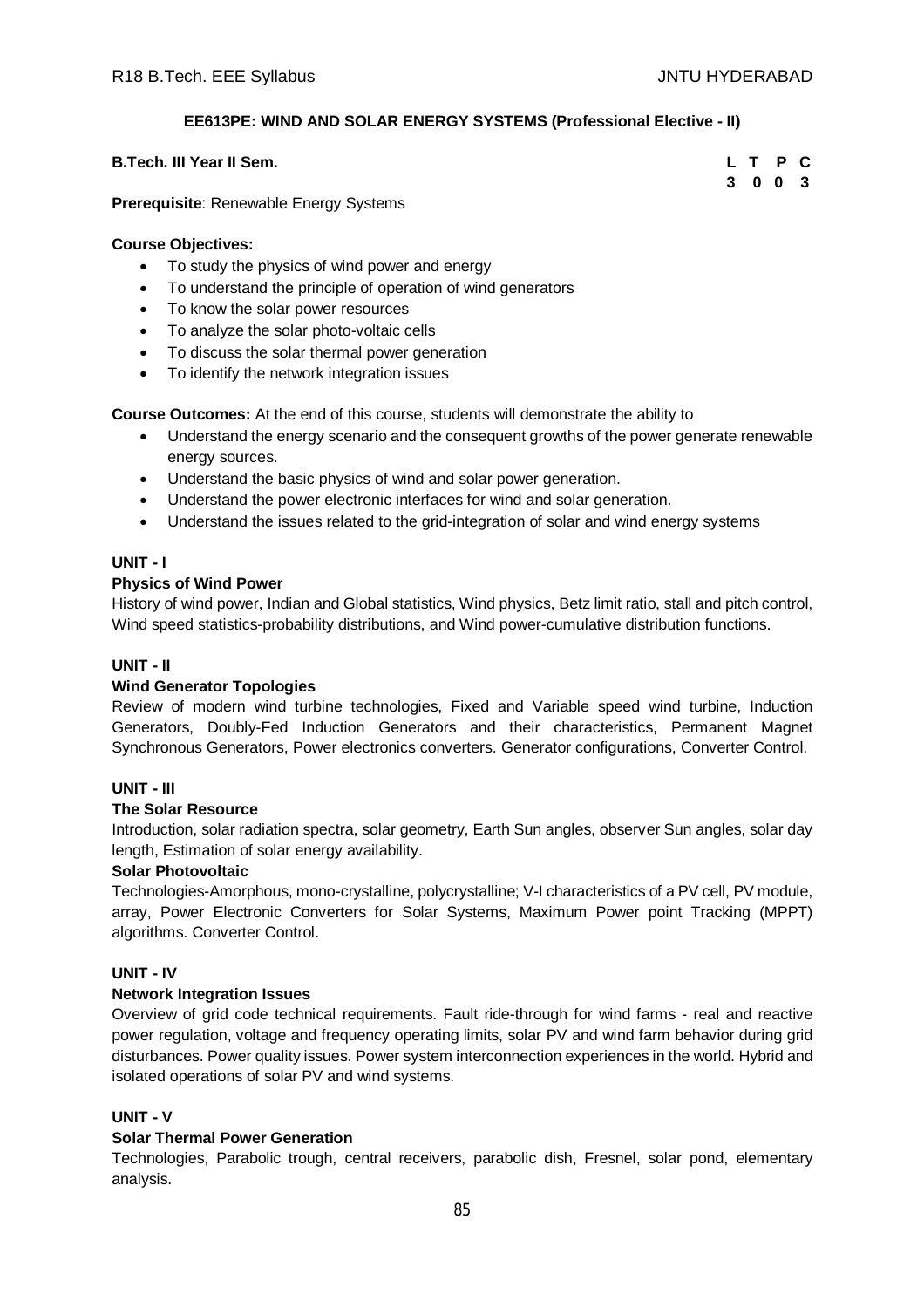### **TEXT BOOKS:**

- 1. T. Ackermann, "Wind Power in Power Systems", John Wiley and Sons Ltd., 2005.
- 2. G. M. Masters, "Renewable and Efficient Electric Power Systems**",** John Wiley and Sons, 2004.

- 1. S. P. Sukhatme, "Solar Energy: Principles of Thermal Collection and Storage", McGraw Hill, 1984.
- 2. H. Siegfried and R. Waddington, "Grid integration of wind energy conversion systems" John Wiley and Sons Ltd., 2006.
- 3. G. N. Tiwari and M. K. Ghosal, "Renewable Energy Applications", Narosa Publications, 2004.
- 4. J. A. Duffie and W. A. Beckman, "Solar Engineering of Thermal Processes", John Wiley & Sons, 1991.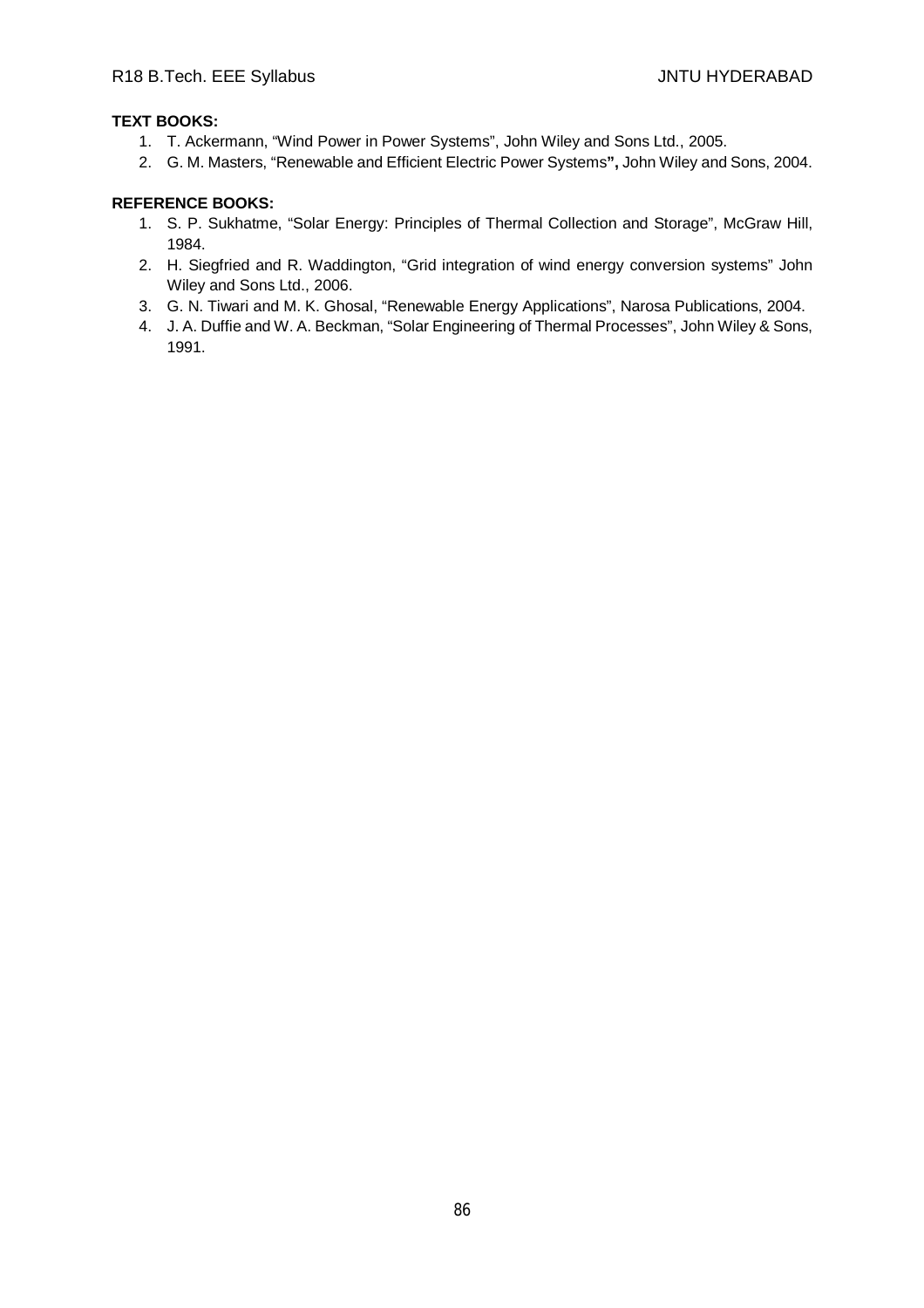## **EE601PC: SIGNALS AND SYSTEMS**

#### **B.Tech. III Year II Sem.**

| L  | т | Р | C  |
|----|---|---|----|
| -2 | 1 |   | 03 |

#### **Course Objectives:**

- This gives the basics of Signals and Systems required for all Electrical Engineering related courses.
- To understand the behavior of signal in time and frequency domain
- To understand the characteristics of LTI systems
- This gives concepts of Signals and Systems and its analysis using different transform techniques.

**Course Outcomes:** Upon completing this course, the student will be able to

- Differentiate various signal functions.
- Represent any arbitrary signal in time and frequency domain.
- Understand the characteristics of linear time invariant systems.
- Analyze the signals with different transform technique

#### **UNIT - I**

**Signal Analysis:** Analogy between Vectors and Signals, Orthogonal Signal Space, Signal approximation using Orthogonal functions, Mean Square Error, Closed or complete set of Orthogonal functions, Orthogonality in Complex functions, Classification of Signals and systems, Exponential and Sinusoidal signals, Concepts of Impulse function, Unit Step function, Signum function.

#### **UNIT – II**

**Fourier series:** Representation of Fourier series, Continuous time periodic signals, Properties of Fourier Series, Dirichlet's conditions, Trigonometric Fourier Series and Exponential Fourier Series, Complex Fourier spectrum.

**Fourier Transforms:** Deriving Fourier Transform from Fourier series, Fourier Transform of arbitrary signal, Fourier Transform of standard signals, Fourier Transform of Periodic Signals, Properties of Fourier Transform, Fourier Transforms involving Impulse function and Signum function, Introduction to Hilbert Transform.

#### **UNIT - III**

**Signal Transmission through Linear Systems:** Linear System, Impulse response, Response of a Linear System, Linear Time Invariant(LTI) System, Linear Time Variant (LTV) System, Transfer function of a LTI System, Filter characteristic of Linear System, Distortion less transmission through a system, Signal bandwidth, System Bandwidth, Ideal LPF, HPF, and BPF characteristics, Causality and Paley-Wiener criterion for physical realization, Relationship between Bandwidth and rise time, Convolution and Correlation of Signals, Concept of convolution in Time domain and Frequency domain, Graphical representation of Convolution.

#### **UNIT – IV**

**Laplace Transforms:** Laplace Transforms (L.T), Inverse Laplace Transform, Concept of Region of Convergence (ROC) for Laplace Transforms, Properties of L.T, Relation between L.T and F.T of a signal, Laplace Transform of certain signals using waveform synthesis.

**Z–Transforms:** Concept of Z- Transform of a Discrete Sequence, Distinction between Laplace, Fourier and Z Transforms, Region of Convergence in Z-Transform, Constraints on ROC for various classes of signals, Inverse Z-transform, Properties of Z-transforms.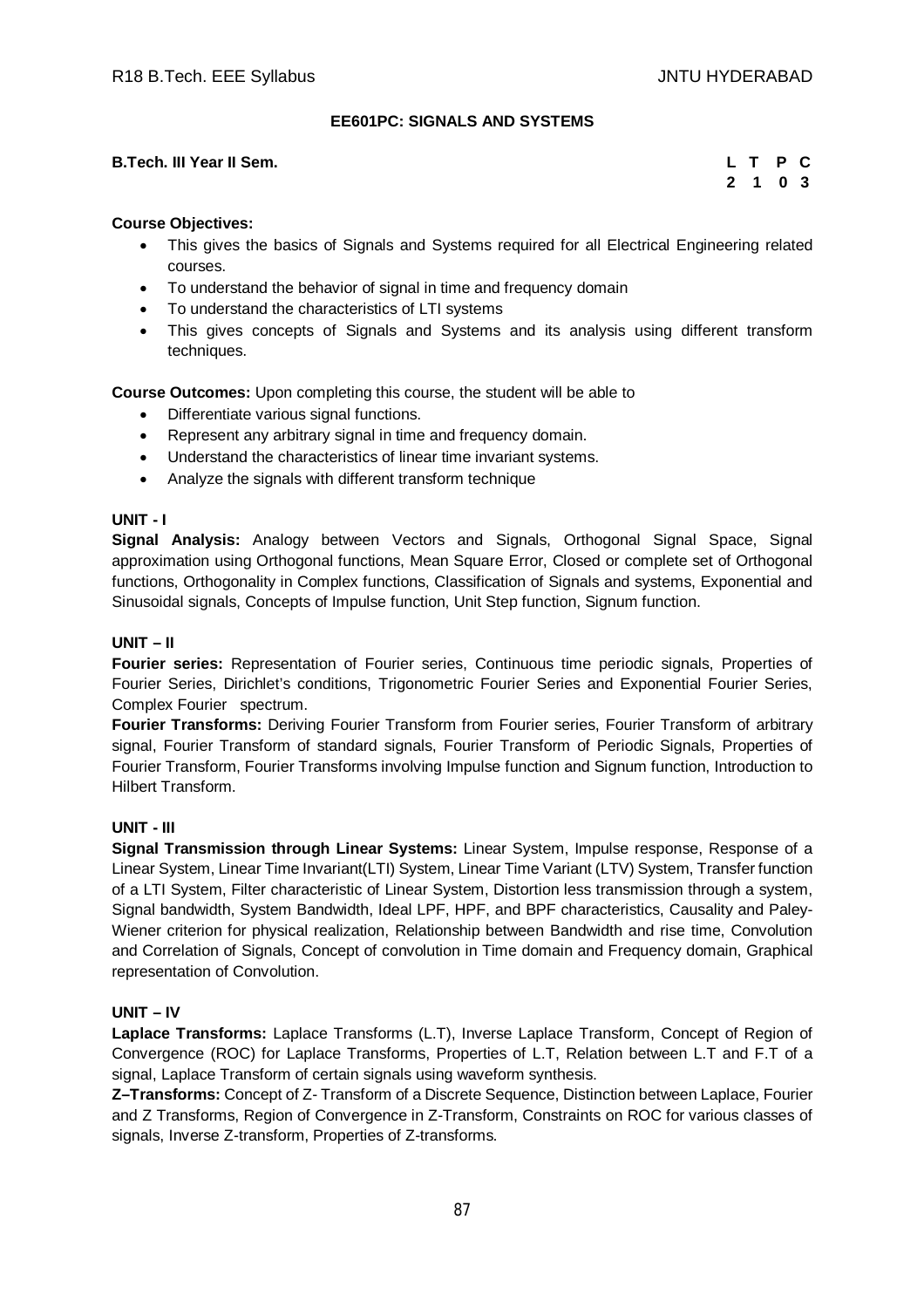## **UNIT - V**

**Sampling theorem**: Graphical and analytical proof for Band Limited Signals, Impulse Sampling, Natural and Flat top Sampling, Reconstruction of signal from its samples, Effect of under sampling – Aliasing, Introduction to Band Pass Sampling.

**Correlation:** Cross Correlation and Auto Correlation of Functions, Properties of Correlation Functions, Energy Density Spectrum, Parsevals Theorem, Power Density Spectrum, Relation between Autocorrelation Function and Energy/Power Spectral Density Function, Relation between Convolution and Correlation, Detection of Periodic Signals in the presence of Noise by Correlation, Extraction of Signal from Noise by Filtering.

## **TEXT BOOKS:**

- 1. Signals, Systems & Communications B.P. Lathi, 2013, BSP.
- 2. Signals and Systems A.V. Oppenheim, A.S. Willsky and S.H. Nawabi, 2 Ed.

- 1. Signals and Systems Simon Haykin and Van Veen, Wiley 2 Ed.,
- 2. Signals and Systems A. Rama Krishna Rao, 2008, TMH
- 3. Fundamentals of Signals and Systems Michel J. Robert, 2008, MGH International Edition.
- 4. Signals, Systems and Transforms C. L. Philips, J. M. Parr and Eve A. Riskin, 3 Ed., 2004, PE.
- 5. Signals and Systems K. Deergha Rao, Birkhauser, 2018.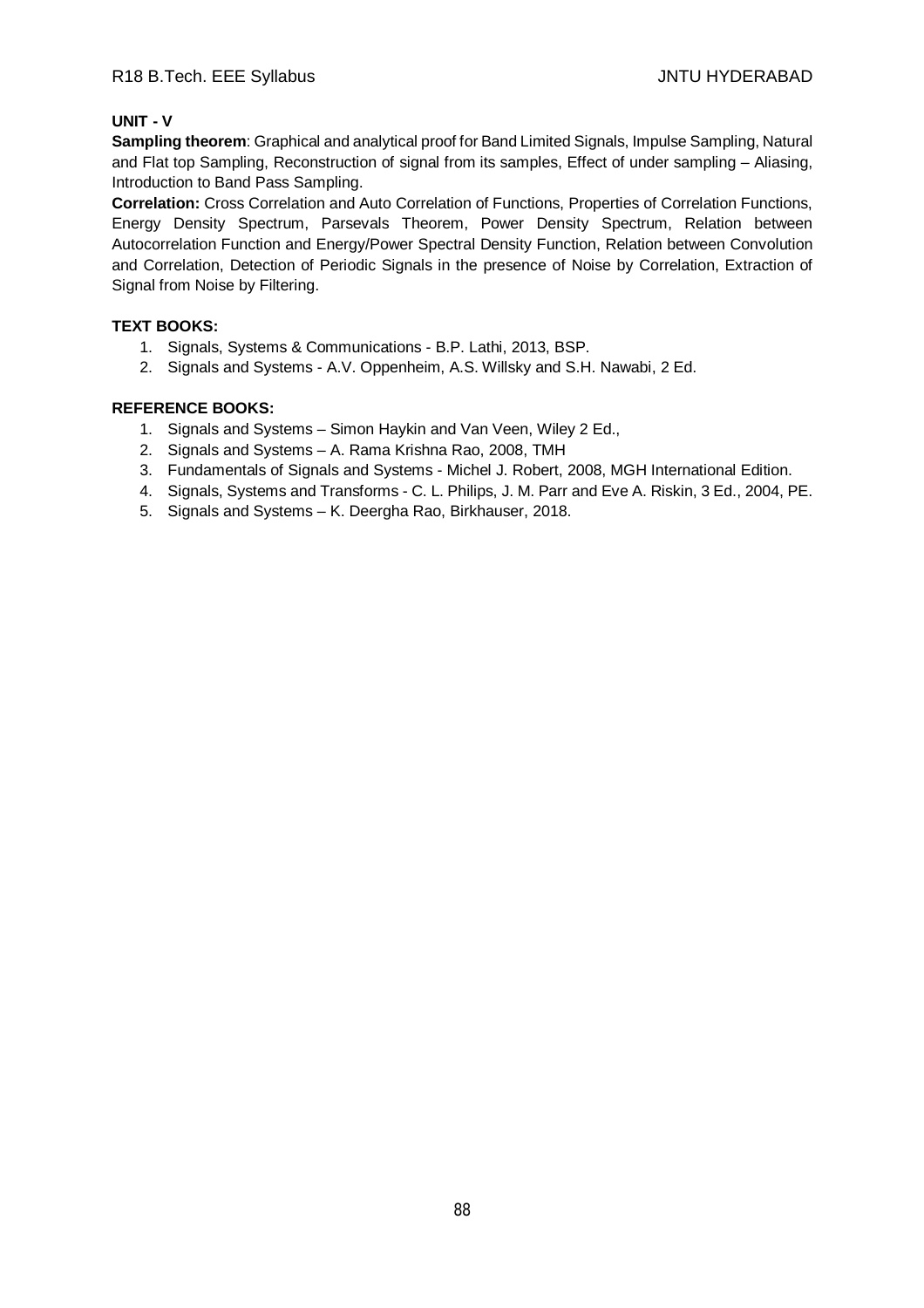### **EE602PC: MICROPROCESSORS & MICROCONTROLLERS**

#### **B.Tech. III Year II Sem.**

#### **Prerequisite:** Nil

#### **Course Objectives:**

- 1. To familiarize the architecture of microprocessors and micro controllers
- 2. To provide the knowledge about interfacing techniques of bus & memory.
- 3. To understand the concepts of ARM architecture
- 4. To study the basic concepts of Advanced ARM processors

**Course Outcomes:** Upon completing this course, the student will be able to

- 1. Understands the internal architecture, organization and assembly language programming of 8086 processors.
- 2. Understands the internal architecture, organization and assembly language programming of 8051/controllers
- 3. Understands the interfacing techniques to 8086 and 8051 based systems.
- 4. Understands the internal architecture of ARM processors and basic concepts of advanced ARM processors.

#### **UNIT - I:**

**8086 Architecture:** 8086 Architecture-Functional diagram, Register Organization, Memory Segmentation, Programming Model, Memory addresses, Physical Memory Organization, Architecture of 8086, Signal descriptions of 8086, interrupts of 8086.

**Instruction Set and Assembly Language Programming of 8086**: Instruction formats, Addressing modes, Instruction Set, Assembler Directives, Macros, and Simple Programs involving Logical, Branch and Call Instructions, Sorting, String Manipulations.

#### **UNIT - II:**

**Introduction to Microcontrollers:** Overview of 8051 Microcontroller, Architecture, I/O Ports, Memory Organization, Addressing Modes and Instruction set of 8051.

**8051 Real Time Control:** Programming Timer Interrupts, Programming External Hardware Interrupts, Programming the Serial Communication Interrupts, Programming 8051 Timers and Counters

#### **UNIT – III:**

**I/O and Memory Interface:** LCD, Keyboard, External Memory RAM, ROM Interface, ADC, DAC Interface to 8051.

**Serial Communication and Bus Interface:** Serial Communication Standards, Serial Data Transfer Scheme, On board Communication Interfaces-I2C Bus, SPI Bus, UART; External Communication Interfaces-RS232, USB.

## **UNIT – IV:**

**ARM Architecture:** ARM Processor fundamentals, ARM Architecture – Register, CPSR, Pipeline, exceptions and interrupts interrupt vector table, ARM instruction set - Data processing, Branch instructions, load store instructions, Software interrupt instructions, Program status register instructions, loading constants, Conditional execution, Introduction to Thumb instructions.

#### **UNIT – V:**

**Advanced ARM Processors:** Introduction to CORTEX Processor and its architecture, OMAP Processor and its Architecture.

|   | L T        | P | С   |
|---|------------|---|-----|
| 3 | $0\quad 0$ |   | - 3 |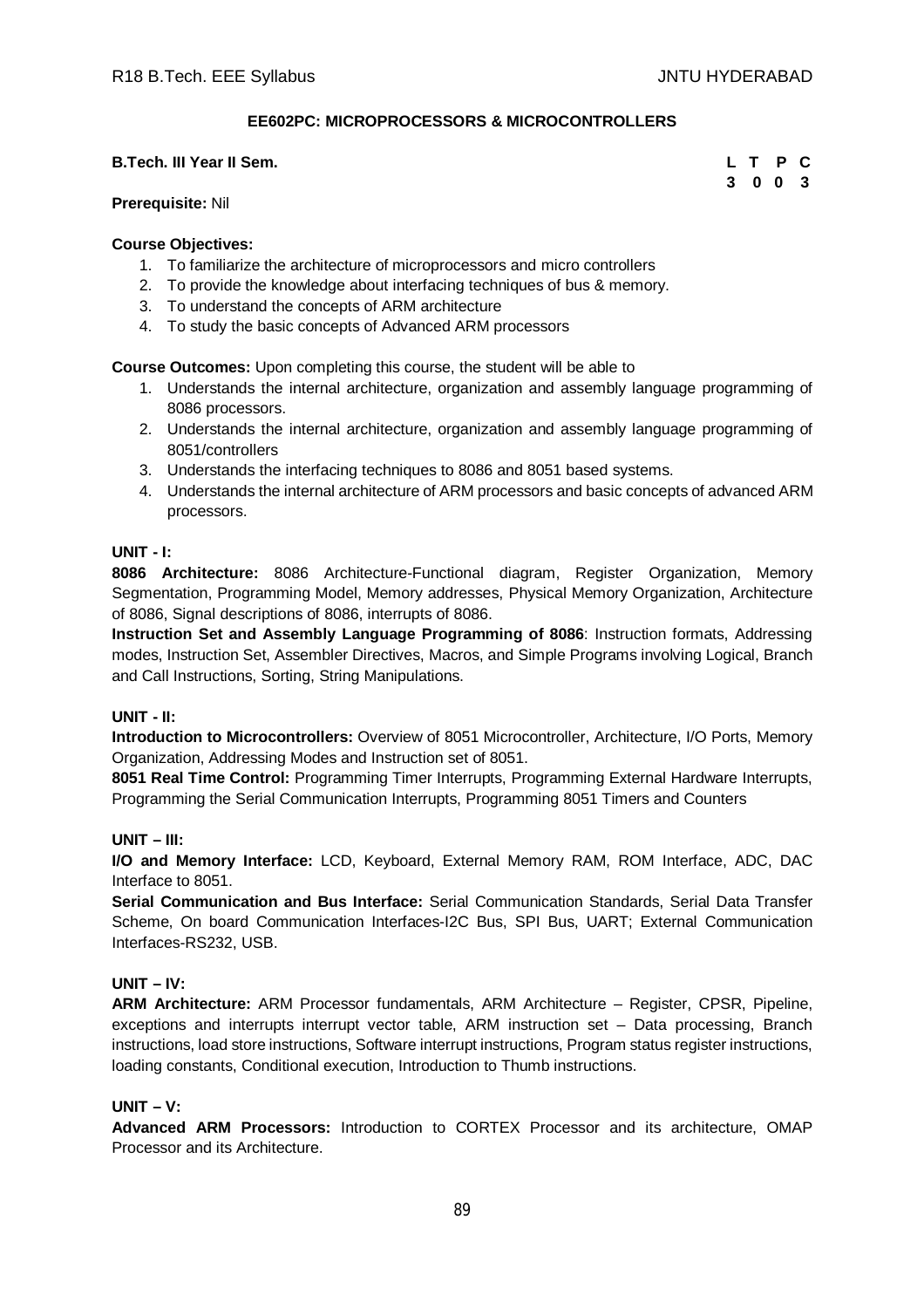## **TEXT BOOKS:**

- 1. Advanced Microprocessors and Peripherals A. K. Ray and K. M. Bhurchandani, TMH, 2<sup>nd</sup> Edition 2006.
- 2. ARM System Developers guide, Andrew N SLOSS, Dominic SYMES, Chris WRIGHT, Elsevier, 2012

- 1. The 8051 Microcontroller, Kenneth. J. Ayala, Cengage Learning, 3rd Ed, 2004.
- 2. Microprocessors and Interfacing, D. V. Hall, TMGH, 2<sup>nd</sup> Edition 2006.
- 3. The 8051 Microcontrollers, Architecture and Programming and Applications -K. Uma Rao, Andhe Pallavi, Pearson, 2009.
- 4. Digital Signal Processing and Applications with the OMAP- L138 Experimenter, Donald Reay, WILEY 2012.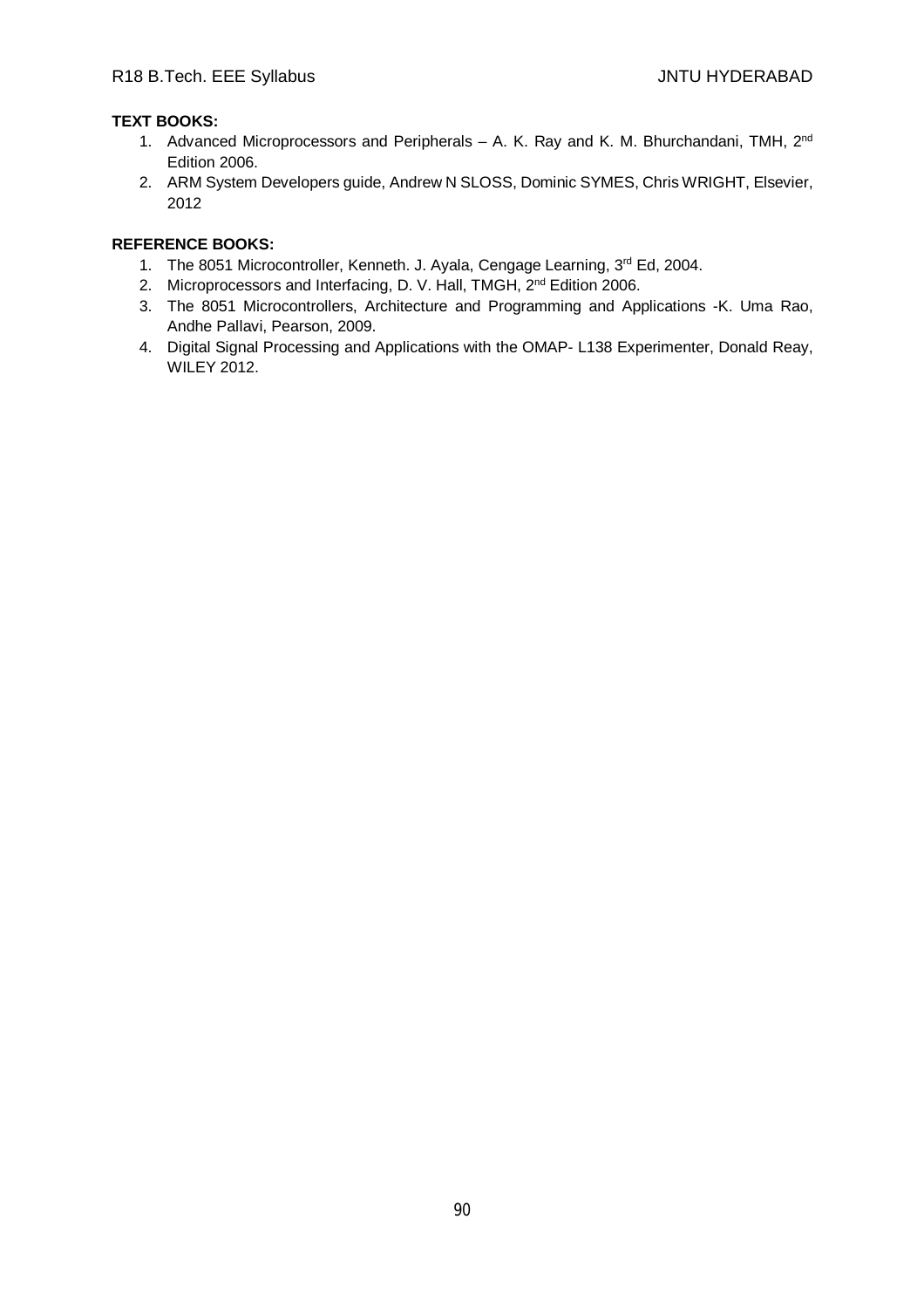### **EE603PC: POWER SYSTEM PROTECTION**

#### **B.Tech. III Year II Sem.**

|   | L T P C |  |
|---|---------|--|
| 3 | 1 0 4   |  |

**Pre-requisites:** Power Systems-I, Power Systems-II **Course Objectives:**

- To introduce all kinds of circuit breakers and relays for protection of Generators, Transformers and feeder bus bars from Over voltages and other hazards.
- To describe neutral grounding for overall protection.
- To understand the phenomenon of Over Voltages and it's classification.

**Course Outcomes:** At the end of the course the student will be able to:

- Compare and contrast electromagnetic, static and microprocessor-based relays
- Apply technology to protect power system components.
- Select relay settings of over current and distance relays.
- Analyze quenching mechanisms used in air, oil and vacuum circuit breakers

## **UNIT - I**

## **Protective Relays**

Introduction, Need for power system protection, effects of faults, evolution of protective relays, zones of protection, primary and backup protection, essential qualities of protection, classification of protective relays and schemes, current transformers, potential transformers, basic relay terminology.

**Operating Principles and Relay Construction:** Electromagnetic relays, thermal relays, static relays, microprocessor based protective relays.

## **UNIT - II**

### **Over-Current Protection**

Time-current characteristics, current setting, over current protective schemes, directional relay, protection of parallel feeders, protection of ring mains, Phase fault and earth fault protection, Combined earth fault and phase fault protective scheme, Directional earth fault relay.

**Distance Protection:** Impedance relay, reactance relay, MHO relay, input quantities for various types of distance relays, Effect of arc resistance, Effect of power swings, effect of line length and source impedance on the performance of distance relays, selection of distance relays, MHO relay with blinders, Reduction of measuring units, switched distance schemes, auto re-closing.

#### **UNIT- III**

**Pilot Relaying Schemes -** Wire Pilot protection, Carrier current protection.

**AC Machines and Bus Zone Protection:** Protection of Generators, Protection of transformers, Buszone protection, frame leakage protection.

# **UNIT - IV:**

#### **Static Relays**

Amplitude and Phase comparators, Duality between AC and PC, Static amplitude comparator, integrating and instantaneous comparators, static phase comparators, coincidence type of phase comparator, static over current relays, static directional relay, static differential relay, static distance relays, Multi input comparators, concept of Quadrilateral and Elliptical relay characteristics.

**Microprocessor Based Relays**: Advantages, over current relays, directional relays, distance relays.

### **UNTI-V:**

#### **Circuit Breakers**

Introduction, arcing in circuit breakers, arc interruption theories, re-striking and recovery voltage, resistance switching, current chopping, interruption of capacitive current, oil circuit breaker, air blast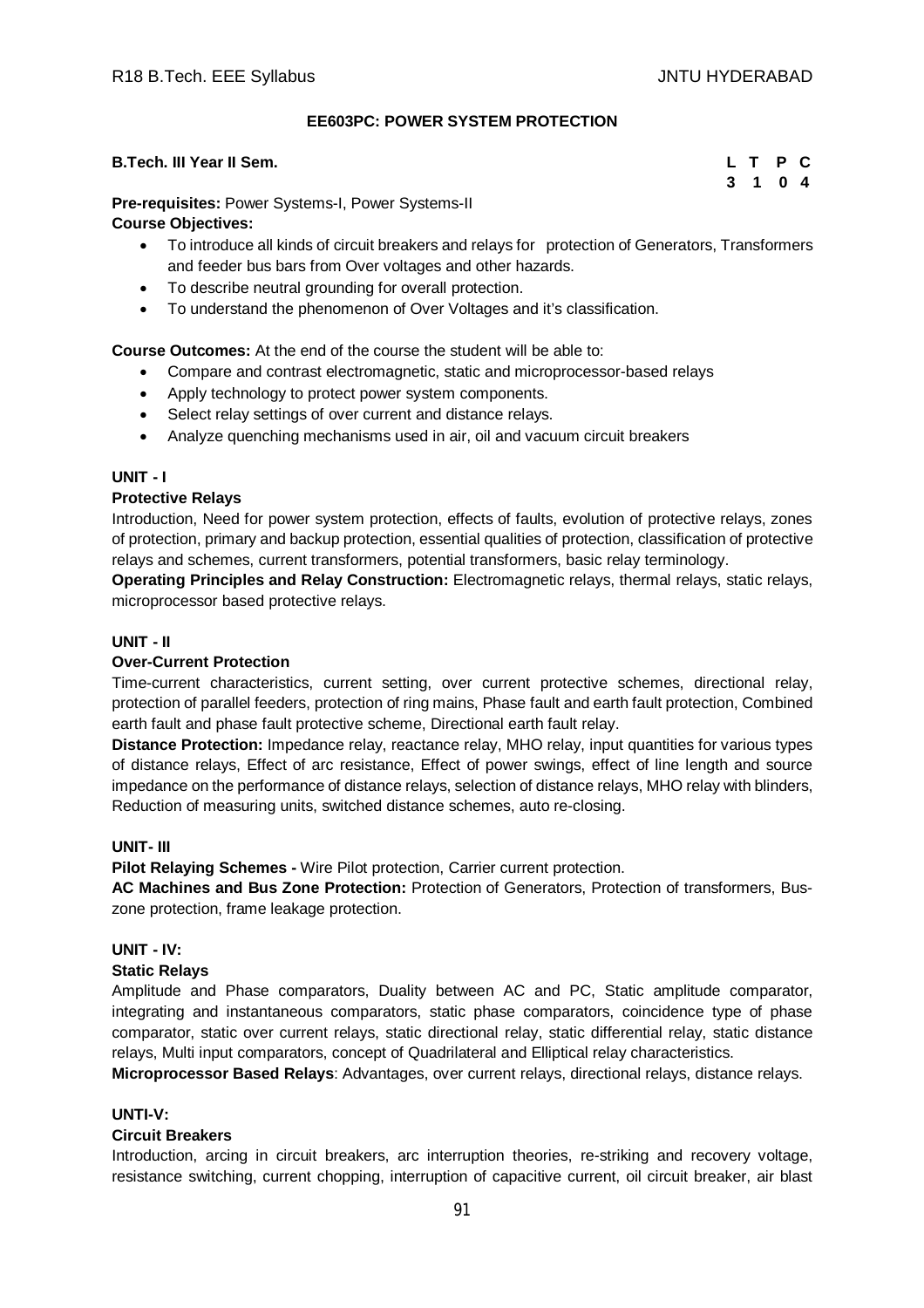circuit breakers, SF6 circuit breaker, operating mechanism, selection of circuit breakers, high voltage d.c. breakers, ratings of circuit breakers, testing of circuit breakers.

**FUSES:** Introduction, fuse characteristics, types of fuses, application of HRC fuses, discrimination.

#### **TEXT BOOKS:**

- 1. Badriram and D.N. Vishwakarma, Power System Protection and Switchgear, TMH 2001.
- 2. U.A.Bakshi, M.V.Bakshi: Switchgear and Protection, Technical Publications, 2009.

- 1. C.Russel Mason "The art and science of protective relaying, Wiley Eastern, 1995
- 2. L.P.Singh "Protective relaying from Electromechanical to Microprocessors", New Age International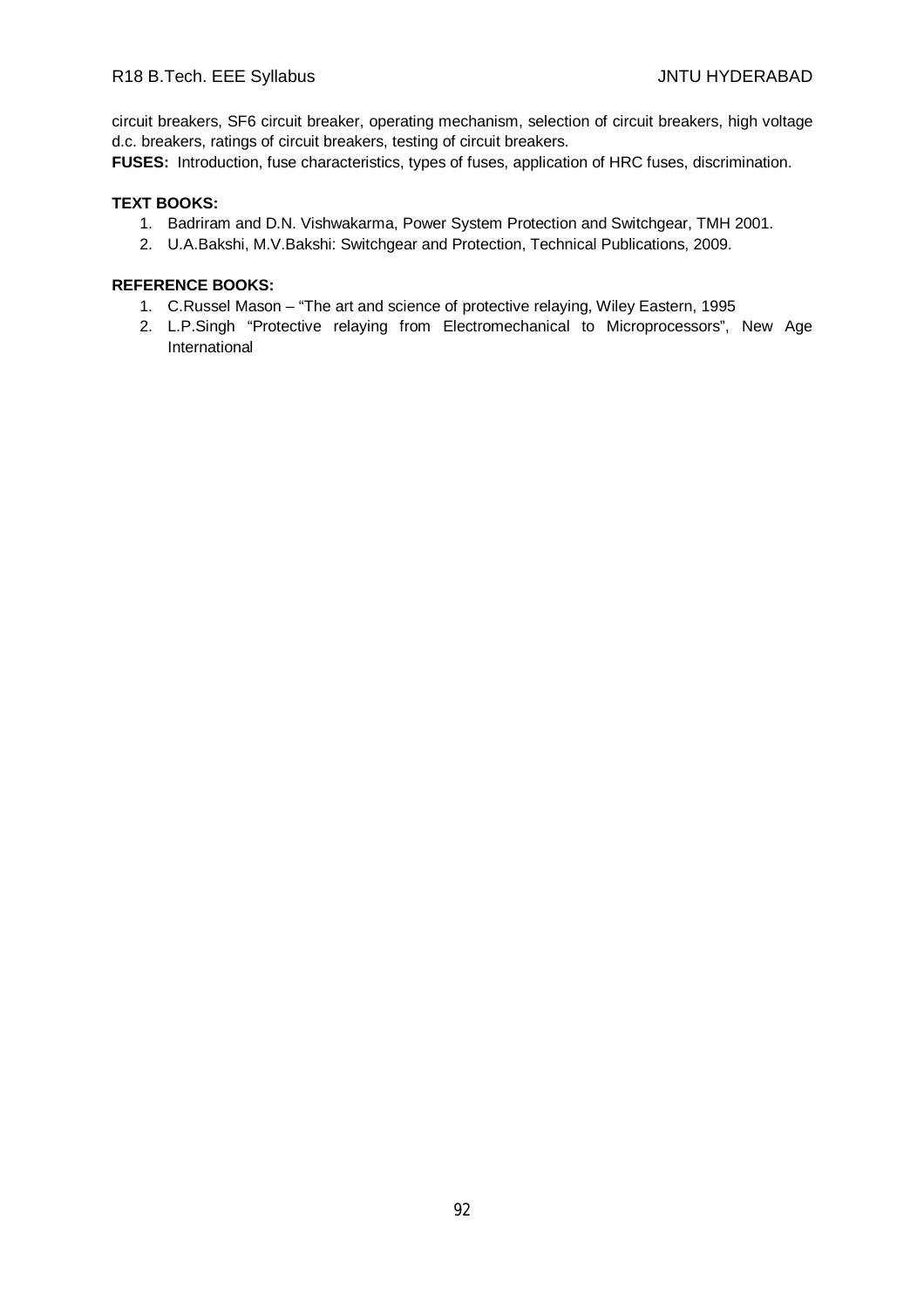## **EE604PC: POWER SYSTEM OPERATION AND CONTROL**

#### **B.Tech. III Year II Sem. L T P C**

**Pre-requisites:** Power System-I, Power System-II **Course Objectives:**

- To understand real power control and operation
- To know the importance of frequency control
- To analyze different methods to control reactive power
- To understand unit commitment problem and importance of economic load dispatch
- To understand real time control of power systems
- **Course Outcomes:** At the end of the course the student will be able to:
	- Understand operation and control of power systems.
	- Analyze various functions of Energy Management System (EMS) functions.
	- Analyze whether the machine is in stable or unstable position.
	- Understand power system deregulation and restructuring

#### **UNIT - I**

#### **Load Flow Studies**

Introduction, Bus classification -Nodal admittance matrix - Load flow equations - Iterative methods - Gauss and Gauss Seidel Methods, Newton-Raphson Method-Fast Decoupled method-Merits and demerits of the above methods-System data for load flow study

#### **UNIT - II**

#### **Economic Operation of Power Systems**

Distribution of load between units within a plant-Transmission loss as a function of plant generation, Calculation of loss coefficients-Distribution of load between plants.

#### **UNIT - III**

#### **Load Frequency Control**

Introduction, load frequency problem-Megawatt frequency (or P-f) control channel, MVAR voltages (or Q-V) control channel-Dynamic interaction between P-f and Q-V loops. Mathematical model of speedgoverning system-Turbine models, division of power system into control areas, P-f control of single control area (the uncontrolled and controlled cases)-P-f control of two area systems (the uncontrolled cases and controlled cases)

#### **UNIT - IV**

#### **Power System Stability**

The stability problem-Steady state stability, transient stability and Dynamic stability-Swing equation. Equal area criterion of stability-Applications of Equal area criterion, Step by step solution of swing equation-Factors affecting transient stability, Methods to improve steady state and Transient stability, Introduction to voltage stability

## **UNIT - V**

#### **Computer Control of Power Systems**

Need of computer control of power systems. Concept of energy control centre (or) load dispatch centre and the functions - system monitoring - data acquisition and control. System hardware configuration – SCADA and EMS functions. Network topology – Importance of Load Forecasting and simple techniques of forecasting.

**3 0 0 3**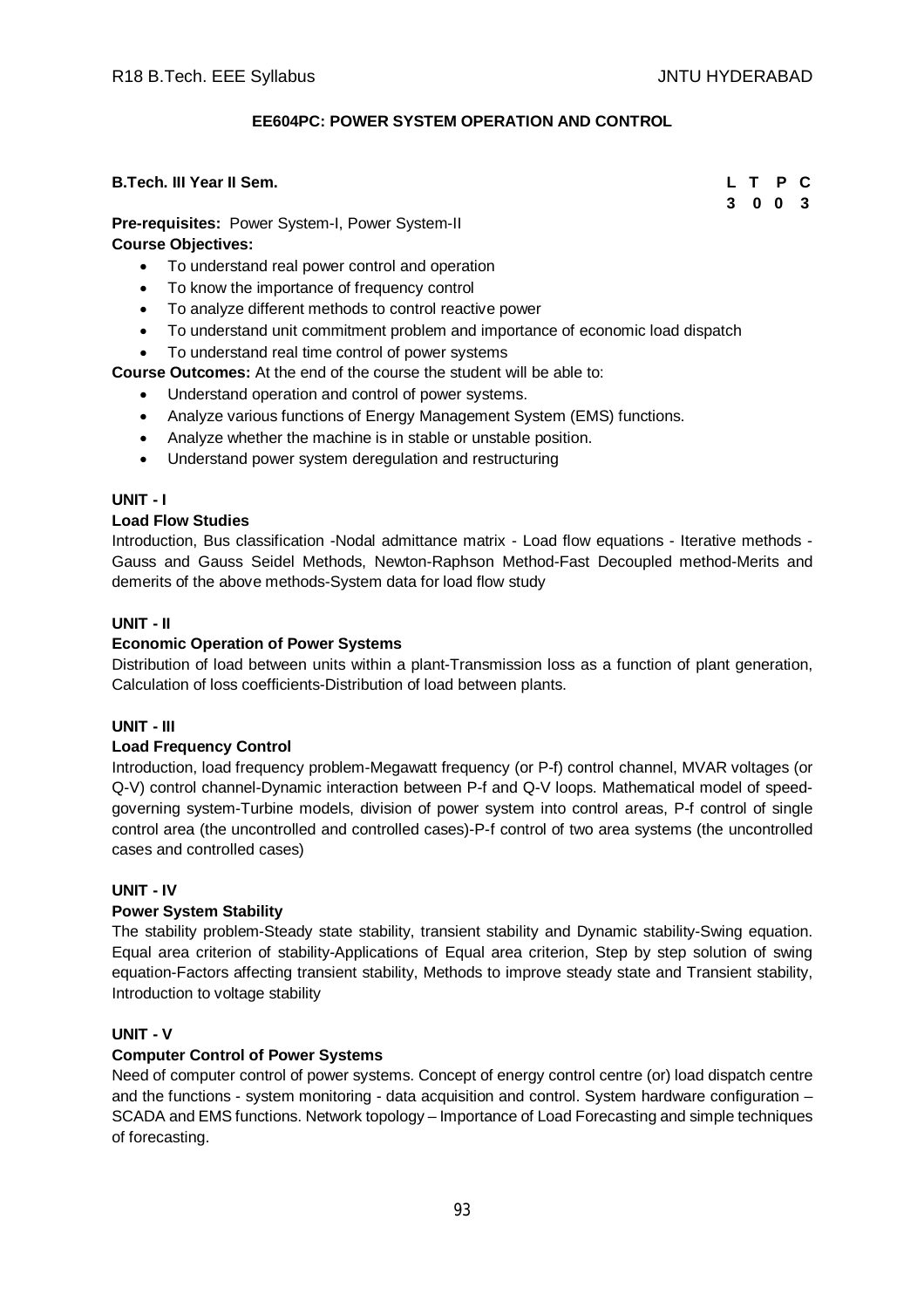# **TEXT BOOKS**

- 1. C. L. Wadhwa, Electrical Power Systems, 3rd Edn, New Age International Publishing Co., 2001.
- 2. D. P. Kothari and I. J. Nagrath, Modern Power System Analysis, 4th Edn, Tata McGraw Hill Education Private Limited 2011.

- 1. D. P. Kothari: Modern Power System Analysis-Tata Mc Graw Hill Pub. Co. 2003.
- 2. Hadi Sadat: Power System Analysis –Tata Mc Graw Hill Pub. Co. 2002.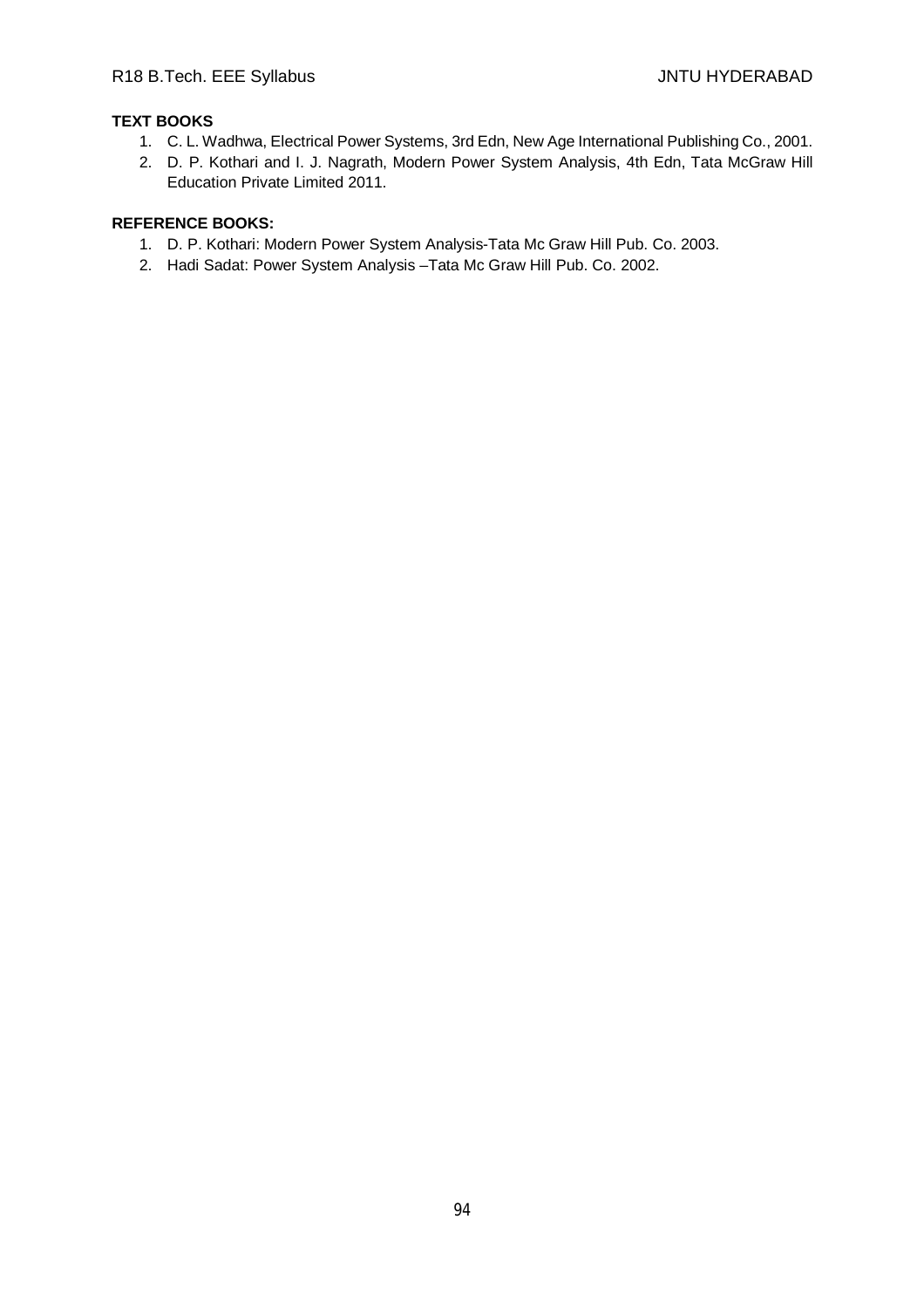## **EE605PC: POWER SYSTEM LAB**

### **B.Tech. III Year II Sem. L T P C**

**0 0 2 1**

**Prerequisite:** Power System-I, Power System-II, Power System Protection, Power System Operation and Control, Electrical Machines

#### **Course Objectives:**

- perform testing of CT, PT's and Insulator strings
- To find sequence impedances of 3-Φ synchronous machine and Transformer
- To perform fault analysis on Transmission line models and Generators.

**Course Outcomes:** After completion of this lab, the student will be able to

- Perform various load flow techniques
- Understand Different protection methods
- Analyze the experimental data and draw the conclusions**.**

#### **The following experiments are required to be conducted as compulsory experiments: Part - A**

- 1. Characteristics of IDMT Over-Current Relay.
- 2. Differential protection of 1-Φ transformer.
- 3. Characteristics of Micro Processor based Over Voltage/Under Voltage relay.
- 4. A,B,C,D constants of a Long Transmission line
- 5. Finding the sequence impedances of 3-Φ synchronous machine.
- 6. Finding the sequence impedances of 3-Φ Transformer.

# **In addition to the above six experiments, at least any four of the experiments from the following list are required to be conducted.**

**Part - B**

- 1. Formation of Y<sub>BUS</sub>.
- 2. Load Flow Analysis using Gauss Seidal (GS) Method.
- 3. Load Flow Analysis using Fast Decoupled (FD) Method.
- 4. Formation of ZBUS.
- 5. Simulation of Compensated Line

#### **TEXT BOOKS:**

- 1. C.L. Wadhwa: Electrical Power Systems –Third Edition, New Age International Pub. Co., 2001.
- 2. Hadi Sadat: Power System Analysis –Tata Mc Graw Hill Pub. Co. 2002.

#### **REFERENCE BOOK:**

1. D. P. Kothari: Modern Power System Analysis-Tata Mc Graw Hill Pub. Co. 2003.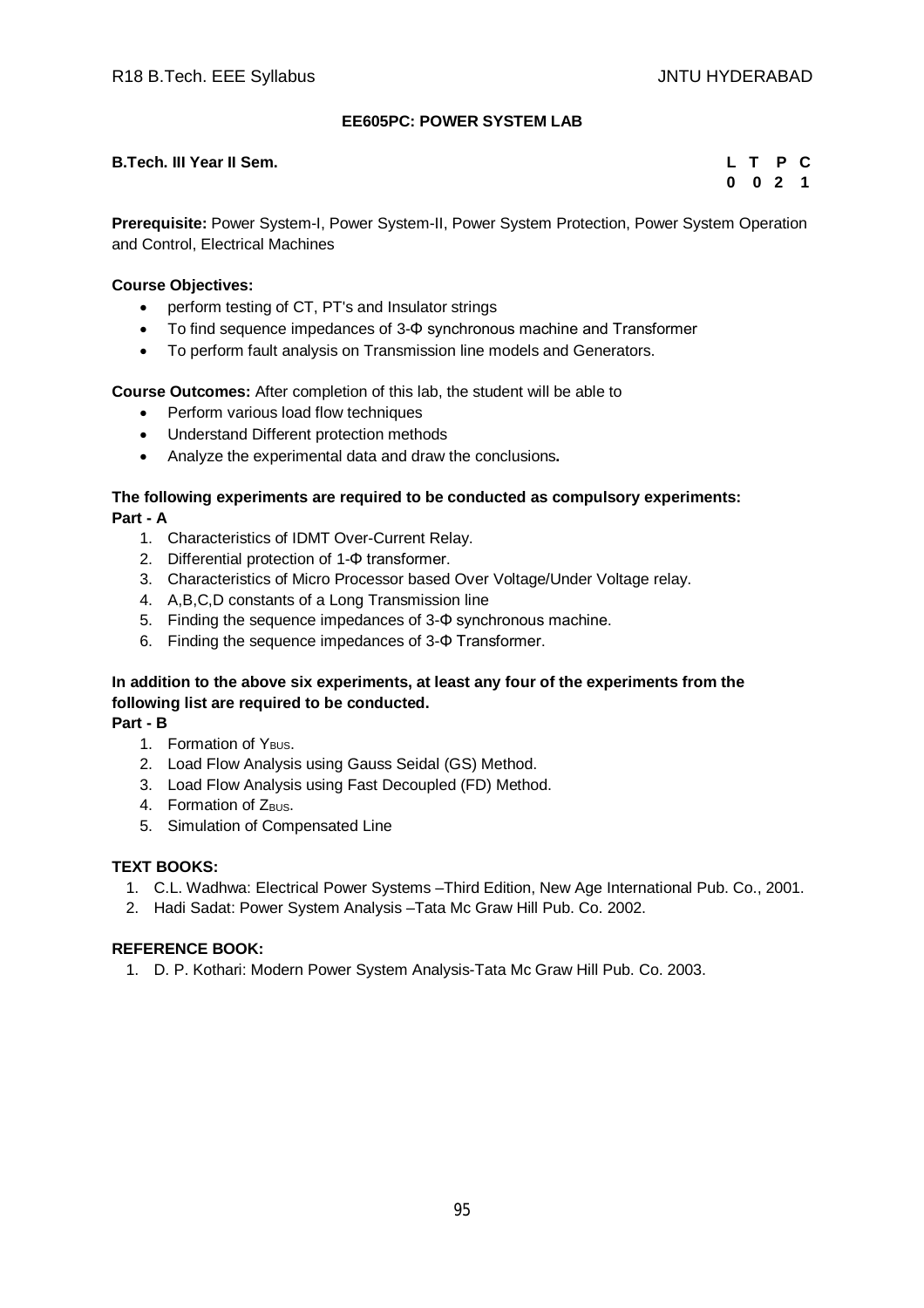## **EE606PC: MICROPROCESSORS & MICROCONTROLLERS LAB**

### **B.Tech. III Year II Sem.**

| L. | т           | P   | $\mathbf{C}$ |
|----|-------------|-----|--------------|
| 0  | $\mathbf 0$ | - 2 | 1            |

### **Cycle 1: Using 8086 Processor Kits and/or Assembler (5 Weeks)**

- Assembly Language Programs to 8086 to Perform
	- 1. Arithmetic, Logical, String Operations on 16 Bit and 32-Bit Data.
	- 2. Bit level Logical Operations, Rotate, Shift, Swap and Branch Operations.

## **Cycle 2: Using 8051 Microcontroller Kit (6 weeks)**

- Introduction to IDE
	- 1. Assembly Language Programs to Perform Arithmetic (Both Signed and Unsigned) 16 Bit Data Operations, Logical Operations (Byte and Bit Level Operations), Rotate, Shift, Swap and Branch Instructions
	- 2. Time delay Generation Using Timers of 8051.
	- 3. Serial Communication from / to 8051 to / from I/O devices.
	- 4. Program Using Interrupts to Generate Square Wave 10 KHZ Frequency on P2.1 Using Timer 0 8051 in 8 bit Auto reload Mode and Connect a 1 HZ Pulse to INT1 pin and Display on Port 0. Assume Crystal Frequency as 11.0592 MHZ

## **Cycle 3: Interfacing I/O Devices to 8051(5 Weeks)**

- 1. 7 Segment Display to 8051.
- 2. Matrix Keypad to 8051.
- 3. Sequence Generator Using Serial Interface in 8051.
- 4. 8 bit ADC Interface to 8051.
- 5. Triangular Wave Generator through DAC interfaces to 8051.

#### **TEXT BOOKS:**

- 1. Advanced Microprocessors and Peripherals by A K Ray, Tata McGraw-Hill Education, 2006
- 2. The 8051 *Microcontrollers*: Architecture, Programming & Applications by Dr. K. Uma Rao, Andhe Pallavi, Pearson, 2009.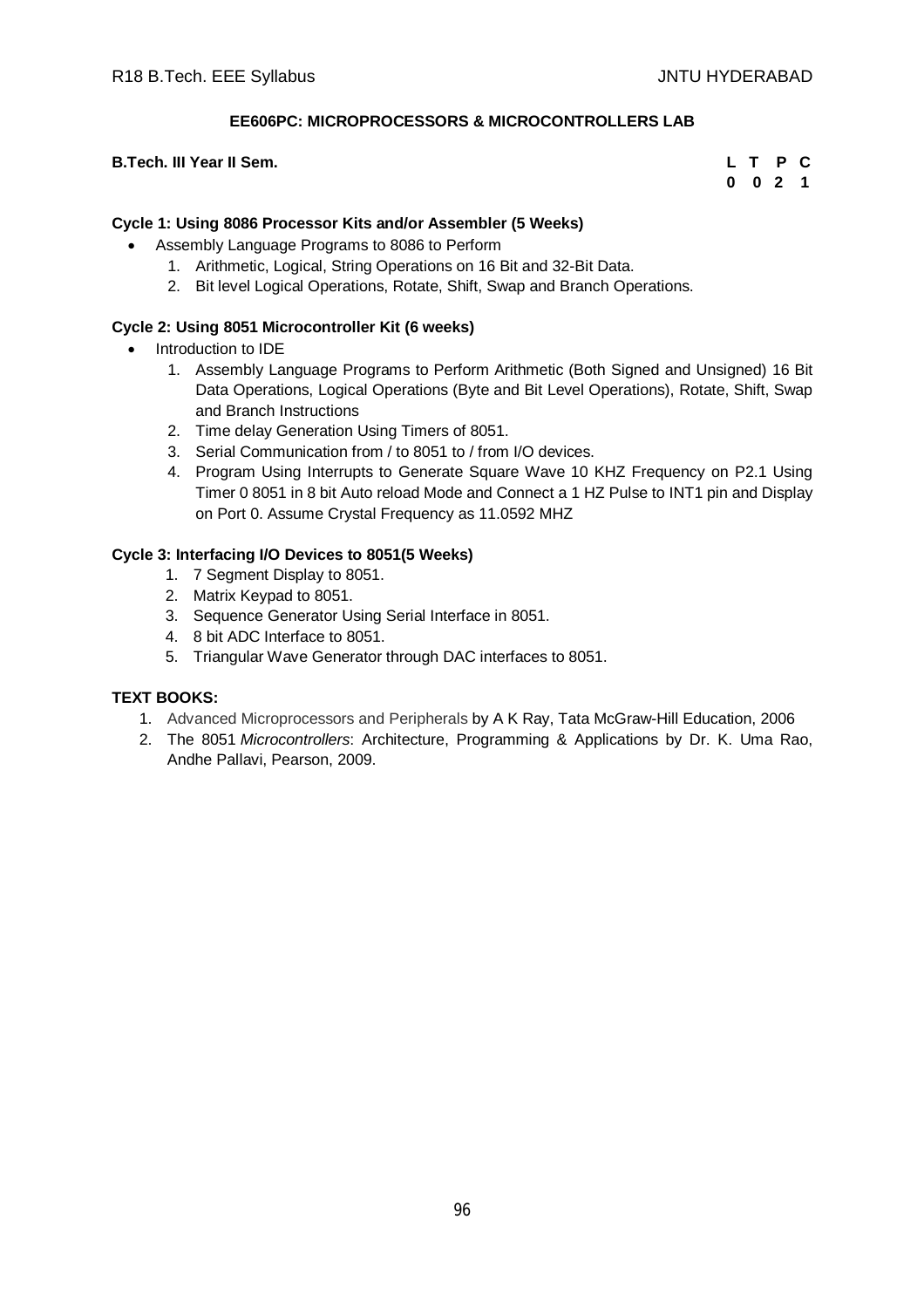## **EE607PC: SIGNALS AND SYSTEMS LAB**

### **B.Tech. III Year II Sem. L T P C**

**0 0 2 1**

#### **Prerequisites:** Signals and Systems

#### **Course Objectives:**

- To develop ability to analyze linear systems and signals
- To develop critical understanding of mathematical methods to analyze linear systems and signals
- To know the various transform techniques
- To analyse sampling principles

**Course Outcomes:** At the end of this course, students will demonstrate the ability to

- Understand the concepts of continuous time and discrete time systems.
- Analyse systems in complex frequency domain.
- Understand sampling theorem and its implications.

#### **List of Experiments:**

- 1. Frequency Spectrum of continuous signal
- 2. Frequency Spectrum of impulse signals (Time Bounded signals)
- 3. Frequency Response Analysis using any Software
- 4. Frequency Response Analysis for any Transfer Function (Preferably Transformer)
- 5. Write a program to generate the discrete sequences (i) Unit step(ii) Unit impulse(iii) Ramp(iv)Periodic sinusoidal sequences. (Plot all the sequences).
- 6. Find the Fourier transform of a square pulse. (Plot its amplitude and phase spectrum).
- 7. Write a program to convolve two discrete time sequences. (Plot all the sequences).Verify the result by analytical calculation.
- 8. WriteaprogramtofindthetrigonometricFourierseriescoefficientsofarectangular periodic signal. Reconstruct the signal by combining the Fourier series coefficients with appropriate weightings.
- 9. Write a program to find the trigonometric and exponential Fourier series coefficients of a periodic rectangular signal. Plot the discrete spectrum of the signal.
- 10. Generateadiscretetimesequencebysamplingacontinuoustimesignal.Showthat with sampling rates less than Nyquist rate, aliasing occurs while reconstructing the signal.
- 11. Write a program to find the magnitude and phase response of first order low pass and high pass filter. Plot the responses in logarithmic scale.
- 12. Write a program to find the response of a low pass filter and high pass filter, when a speech signal is passed through these filters.

#### **TEXT BOOKS:**

- 1. A. V. Oppenheim, A. S. Willsky and S. H. Nawab, "Signals and systems", Prentice Hall India, 1997.
- 2. J. G. Proakis and D. G. Manolakis, "Digital Signal Processing: Principles, Algorithms, and Applications", Pearson, 2006.

- 1. H. P. Hsu, "Signals and systems", Schaum's series, McGraw Hill Education, 2010.
- 2. S. Haykin and B. V. Veen, "Signals and Systems", John Wiley and Sons, 2007.
- 3. A. V. Oppenheim and R. W. Schafer, "Discrete-Time Signal Processing", Prentice Hall, 2009.
- 4. M. J. Robert "Fundamentals of Signals and Systems", McGraw Hill Education, 2007.
- 5. B. P. Lathi, "Linear Systems and Signals", Oxford University Press, 2009.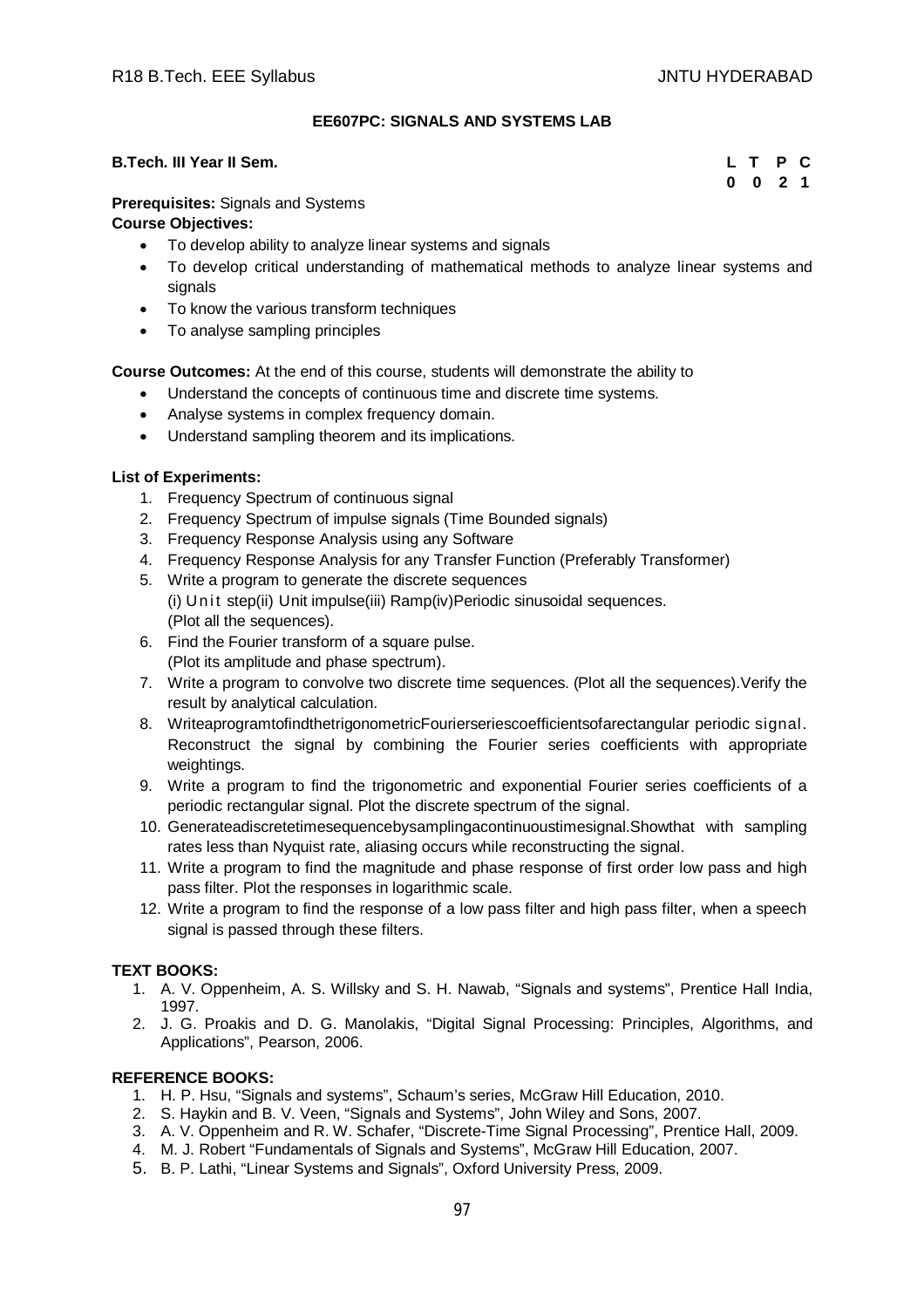### **\*MC609: ENVIRONMENTAL SCIENCE**

#### **B.Tech. III Year II Sem. L T P C**

**3 0 0 0**

#### **Course Objectives:**

- Understanding the importance of ecological balance for sustainable development.
- Understanding the impacts of developmental activities and mitigation measures
- Understanding the environmental policies and regulations

**Course Outcomes:** Based on this course, the Engineering graduate will understand /evaluate / develop technologies on the basis of ecological principles and environmental regulations which in turn helps in sustainable development

#### **UNIT - I**

**Ecosystems:** Definition, Scope and Importance of ecosystem. Classification, structure, and function of an ecosystem, Food chains, food webs, and ecological pyramids. Flow of energy, Biogeochemical cycles, Bioaccumulation, Biomagnification, ecosystem value, services and carrying capacity, Field visits.

#### **UNIT - II**

**Natural Resources: Classification of Resources:** Living and Non-Living resources, **water resources:** use and over utilization of surface and ground water, floods and droughts, Dams: benefits and problems. **Mineral resources:** use and exploitation, environmental effects of extracting and using mineral resources, **Land resources:** Forest resources, **Energy resources:** growing energy needs, renewable and non-renewable energy sources, use of alternate energy source, case studies.

#### **UNIT - III**

**Biodiversity and Biotic Resources:** Introduction, Definition, genetic, species and ecosystem diversity. Value of biodiversity; consumptive use, productive use, social, ethical, aesthetic and optional values. India as a mega diversity nation, Hot spots of biodiversity. Field visit. Threats to biodiversity: habitat loss, poaching of wildlife, man-wildlife conflicts; conservation of biodiversity: In-Situ and Ex-situ conservation. National Biodiversity act.

#### **UNIT - IV**

**Environmental Pollution and Control Technologies: Environmental Pollution:** Classification of pollution, **Air Pollution:** Primary and secondary pollutants, Automobile and Industrial pollution, Ambient air quality standards. **Water pollution:** Sources and types of pollution, drinking water quality standards. **Soil Pollution:** Sources and types, Impacts of modern agriculture, degradation of soil. **Noise Pollution:**  Sources and Health hazards, standards, **Solid waste:** Municipal Solid Waste management, composition and characteristics of e-Waste and its management. **Pollution control technologies:** Wastewater Treatment methods: Primary, secondary and Tertiary.

Overview of air pollution control technologies, Concepts of bioremediation. **Global Environmental Problems and Global Efforts: C**limate change and impacts on human environment. Ozone depletion and Ozone depleting substances (ODS). Deforestation and desertification. International conventions / Protocols: Earth summit, Kyoto protocol, and Montréal Protocol.

#### **UNIT - V**

**Environmental Policy, Legislation & EIA:** Environmental Protection act, Legal aspects Air Act- 1981, Water Act, Forest Act, Wild life Act, Municipal solid waste management and handling rules, biomedical waste management and handling rules, hazardous waste management and handling rules. EIA: EIA structure, methods of baseline data acquisition. Overview on Impacts of air, water, biological and Socioeconomical aspects. Strategies for risk assessment, Concepts of Environmental Management Plan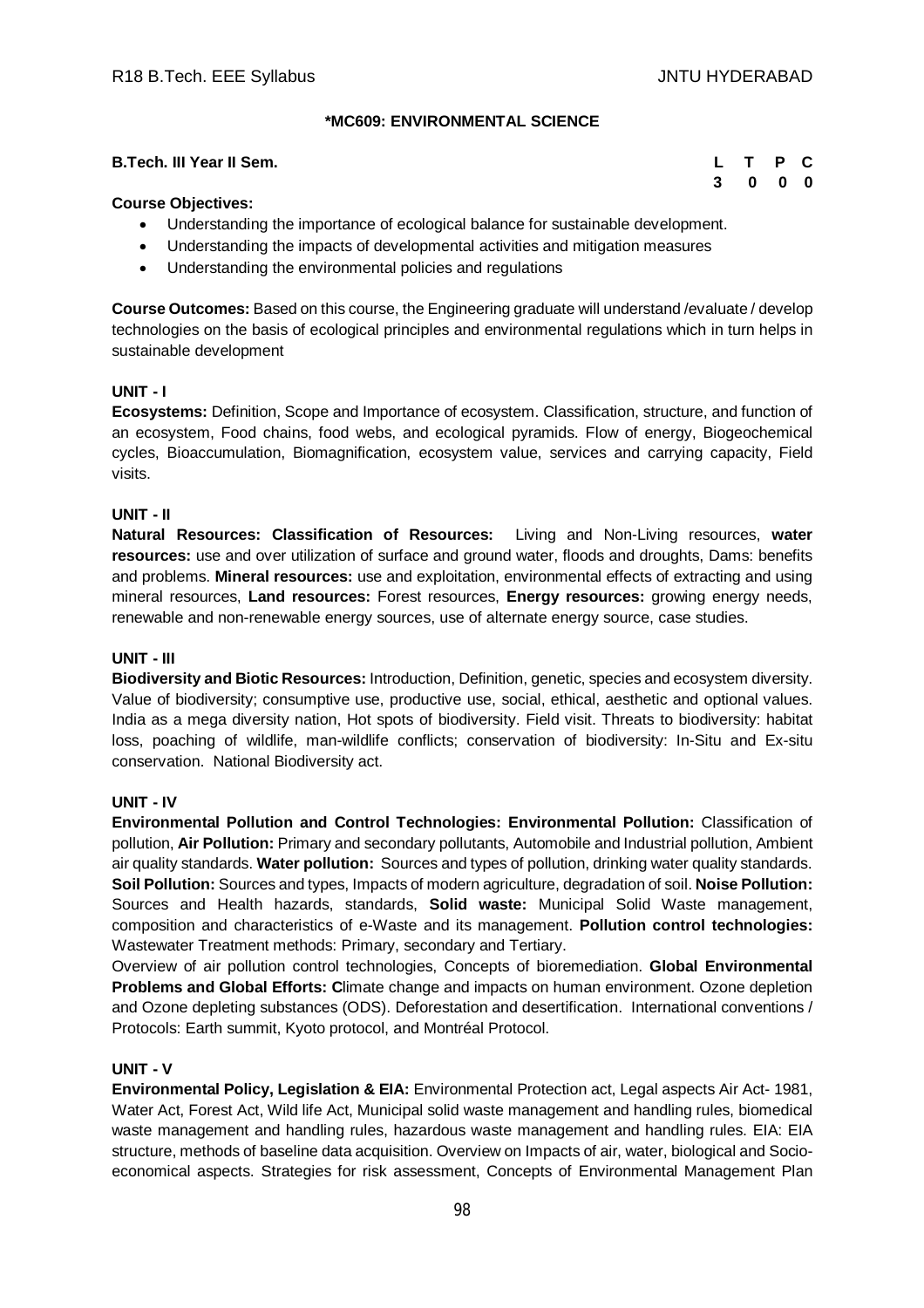(EMP). **Towards Sustainable Future:** Concept of Sustainable Development, Population and its explosion, Crazy Consumerism, Environmental Education, Urban Sprawl, Human health, Environmental Ethics, Concept of Green Building, Ecological Foot Print, Life Cycle assessment (LCA), Low carbon life style.

# **TEXT BOOKS:**

- 1. Textbook of Environmental Studies for Undergraduate Courses by Erach Bharucha for University Grants Commission.
- 2. Environmental Studies by R. Rajagopalan, Oxford University Press.

- 1. Environmental Science: towards a sustainable future by Richard T. Wright. 2008 PHL Learning Private Ltd. New Delhi.
- 2. Environmental Engineering and science by Gilbert M. Masters and Wendell P. Ela. 2008 PHI Learning Pvt. Ltd.
- 3. Environmental Science by Daniel B. Botkin & Edward A. Keller, Wiley INDIA edition.
- 4. Environmental Studies by Anubha Kaushik, 4<sup>th</sup> Edition, New age international publishers.
- 5. Text book of Environmental Science and Technology Dr. M. Anji Reddy 2007, BS Publications.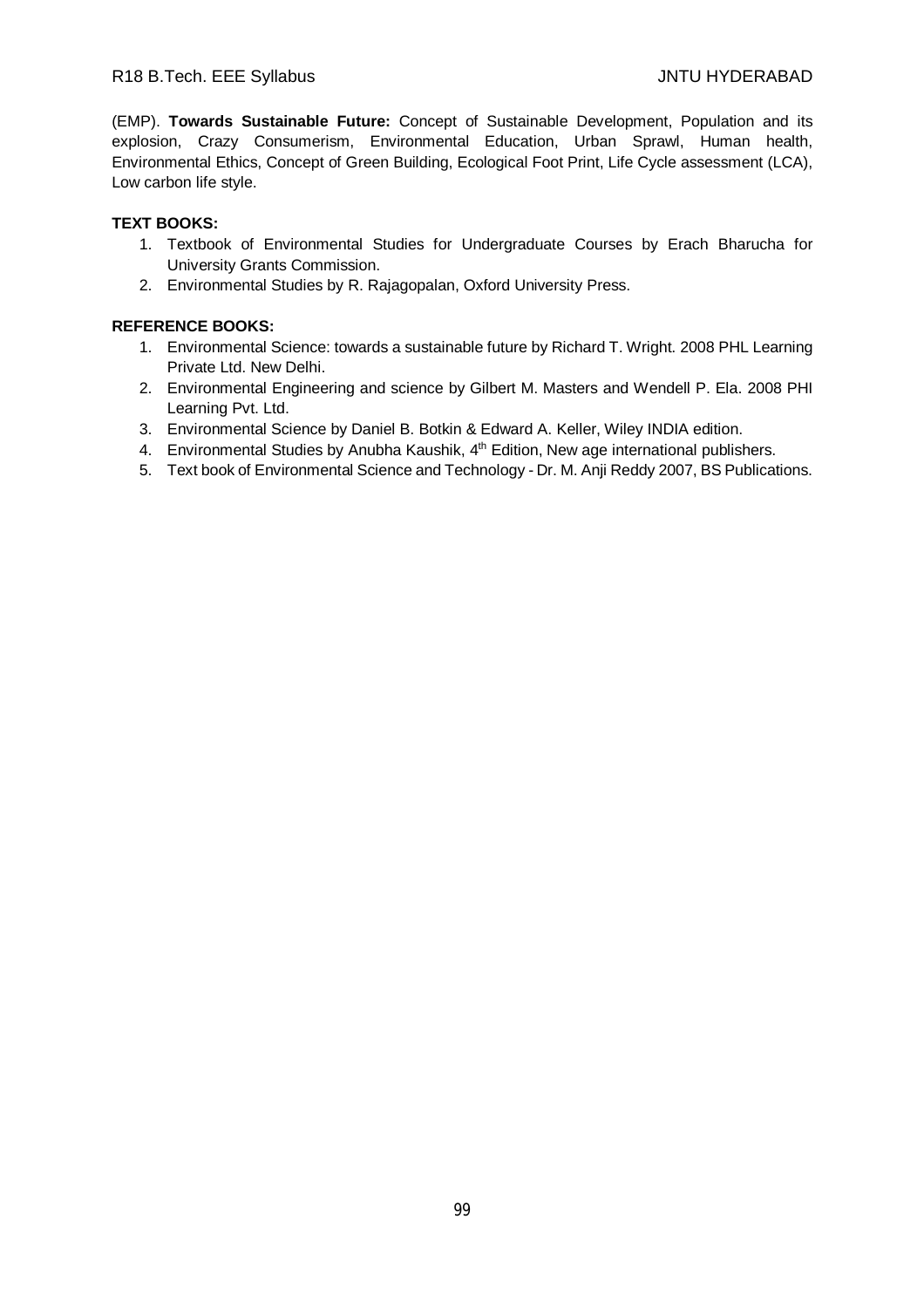## **EE711PE: DIGITAL CONTROL SYSTEMS (PE – III)**

#### **B.Tech. IV Year I Sem.**

| L | $\mathbf{T}$ | P | $\mathbf{C}$ |
|---|--------------|---|--------------|
| 3 | 0            | 0 | - 3          |

#### **Prerequisite:** Control Systems

#### **Course Objectives:**

- To understand the fundamentals of digital control systems, z-transforms
- To understand state space representation of the control systems, concepts of controllability and observability
- To study the estimation of stability in different domains
- To understand the design of discrete time control systems, compensators, state feedback controllers, state observers through various transformations

**Course Outcomes:** At the end of this course, students will demonstrate the ability to

- Obtain discrete representation of LTI systems.
- Analyze stability of open loop and closed loop discrete-time systems.
- Design and analyze digital controllers.
- Design state feedback and output feedback controllers.

#### **UNIT- I**

**Discrete Representation Of Continuous Systems:** Basics of Digital Control Systems. Discrete representation of continuous systems. Sample and hold circuit. Mathematical Modeling of sample and hold circuit. Effects of Sampling and Quantization. Choice of sampling frequency. ZOH equivalent.

#### **UNIT- II**

**Discrete System Analysis:** Z-Transform and Inverse Z Transform for analyzing discrete time systems. Pulse Transfer function. Pulse transfer function of closed loop systems. Mapping from s-plane to z plane. Solution of Discrete time systems. Time response of discrete time system.

**Stability of Discrete Time System:** Stability analysis by Jury test. Stability analysis using bilinear transformation. Design of digital control system with dead beat response. Practical issues with dead beat response design.

#### **UNIT- III**

**State Space Approach for Discrete Time Systems:** State space models of discrete systems, State space analysis. Lyapunov Stability. Controllability, reach-ability, Reconstructibility and observability analysis. Effect of pole zero cancellation on the controllability & observability.

#### **UNIT- IV**

**Design of Digital Control System:** Design of Discrete PID Controller, Design of discrete state feedback controller. Design of set point tracker. Design of Discrete Observer for LTI System. Design of Discrete compensator.

#### **UNIT- V**

**Discrete Output Feedback Control:** Design of discrete output feedback control. Fast output sampling (FOS) and periodic output feedback controller design for discrete time systems.

## **TEXT BOOKS:**

- 1. K. Ogata, "Digital Control Engineering", Prentice Hall, Englewood Cliffs, 1995.
- 2. M. Gopal, "Digital Control Engineering", Wiley Eastern, 1988.

- 1. G. F. Franklin, J. D. Powell and M. L. Workman, "Digital Control of Dynamic Systems", Addison-Wesley, 1998.
- 2. B.C. Kuo, "Digital Control System", Holt, Rinehart and Winston, 1980.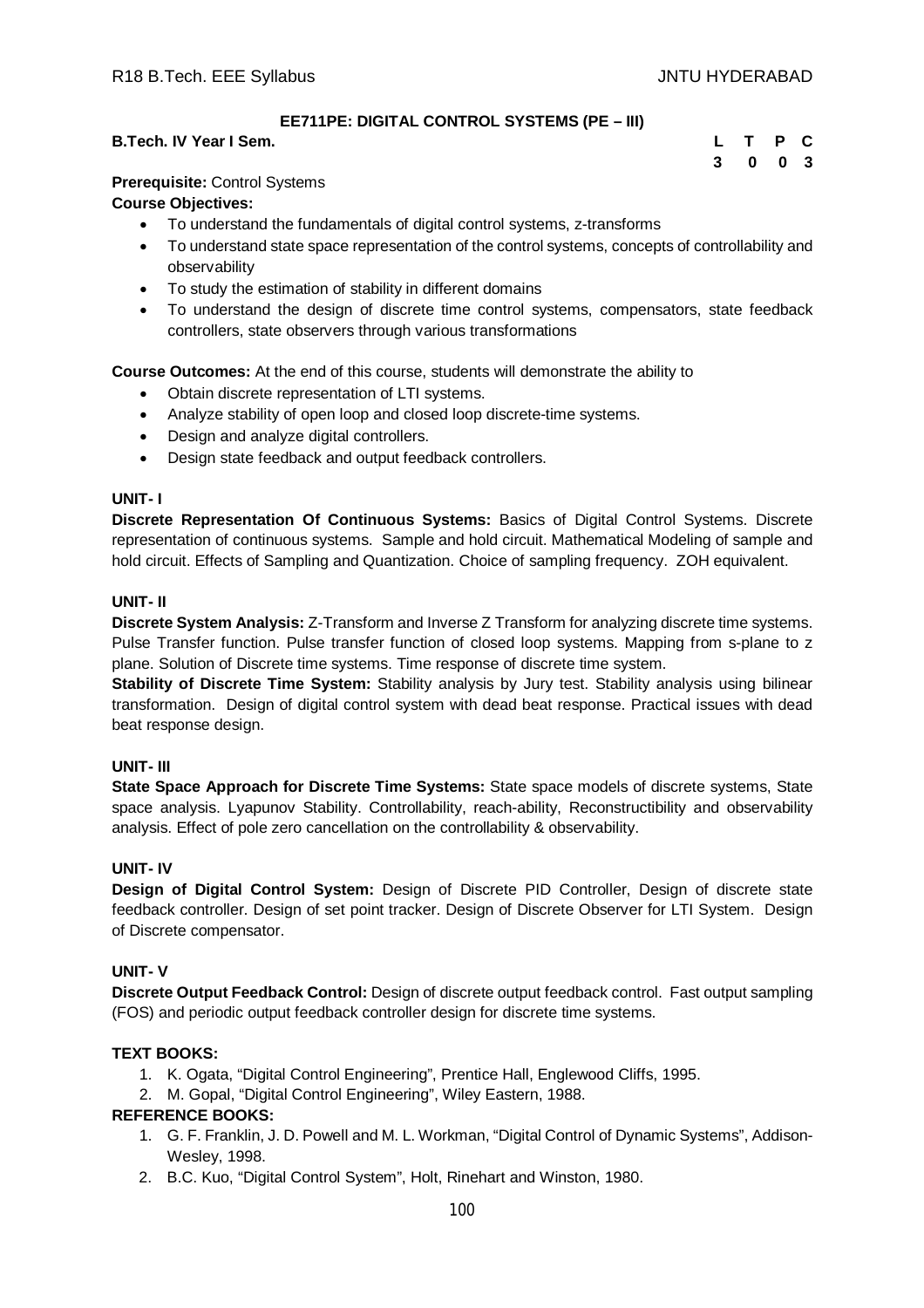# **EE712PE: DIGITAL SIGNAL PROCESSING (PE – III)**

### **B.Tech. IV Year I Sem.**

| L T P C |  |
|---------|--|
| 3 0 0 3 |  |

**Prerequisite:** Signals and Systems

### **Course Objectives:**

- To provide background and fundamental material for the analysis and processing of digital signals.
- To understand the fast computation of DFT and appreciate the FFT processing.
- To study the designs and structures of digital (IIR and FIR) filters and analyze and synthesize for a given specifications.
- To acquaint in Multi-rate signal processing techniques and finite word length effects.

**Course Outcomes:** Upon completing this course, the student will be able to

- Understand the LTI system characteristics and Multirate signal processing.
- Understand the inter-relationship between DFT and various transforms.
- Design a digital filter for a given specification.
- Understand the significance of various filter structures and effects of round off errors

## **UNIT - I**

**Introduction:** Introduction to Digital Signal Processing: Discrete Time Signals & Sequences, conversion of continuous to discrete signal, Normalized Frequency**,** Linear Shift Invariant Systems, Stability, and Causality, linear differential equation to difference equation**,** Linear Constant Coefficient Difference Equations, Frequency Domain Representation of Discrete Time Signals and Systems

**Multirate Digital Signal Processing:** Introduction, Down Sampling, Decimation, Up sampling, Interpolation, Sampling Rate Conversion.

# **UNIT - II**

**Discrete Fourier series:** Fourier Series, Fourier Transform, Laplace Transform and Z-Transform relation**,** DFS Representation of Periodic Sequences, Properties of Discrete Fourier Series, Discrete Fourier Transforms: Properties of DFT, Linear Convolution of Sequences using DFT, Computation of DFT: Over-Lap Add Method, Over-Lap Save Method, Relation between DTFT, DFS, DFT and Z-Transform.

**Fast Fourier Transforms:** Fast Fourier Transforms (FFT) - Radix-2 Decimation-in-Time and Decimation-in-Frequency FFT Algorithms, Inverse FFT.

#### **UNIT - III**

**IIR Digital Filters:** Analog filter approximations – Butterworth and Chebyshev, Design of IIR Digital Filters from Analog Filters, Step and Impulse Invariant Techniques, Bilinear Transformation Method, Spectral Transformations.

# **UNIT - IV**

**FIR Digital Filters:** Characteristics of FIR Digital Filters, Frequency Response. Design of FIR Filters: Fourier Method, Digital Filters using Window Techniques, Frequency Sampling Technique, Comparison of IIR & FIR filters.

# **UNIT - V**

**Realization of Digital Filters:** Applications of Z – Transforms, Solution of Difference Equations of Digital Filters, System Function, Stability Criterion, Frequency Response of Stable Systems, Realization of Digital Filters – Direct, Canonic, Cascade and Parallel Forms.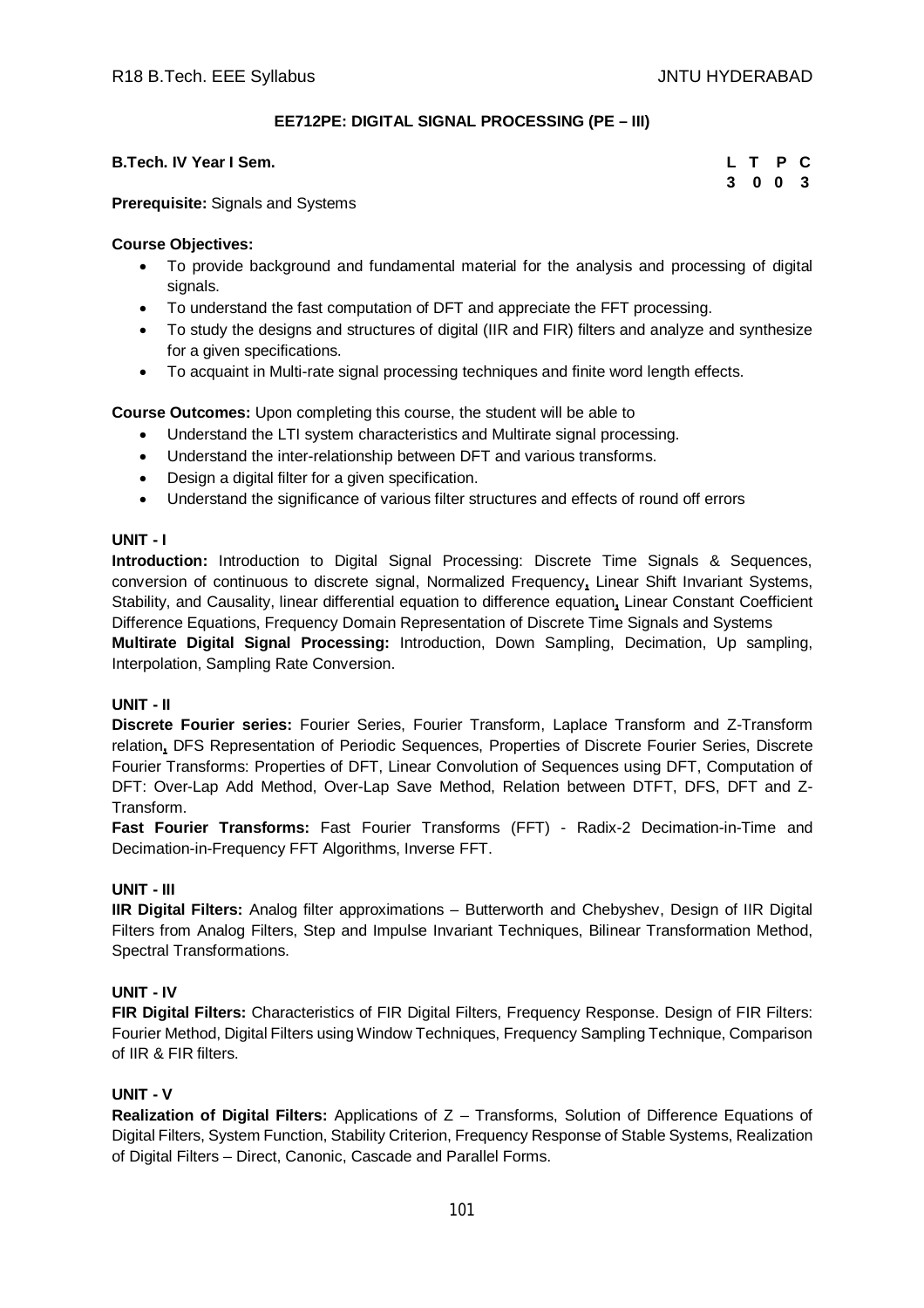**Finite Word Length Effects:** Limit cycles, Overflow Oscillations, Round-off Noise in IIR Digital Filters, Computational Output Round Off Noise, Methods to Prevent Overflow, Trade Off Between Round Off and Overflow Noise, Measurement of Coefficient Quantization Effects through Pole-Zero Movement, Dead Band Effects.

# **TEXT BOOKS:**

- 1. Discrete Time Signal Processing A. V. Oppenheim and R.W. Schaffer, PHI, 2009
- 2. Digital Signal Processing, Principles, Algorithms, and Applications: John G. Proakis, Dimitris G. Manolakis, Pearson Education / PHI, 2007.

- 1. Digital Signal Processing Fundamentals and Applications Li Tan, Elsevier, 2008
- 2. Fundamentals of Digital Signal Processing using MATLAB Robert J. Schilling, Sandra L. Harris, Thomson, 2007
- 3. Digital Signal Processing S. Salivahanan, A. Vallavaraj and C. Gnanapriya, TMH, 2009
- 4. Digital Signal Processing A Practical approach, Emmanuel C. Ifeachor and Barrie W. Jervis, 2<sup>nd</sup> Edition, Pearson Education, 2009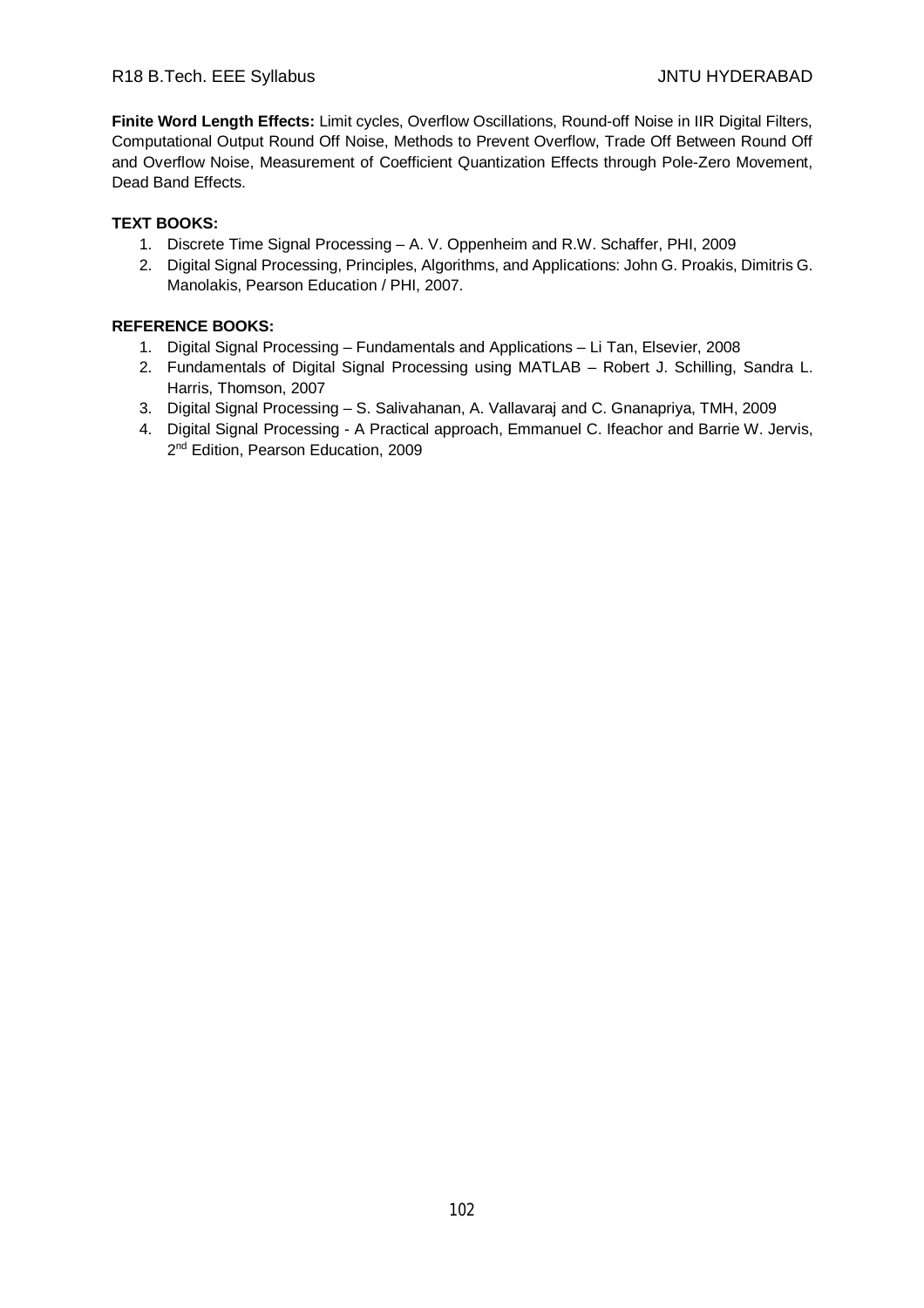# **EE713PE: ELECTRICAL AND HYBRID VEHICLES (PE – III)**

#### **B.Tech. IV Year I Sem. L T P C**

**3 0 0 3**

**Prerequisite:** Power Semiconductor Drives, Electrical Drives and Control, Utilization of Electric Energy **Course Objectives:** 

- To understand the fundamental concepts, principles, analysis and design of hybrid and electric vehicles.
- To know the various aspects of hybrid and electric drive train such as their configuration, types of electric machines that can be used energy storage devices, etc.

**Course Outcomes:** At the end of this course, students will demonstrate the ability to

- Understand the models to describe hybrid vehicles and their performance.
- Understand the different possible ways of energy storage.
- Understand the different strategies related to energy storage systems.

#### **UNIT - I**

**Introduction:** Conventional Vehicles: Basics of vehicle performance, vehicle power source characterization, transmission characteristics, mathematical models to describe vehicle performance.

#### **UNIT - II**

**Introduction To Hybrid Electric Vehicles:** History of hybrid and electric vehicles, social and environmental importance of hybrid and electric vehicles, impact of modern drive-trains on energy supplies.

**Hybrid Electric Drive-Trains:** Basic concept of hybrid traction, introduction to various hybrid drive-train topologies, power flow control in hybrid drive-train topologies, fuel efficiency analysis.

#### **UNIT - III**

**Electric Trains:** Electric Drive-trains: Basic concept of electric traction, introduction to various electric drive train topologies, power flow control in electric drive-train topologies, fuel efficiency analysis.

**Electric Propulsion Unit:** Introduction to electric components used in hybrid and electric vehicles, Configuration and control of DC Motor drives, Configuration and control of Induction Motor drives, configuration and control of Permanent Magnet Motor drives, Configuration and control of Switch Reluctance Motor drives, drive system efficiency.

#### **UNIT - IV**

**Energy Storage:** Energy Storage: Introduction to Energy Storage Requirements in Hybrid and Electric Vehicles, Battery based energy storage and its analysis, Fuel Cell based energy storage and its analysis, Super Capacitor based energy storage and its analysis, Flywheel based energy storage and its analysis, Hybridization of different energy storage devices. Sizing the drive system: Matching the electric machine and the internal combustion engine (ICE), Sizing the propulsion motor, sizing the power electronics, selecting the energy storage technology, Communications, supporting subsystems

#### **UNIT - V**

**Energy Management Strategies:** Energy Management Strategies: Introduction to energy management strategies used in hybrid and electric vehicles, classification of different energy management strategies, comparison of different energy management strategies, implementation issues of energy management strategies.

**Case Studies:** Design of a Hybrid Electric Vehicle (HEV), Design of a Battery Electric Vehicle (BEV).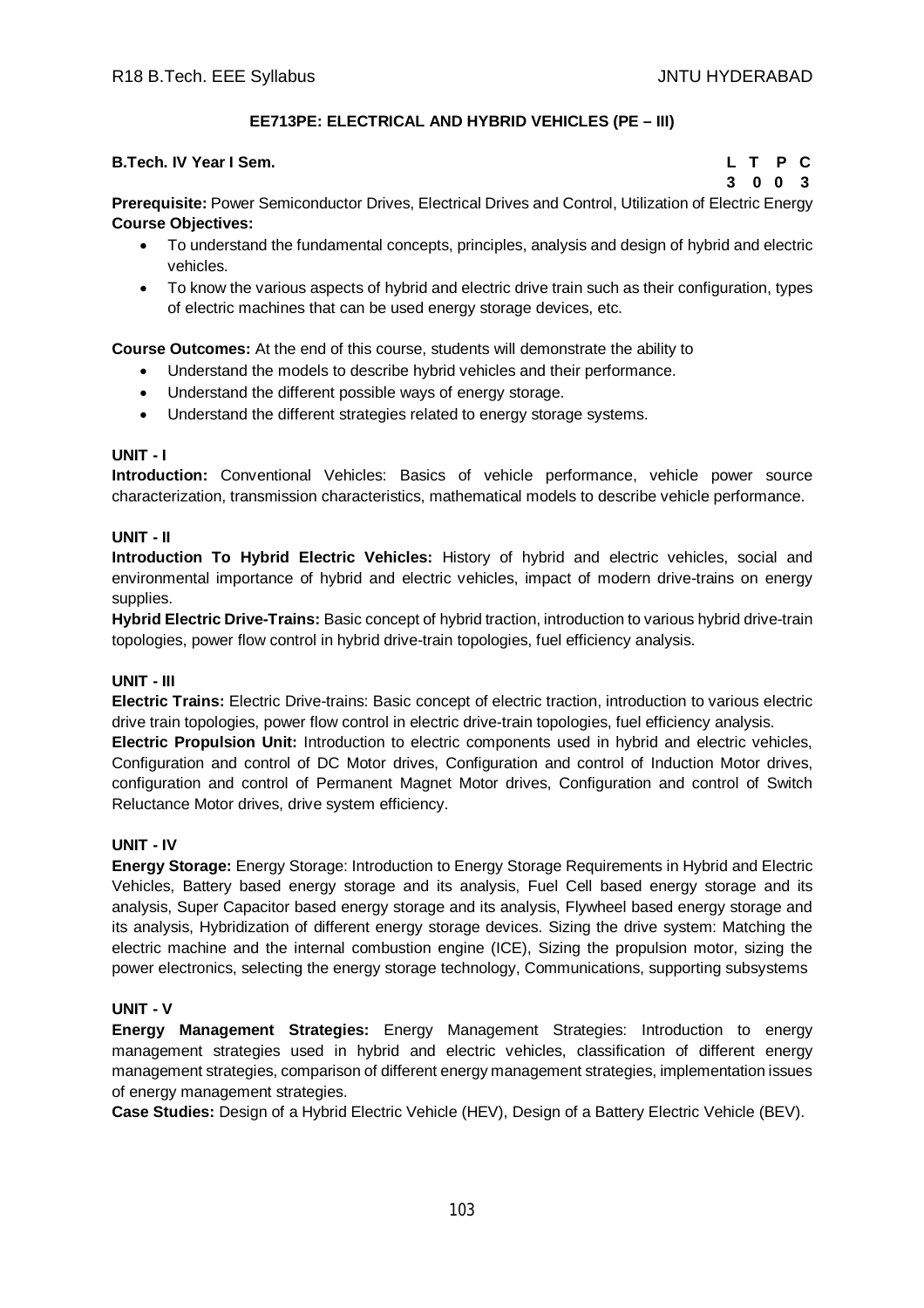# **TEXT BOOKS:**

- 1. C. Mi, M. A. Masrur and D. W. Gao, "Hybrid Electric Vehicles: Principles and Applications with Practical Perspectives", John Wiley & Sons, 2011.
- 2. S. Onori, L. Serrao and G. Rizzoni, "Hybrid Electric Vehicles: Energy Management Strategies", Springer, 2015.

- 1. M. Ehsani, Y. Gao, S. E. Gay and A. Emadi, "Modern Electric, Hybrid Electric, and Fuel Cell Vehicles: Fundamentals, Theory, and Design", CRC Press, 2004.
- 2. T. Denton, "Electric and Hybrid Vehicles", Routledge, 2016.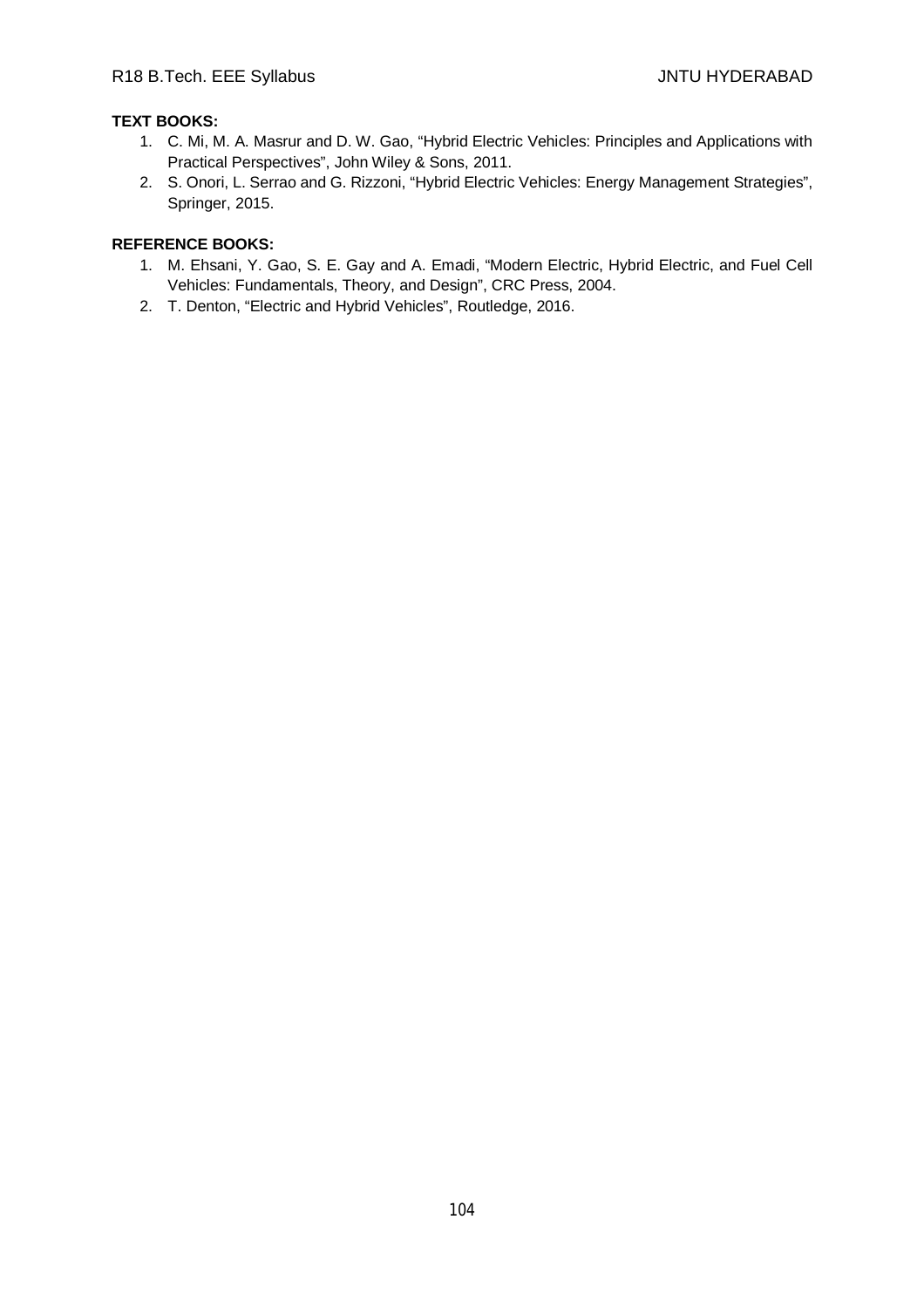# **EE721PE: HVDC TRANSMISSION (PE – IV)**

### **B.Tech. IV Year I Sem. L T P C**

**3 0 0 3**

**Prerequisite:** Power System-I, Power System-II, Power System Protection, Power System Operation and Control, Power Electronics

## **Course Objectives:**

- To compare EHV AC and HVDC systems
- To analyze Graetz circuit and also explain 6 and 12 pulse converters
- To control HVDC systems with various methods and to perform power flow analysis in AC/DC systems
- To describe various protection methods for HVDC systems and Harmonics

**Course Outcomes:** After completion of this course the student is able to

- Compare EHV AC and HVDC system and to describe various types of DC links
- Analyze Graetz circuit for rectifier and inverter mode of operation
- Describe various methods for the control of HVDC systems and to perform power flow analysis in AC/DC systems
- Describe various protection methods for HVDC systems and classify Harmonics and design different types of filters

#### **UNIT- I**

**Basic Concepts** Necessity of HVDC systems, Economics and Terminal equipment of HVDC transmission systems, Types of HVDC Links, Apparatus required for HVDC Systems, Comparison of AC and DC Transmission, Application of DC Transmission System, Planning and Modern trends in D.C. Transmission.

**Analysis of HVDC Converters:** Choice of Converter Configuration, Analysis of Graetz circuit, Characteristics of 6 Pulse and 12 Pulse converters, Cases of two 3 phase converters in Y/Y mode – their performance.

# **UNIT- II**

**Converter and HVDC System Control:** Principle of DC Link Control, Converters Control Characteristics, Firing angle control, Current and extinction angle control, Effect of source inductance on the system, Starting and stopping of DC link, Power Control.

**Reactive Power Control in HVDC:** Introduction, Reactive Power Requirements in steady state, sources of reactive power- Static VAR Compensators, Reactive power control during transients.

#### **UNIT- III**

**Power Flow Analysis in AC/DC Systems:** Modelling of DC Links, DC Network, DC Converter, Controller Equations, Solution of DC load flow, P.U. System for DC quantities, solution of AC-DC Power flow-Simultaneous method-Sequential method.

## **UNIT- IV**

**Converter Faults and Protection:** Converter faults, protection against over current and over voltage in converter station, surge arresters, smoothing reactors, DC breakers, Audible noise, space charge field, corona effects on DC lines, Radio interference.

### **UNIT-V:**

**Harmonics:** Generation of Harmonics, Characteristics harmonics, calculation of AC Harmonics, Non-Characteristics harmonics, adverse effects of harmonics, Calculation of voltage and Current harmonics, Effect of Pulse number on harmonics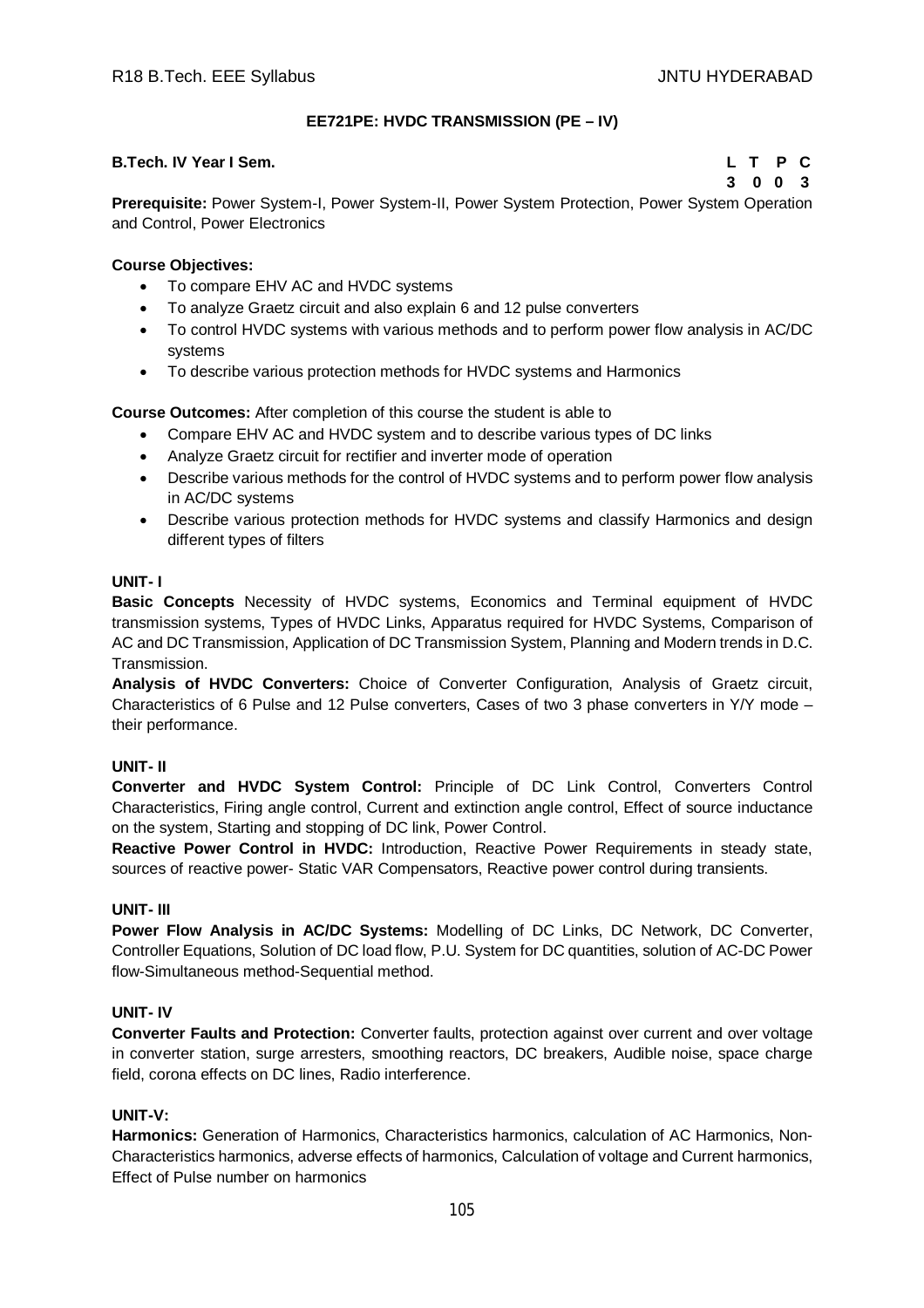**Filters:** Types of AC filters, Design of Single tuned filters –Design of High pass filters.

### **TEXT BOOKS:**

- 1. "K. R. Padiyar", HVDC Power Transmission Systems: Technology and system Interactions, New Age International (P) Limited, and Publishers, 1990.
- 2. "S K Kamakshaiah, V Kamaraju", HVDC Transmission, TMH Publishers, 2011

- 1. "S. Rao", EHVAC and HVDC Transmission Engineering and Practice, Khanna publications, 3<sup>rd</sup> Edition 1999.
- 2. "Jos Arrillaga", HVDC Transmission, The institution of electrical engineers, IEE power & energy series 29, 2<sup>nd</sup> edition 1998.
- 3. "E. W. Kimbark", Direct Current Transmission, John Wiley and Sons, volume 1, 1971.
- 4. "E. Uhlmann", Power Transmission by Direct Current, B. S. Publications, 2009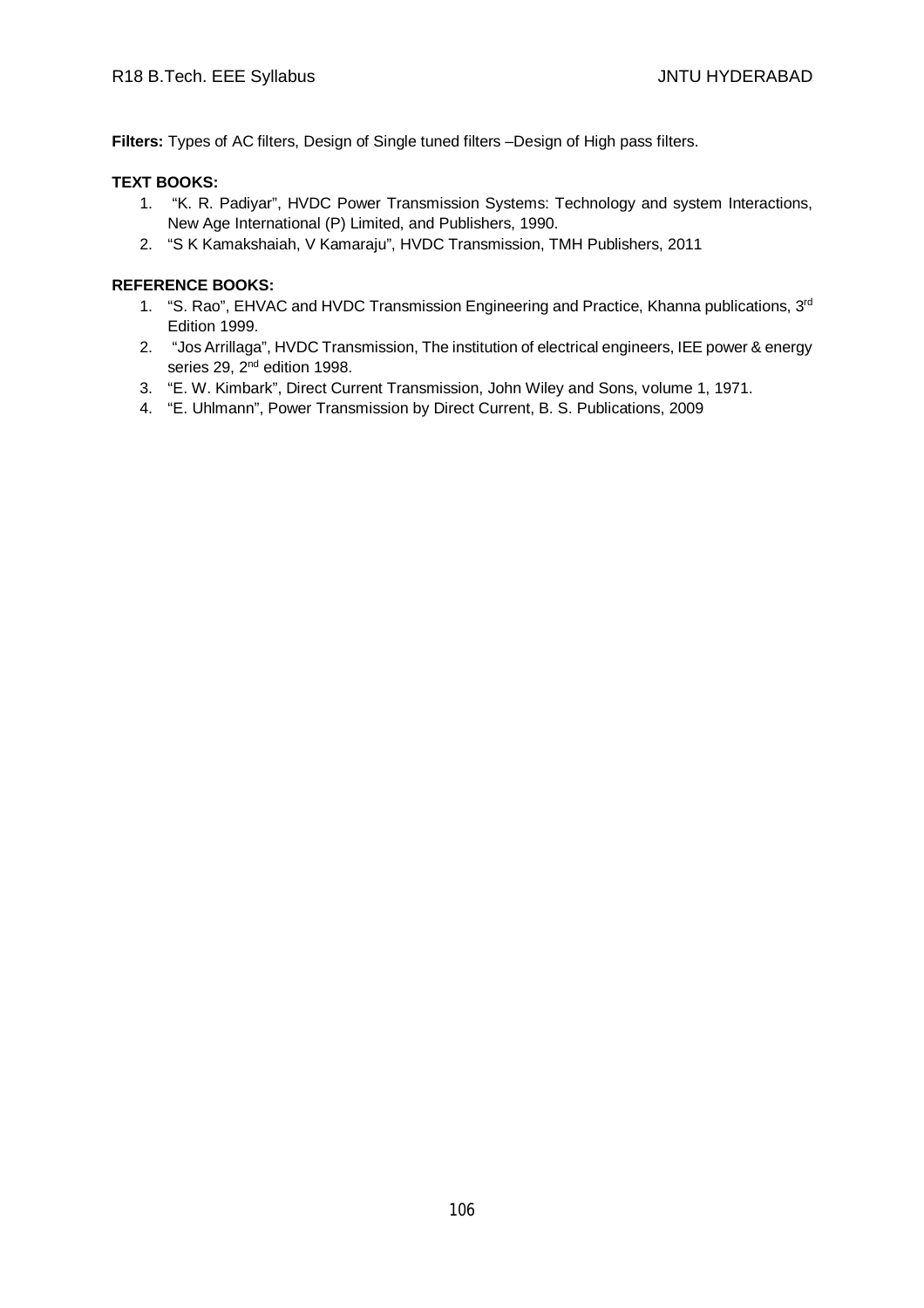# **EE722PE: POWER SYSTEM RELIABILITY (PE – IV)**

### **B.Tech. IV Year I Sem. L T P C**

**3 0 0 3**

**Prerequisite:** Reliability Engineering, Power System-I, Power System-II, Power System Operation and **Control** 

### **Course Objectives:**

- To describe the generation system model and recursive relation for capacitive model building
- To explain the equivalent transitional rates, cumulative probability and cumulative frequency
- To develop the understanding of risk, system and load point reliability indices
- To explain the basic and performance reliability indices

**Course Outcomes:** Upon the completion of this course, the student will be able to

- Estimate loss of load and energy indices for generation systems model
- Describe merging generation and load models
- Apply various indices for distribution systems
- Evaluate reliability of interconnected systems

## **UNIT- I**

**Basic Probability Theory:** Elements of probability, probability distributions, Random variables, Density and Distribution functions- Binomial distribution- Expected value and standard deviation - Binomial distribution, Poisson distribution, normal distribution, exponential distribution, Weibull distribution.

**Definition of Reliability:** Definition of terms used in reliability, Component reliability, Hazard rate, derivation of the reliability function in terms of the hazard rate. Hazard models - Bath tub curve, Effect of preventive maintenance. Measures of reliability: Mean Time to Failure and Mean Time between Failures.

#### **UNIT - II**

**Generating System Reliability Analysis:** Generation system model – capacity outage probability tables – Recursive relation for capacitive model building – sequential addition method – unit removal – Evaluation of loss of load and energy indices – Examples. Frequency and Duration methods – Evaluation of equivalent transitional rates of identical and non-identical units – Evaluation of cumulative probability and cumulative frequency of non-identical generating units – 2-level daily load representation - merging generation and load models – Examples.

#### **UNIT- III**

**Operating Reserve Evaluation:** Basic concepts - risk indices – PJM methods – security function approach – rapid start and hot reserve units – Modeling using STPM approach.

**Bulk Power System Reliability Evaluation:** Basic configuration – conditional probability approach – system and load point reliability indices – weather effects on transmission lines – Weighted average rate and Markov model – Common mode failures.

**Inter Connected System Reliability Analysis:** Probability array method – Two inter connected systems with independent loads – effects of limited and unlimited tie capacity - imperfect tie – Two connected Systems with correlated loads – Expression for cumulative probability and cumulative frequency.

#### **UNIT- IV**

**Distribution System Reliability Analysis:** Basic Techniques – Radial networks –Evaluation of Basic reliability indices, performance indices – load point and system reliability indices – customer oriented, loss and energy-oriented indices – Examples. Basic concepts of parallel distribution system reliability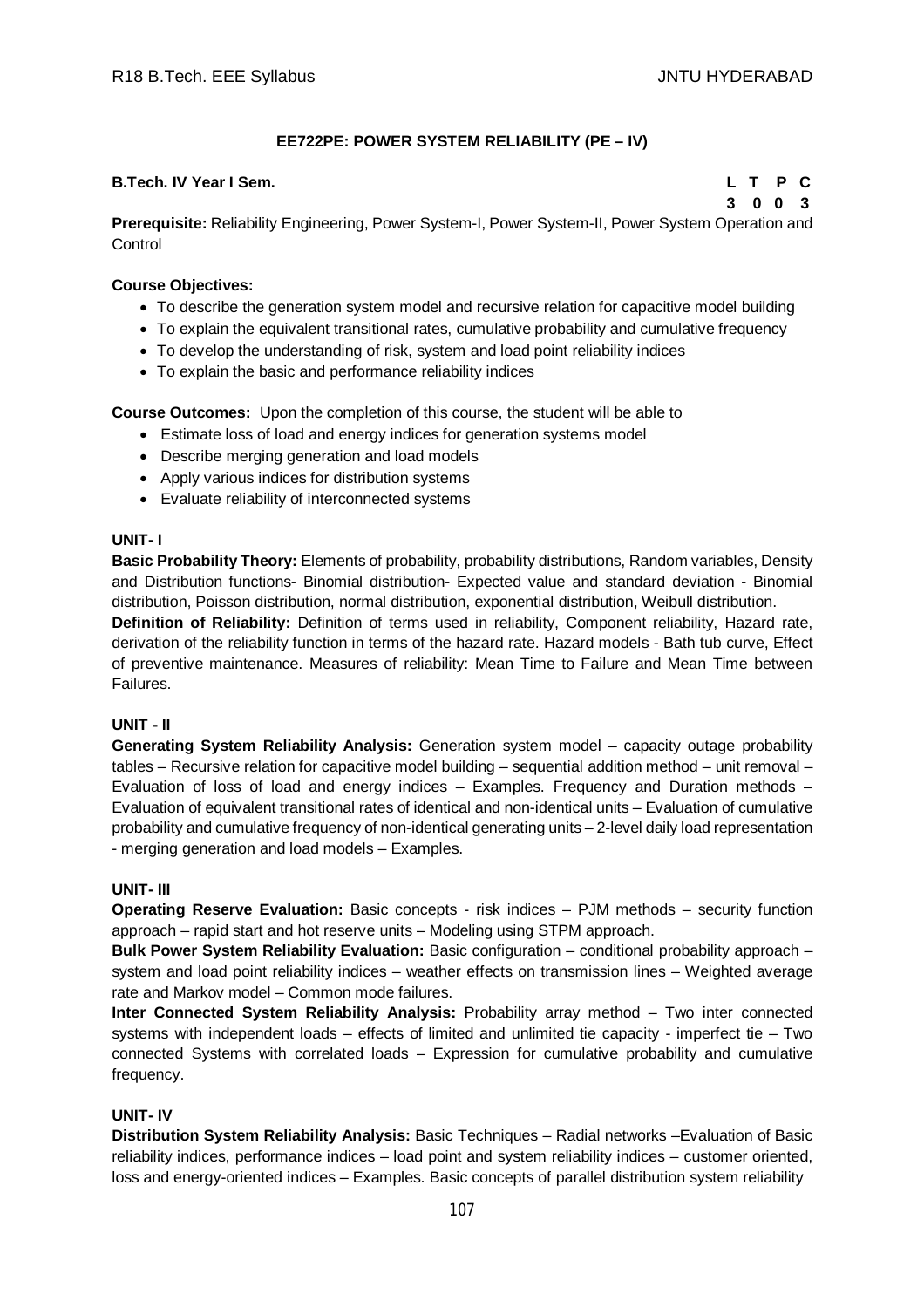## **UNIT- V**

**Substations and Switching Stations:** Effects of short-circuits - breaker operation – Open and Shortcircuit failures – Active and Passive failures – switching after faults – circuit breaker model – preventive maintenance – exponential maintenance times.

# **TEXT BOOKS:**

- 1. Reliability Evaluation of Power systems by R. Billinton, R.N. Allan, BS Publications, 2007.
- 2. Reliability Modeling in Electric Power Systems by J. Endrenyi, John Wiley and Sons, 1978

- 1. Reliability Engineering: Theory and Practice by Alessandro Birolini, Springer Publications.
- 2. An Introduction to Reliability and Maintainability Engineering by Charles Ebeling, TMH Publications.
- 3. Reliability Engineering by E. Balaguruswamy, TMH Publications.
- 4. Reliability Engineering by Elsayed A. Elsayed, Prentice Hall Publications.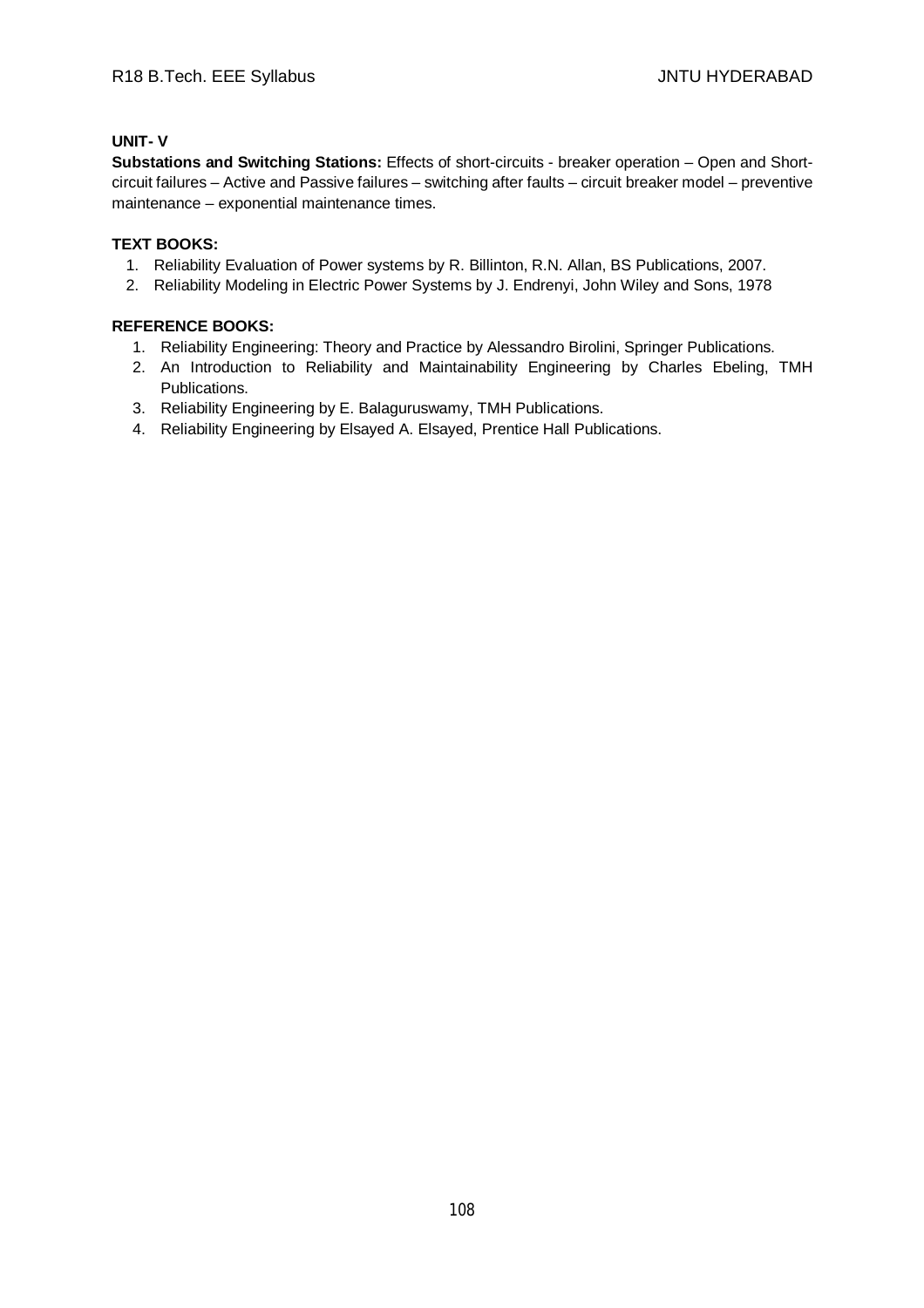## **EE723PE: INDUSTRIAL ELECTRICAL SYSTEMS (PE – IV)**

## **B.Tech. IV Year I Sem. L T P C**

**3 0 0 3**

**Prerequisite:** Utilization of Electric Energy

#### **Course Objectives:**

- To understand the various electrical system components
- To know the residential and commercial electrical systems
- To study the illumination systems
- To discuss about the industrial electrical systems

**Course Outcomes:** At the end of this course, students will demonstrate the ability to

- Understand the electrical wiring systems for residential, commercial and industrial consumers, representing the systems with standard symbols and drawings, SLD.
- Understand various components of industrial electrical systems.
- Analyze and select the proper size of various electrical system components.

#### **UNIT- I**

**Electrical System Components:** LT system wiring components, selection of cables, wires, switches, distribution box, metering system, Tariff structure, protection components- Fuse, MCB, MCCB, ELCB, inverse current characteristics, symbols, single line diagram (SLD) of a wiring system, Contactor, Isolator, Relays, MPCB, Electric shock and Electrical safety practices

### **UNIT- II**

**Residential and Commercial Electrical Systems:** Types of residential and commercial wiring systems, general rules and guidelines for installation, load calculation and sizing of wire, rating of main switch, distribution board and protection devices, earthing system calculations, requirements of commercial installation, deciding lighting scheme and number of lamps, earthing of commercial installation, selection and sizing of components.

#### **UNIT- III:**

**Illumination Systems:** Understanding various terms regarding light, lumen, intensity, candle power, lamp efficiency, specific consumption, glare, space to height ratio, waste light factor, depreciation factor, various illumination schemes, Incandescent lamps and modern luminaries like CFL, LED and their operation, energy saving in illumination systems, design of a lighting scheme for a residential and commercial premise, flood lighting.

## **UNIT- IV:**

**Industrial Electrical Systems – I:** HT connect ion, industrial substation, Transformer select ion, Industrial loads, motors, starting of motors, SLD, Cable and Switchgear selection, Lightning Protection, Earthing design, Power factor correction – kVAR calculations, type of compensation, Introduction to PCC, MCC panels. Specifications of LT Breakers, MCB and other LT panel components.

### **UNIT- V:**

**Industrial Electrical Systems – II:** DG Systems, UPS System, Electrical Systems for the elevators, Battery banks, Sizing the DG, UPS and Battery Banks, Selection of UPS and Battery Banks.

### **TEXT BOOKS:**

- 1. S. L. Uppal and G. C. Garg, "Electrical Wiring, Estimating & costing", Khanna publishers, 2008.
- 2. K. B. Raina, "Electrical Design, Estimating & Costing", New age International, 2007.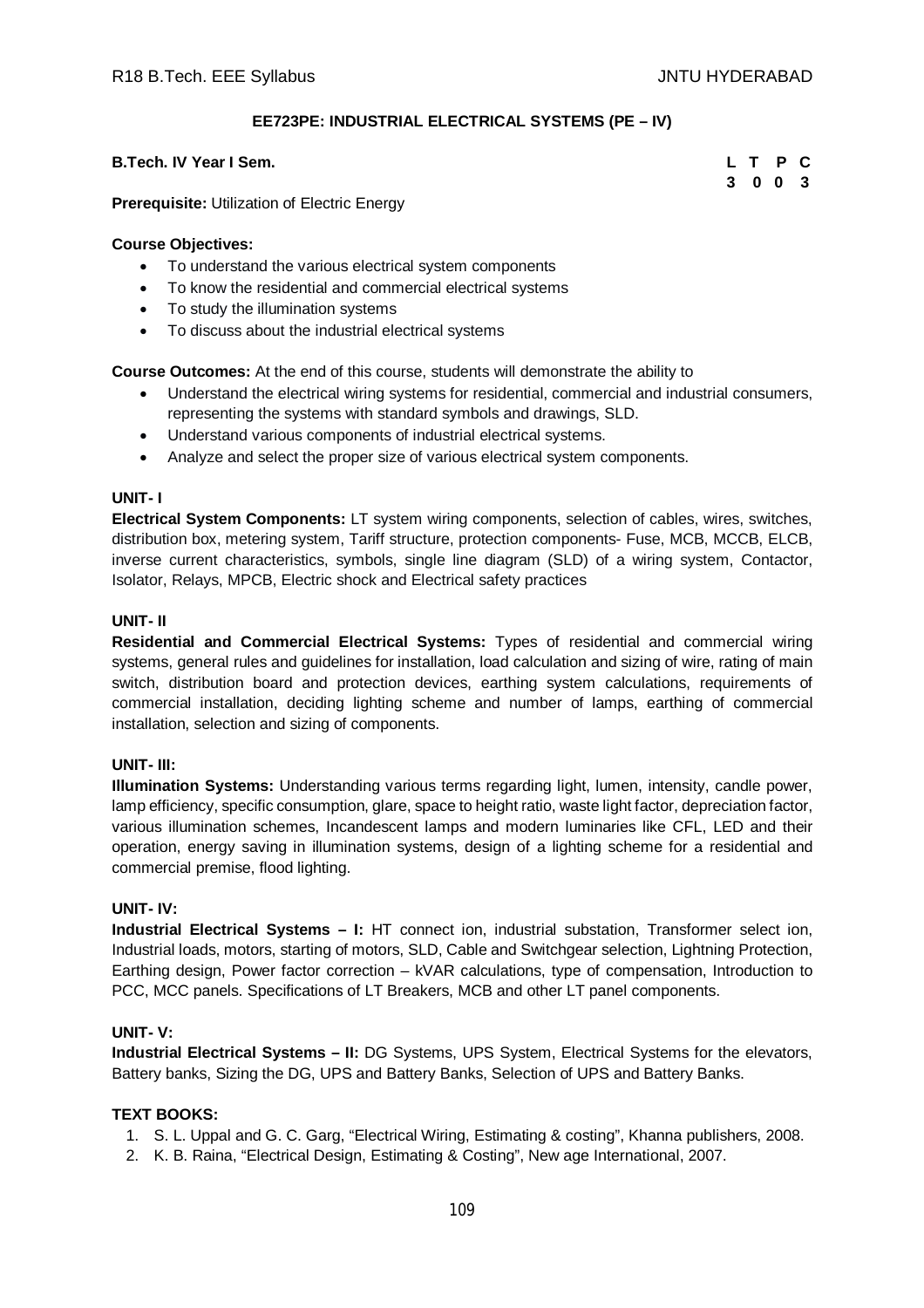- 1. S. Singh and R. D. Singh, "Electrical estimating and costing", Dhanpat Rai and Co., 1997.
- 2. Web site for IS Standards.
- 3. H. Joshi, "Residential Commercial and Industrial Systems", McGraw Hill Education, 2008.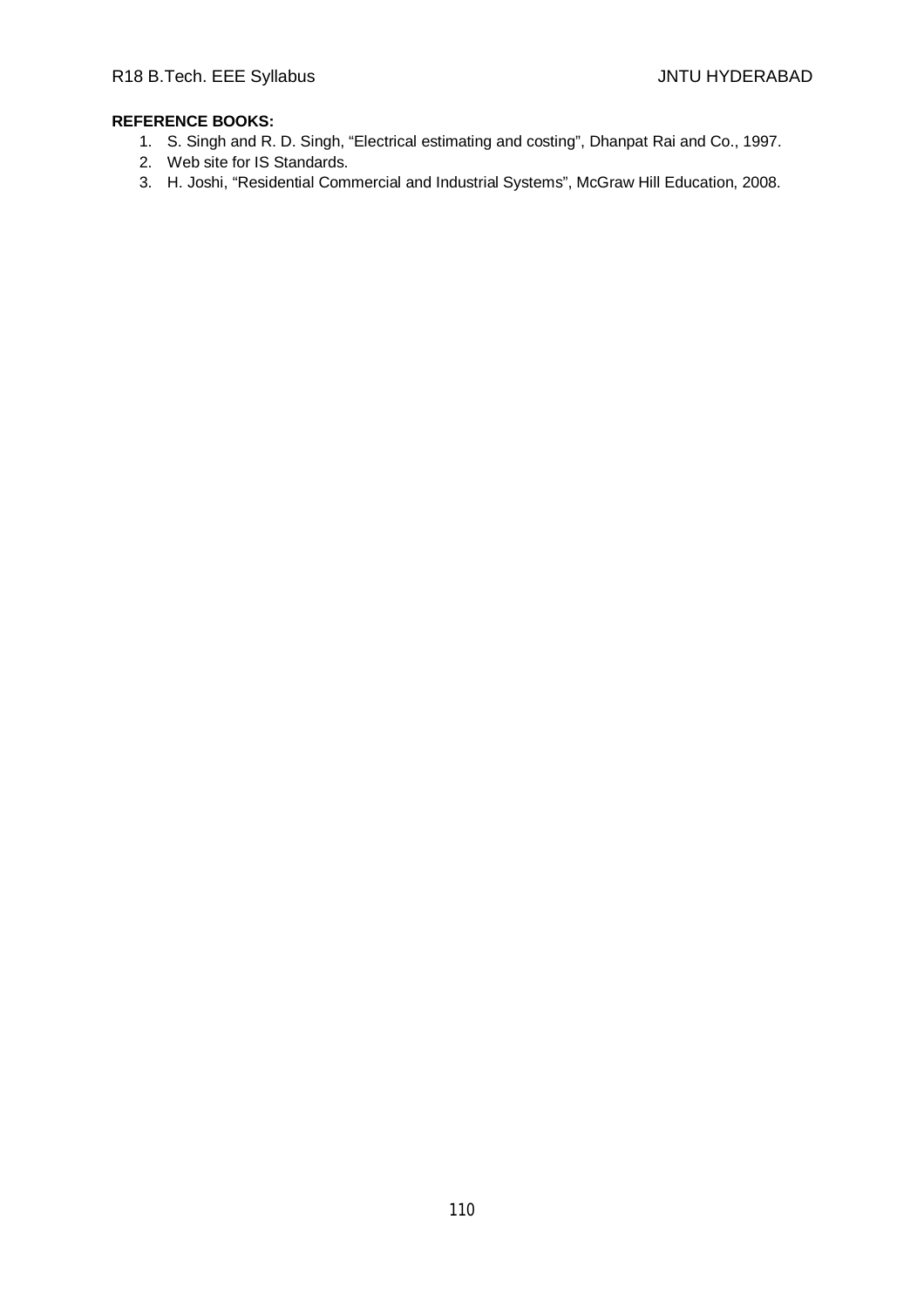## **SM701MS: FUNDAMENTALS OF MANAGEMENT FOR ENGINEERS**

## **B.Tech. IV Year I Sem.**

| $\mathsf{L}$ | $\mathsf{T}$ | P | C   |
|--------------|--------------|---|-----|
| 3            | $0\quad 0$   |   | - 3 |

## **Course Objective:**

 To understand the Management Concepts, applications of Concepts in Practical aspects of business and development of Managerial Skills for Engineers.

## **Course Outcome:**

• The students understand the significance of Management in their Profession. The various Management Functions like Planning, Organizing, Staffing, Leading, Motivation and Control aspects are learnt in this course. The students can explore the Management Practices in their domain area.

#### **UNIT- I:**

**Introduction to Management:** Definition, Nature and Scope, Functions, Managerial Roles, Levels of Management, Managerial Skills, Challenges of Management; Evolution of Management- Classical Approach- Scientific and Administrative Management; The Behavioral approach; The Quantitative approach; The Systems Approach; Contingency Approach, IT Approach.

### **UNIT – II:**

**Planning and Decision Making:** General Framework for Planning - Planning Process, Types of Plans, Management by Objectives; Production Planning and Control. Decision making and Problem Solving - Programmed and Non Programmed Decisions, Steps in Problem Solving and Decision Making; Bounded Rationality and Influences on Decision Making; Group Problem Solving and Decision Making, Creativity and Innovation in Managerial Work.

#### **UNIT- III:**

**Organization and HRM:** Principles of Organization: Organizational Design & Organizational Structures; Departmentalization, Delegation; Empowerment, Centralization, Decentralization, Recentralization; Organizational Culture; Organizational Climate and Organizational Change. Human Resource Management & Business Strategy: Job Satisfaction, Job Enrichment, Job

Enlargement, Talent Management, Strategic Human Resource Planning; Recruitment and Selection; Training and Development; Performance Appraisal.

## **UNIT- IV:**

**Leading and Motivation:** Leadership, Power and Authority, Leadership Styles; Behavioral Leadership, Situational Leadership, Leadership Skills, Leader as Mentor and Coach, Leadership during adversity and Crisis; Handling Employee and Customer Complaints, Team Leadership.

Motivation - Types of Motivation; Relationship between Motivation, Performance and Engagement, Content Motivational Theories - Needs Hierarchy Theory, Two Factor Theory, Theory X and Theory Y.

## **UNIT- V:**

**Controlling:** Control, Types and Strategies for Control, Steps in Control Process, Budgetary and Non-Budgetary Controls. Characteristics of Effective Controls, Establishing control systems, Control frequency and Methods.

#### **TEXT BOOKS:**

- 1. Management Essentials, Andrew DuBrin, 9e, Cengage Learning, 2012.
- 2. Fundamentals of Management, Stephen P. Robbins, Pearson Education, 2009.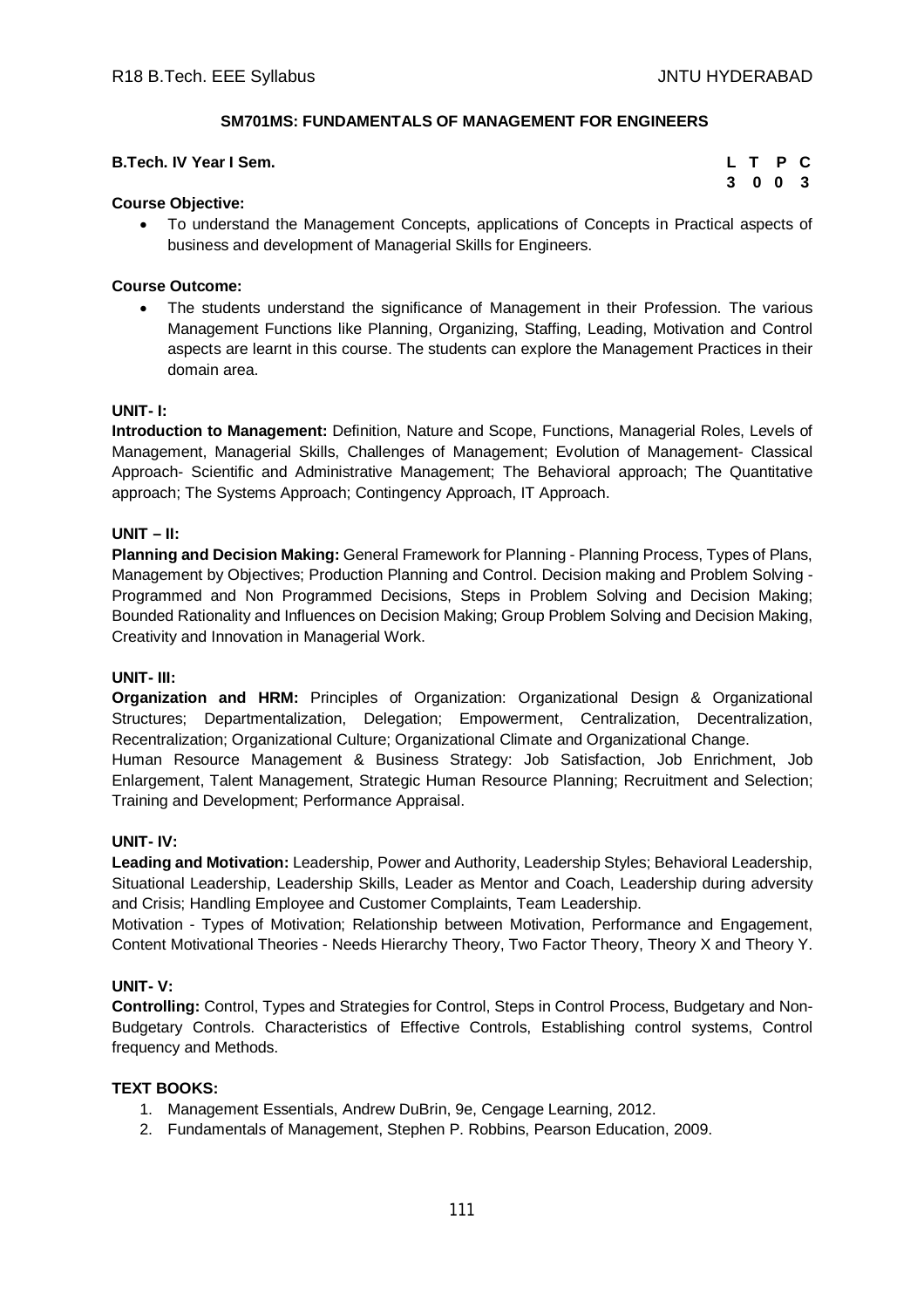- 1. Essentials of Management, Koontz Kleihrich, Tata Mc Graw Hill.
- 2. Management Fundamentals, Robert N Lussier, 5e, Cengage Learning, 2013.
- 3. Industrial Engineering and Management: Including Production Management, T.R. Banga, S.C. Sharma, Khanna Publishers.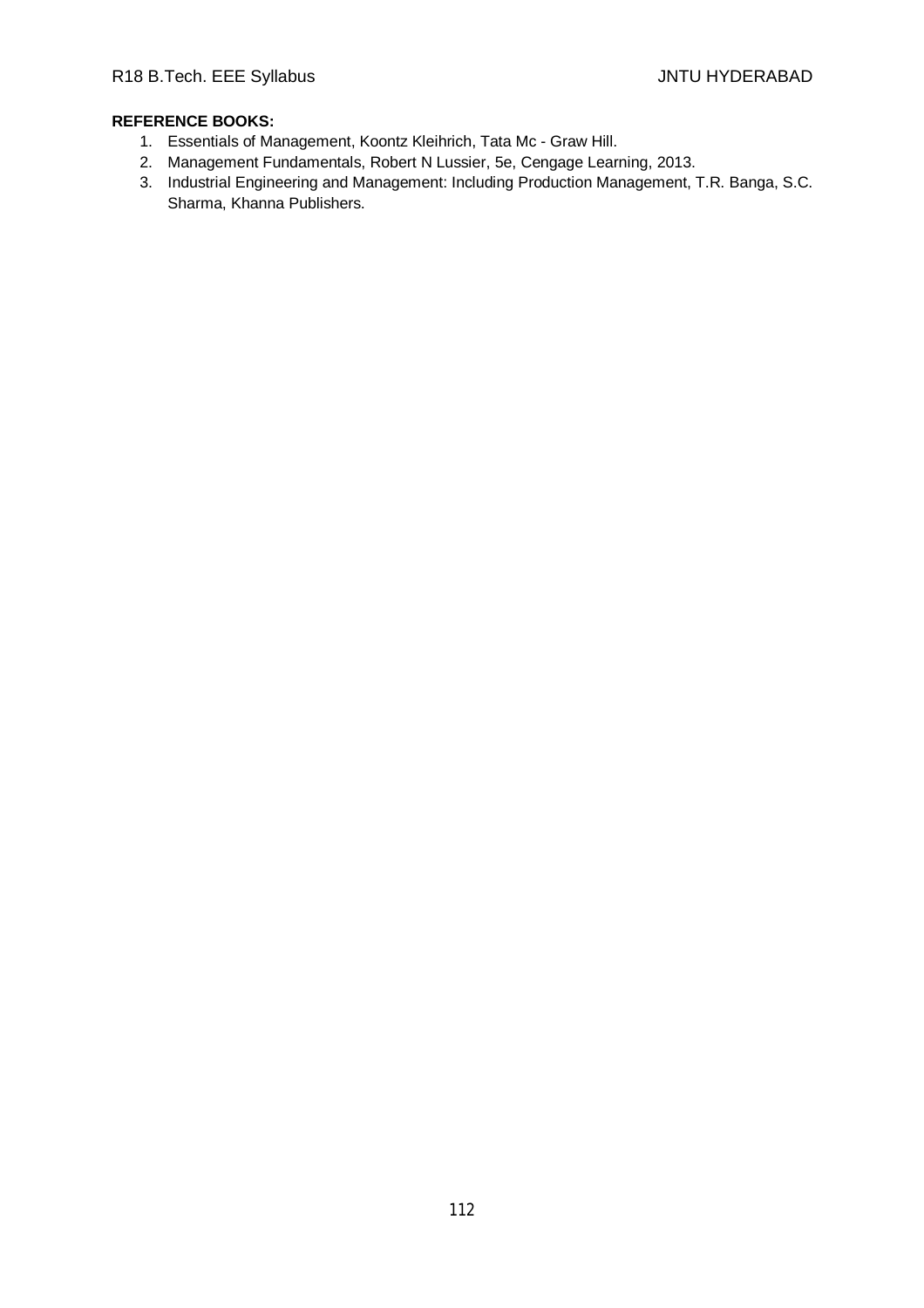# **EE701PC: ELECTRICAL & ELECTRONICS DESIGN LAB**

## **B.Tech. IV Year I Sem. L T P C**

**1 0 4 3**

## **Prerequisite:** Basics of Electrical Engineering

## **Course Objectives**:

- To enhance practical knowledge related to different subjects
- To develop hardware skills such as soldering, winding etc.
- To develop debugging skills.
- To increase ability for analysis and testing of circuits.
- To give an exposure to market survey for available components
- To develop an ability for proper documentation of experimentation.
- To enhance employability of a student.
- To prepare students for working on different hardware projects**.**

**Course Outcomes**: After completion of course, student will be able to

- Get practical knowledge related to electrical
- Fabricate basic electrical circuit elements/networks
- Trouble shoot the electrical circuits
- Design filter circuit for application
- Get hardware skills such as soldering, winding etc.
- Get debugging skills.

#### **Group A:**

- 1. Design and fabrication of reactor/ electromagnet for different inductance values.
- 2. Design and fabrication of single-phase Induction/three phase motor stator.
- 3. Start delta starter wiring for automatic and manual operation.
- 4. Wiring of distribution box with MCB, ELCB, RCCB and MCCB.
- 5. Wiring of 40 W tube, T-5, LED, Metal Halide lamps and available latest luminaries.
- 6. Assembly of various types of contactors with wiring.
- 7. Assembly of DOL and 3-point starter with NVC connections and overload operation.

## **Group B: This group consists of electronic circuits which must be assembled and tested on general purpose PCB or bread boards.**

- 1. Design and development of 5 V regulated power supply.
- 2. Design and development of precision rectifier.
- 3. Design and development of first order/ second order low pass/high pass filters with an application.
- 4. Microcontroller Interface circuit for temperature/level/speed/current/voltage measurement.
- 5. Peak detector using op-amplifiers.
- 6. Zero crossing detector using op-amplifiers.
- 7. PCB design and layout.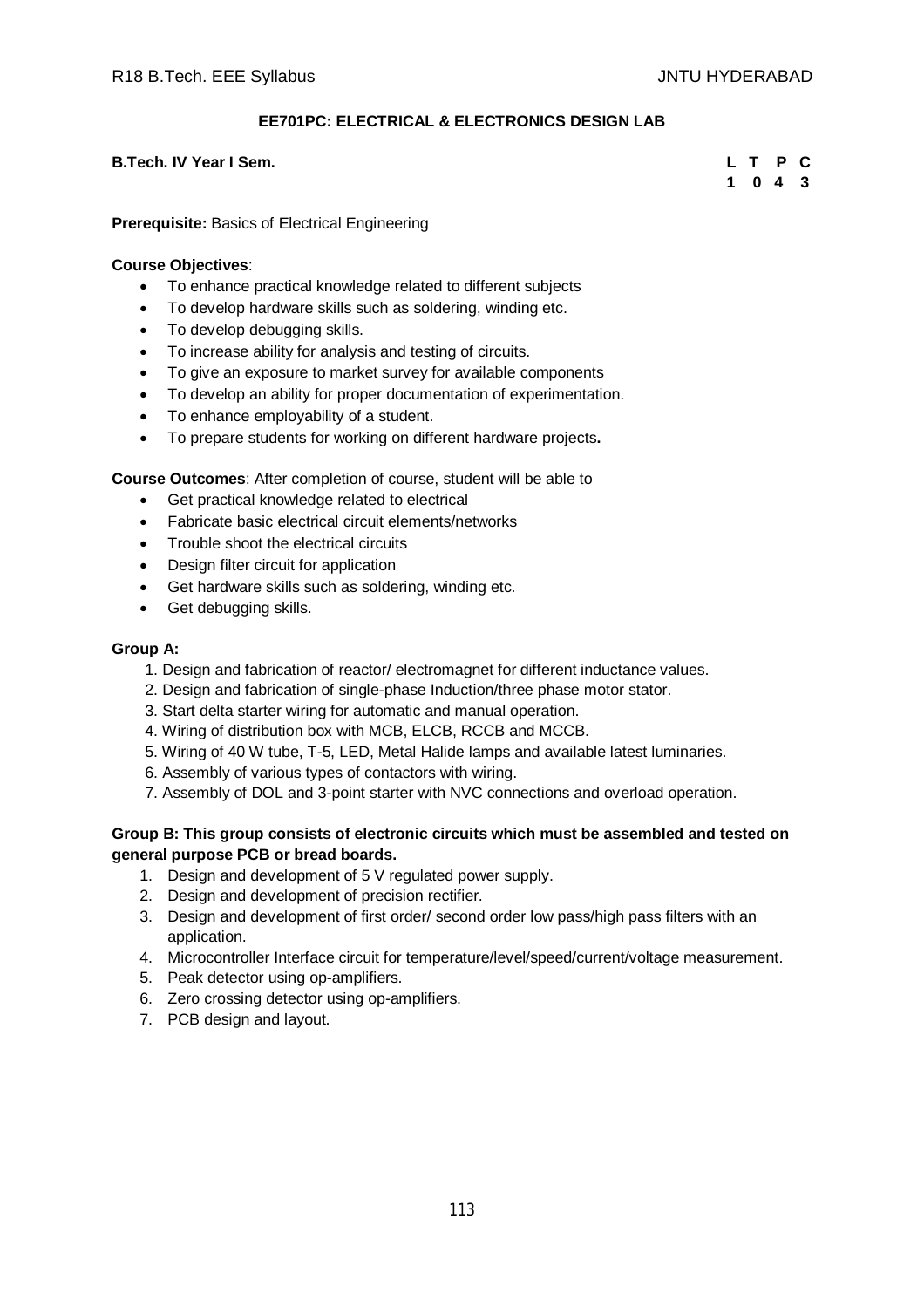# **EE811PE: POWER QUALITY AND FACTS (PE - V)**

## **B.Tech. IV Year II Sem. L T P C**

**3 0 0 3**

**Prerequisite:** Power Electronics, Power System Operation and Control, HVDC Transmission **Course Objectives:**

- Definition of power quality and different terms of power quality.
- Study of voltage power quality issue short and long interruption.
- Detail study of characterization of voltage sag magnitude and three phase unbalanced voltage sag.
- Know the behaviour of power electronics loads; induction motors, synchronous motor etc by the power quality issues.
- Overview of mitigation of power quality issues by the VSI converters.
- To understand the fundamentals of FACTS Controllers,
- To know the importance of controllable parameters and types of FACTS controllers & their benefits
- To understand the objectives of Shunt and Series compensation
- To Control STATCOM and SVC and their comparison and the regulation of STATCOM, Functioning and control of GCSC, TSSC and TCSC

**Course Outcomes:** After completion of this course, the student will be able to:

- Know the severity of power quality problems in distribution system
- Understand the concept of voltage sag transformation from up-stream (higher voltages) to down-stream (lower voltage)
- Concept of improving the power quality to sensitive load by various mitigating custom power devices
- Choose proper controller for the specific application based on system requirements
- Understand various systems thoroughly and their requirements
- Understand the control circuits of Shunt Controllers SVC & STATCOM for various functions viz. Transient stability Enhancement, voltage instability prevention and power oscillation damping
- Understand the Power and control circuits of Series Controllers GCSC, TSSC and TCSC

## **UNIT - I**

**Power Quality Problems in Distribution Systems:** Power Quality problems in distribution systems: Transient and Steady state variations in voltage and frequency. Unbalance, Sags, Swells, Interruptions, Wave-form Distortions: harmonics, noise, notching, dc-offsets, fluctuations. Flicker and its measurement.

## **UNIT- II**

**Transmission Lines and Series/Shunt Reactive Power Compensation:** Basics of AC Transmission. Analysis of uncompensated AC transmission lines. Passive Reactive Power Compensation. Shunt and series compensation at the mid-point of an AC line. Comparison of Series and Shunt Compensation.

## **UNIT- III**

**Static Shunt Compensators:** Objectives of shunt compensation, Methods of controllable VAR generation, Static Var Compensator, its characteristics, TCR, TSC, FC-TCR configurations, STATCOM, basic operating principle, control approaches and characteristics

## **UNIT- IV**

**Static Series Compensators:** Objectives of series compensator, variable impedance type of series compensators, TCSC, TSSC-operating principles and control schemes, SSSC, Power Angle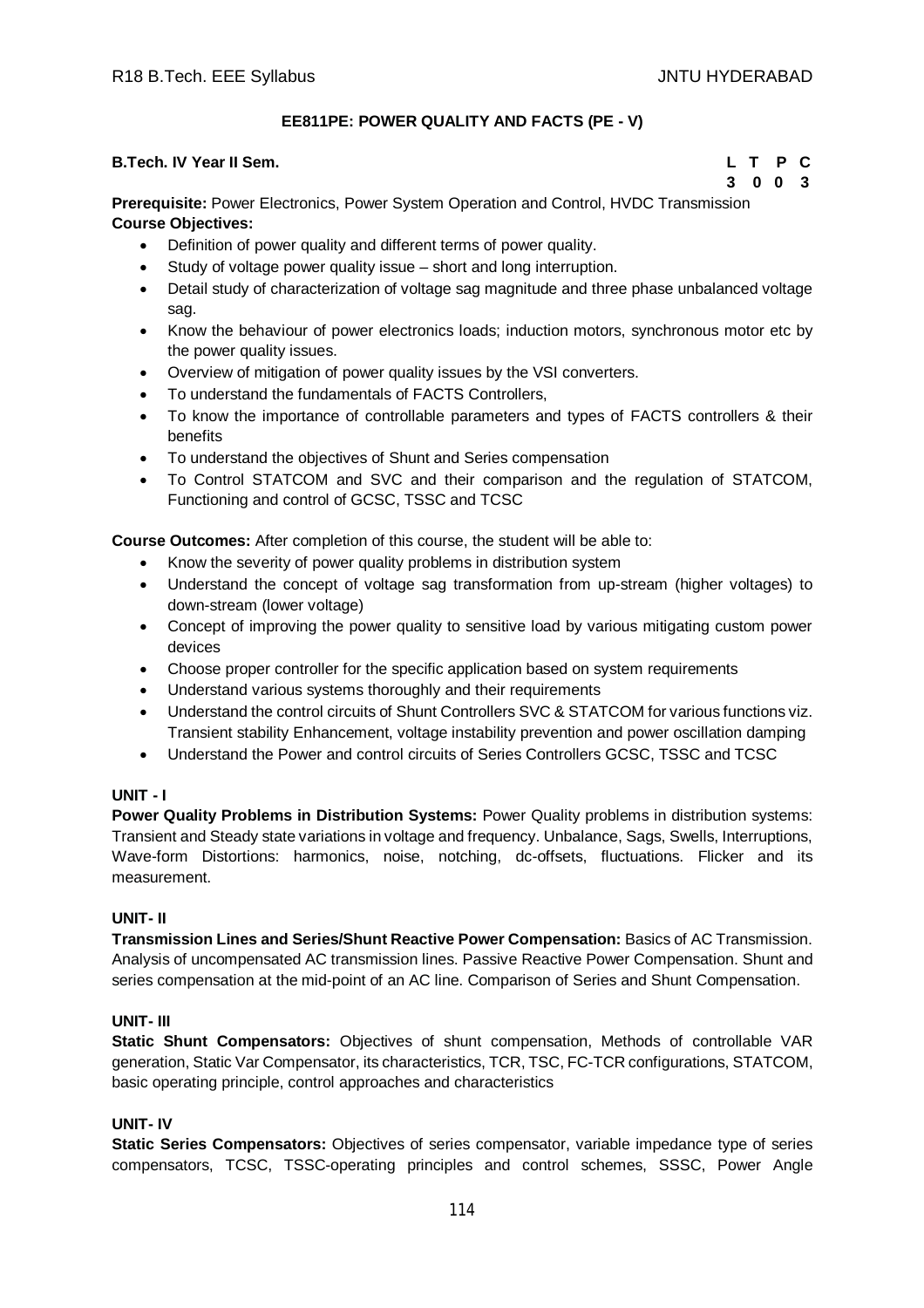characteristics, Control range and VAR rating, Capability to provide reactive power compensation, external control

# **UNIT-V:**

**Combined Compensators:** Introduction to Unified Power Flow Controller, Basic operating principles, Conventional control capabilities, Independent control of real and reactive power.

## **TEXT BOOKS:**

- 1. Electrical Power Systems Quality, Dugan Roger C, Santoso Surya, Mc Granaghan, Marks F. Beaty and H. Wayre, Mc Graw Hill
- 2. Power Systems Quality Assessment, J. Arillaga, N.R. Watson, S.Clon, John Wiley.

- 1. Power Quality, C.Sankaran, CRC Press 4. Understanding power quality problems, Math H. Bollen, IEEE press.
- 2. "Understanding FACTS –Concepts and Technology of Flexible AC Transmission Systems" Narain G.Honorani, Laszlo Gyugyi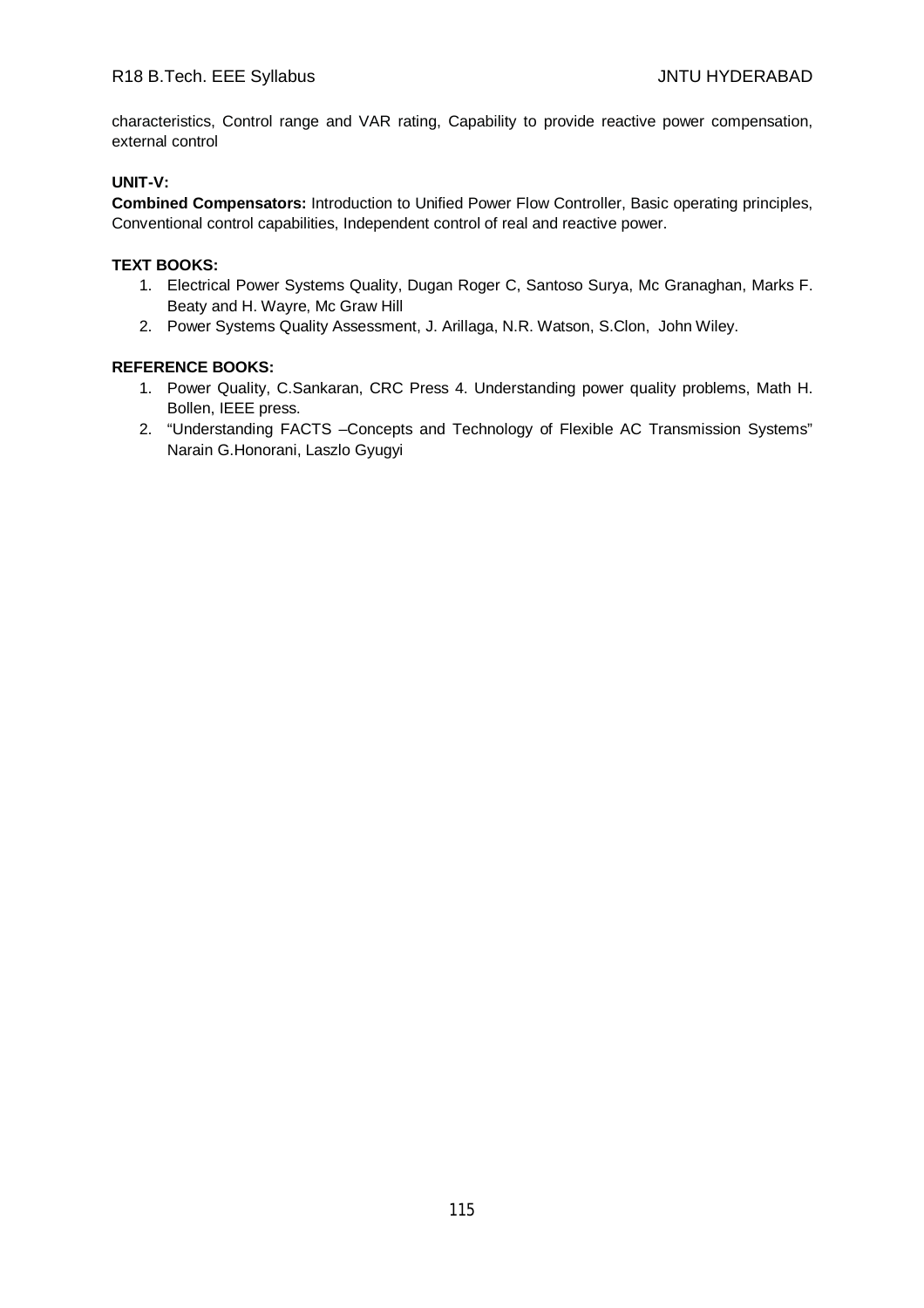## **EE812PE: CONTROL SYSTEMS DESIGN (PE – V)**

### **B.Tech. IV Year II Sem.**

#### **Prerequisite:** Control Systems

#### **Course Objectives:**

- To know the time and frequency domain design problem specifications.
- To understand the design of classical control systems in time-domain
- To analyze the design aspects of classical control systems in frequency-domain
- To know the design of various compensator controllers
- To identify the performance of the systems by design them in state-space
- To study the effects of nonlinearities on various systems performance

**Course Outcomes:** At the end of this course, students will demonstrate the ability to

- Understand various design specifications.
- Design controllers to satisfy the desired design specifications using simple controller structures (P, PI, PID, compensators).
- Design controllers using the state-space approach.

## **UNIT - I**

**Design Specifications:** Introduction to design problem and philosophy. Introduction to time domain and frequency domain design specification and its physical relevance. Effect of gain on transient and steady state response. Effect of addition of pole on system performance. Effect of addition of zero on system response.

## **UNIT - II**

**Design of Classical Control System In The Time Domain:** Introduction to compensator. Design of Lag, lead lag-lead compensator in time domain. Feedback and Feed forward compensator design. Feedback compensation. Realization of compensators.

#### **UNIT - III**

**Design of Classical Control System In Frequency Domain:** Compensator design in frequency domain to improve steady state and transient response. Feedback and Feed forward compensator design using bode diagram.

#### **UNIT - IV:**

**Design of PID Controllers:** Design of P, PI, PD and PID controllers in time domain and frequency domain for first, second and third order systems. Control loop with auxiliary feedback – Feed forward control.

### **UNIT - V:**

**Control System Design in State Space:** Review of state space representation. Concept of controllability & observability, effect of pole zero cancellation on the controllability & observability of the system, pole placement design through state feedback. Ackerman's Formula for feedback gain design. Design of Observer. Reduced order observer. Separation Principle.

**Non-linearities and Its Effect on System Performance:** Various types of non-linearities. Effect of various non-linearities on system performance. Singular points. Phase plot analysis.

### **TEXT BOOKS:**

- 1. N. Nise, "Control system Engineering", John Wiley, 2000.
- 2. I. J. Nagrath and M. Gopal, "Control system engineering", Wiley, 2000.

| L. | $\mathbf{T}$   | P | C   |
|----|----------------|---|-----|
| 3  | 0 <sub>0</sub> |   | - 3 |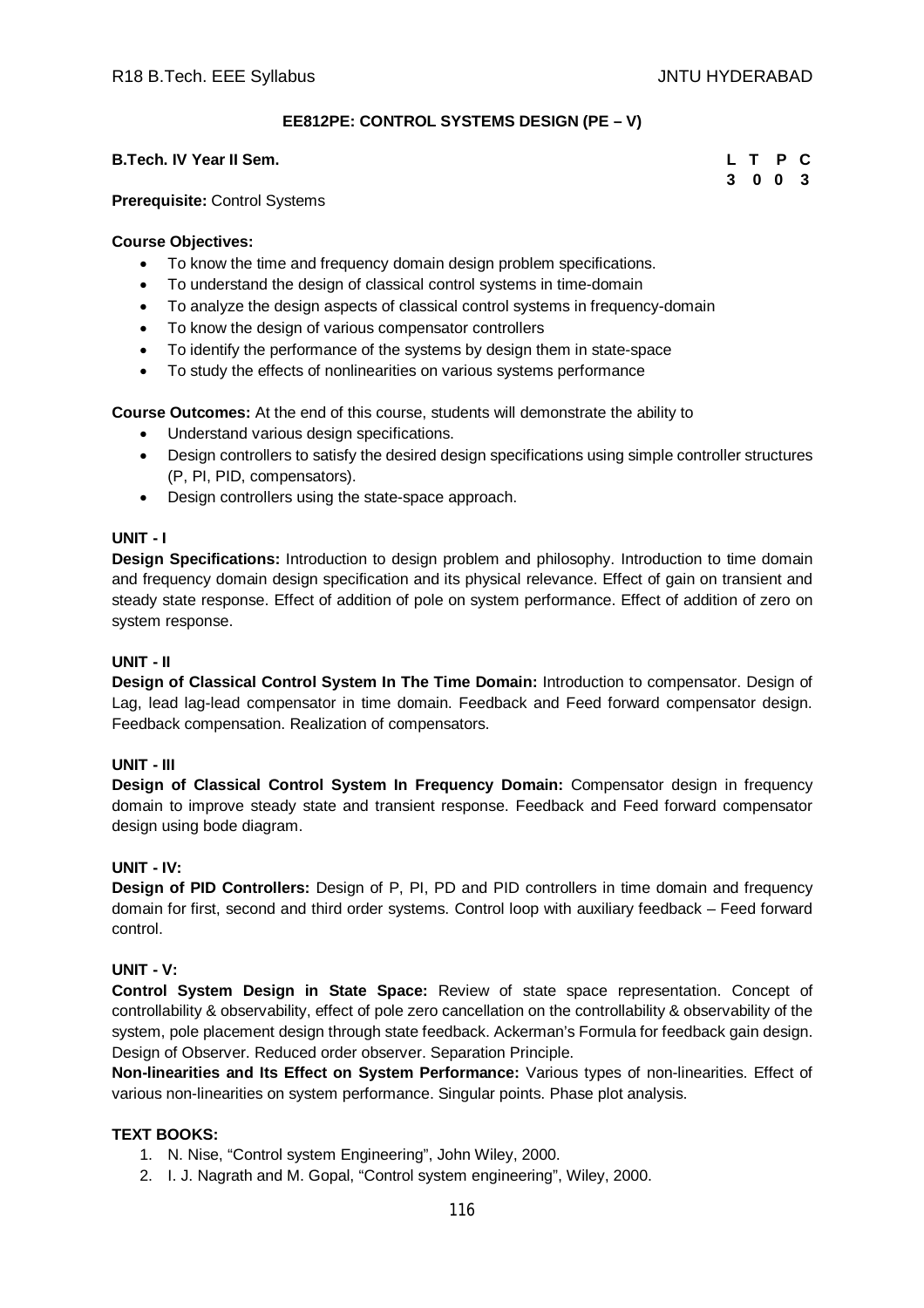- 1. M. Gopal, "Digital Control Engineering", Wiley Eastern, 1988.
- 2. K. Ogata, "Modern Control Engineering", Prentice Hall, 2010.
- 3. B. C. Kuo, "Automatic Control system", Prentice Hall, 1995.
- 4. J. J. D'Azzo and C. H. Houpis, "Linear control system analysis and design (conventional and modern)", McGraw Hill, 1995.
- 5. R. T. Stefani and G. H. Hostetter, "Design of feedback Control Systems", Saunders College Pub, 1994.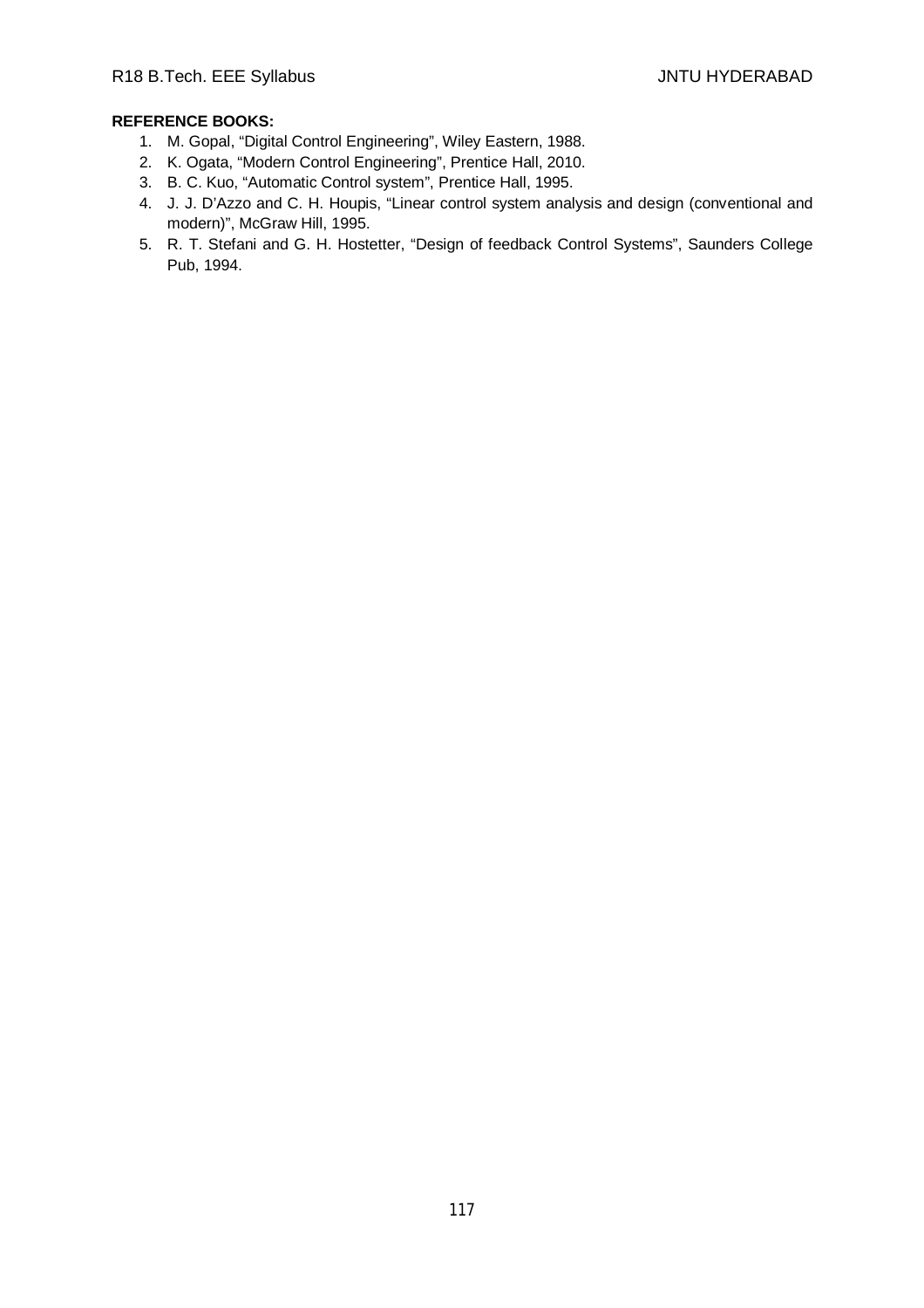# **EE813PE: AI TECHNIQUES IN ELECTRICAL ENGINEERING (PE – V)**

| B.Tech. IV Year II Sem.  |  |  |  |  |  |  | L T P C |  |
|--------------------------|--|--|--|--|--|--|---------|--|
| $\overline{\phantom{a}}$ |  |  |  |  |  |  | 3 0 0 3 |  |

## **Pre-requisites:** Power Systems Operation and Control

## **Course Objectives:**

- To locate soft commanding methodologies, such as artificial neural networks, Fuzzy logic and genetic Algorithms.
- To observe the concepts of feed forward neural networks and about feedback neural networks.
- To practice the concept of fuzziness involved in various systems and comprehensive knowledge of fuzzy logic control and to design the fuzzy control
- To analyze genetic algorithm, genetic operations and genetic mutations.

# **Course Outcomes:** Upon the completion of this course, the student will be able to

- Understand feed forward neural networks, feedback neural networks and learning techniques.
- Understand fuzziness involved in various systems and fuzzy set theory.
- Develop fuzzy logic control for applications in electrical engineering
- Develop genetic algorithm for applications in electrical engineering.

## **UNIT - I**

**Artificial Neural Networks:** Introduction, Models of Neuron Network-Architectures –Knowledge representation, Artificial Intelligence and Neural networks–Learning process -Error correction learning, Hebbian learning –Competitive learning-Boltzman learning, supervised learning-Unsupervised learning–Reinforcement learning-Learning tasks.

# **UNIT - II**

**ANN Paradigms:** Multi-layer perceptron using Back propagation Algorithm (BPA), Self –Organizing Map (SOM), Radial Basis Function Network-Functional Link Network (FLN), Hopfield Network.

## **UNIT - III**

**Fuzzy Logic:** Introduction –Fuzzy versus crisp, Fuzzy sets-Membership function –Basic Fuzzy set operations, Properties of Fuzzy sets –Fuzzy Cartesian Product, Operations on Fuzzy relations –Fuzzy logic–Fuzzy Quantifiers, Fuzzy Inference-Fuzzy Rule based system, Defuzzification methods.

## **UNIT - IV**

**Genetic Algorithms:** Introduction-Encoding –Fitness Function-Reproduction operators, Genetic Modeling –Genetic operators-Cross over-Single site cross over, Two point cross over –Multi point cross over Uniform cross over, Matrix cross over-Cross over Rate-Inversion & Deletion, Mutation operator – Mutation –Mutation Rate-Bit-wise operators, Generational cycle-convergence of Genetic Algorithm.

## **UNIT - V**

**Applications of AI Techniques:** Load forecasting, Load flow studies, Economic load dispatch, Load frequency control, Single area system and two area system, Reactive power control, Speed control of DC and AC Motors.

# **TEXT BOOKS**

- 1. S. Rajasekaran and G.A.V. Pai Neural Networks, Fuzzy Logic & Genetic Algorithms, PHI, New Delhi, 2003.
- 2. Rober J. Schalkoff, Artificial Neural Networks, Tata McGraw Hill Edition, 2011.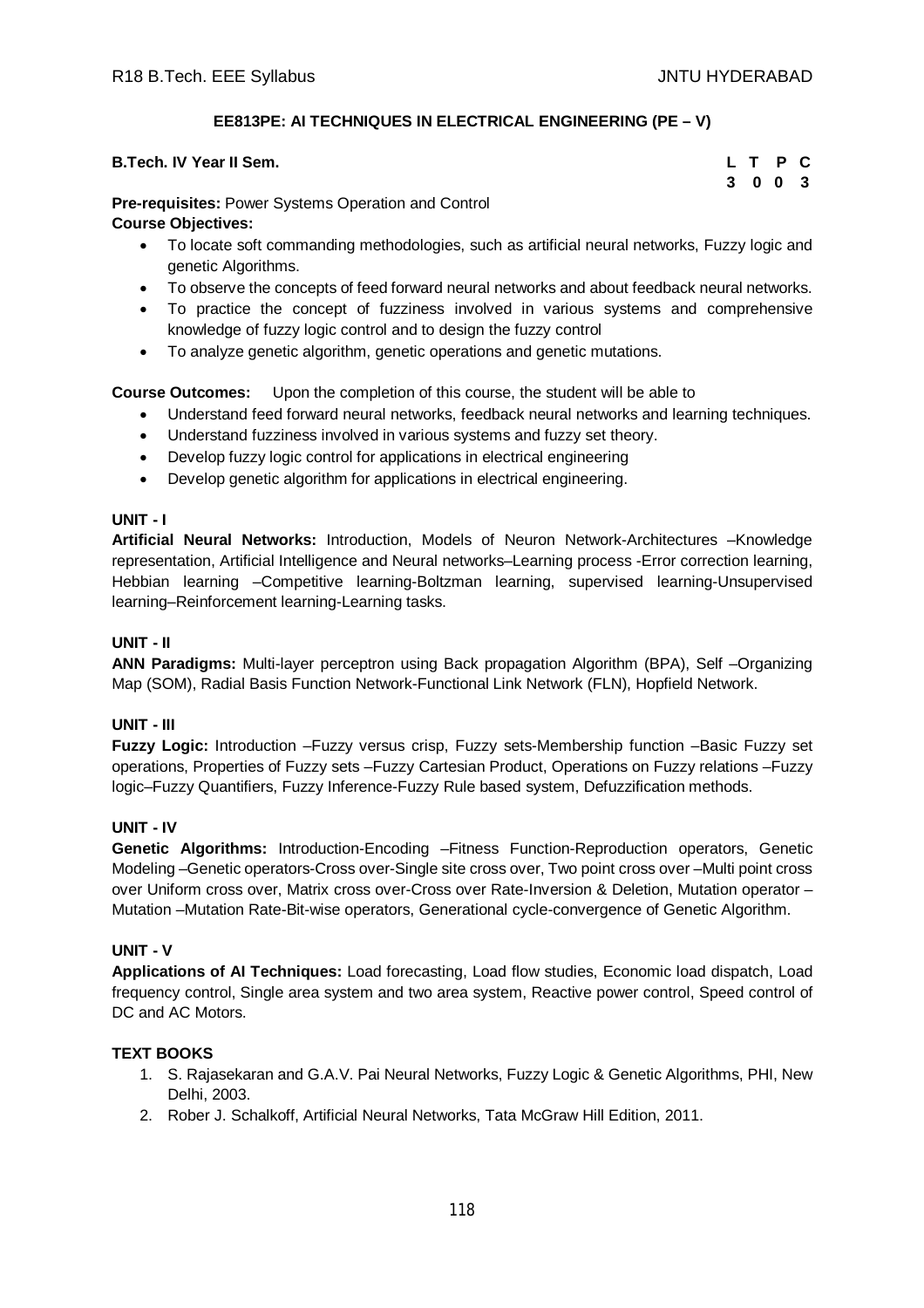- 1. P.D. Wasserman; Neural Computing Theory & Practice, Van Nostrand Reinhold, New York, 1989.
- 2. Bart Kosko; Neural Network & Fuzzy System, Prentice Hall, 1992
- 3. D.E. Goldberg, Genetic Algorithms, Addison-Wesley 1999.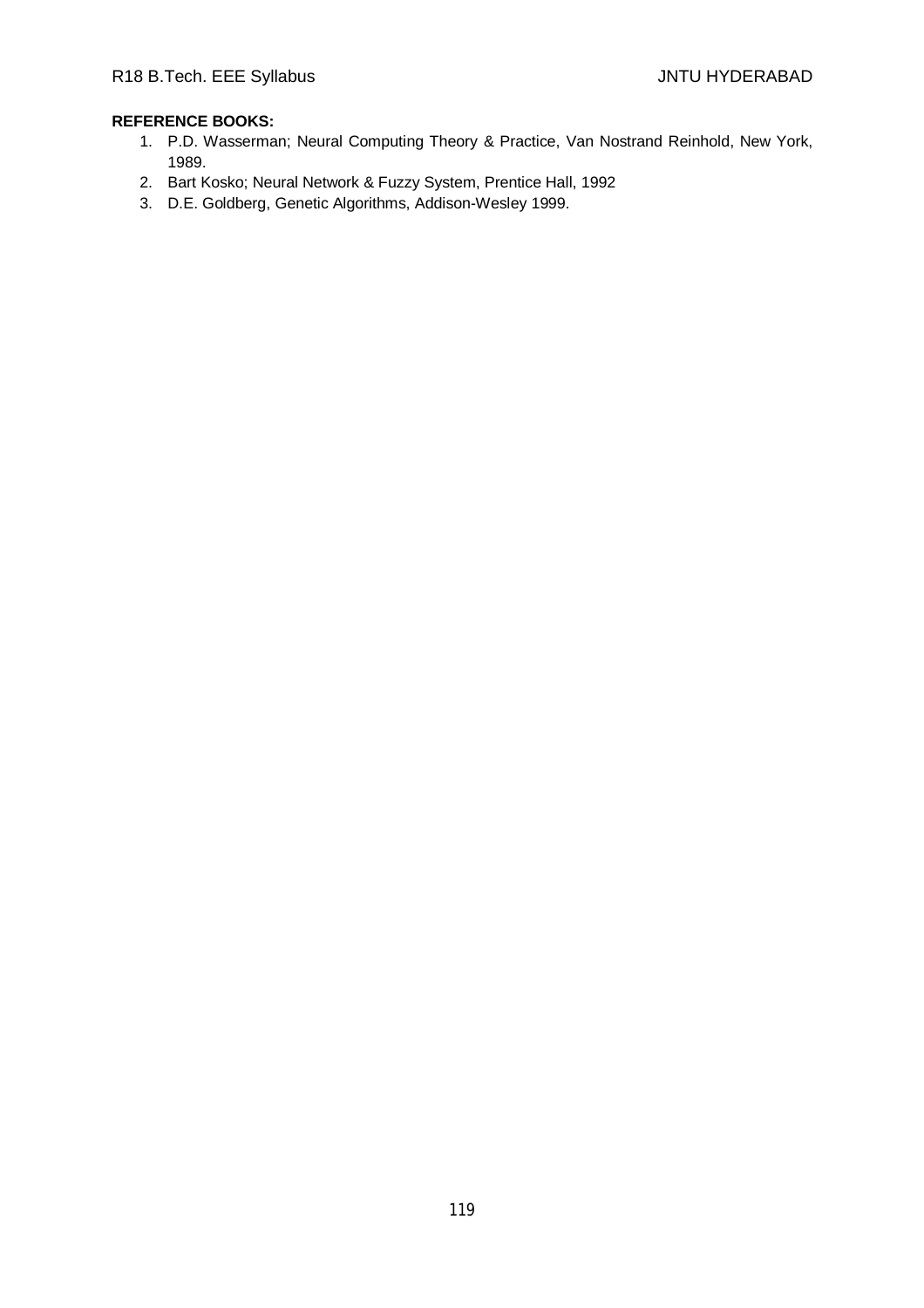## **EE821PE: SMART GRID TECHNOLOGIES (PE – VI)**

### **B.Tech. IV Year II Sem. L T P C**

**3 0 0 3**

## **Pre-requisites**: None

## **Course Objectives:**

- To group various aspects of the smart grid,
- To defend smart grid design to meet the needs of a utility
- To select issues and challenges that remain to be solved
- To analyze basics of electricity, electricity generation, economics of supply and demand, and the various aspects of electricity market operations in both regulated and deregulated environment.

**Course Outcomes:** At the end of the course the student will be able to:

- Understand the features of small grid in the context of Indian grid.
- Understand the role of automation in transmission and distribution.
- Apply evolutionary algorithms for smart grid.
- Understand operation and maintenance of PMUs, PDCs, WAMs, and voltage and frequency control in micro grid

### **UNIT- I**

**Introduction to Smart Grid:** What is Smart Grid? Working definitions of Smart Grid and Associated Concepts –Smart grid Functions-Traditional Power Grid and Smart Grid –New Technologies for Smart Grid – Advantages –Indian Smart Grid –Key Challenges for Smart Grid.

## **UNIT- II**

**Smart Grid Architecture:** Components and Architecture of Smart Grid Design –Review of the proposed architectures for Smart Grid. The fundamental components of Smart Grid designs – Transmission Automation – Distribution Automation –Renewable Integration

## **UNIT- III**

**Tools and Techniques for Smart Grid:** Computational Techniques –Static and Dynamic Optimization Techniques –Computational Intelligence Techniques –Evolutionary Algorithms –Artificial Intelligence techniques.

## **UNIT - IV**

**Distribution Generation Technologies:** Introduction to Renewable Energy Technologies –Micro grids –Storage Technologies –Electric Vehicles and plug –in hybrids –Environmental impact and Climate Change –Economic Issues.

**Communication Technologies and Smart Grid:** Introduction to Communication Technology – Synchro-Phasor Measurement Units (PMUs) –Wide Area Measurement Systems (WAMS).

## **UNIT - V**

**Control of Smart Power Grid System:** Load Frequency Control (LFC) in Micro Grid System –Voltage Control in Micro Grid System – Reactive Power Control in Smart Grid. Case Studies and Test beds for the Smart Grids.

## **TEXT BOOKS:**

- 1. Stuart Borlase, Smart Grids, Infrastructure, Technology and Solutions, CRC Press, 2013
- 2. Gil Masters, Renewable and Efficient Electric Power System, Wiley-IEEE Press, 2004.

- 1. A.G. Phadke and J.S. Thorp, "Synchronized Phasor Measurements and their Applications", Springer Edition, 2010.
- 2. T. Ackermann, Wind Power in Power Systems, Hoboken, NJ, USA, John Wiley, 2005.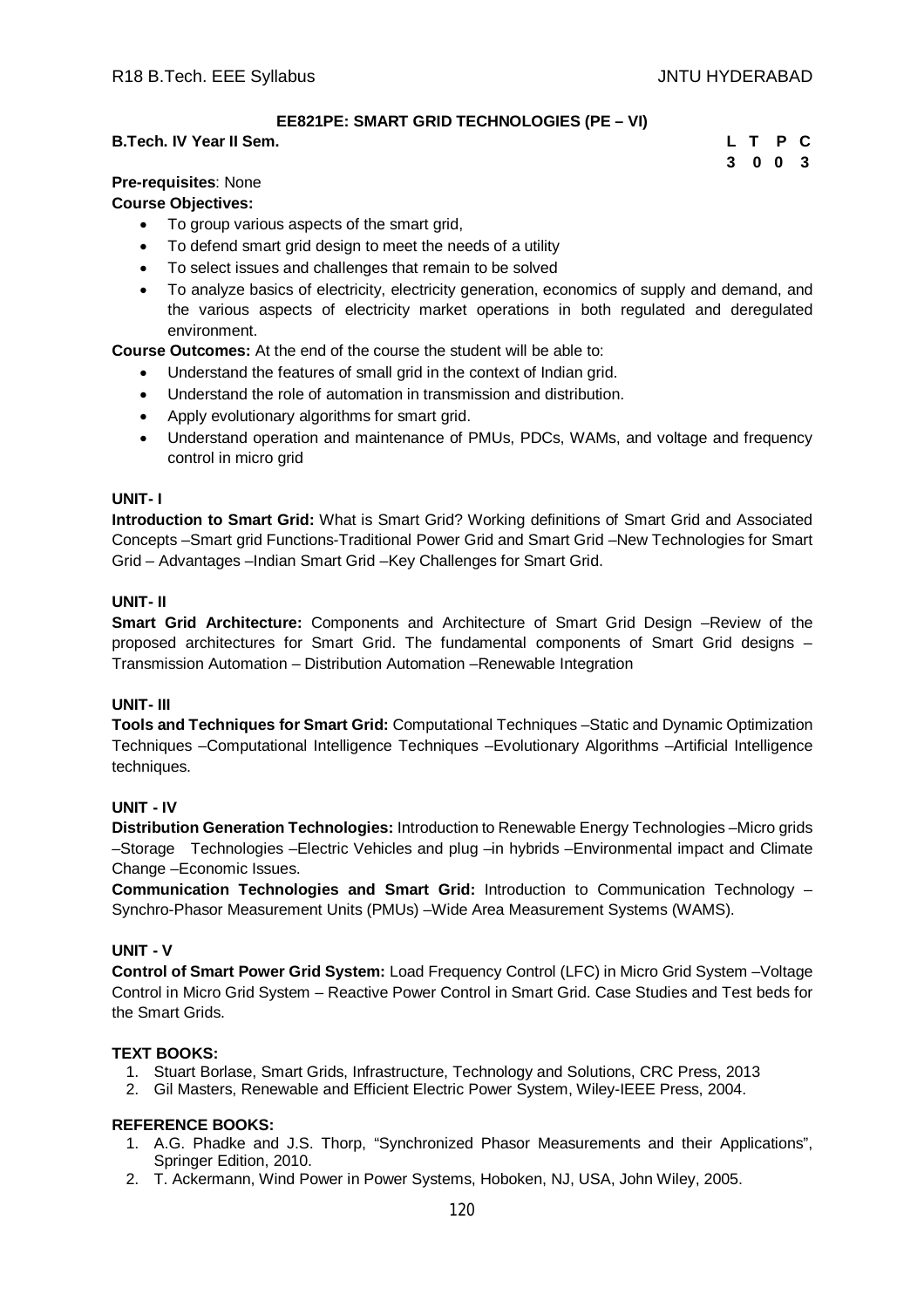## **EE822PE: ELECTRICAL DISTRIBUTION SYSTEMS (PE - VI)**

## **B.Tech. IV Year II Sem. L T P C**

**3 0 0 3**

**Prerequisites:** Power System – I, Power System - II

## **Course Objectives:**

- To distinguish between transmission and distribution systems
- To understand design considerations of feeders
- To compute voltage drop and power loss in feeders
- To understand protection of distribution systems
- To examine the power factor improvement and voltage control

**Course Outcomes:** After completion of this course, the student able to

- distinguish between transmission, and distribution line and design the feeders
- compute power loss and voltage drop of the feeders
- design protection of distribution systems
- understand the importance of voltage control and power factor improvement

### **UNIT - I**

**General Concepts:** Introduction to distribution system, Distribution system planning, Factors effecting the Distribution system planning, Load modelling and characteristics. Coincidence factor - contribution factor - Loss factor - Relationship between the load factor and loss factor. Load growth, Classification of loads (Residential, commercial, Agricultural and Industrial) and their characteristics.

**Distribution Feeders:** Design Considerations of Distribution Feeders: Radial, loop and network types of primary feeders, Introduction to low voltage distribution systems (LVDS) and High voltage distribution systems (HVDS), voltage levels, Factors effecting the feeder voltage level, feeder loading, Application of general circuit constants (A,B,C,D) to radial feeders, basic design practice of the secondary distribution system, secondary banking, secondary network types, secondary mains.

## **UNIT - II**

**Substations:** Location of Substations: Rating of distribution substation, service area with 'n' primary feeders. Benefits derived through optimal location of substations. Optimal location of Substations (Perpendicular bisector rule and X, Y co-ordinate method).

**System Analysis:** Voltage drop and power-loss calculations: Derivation for voltage drop and power loss in lines, manual methods of solution for radial networks, three phase balanced primary lines, analysis of non-three phase systems, method to analyze the distribution feeder cost.

## **UNIT - III**

**Protection:** Objectives of distribution system protection, types of common faults and procedure for fault calculations, over current Protective Devices: Principle of operation of Fuses, Auto-Circuit Recloser and Auto-line sectionalizes, and circuit breakers.

**Coordination:** Coordination of Protective Devices: Objectives of protection co-ordination, general coordination procedure, Types of protection coordination: Fuse to Fuse, Auto-Recloser to Fuse, Circuit breaker to Fuse, Circuit breaker to Auto-Recloser.

## **UNIT - IV**

**Compensation for Power Factor Improvement:** Capacitive compensation for power-factor control - Different types of power capacitors, shunt and series capacitors, effect of shunt capacitors (Fixed and switched), effect of series capacitors, difference between shunt and series capacitors, Calculation of Power factor correction, capacitor allocation - Economic justification of capacitors - Procedure to determine the best capacitor location.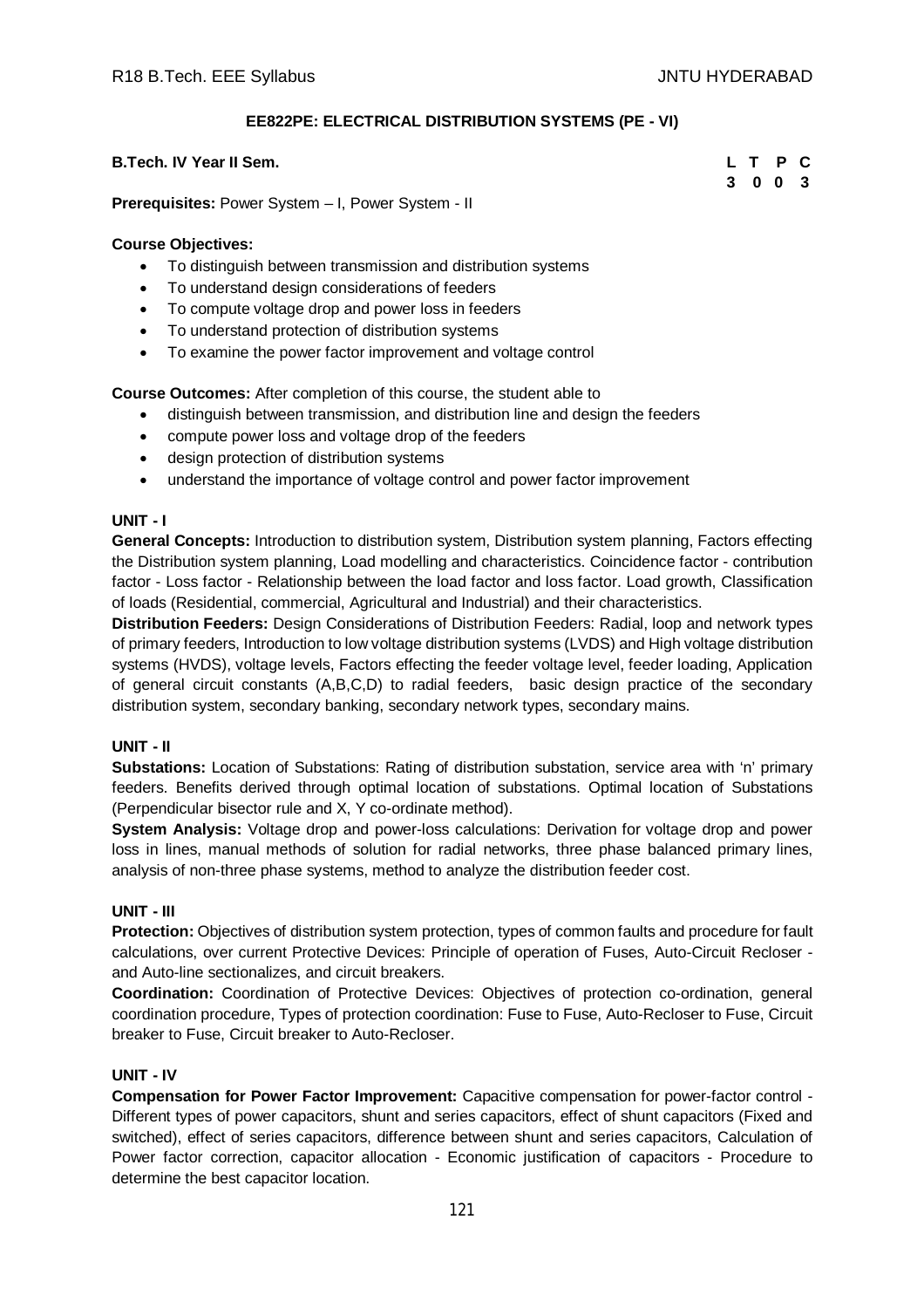# **UNIT - V**

**Voltage Control:** Voltage Control: Importance of voltage control, methods of voltage control, Equipment for voltage control, effect of shunt capacitors, effect of series capacitors, effect of AVB/AVR on voltage control, line drop compensation, voltage fluctuations.

## **TEXT BOOKS:**

- 1. Turan Gonen, Electric Power Distribution System Engineering, CRC Press, 3rd Edition 2014.
- 2. V. Kamaraju, Electrical Power Distribution Systems, Tata Mc Graw Hill Publishing Company, 2<sup>nd</sup> edition, 2010.

- 1. G. Ram Murthy, Electrical Power Distribution hand book, 2<sup>nd</sup> edition, University press 2004.
- 2. A.S. Pabla, Electric Power Distribution, Tata McGraw Hill Publishing company, 6<sup>th</sup> edition, 2013.